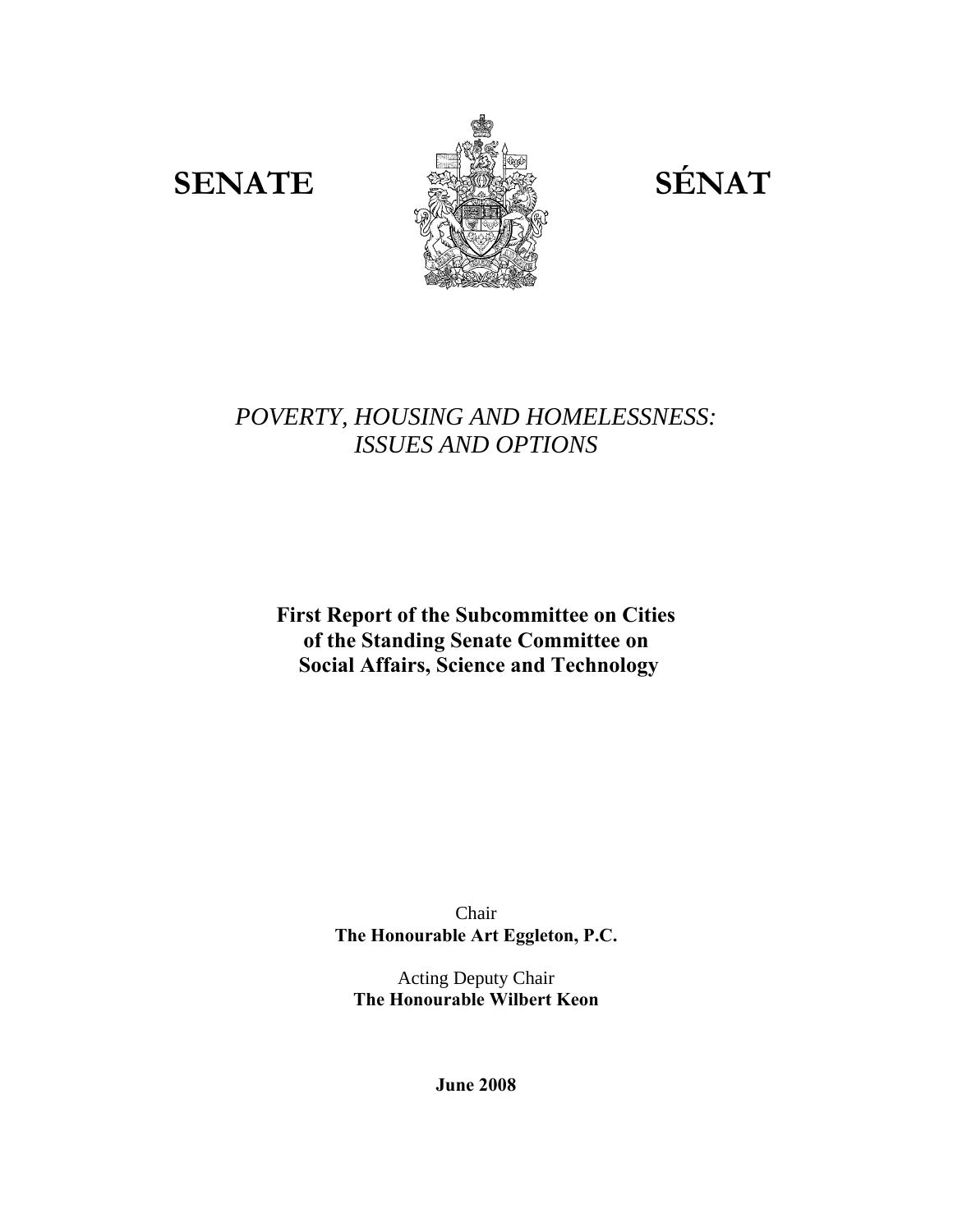# *Ce document est disponible en français*

Available on the Parliamentary Internet: www.parl.gc.ca (Committee Business – Senate - Recent Reports)  $39<sup>th</sup>$  Parliament –  $2<sup>nd</sup>$  Session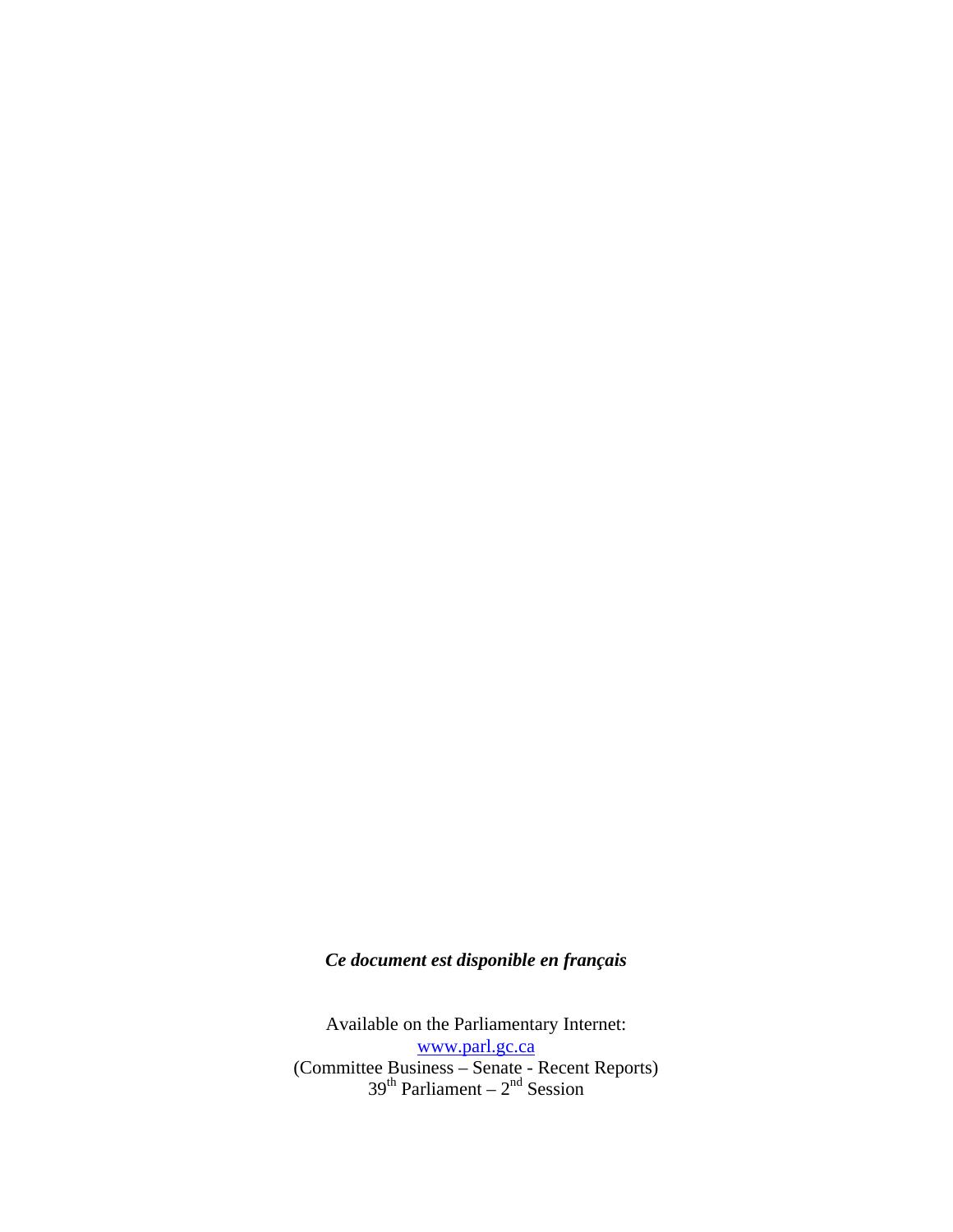# **TABLE OF CONTENTS**

| WHY A FOCUS ON POVERTY/ POVERTY THROUGH AN URBAN LENS 2      |  |
|--------------------------------------------------------------|--|
|                                                              |  |
| L.                                                           |  |
|                                                              |  |
|                                                              |  |
|                                                              |  |
|                                                              |  |
|                                                              |  |
|                                                              |  |
|                                                              |  |
|                                                              |  |
|                                                              |  |
|                                                              |  |
|                                                              |  |
| II. FACILITATING A TRANSITION FROM SOCIAL ASSISTANCE         |  |
|                                                              |  |
|                                                              |  |
|                                                              |  |
|                                                              |  |
|                                                              |  |
|                                                              |  |
|                                                              |  |
|                                                              |  |
|                                                              |  |
|                                                              |  |
| <b>OPTIONS TO INCREASE ACCESS FOR IMMIGRANT FAMILIES  54</b> |  |
|                                                              |  |
|                                                              |  |
|                                                              |  |
|                                                              |  |
|                                                              |  |
|                                                              |  |
|                                                              |  |
|                                                              |  |
|                                                              |  |
| APPENDIX II: THE CALEDON INSITUTE'S PROPOSAL FOR             |  |
|                                                              |  |
|                                                              |  |
|                                                              |  |
|                                                              |  |
|                                                              |  |
|                                                              |  |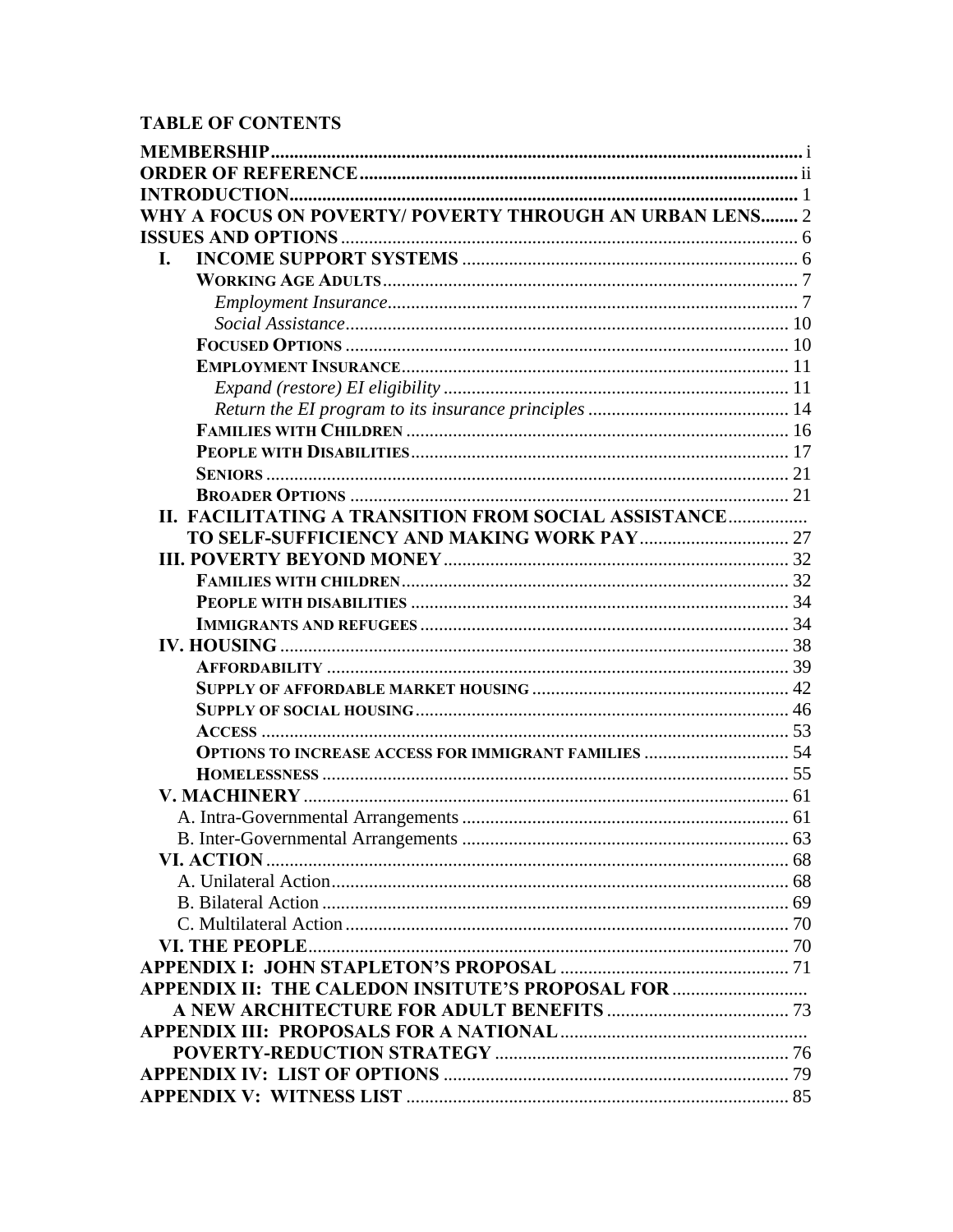The Committee would like to thank the following staff for their hard work in the preparation of this report:

*From the Library of Parliament:*  Havi Echenberg, Analyst Brian O`Neal, Analyst

Assisted by:

Sandra Elgersma, Analyst Tyler Kustra, Analyst Clara Morgan, Analyst

*From the Committees Directorate*:

Josée Thérien, Clerk of the Committee, 1<sup>st</sup> Session of the 39<sup>th</sup> Parliament Barbara Reynolds, Clerk of the Committee,  $2<sup>nd</sup>$  Session of the 39<sup>th</sup> Parliament

Louise Pronovost, Administrative Assistant,  $1<sup>st</sup>$  Session of the 39<sup>th</sup> Parliament Tracy Amendola, Administrative Assistant, 2<sup>nd</sup> Session of the 39<sup>th</sup> Parliament

The committee wishes to express *special thanks* to its witnesses, many of whom work very hard to improve the lives of low-income Canadians and travelled far to give their testimony. Their words have enlightened and inspired the Committee.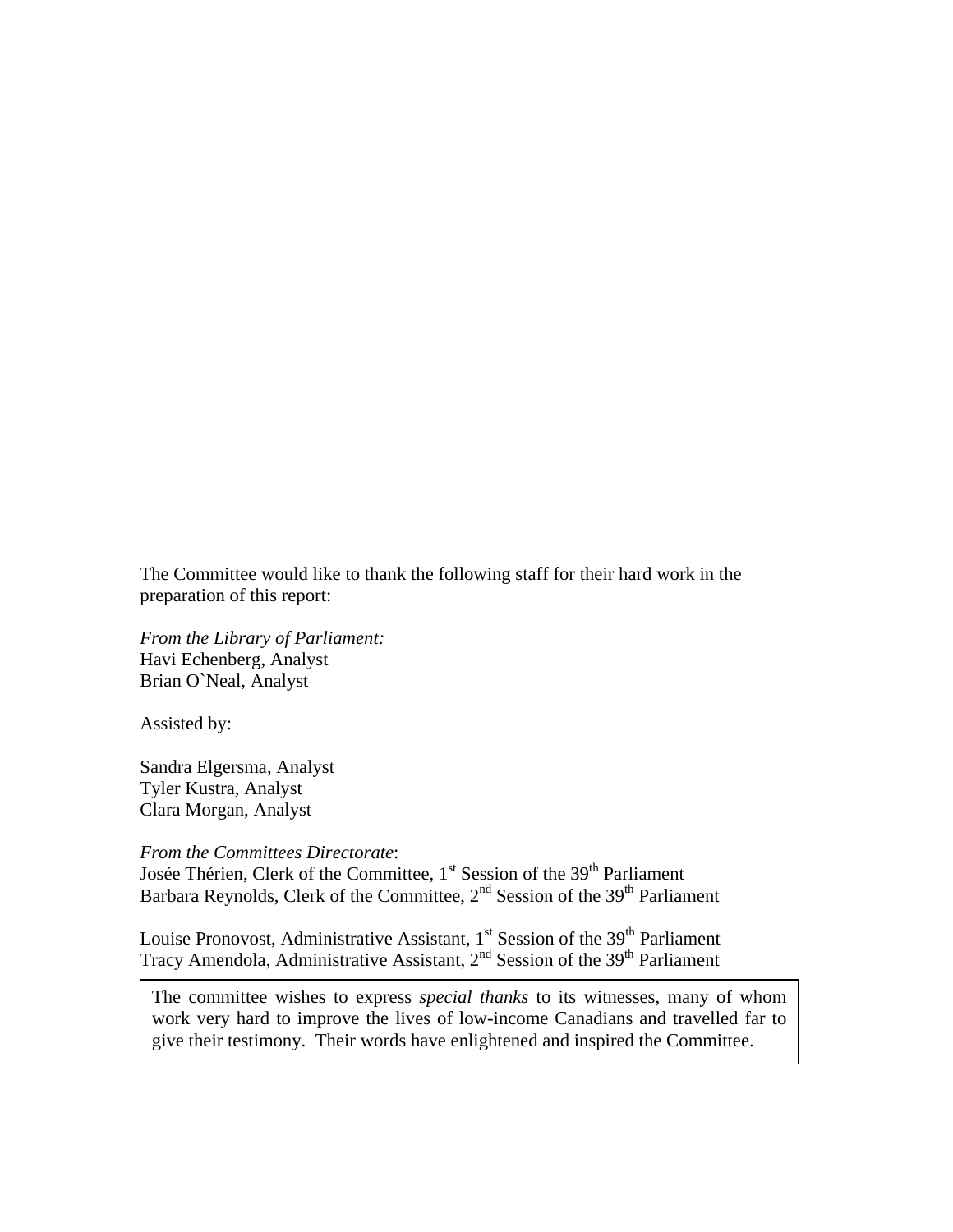### **MEMBERSHIP**

The following Senators have participated in the study on the inquiry on *Poverty, Housing and Homelessness* of the Subcommittee on Cities:

The Honourable Art Eggleton, P.C., Chair of the Committee The Honourable Andrée Champagne, P.C., Deputy Chair of the Committee The Honourable Wilbert Keon, Acting Deputy Chair of the Committee

#### **The Honourable Senators:**

Jane Cordy Jim Munson Marilyn Trenholme Counsell

*Ex-officio members of the Committee:* 

The Honourable Senators: Céline Hervieux-Payette, P.C. or (Claudette Tardif) and Marjory LeBreton, P.C. or (Gérald J. Comeau)

*Other Senators who have participated from time to time on this study:* 

The Honourable Senators Bert Brown, Ethel Cochrane, Joan Cook, Joyce Fairbairn, P.C. and Hugh Segal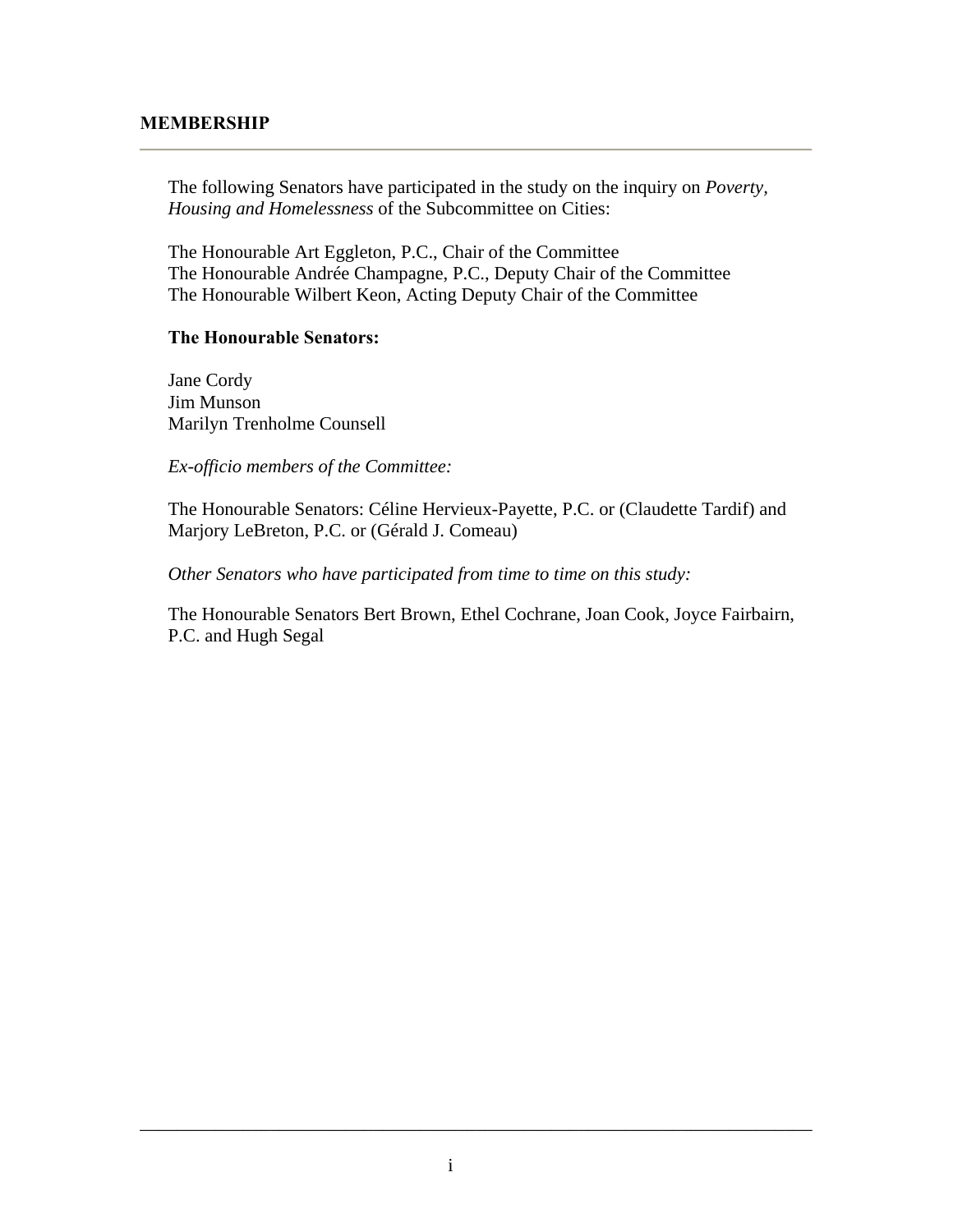# **ORDER OF REFERENCE**

Extract from the *Journals of the Senate* of Tuesday, November 20, 2007:

The Honourable Senator Eggleton, P.C., moved, seconded by the Honourable Senator Adams:

That the Standing Senate Committee on Social Affairs, Science and Technology be authorized to examine and report on current social issues pertaining to Canada's largest cities. In particular, the Committee shall be authorized to examine:

(a) poverty

(b) housing and homelessness

(c) social infrastructure

(d) social cohesion

(e) immigrant settlement

(f) crime

(g) transportation

(h) the role of the largest cities in Canada's economic development

That the study be national in scope, with a focus on the largest urban community in each of the provinces;

That the study report propose solutions, with an emphasis on collaborative strategies involving, federal, provincial and municipal governments;

That the papers and evidence received and taken and work accomplished by the Committee on this subject since the beginning of the First Session of the Thirty-Ninth Parliament be referred to the Committee; and

That the Committee submit its final report no later than June 30, 2009, and that the Committee retain all powers necessary to publicize its findings until 180 days after the tabling of the final report.

\_\_\_\_\_\_\_\_\_\_\_\_\_\_\_\_\_\_\_\_\_\_\_\_\_\_\_\_\_\_\_\_\_\_\_\_\_\_\_\_\_\_\_\_\_\_\_\_\_\_\_\_\_\_\_\_\_\_\_\_\_\_\_\_\_\_\_\_\_\_\_\_

The question being put on the motion, it was adopted.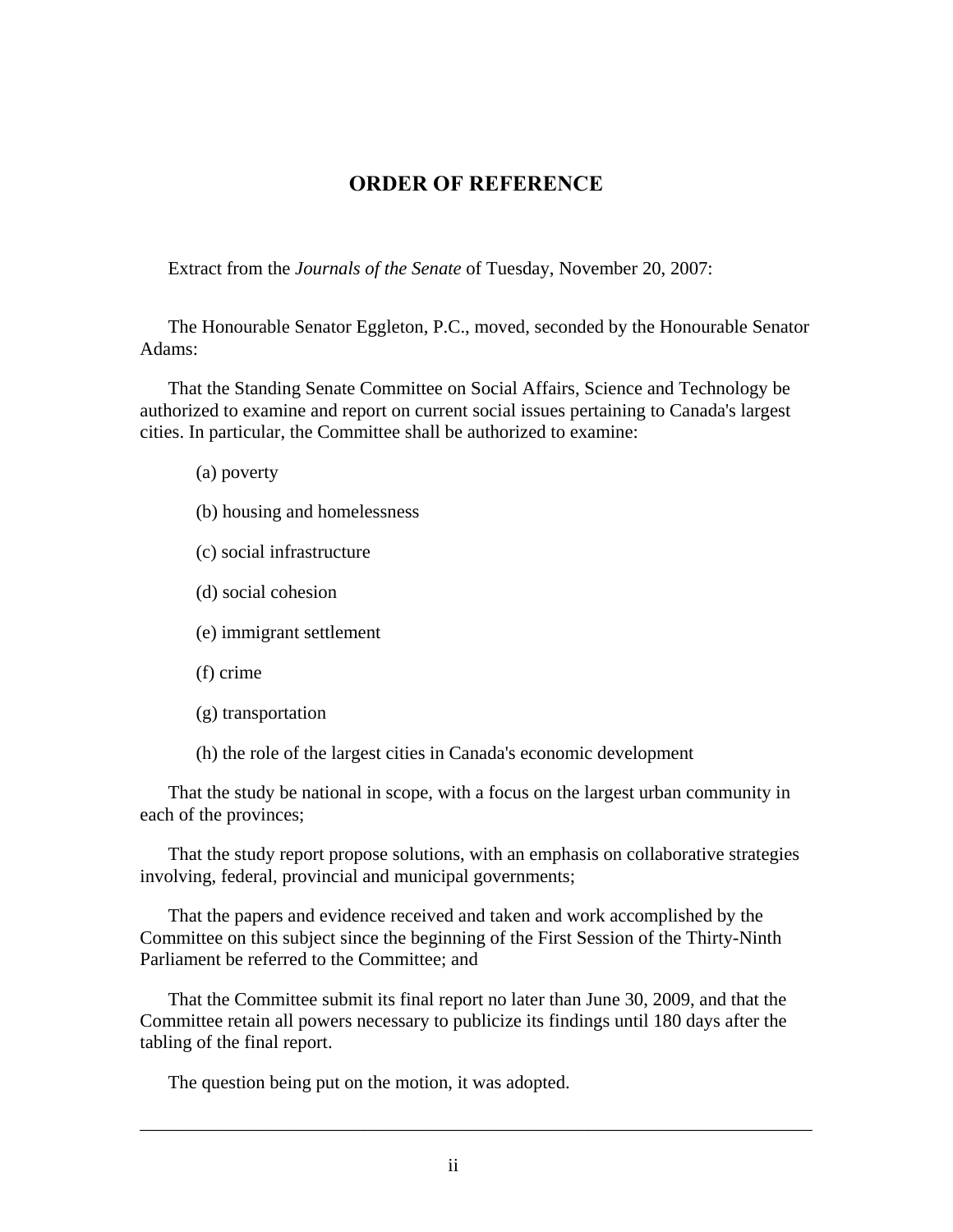# **INTRODUCTION**

The Committee's mandate, as set forth in its Order of Reference, is to "examine and report on current social issues pertaining to Canada's largest cities." Based on population counts from the most recent Census, the Committee determined that it would concentrate its attention primarily (if not exclusively) on the following Canadian cities:

- Vancouver
- Calgary
- Edmonton
- Saskatoon
- Regina
- Winnipeg
- Toronto
- Ottawa-Gatineau
- Montréal
- Ville de Québec
- Saint John,
- Halifax
- Charlottetown
- St. John's

<u>.</u>

In order to fulfill its mandate, the Committee adopted a work plan that divided its review into five major categories, or "building blocks." The first building block consists of an examination of the capacity of Canada's major cities to cope with significant social challenges at a time when many responsibilities are being transferred to municipalities from senior levels of government.<sup>1</sup>

<sup>&</sup>lt;sup>1</sup> The five building blocks are: Social Capacity; Infrastructure; Environmental Sustainability; Urban Governance and Fiscal Capacity; and Economic Development and International Competitiveness.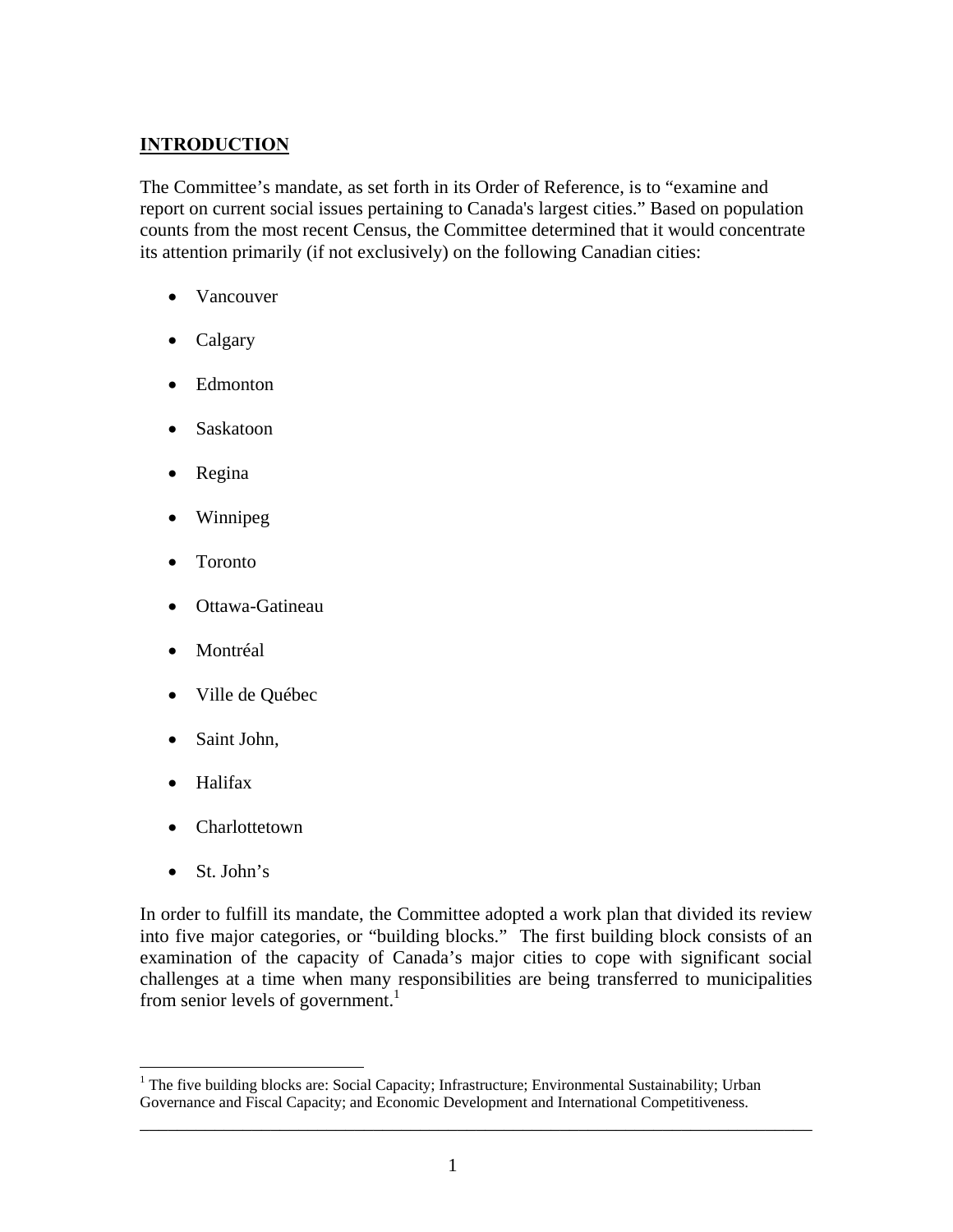The Committee chose, as its first consideration under the Social Capacity building block, to focus on poverty, housing and homelessness. In making this choice, the Committee was especially mindful that in 1970, a Special Committee of the Senate chaired by Senator David A. Croll, tabled what was then, and remains today, a landmark report on poverty. *Poverty in Canada*, or as it is more widely known, the Croll Report, did what a subsequent report of this Committee did with regard to mental illness: it brought poverty out of the shadows.<sup>2</sup> The Committee also drew inspiration from the work of the Honourable Erminie Cohen, former Senator, whose 1997 report *Sounding the Alarm: Poverty in Canada* reminded the country that the plight of low-income Canadians remained unacceptable and deserved immediate attention. Lastly, but of great importance, the Committee notes the significant work done by the Senate Standing Committee on Agriculture and Forestry, whose work on rural poverty complements this Committee's focus on urban poverty.

Initially, the Committee held seven meetings and heard from 32 individuals representing 20 organizations on the theme of poverty, housing and homelessness. However, it rapidly became apparent that both the phenomena and the understanding of poverty, housing and homelessness have become more complex over the 38 years since the tabling of the Croll Report. Furthermore, it became disturbingly clear that poverty, housing and homelessness are as present and as grave a challenge today as they were when Senator Croll rose in the Senate Chamber to table the Special Committee's Report. Consequently, the Committee determined that a thorough and comprehensive exploration of all aspects of poverty, housing and homelessness would require an extended series of hearings to develop a solid evidentiary foundation upon which to make effective and achievable recommendations.

# **WHY A FOCUS ON POVERTY/ POVERTY THROUGH AN URBAN LENS**

Regardless of where it occurs, poverty in a prosperous, advanced country such as Canada is a serious issue. The absence of adequate income, housing, food, clothing, choices, and opportunities to participate fully in the life of the broader community – all of the deprivations that poverty brings with it – fall as heavily on low-income Canadians in one part of the country as in another. Yet there are compelling reasons why urban poverty should be of particular concern and therefore merit the attention of Canadians everywhere.

Since the aftermath of World War II, the trend toward urbanization has been picking up speed in Canada and with it, the concentration of poverty in Canada's largest cites. In 1967, the year of Canada's Centennial celebrations, Statistics Canada observed that "[a]n increasing pace towards urbanization means that low income will become more and more

<u>.</u>

<sup>2</sup> Senate Standing Committee on Social Policy, Science and Technology: *Out of the Shadows at Last: Transforming Mental Health, Mental Illness and Addiction Services in Canada*, May 2006.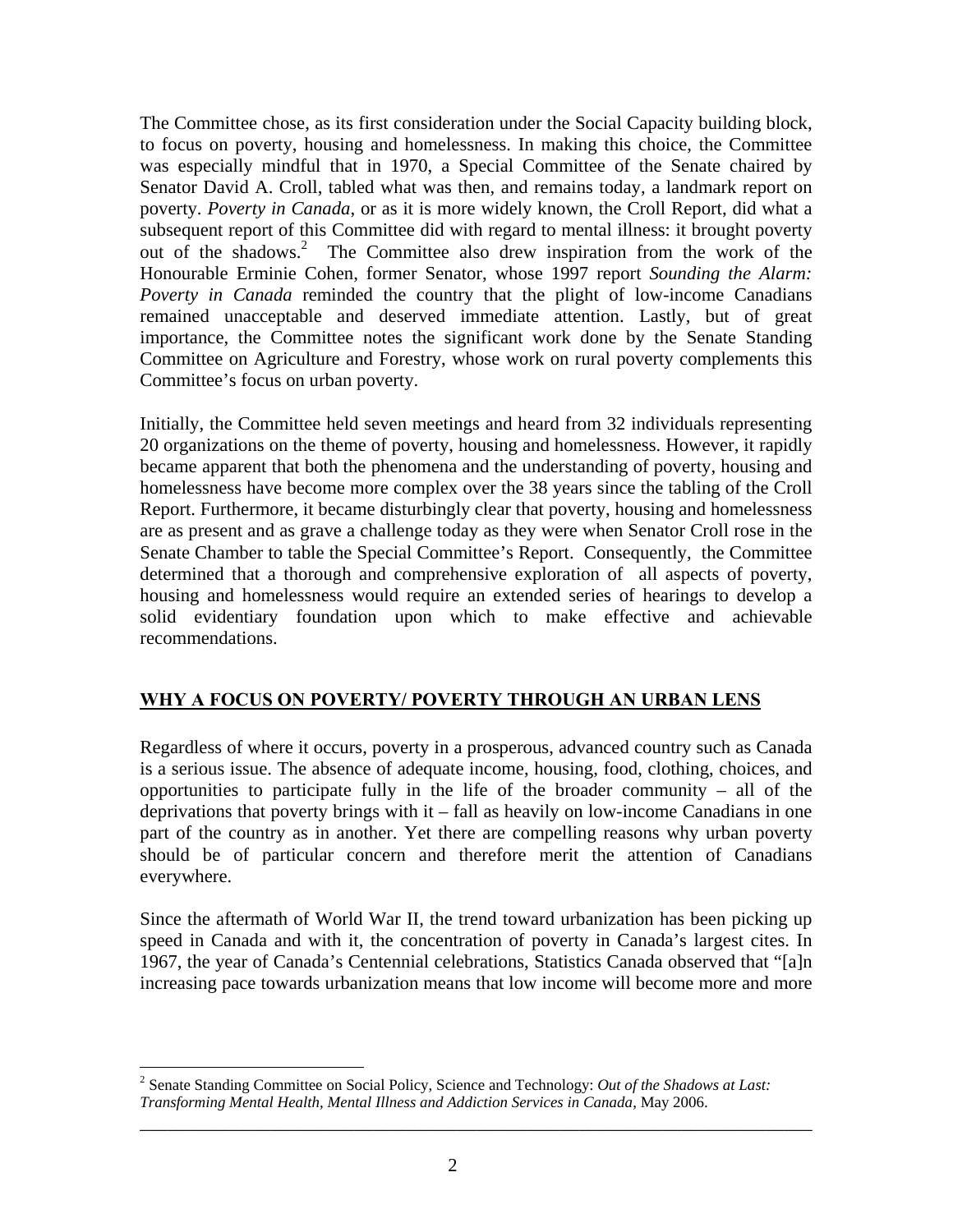an urban problem."<sup>3</sup> In March 2007, Statistics Canada began to release the preliminary results of the 2006 Census. These early results confirmed the trends that were predicted forty years earlier. In 2006, four out of every five individuals, more than 80 per cent, lived in an urban centre of 10,000 people or more. Just over two-thirds (68 per cent) of Canada's population in 2006 lived in the nation's 33 census metropolitan areas (CMAs).<sup>4</sup>



**Figure 1: Proportion of the Canadian population living in urban regions since 1901** 

Sources: Statistics Canada, censuses of population, 1901 to 2006

Data gathered during the 2006 Census showed that an estimated 3.4 million Canadians (or 10.5 per cent) lived in low income (after-taxes) in  $2006^5$ . In nine of the 14 CMAs that are the focus of the Committee's review, the percentage of the population living below the post-tax Low Income Cut Off (LICO) exceeds the national average.

In a report on urban poverty released in 2007, the United Way of Greater Toronto (UWGT) noted that in 2000, the effects of the recession of the early 1990's lingered on for many. As evidence, UWGT pointed to the increased use of food banks and emergency shelters, and warnings issued by social services agencies that their clients were falling further and further behind. The UWGT asserted that:

 $\overline{a}$ <sup>3</sup> Dominion Bureau of Statistics, Statistics on Low Income in Canada, 1967, Cat. No. 13-536, p. 11, as cited in *Poverty in Canada, Report of the Special Senate Committee on Poverty* [Croll Committee], Ottawa, 1971, p. 18.

<sup>4</sup> Statistics Canada, *The Daily*, 13 March 2007.

<sup>(</sup>http://www.statcan.ca/Daily/English/070313/d070313a.htm) Statistics Canada defines a Census Metropolitan Area, or CMA, as an "[a]rea consisting of one or more neighbouring municipalities situated around a major urban core. A census metropolitan area must have a total population of at least 100,000 of which 50,000 or more live in the urban core."

<sup>&</sup>lt;sup>5</sup> Statistics Canada, *The Daily*, 5 May 2008, http://www.statcan.ca/Daily/English/080505/d080505a.htm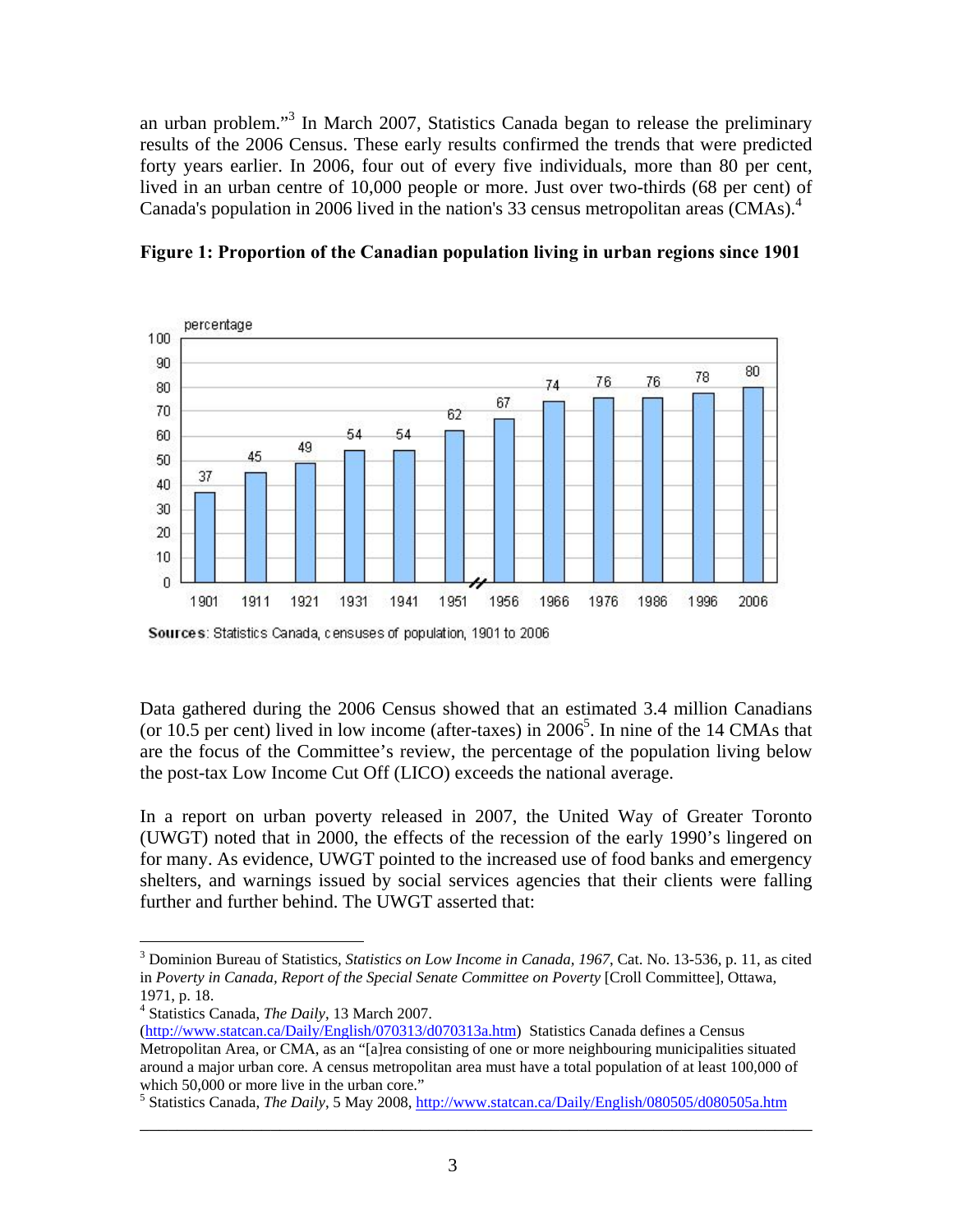Nowhere are these changes felt more keenly than in Canadian cities. As Canada's population has become increasingly urbanized, the number of poor households living in urban areas has grown as well. Today, chronic levels of poverty, polarized job opportunities, low wages, and unaffordable and inadequate housing in large cities create a fundamental challenge to the future of Canada and the quality of life of Canadians. Although stark disparities remain between rural or remote communities and urban centres, the experience of deprivation in cities – especially Canada's largest cities – is now significant. $6$ 

| <b>CMA</b>    | <b>Total</b> | <b>Male</b> | Female |
|---------------|--------------|-------------|--------|
| Vancouver     | 16.5 %       | 15.9%       | 17.1 % |
| Calgary       | 10.3         | 10.0        | 10.7   |
| Edmonton      | 10.6         | 9.8         | 11.4   |
| Saskatoon     | 12.2         | 11.1        | 13.3   |
| Regina        | 10.0         | 9.4         | 10.6   |
| Winnipeg      | 14.6         | 13.6        | 15.6   |
| Toronto       | 18.4         | 17.5        | 19.2   |
| Ottawa-       | 11.7         | 11.2        | 12.1   |
| Gatineau      |              |             |        |
| Montréal      | 16.1         | 15.2        | 17.0   |
| Ville de      | 12.0         | 10.6        | 13.3   |
| Québec        |              |             |        |
| Saint John    | 10.7         | 10.0        | 11.4   |
| Charlottetown | 13.8         | 13.1        | 14.3   |
| Halifax       | 10.8         | 10.2        | 11.4   |
| St. John's    | 16.1         | 14.8        | 17.3   |

#### **Figure 2: Percentage of Population below After-Tax Low Income Cut Off (LICO), 2005**

Source: Statistics Canada, *2006 Community Profiles*

The Conference Board of Canada has argued that the concentration of poverty in Canada's major cities is a matter that should be of concern to all Canadians regardless of where they live or the standard of living they enjoy. At the conclusion of a lengthy study of Canada's economic prosperity in the context of globalization, "Canada's prosperity," the Conference Board stated "unequivocally depends on the success of our major cities."<sup>7</sup> In January 2008, the Canada West Foundation released its own study of big cities in Canada with an emphasis on the rapid urbanization occurring in western provinces. Conclusions reached by this study mirrored those of the Conference Board, stressing the

1

<sup>6</sup> Canadian Council on Social Development, *Poverty by Geography: Urban Poverty in Canada, 2000*, Ottawa, 2007, p. 2. http://www.ccsd.ca/pubs/2007/upp/Poverty%20by%20Geography.pdf

<sup>7</sup> The Conference Board of Canada, The Canada Project, *Mission Possible: Sustainable Prosperity for Canada*: Volume III*, Mission Possible: Successful Canadian Cities*, Ottawa, 2007, p. viii.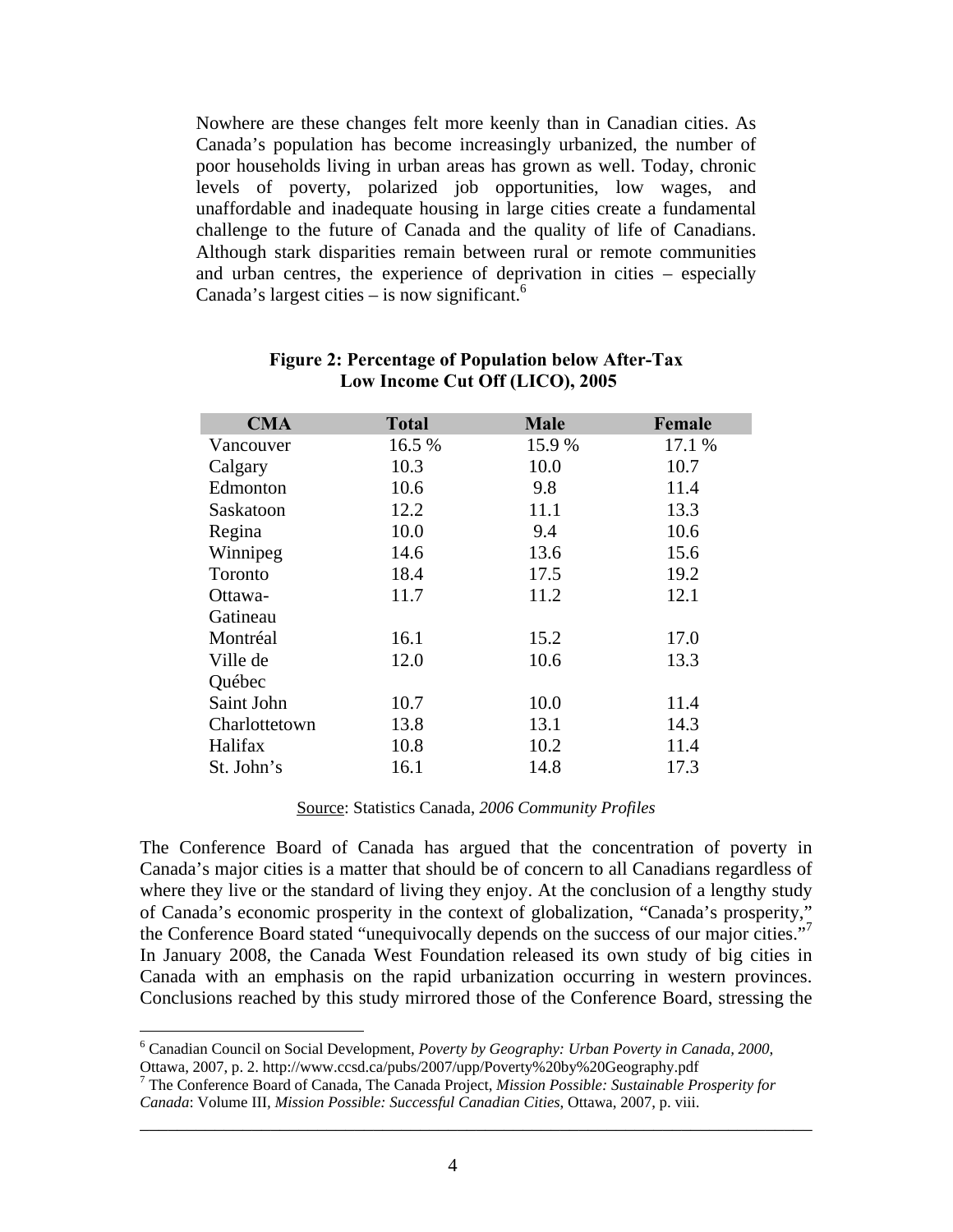"tremendous importance of Canada's big cities to our future economic prospects, standard of living, and quality of life."<sup>8</sup>

Poverty poses significant challenges to Canada's major cities, challenges that may compromise their ability to act as engines for this country's prosperity. Christopher Leo, Professor of Political Science at the University of Manitoba, argues that poverty in an urban setting is not simply a matter of interest to academics, policy makers, politicians and advocacy organizations: it is of concern to Canadians generally and the residents of our large cities in particular:

Cities are our primary generators of ideas, our centres of economic control, and of much important production, even in an economy driven by commodities. The prosperity of us all, even those of us who work in rural areas, depends on the prosperity of our cities. As surely as all Canadians rely on commodity production, we rely on the health of our cities, and of the networks of infrastructure and services that keep them viable.<sup>9</sup>

Faced with mounting debts and economic recession in the early 1990s, Canada's federal and provincial governments reduced their provision of, and funding for, social programs. As a consequence of this withdrawal, Canadian cities faced a growing obligation to support their low-income citizens, without the resources to adequately fulfill the obligation. Shrinking programs and services to sustain those in low income constrained the ability of low-income city dwellers to "play the roles, meet the obligations and participate in the relationships and customs of their society<sup> $n^{10}$ </sup> (in this case, the cities in which they live) – resulting in further disadvantage to major cities whose human capital deteriorated as a result.

For these reasons, the Committee decided to consider carefully the lives and experiences of low-income Canadians living in major cities today. The Committee wanted to discover the paths to poverty for these individuals and families … and what paths they followed to escape it. Are these Canadians assisted by programs and services intended to respond to their needs or are they simply being sustained – kept alive – in low-income circumstances without hope of a better life for them and for their children? What is working for them and for Canada and what is not? What lessons can be learned from their experience and how can these lessons be applied in order to build a more sustainable, equitable, and prosperous Canada?

 8 Casey G. Vander Ploeg, *Big Cities and the Census: The Growing Importance of Big Cities on the Demographic Landscape*, Canada West Foundation, Calgary, January 2008, p. i. http://www.cwf.ca/V2/cnt/publication\_200801280932.php

<sup>&</sup>lt;sup>9</sup> Christopher Leo, http://canadasworld.wordpress.com/2008/05/22/are-cities-really-that-important/

<sup>&</sup>lt;sup>10</sup> Peter Townsend, "What is Poverty? An historical perspective," Poverty in Focus, International Poverty Centre, December 2006, pp. 5-6, cited by Lars Osberg, "The Evolution of Poverty Measurement – with special reference to Canada, Draft 1.3, 9 February 2007, p. 41.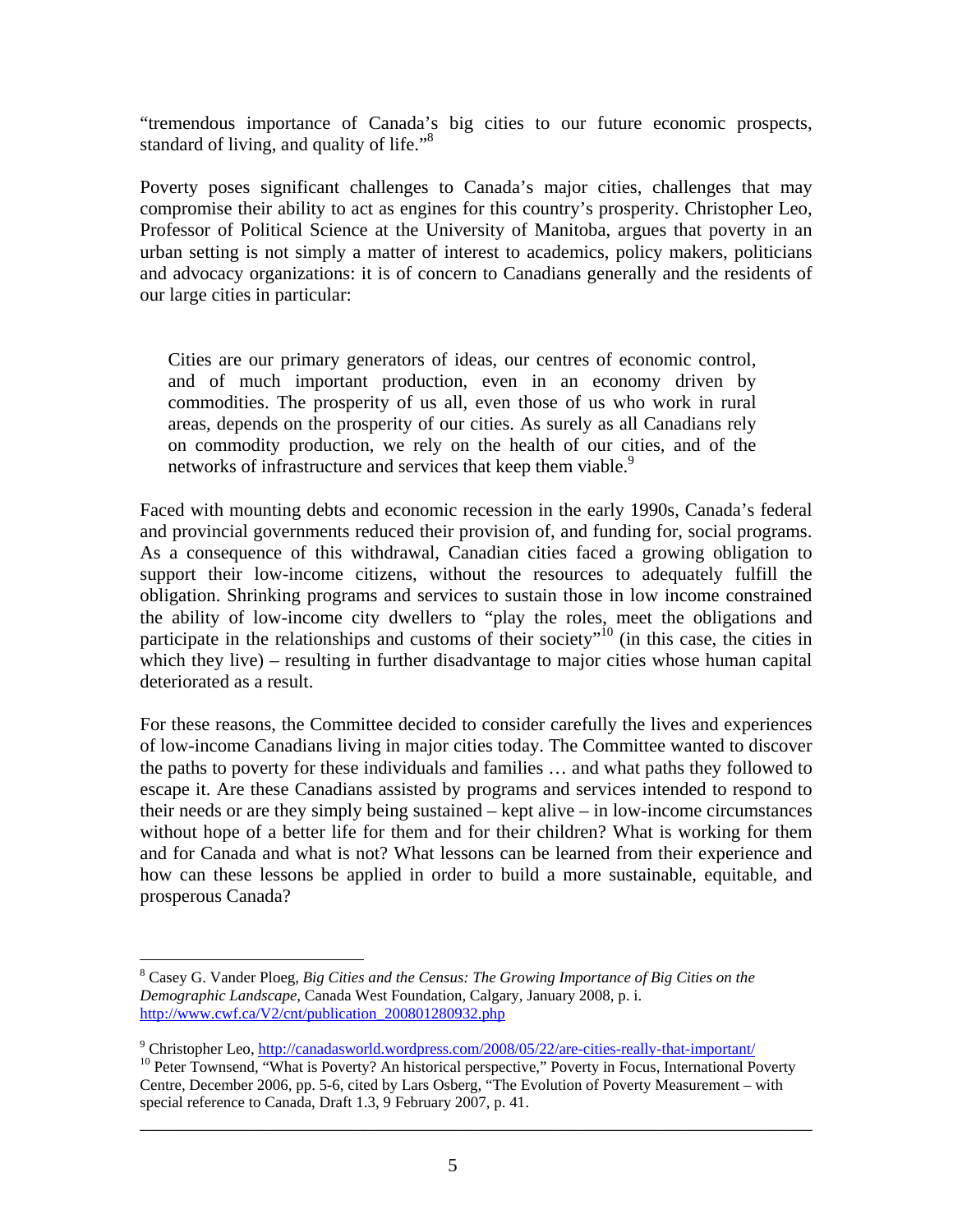As it conducted its hearings, these questions as well as others, were the ones which the Committee sought answers to from its witnesses. In the report that follows, the Committee identifies the challenges confronting Canada, its large urban centres, and the women, men, and children living in them, including those living in low income and coping with exclusion, and those in government and civil society labouring to help them. These challenges are framed as issues which are followed by proposed solutions, or options, some from our witnesses, and some gathered from other analyses and research. At this stage, the Committee has not formulated a preference for any option; rather, it is the Committee's profound hope that setting out issues and options will provoke further thought and discussion. When this process is complete, the Committee will table a report with concluding observations and recommendations designed to achieve the goals of more resilient, dynamic, and robust cities and a better life for all who live in them.

### **ISSUES AND OPTIONS**

#### **I. INCOME SUPPORT SYSTEMS**

**Issue 1: Income Support Systems are Broken** 

*The social welfare structure so laboriously and painstakingly erected in Canada over the past forty years has clearly outlived its usefulness. The social scientists who have studied it, the bureaucrats who have administered it, and the poor who have experienced it are of one mind that in today's swiftly changing world the welfare system is a hopeless failure. The matter is not even controversial. But what is to take its place?11*

A great deal has changed since a Special Senate Committee published this assessment of Canada's income support systems, but one thing has not: the system remains a "hopeless failure."

Twenty-one years later, in 1992, another alert was issued, this time by the Economic Council of Canada. The Council warned that Canada's system of income security programs was "under considerable strain,"12 noting that many low-income Canadians were "supported by neither unemployment insurance nor social assistance."<sup>13</sup> In the years following the release of the Council's report, the federal and provincial/territorial governments made significant changes to income support systems, motivated by their assessment that the elimination of deficits and reduction of debt were of fundamental importance. The intent of the changes was to cut costs by restricting access to income support, shortening the duration of benefits, and reducing benefit levels. These changes achieved their purpose: the numbers of beneficiaries plunged, expenditures fell,

\_\_\_\_\_\_\_\_\_\_\_\_\_\_\_\_\_\_\_\_\_\_\_\_\_\_\_\_\_\_\_\_\_\_\_\_\_\_\_\_\_\_\_\_\_\_\_\_\_\_\_\_\_\_\_\_\_\_\_\_\_\_\_\_\_\_\_\_\_\_\_\_

 $\overline{a}$ 

<sup>&</sup>lt;sup>11</sup> Poverty in Canada, Report of the Special Senate Committee on Poverty [Croll Report], Ottawa, 1970, Foreword, p. vii.

<sup>&</sup>lt;sup>12</sup> Economic Council of Canada, *The New Face of Poverty: Income Security Needs of Canadian Families*, Ottawa, 1992, p. 45.

 $13$  Ibid.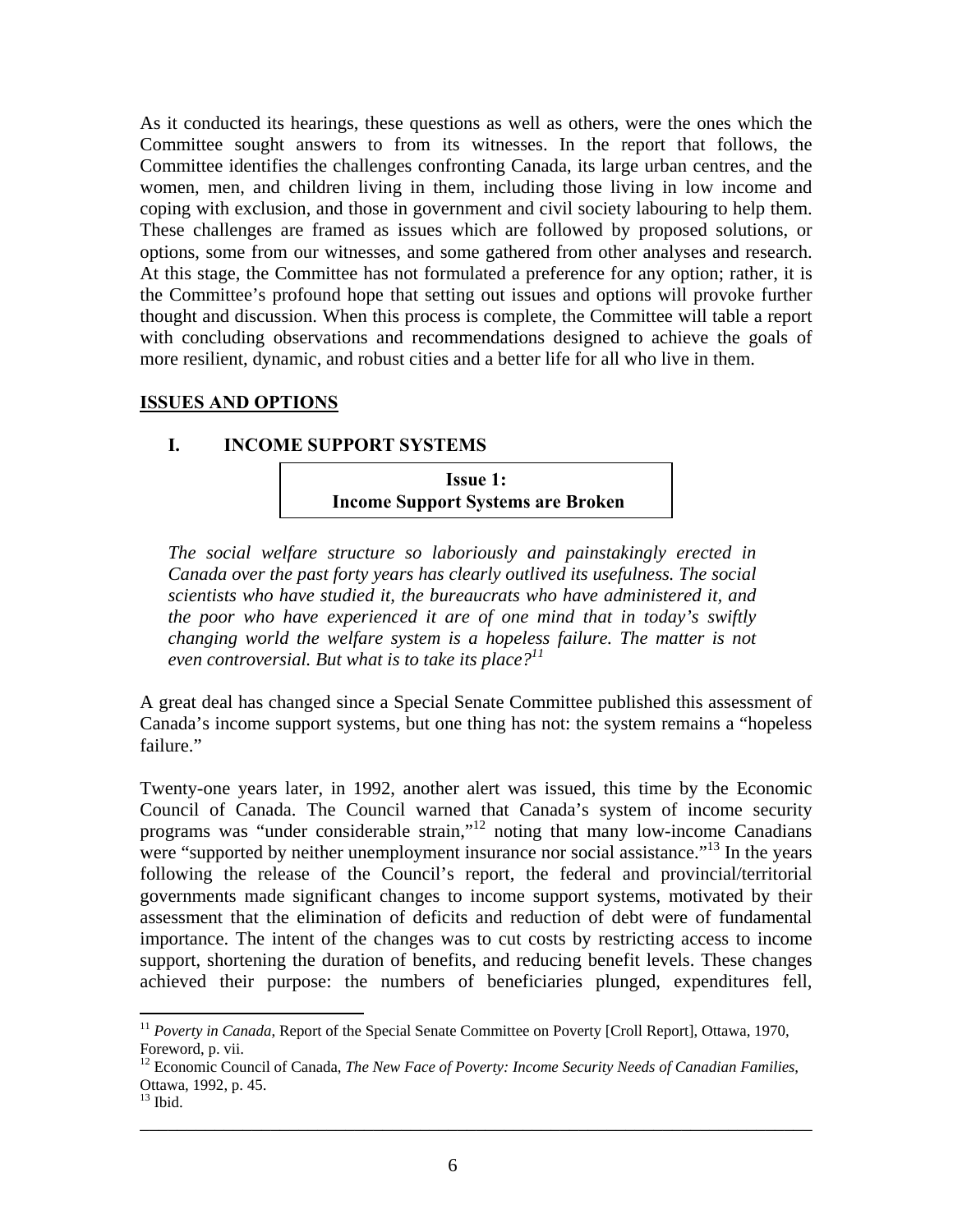government debt was reduced, and deficits largely eliminated. However, fundamental structural problems remained unresolved, there was little if any harmonization among programs, and the ability of the income support system to address poverty deteriorated further.

Today, there is a broad consensus that income support systems in Canada are, if not entirely broken, not achieving their goals. Some question whether these systems have been weakened to the point that they will be inadequate in the event of an economic downturn<sup>14</sup>. Yet income support systems represent a major expense for governments and taxpayers, with some estimates placing the annual cost at approximately  $\tilde{\$}100$  billion<sup>15</sup>. In contrast, the return in terms of reducing poverty or genuinely assisting those without employment has been disappointing.

### **WORKING AGE ADULTS**

For working-age adults, there are two central income support systems: the Employment Insurance (EI) program administered by the federal government and social assistance (welfare) programs delivered by the provinces. Both the design and purpose of these programs have been modified over time and yet one shared characteristic remains immutable – the failure to fully satisfy the purposes they are designed to serve.

# *Employment Insurance*

The Employment Insurance program, first established in 1940 as Unemployment Insurance, was originally designed to partially replace income lost by those who had experienced temporary, unpredictable cessation of employment. It was financed largely by employees and employers, although the federal government made a small (20 per cent) contribution and covered administrative costs. The program was gradually expanded (wider coverage, increased payments, easier access, benefits provided over longer periods of time) in the 1950s and 1970s.

Faced with an economic recession in the early 1990s, the federal government initiated a series of restrictions that culminated in 1996 in an overhaul of the program and its renaming as the Employment Insurance program.

The current EI program pays about \$10 billion each year in income benefits to individuals, providing financial assistance every month to thousands of workers who find themselves without a job. Through the provisions of sickness, maternity, parental and compassionate leave benefits, EI also provides assistance to workers who have interruptions in employment for personal reasons, making the program more integral to all Canadians' life decisions.

\_\_\_\_\_\_\_\_\_\_\_\_\_\_\_\_\_\_\_\_\_\_\_\_\_\_\_\_\_\_\_\_\_\_\_\_\_\_\_\_\_\_\_\_\_\_\_\_\_\_\_\_\_\_\_\_\_\_\_\_\_\_\_\_\_\_\_\_\_\_\_\_

Annual Income, Ottawa, April 11, 2008. 15 Stapleton, Issue 2, 13 December 2007.

 $\overline{a}$ <sup>14</sup> Professor Keith Banting is unequivocal, stating before a Library of Parliament Seminar on Guaranteed Annual Income that Canada's income support "systems currently are broken, […] I don't think we've got a good system in place." Library of Parliament, Seminar on Rethinking Income Support: A Guaranteed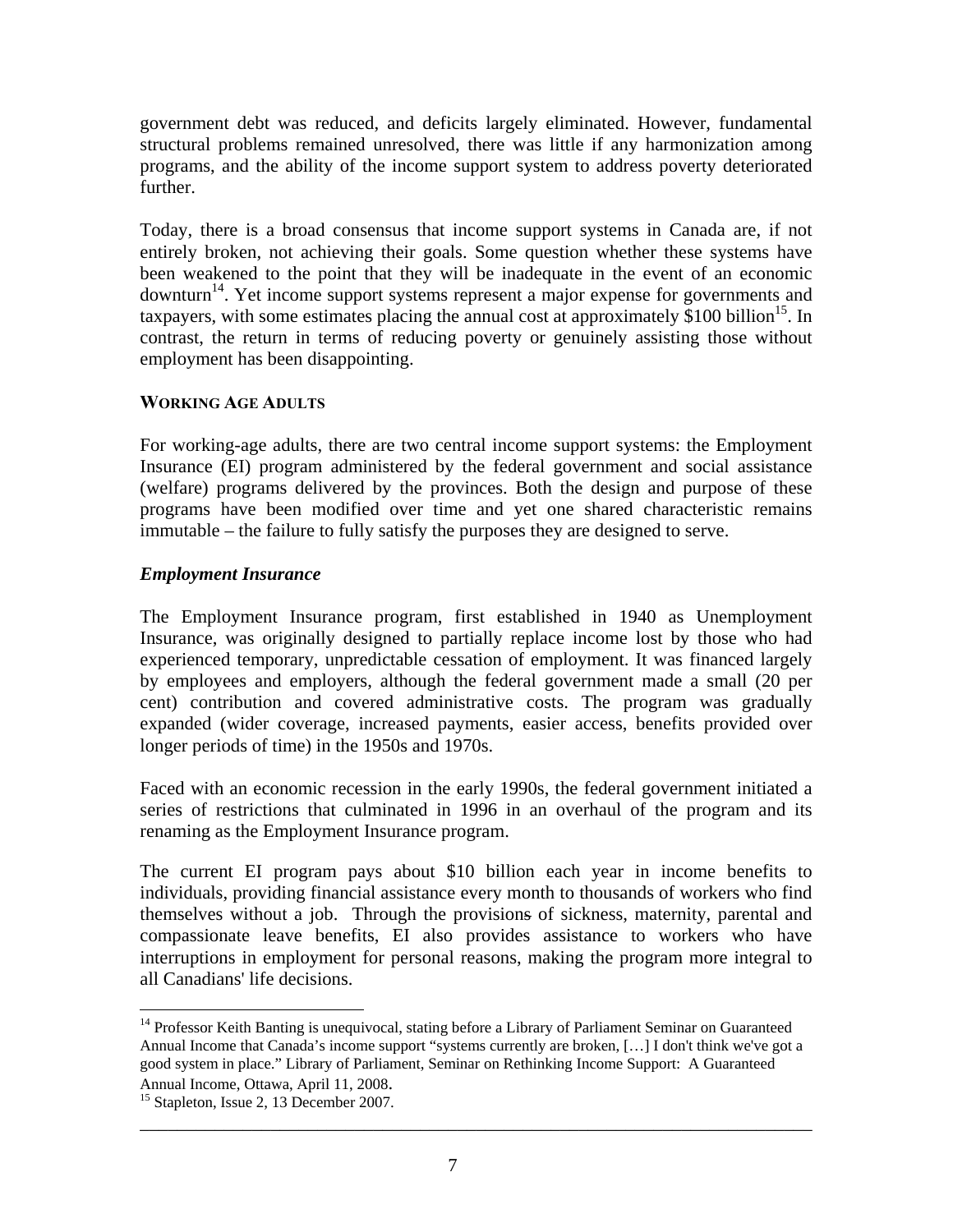Changes made in 1996 tightened eligibility for benefits, reduced payments, and shortened the maximum duration of benefits. As a result, approximately 48 per cent of unemployed Canadians, by Richard Shillington's estimate, qualify for benefits and these numbers vary considerably by region. In Ontario, for example, only 25 per cent of the unemployed qualify for benefits. There are also significant differences in coverage between major cities: coverage varies from 20.7 per cent in Ottawa to 51.5 per cent in St. John's, as demonstrated in the figure below.



### **Figure 3: Percentage of Unemployed Receiving Regular EI Benefits, by Major City, 2004**

Source: Ken Battle, Michael Mendelson and Sherri Torjman, *Towards a New Architecture for Canada's Adult Benefits*, Caledon Institute of Social Policy, 2006, p. 17.

In the Greater Toronto Area, only 22 per cent of the unemployed receive EI benefits; although people in Toronto account for about 19 per cent of all contributions to the EI fund, they receive only about 10 per cent of the benefits. Ontario contributes 41 per cent and gets approximately 28 per cent of the benefits. (Shillington, Evidence, 29 May 2008)

One of the Committee's witnesses offered this assessment of the changes made in the 1990s:

When you compare the benefits being paid in the early 1990s to now, overall benefit levels have dropped by about one third after adjusting for inflation. For lower income Canadians, it has dropped by half. We have taken benefits away from the most vulnerable for reasons that escape me. (Shillington, Evidence, 29 May 2008)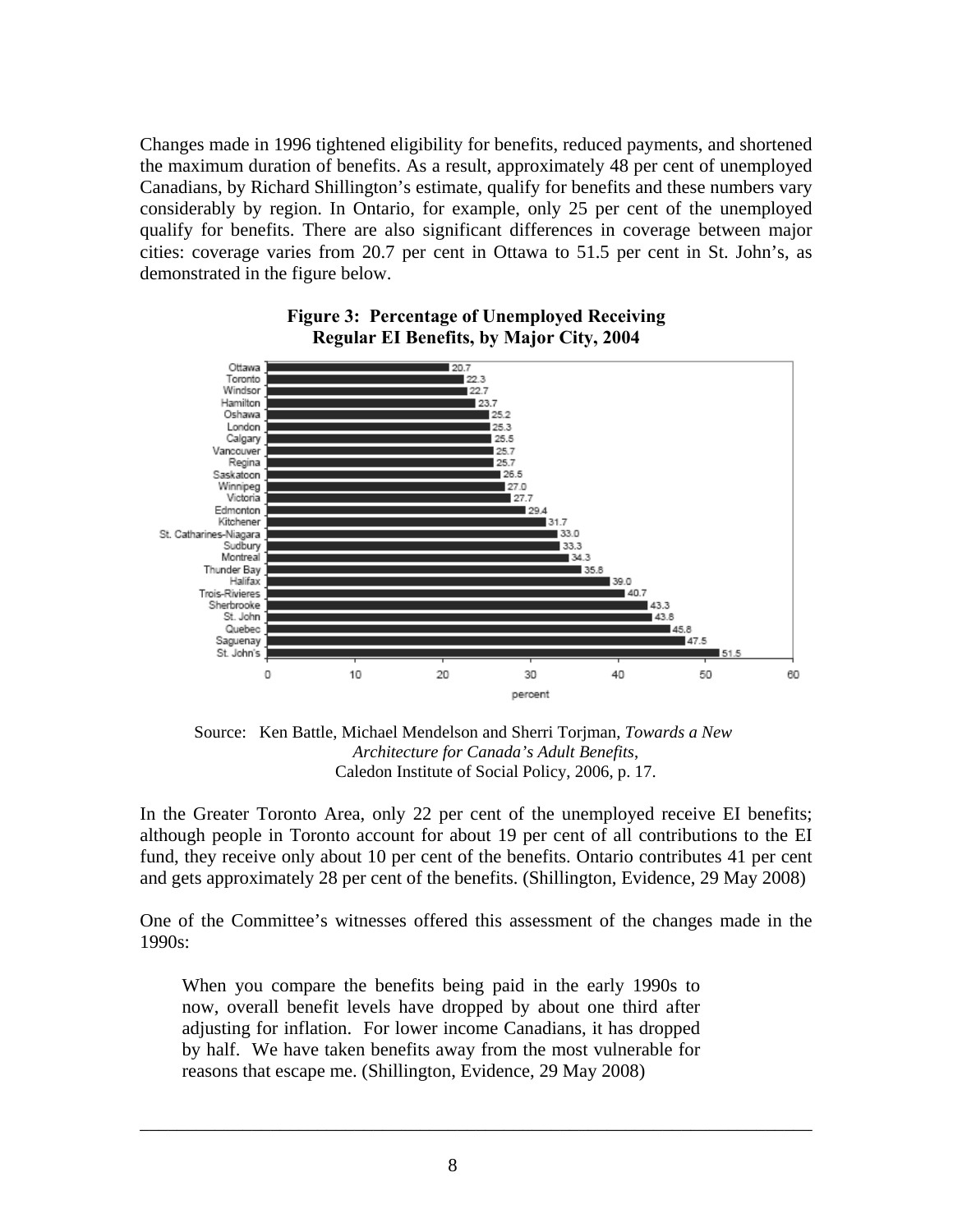Other witnesses told the Committee that there are Canadians who pay premiums to the Program but do not work sufficient hours to receive benefits (13 per cent of those who are ineligible for benefits). A further 26 per cent of unemployed Canadians are not eligible for EI benefits because they had never worked (many of these are young Canadians just entering the job market for the first time), while 15 per cent did not qualify because they left their last jobs for reasons – including returning to school – not deemed valid under EI rules. Women represent a disproportionate share of those not covered by EI, as are young people. (Vincent, Evidence, 29 May 2008) In contrast, the program appears to favour frequent applicants (over 40 per cent are repeat users), many of them employed in seasonal industries.

Women have been especially hard-hit by changes to the EI program. Under the rules introduced in 1996, individuals require 600 hours of employment over the previous 52 weeks to qualify for benefits. Because women make up the majority of Canadians holding precarious employment (part-time or temporary jobs), they pay premiums with little hope of ever qualifying for benefits. In cases where women do qualify for EI, "the benefits may be so low at their wage levels as to be less than social assistance."<sup>16</sup> Maternity and parental benefits provided under the EI program are also unavailable to these women. In addition, 840,000 self-employed women are excluded from these benefits. $17$ 

Witnesses also informed the Committee that several factors combine to limit how much immigrants benefit from EI. Due to various labour market barriers, immigrants often end up in precarious or informal work, and do not work enough hours to qualify for EI. Secondly, a high percentage of recent immigrants have settled in urban areas – in particular Toronto, Vancouver, and Montreal – areas where the rates of EI qualification are already low. Finally, even when immigrants qualify for EI affiliated training, they may have different needs from mainstream Canadian beneficiaries, such as Canadian experience or credential recognition.

For those for whom EI benefits are out of reach, the only government support available to them is social assistance – welfare – a program universally disliked and referred to as a last resort. Professor Keith Banting summed up the current state of the EI program by stating that it is: "... a national disgrace on a number of levels."<sup>18</sup>

\_\_\_\_\_\_\_\_\_\_\_\_\_\_\_\_\_\_\_\_\_\_\_\_\_\_\_\_\_\_\_\_\_\_\_\_\_\_\_\_\_\_\_\_\_\_\_\_\_\_\_\_\_\_\_\_\_\_\_\_\_\_\_\_\_\_\_\_\_\_\_\_

 $\overline{a}$ 

<sup>&</sup>lt;sup>16</sup> Canadian Research Institute for the Advancement of Women, FACT sheet, Women's experiences of social programs for people with low incomes, 2007, p. 9 http://www.criaw-icref.ca/ <sup>17</sup> Ibid, p. 9.

<sup>&</sup>lt;sup>18</sup> Banting, 2008.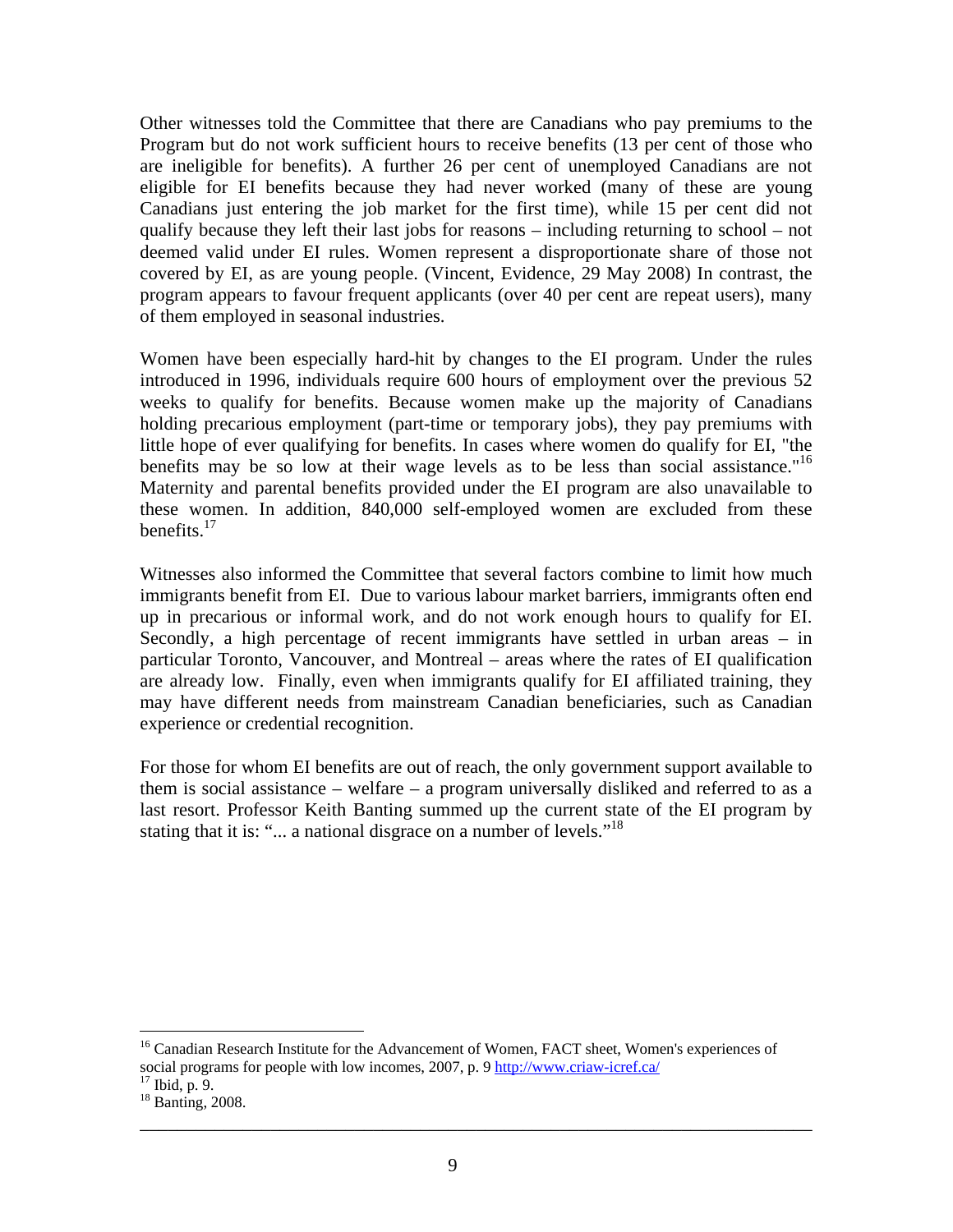### *Social Assistance*

Social assistance, or "welfare", is the social safety net of last resort in Canada. There are 13 separate social assistance systems in Canada, one for each of the provinces and territories.<sup>19</sup> In Ontario, the social assistance program accounts for approximately 5per cent of annual income-security expenditures<sup>20</sup>. During the 1990s, the rules governing access to social assistance were tightened; it became more difficult for those deemed employable to receive social assistance, and if they did, they often received lower benefits than those deemed "unemployable". Social assistance payments in general were reduced; the National Council of Welfare, an advisory body to the federal government, reports that welfare incomes peaked in 1994 and have declined since, calling some of the losses "staggering.<sup>21</sup>" For almost all recipients, social assistance payments are not sufficient to lift them above Statistics Canada's after-tax Low-Income Cut Offs  $(LICOs).<sup>22</sup>$  The gap between benefits and what is needed to make ends meet is especially large in cities. Yet despite the explicit intention to move social-assistance recipients into the labour market, disincentives are built into social-assistance systems that discourage this transition.

Witnesses and other analysts agree that social assistance is demeaning to recipients. Canadians receiving social assistance are often subject to intrusive rules and regulations and stigmatization. Earnings from other sources in excess of certain limits result in benefit reductions or claw-backs. Yet there is also concern that receipt of social assistance can create a dependency relationship. This outcome is reinforced by what is called the "welfare wall;" moving from social assistance into employment often results in the loss of benefits such as medical and dental care, thus leaving individuals worse off.

#### **FOCUSED OPTIONS**

Some suggestions to the Committee concentrated on specific programs that make up the income support system, on elements of those programs, and on the impacts of some programs on particular groups within the general population. These are listed first among the options. A second set of proposals address these systems as a whole and call for system-wide, coordinated change. These options follow the more focused options.

<sup>1</sup> <sup>19</sup> National Council of Welfare, *Welfare Incomes in 2005*, Ottawa, October 2006, p. 1.<br>http://www.ncwcnbes.net/en/research/welfare-bienetre.html

 $\frac{1}{20}$  John Stapleton, Why is it so tough to get ahead? How our tangled social programs pathologize the *transition to self-reliance*, Metcalf Foundation, Toronto, December 2007, p. 7<br>http://www.metcalffoundation.com

<sup>&</sup>lt;sup>21</sup> National Council of Welfare, *Welfare Incomes 2006: Patterns and Trends*, p. 2, Ottawa, 2006, http://www.ncwcnbes.net/en/home.html<br><sup>22</sup> The National Council of Welfare reports that in 2006, welfare incomes were less than two-thirds of the

after-tax LICO for 22 of the 52 scenarios it tracked. For five scenarios welfare incomes were equal to or higher than 80per cent of the after-tax LICO, and in Newfoundland and Labrador, under the lone-parent scenario, the welfare income reached 99per cent of the after-tax LICO. With the exception of the latter scenario, none brought witnesses to, or above, the after-tax LICO. Source: *Welfare Incomes 2006: Patterns and Trends*, p. 3.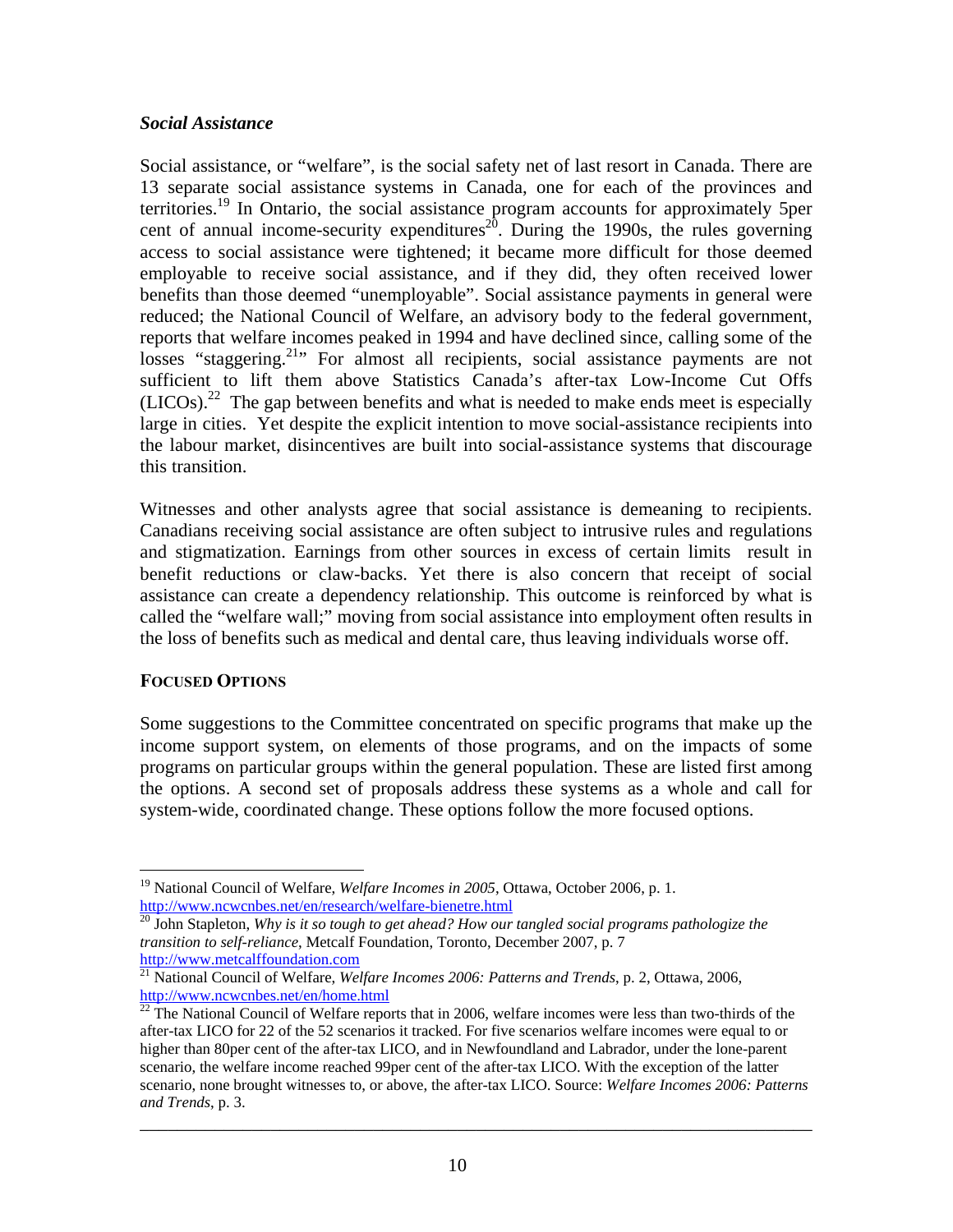#### *Option 1: Maintain the status quo and concentrate on the most vulnerable*

Prior to the changes made in the 1990s, there was a concern that the income support system was too costly to sustain (and thus a contributor to government debt and deficits) and fostered dependency among recipients while serving as a disincentive for labourmarket participation.

Beginning in the mid-1990s and continuing since, overall poverty rates have fallen along with unemployment. Some analysts assert that this is evidence of the effectiveness of the changes to the income support system, and recommend only refined interventions focused on education among the poor; "Aboriginal poverty; the mentally ill and physically handicapped; the ghetto poor; high effective tax rates on the "near poor"; and in-work benefits such as earnings supplements. $123$ 

Others claim that these reduced low-income rates are still too high and reflect the benefits of a robust economy. They predict that an economic downturn will reveal the flaws in our income security system which "will become painfully evident."<sup>24</sup>

### **EMPLOYMENT INSURANCE**

### *Expand (restore) EI eligibility*

 $\overline{a}$ 

Within this broad direction, several more specific proposals were made. They are outlined below:

#### *Option 2: Return the EI program to its pre-1996 status*

Campaign 2000 recommended a uniform 360-hour qualifying period in all regions of Canada and one year eligibility. (Issue 23, 10 May 2007) Other proposals call more generally for restoring equal access to the program (eliminating preferential regional treatment) and moving back to pre-1993 benefits. $^{25}$ 

\_\_\_\_\_\_\_\_\_\_\_\_\_\_\_\_\_\_\_\_\_\_\_\_\_\_\_\_\_\_\_\_\_\_\_\_\_\_\_\_\_\_\_\_\_\_\_\_\_\_\_\_\_\_\_\_\_\_\_\_\_\_\_\_\_\_\_\_\_\_\_\_

http://canadianlabour.ca/index.php/Unemployment\_Insuran/1383 30 Stapleton, 2007, p. 22.

<sup>23</sup> John Richards, *Reducing Poverty: What has Worked and What Should Come Next?*, C.D. Howe Institute, Toronto, 2007. Richards acknowledges that a combination of policy change and favourable labour-market conditions have reduced rates of poverty. http://www.cdhowe.org/pdf/commentary 255.pdf.

<sup>&</sup>lt;sup>24</sup> Task Force on Modernizing Income Security for Working-Adults, *Time for a Fair Deal*, Toronto, May 2006, p. 12.

<sup>.</sup>http://72.14.205.104/search?q=cache:UNoA2h2fFv0J:www.torontoalliance.ca/MISWAA\_Report.pdf+Mo dernizing+Income+Supports+Working+Age+Adults&hl=en&ct=clnk&cd=1

<sup>&</sup>lt;sup>25</sup> The Canadian Labour Congress (which has not testified before the Committee), for example, calls for a reduction in the number of qualifying hours to 360 in all regions, a longer duration of up to 50 weeks of regular benefits and an increase to at least 60per cent in the percentage of insured earnings replaced by EI benefits based on the best 12 weeks of earnings.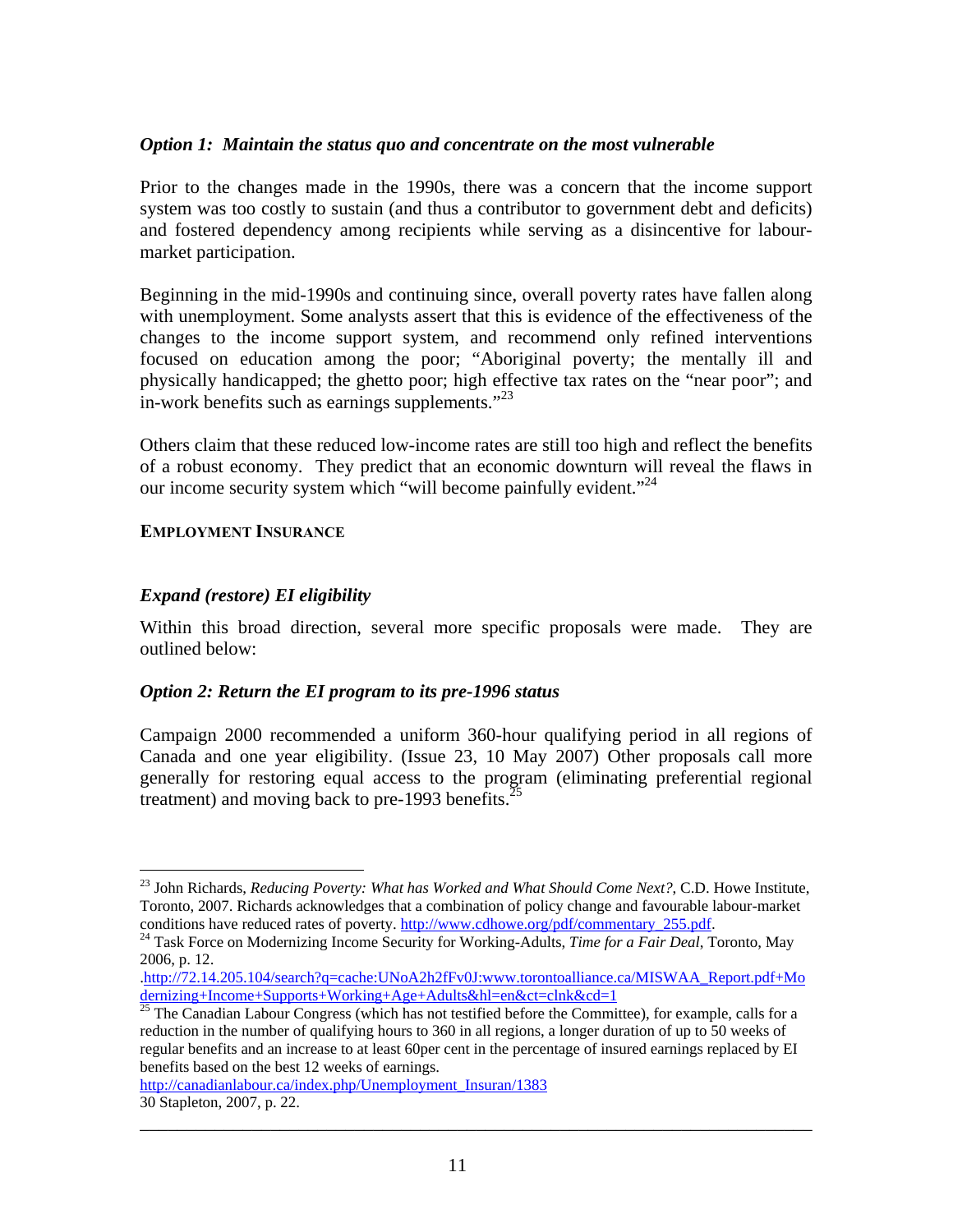### *Option 3: Make EI extended leave benefits available to self-employed Canadians*

Canadians who are self-employed do not pay EI premiums and are not eligible for extended leave benefits offered under the Program, including parental, maternity and compassionate leave. Witnesses suggested these extended benefits could be provided to self-employed workers if they were funded out of general revenues.

### *Option 4: Restore eligibility for those who leave employment voluntarily*

Those who leave their jobs voluntarily are no longer eligible for EI benefits; this can discourage workers from leaving to seek better paying or more appropriate employment. Previous to the changes of the 1990s, those who quit their jobs had to wait longer than those who were laid off, but still received benefits. Should this practice be restored?

### *Option 5: Disconnect severance pay from EI eligibility*

The EI Program currently requires that displaced workers deplete their severance pay before becoming eligible for benefits. It is questionable whether this requirement is appropriate within the context of an insurance program supported by premiums. Its goal appears to be less related to helping those faced with job loss than it is to the reduction of program payouts.

### *Option 6: Provide additional benefits and extend duration for long-term employees*

Some workers have been stably employed over long periods of time, have paid EI premiums, and then become unemployed. One expert witness advocated the provision of additional benefits over a longer period to these workers, in recognition of their infrequent EI claims and the longer adjustment period required to find new employment. (Gray, Evidence, 29 May 2008)

### *Option 7: Create an EI transition fund for older unemployed workers*

An option suggested during a roundtable in Toronto held by the Expert Panel on Older Workers (chaired by former Senator Erminie Cohen) was the creation of an EI transition fund for older workers. This fund could provide income support for older unemployed workers who, for physical or psychological reasons, cannot reasonably expect to find employment before they become eligible for Canada Pension Plan benefits.<sup>26</sup>

#### *Option 8: Provide a premium rebate for low-wage workers in stable employment*

Low-wage earners engaged in stable employment patterns and who are at low risk of claiming EI benefits could benefit from a premium rebate, to function like the Working Income Tax Benefit (WITB). A witness before the committee suggested that an EI

\_\_\_\_\_\_\_\_\_\_\_\_\_\_\_\_\_\_\_\_\_\_\_\_\_\_\_\_\_\_\_\_\_\_\_\_\_\_\_\_\_\_\_\_\_\_\_\_\_\_\_\_\_\_\_\_\_\_\_\_\_\_\_\_\_\_\_\_\_\_\_\_

 $\overline{a}$ 

<sup>26</sup> Expert Panel on Older Workers, *Toronto Roundtable Summary, 5 June 2007*, http://www.ow-tasec.org/en/consultation/report\_from\_consultation.shtml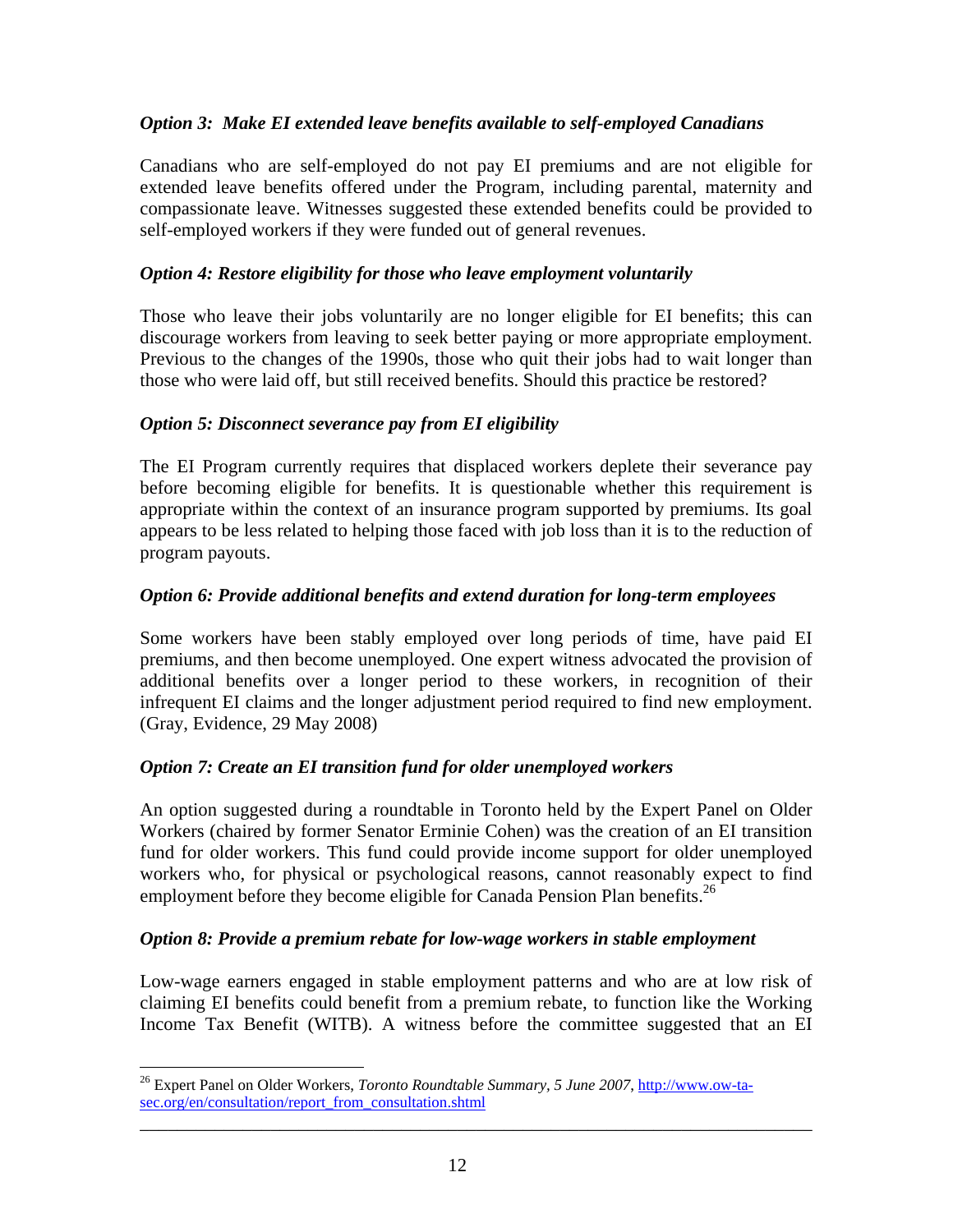premium rebate would also serve as a reward for stable employment patterns because the system, as it is currently designed, "subsidizes and contains incentives that promote part-year and unstable work patterns." (Gray, Evidence, 29 May 2008)

### *Option 9: Broaden access to EI training programs*

The EI program consists of two components: one is a pure income-support, or passive program (EI Part I); the other (EI Part II) provides training to assist re-entry to the labour market. One witness proposed separate and uniform entry requirements for EI Part II benefits to broaden access to these programs, arguing that most provinces now have Labour Market Development Agreements with Human Resources and Social Development Canada, but it is still fairly difficult to qualify for skills development, job training and job counselling. (Gray, Evidence, 29 May  $2008$ )<sup>27</sup>

# *Option 10: Improve EI Part II training programs*

 $\overline{a}$ 

The reforms to the EI Program in 1996 were intended (in part) to shift the emphasis from passive income support to training for re-entry into the workforce. However, the Committee heard expenditures on the active programs have been minute compared to those made by Nordic countries. For example, Canada spends less than half a per cent of its Gross Domestic Product (GDP) on active measures, whereas countries like Denmark and Sweden spend 1.5 to 2 per cent of GDP on these programs. (Van den Berg, Evidence, 29 May 2008)

The Committee also heard that the emphasis should be shifted from passive to active aspects of the program, so that "policies should more broadly address the barriers to employment faced by workers who are not well equipped to realize their full potential in the labour market, whether they rely on EI or not." (Vincent, Evidence, 29 May 2008) Other specific suggestions were that more resources should be devoted to counselling and monitoring programs, and to general employment search services; that more attention should be paid to participant selection for the programs offered under EI Part II; and that

 $27$  The federal government has already taken some steps in this direction. For example, the federal government has signed agreements with the provinces of Saskatchewan (February 2008), New Brunswick (February 2008), and Manitoba (April 2008) on training and skills development for people who are not eligible for training under the Employment Insurance (EI) program. These agreements complement Labour Market Development Agreements signed between the Government of Canada and these provinces, under which the provinces assumed responsibility for designing and delivering employment programs and services for unemployed people eligible under the EI program. Service Canada delivers the Employment Assistance Services (EAS) program which provides funding to organizations offering employment services to help clients re-enter the labour market. All unemployed Canadians have access to a range of services under the EAS program. However, some EAS offerings are available only to clients who are eligible to receive EI benefits, or who have recently been receiving EI benefits. Employment Assistance Services include providing clients with information about the labour market, help preparing resumes, careerplanning services, employment counselling, diagnostic assessment, help with job-search skills, job-finding clubs, and job-placement services.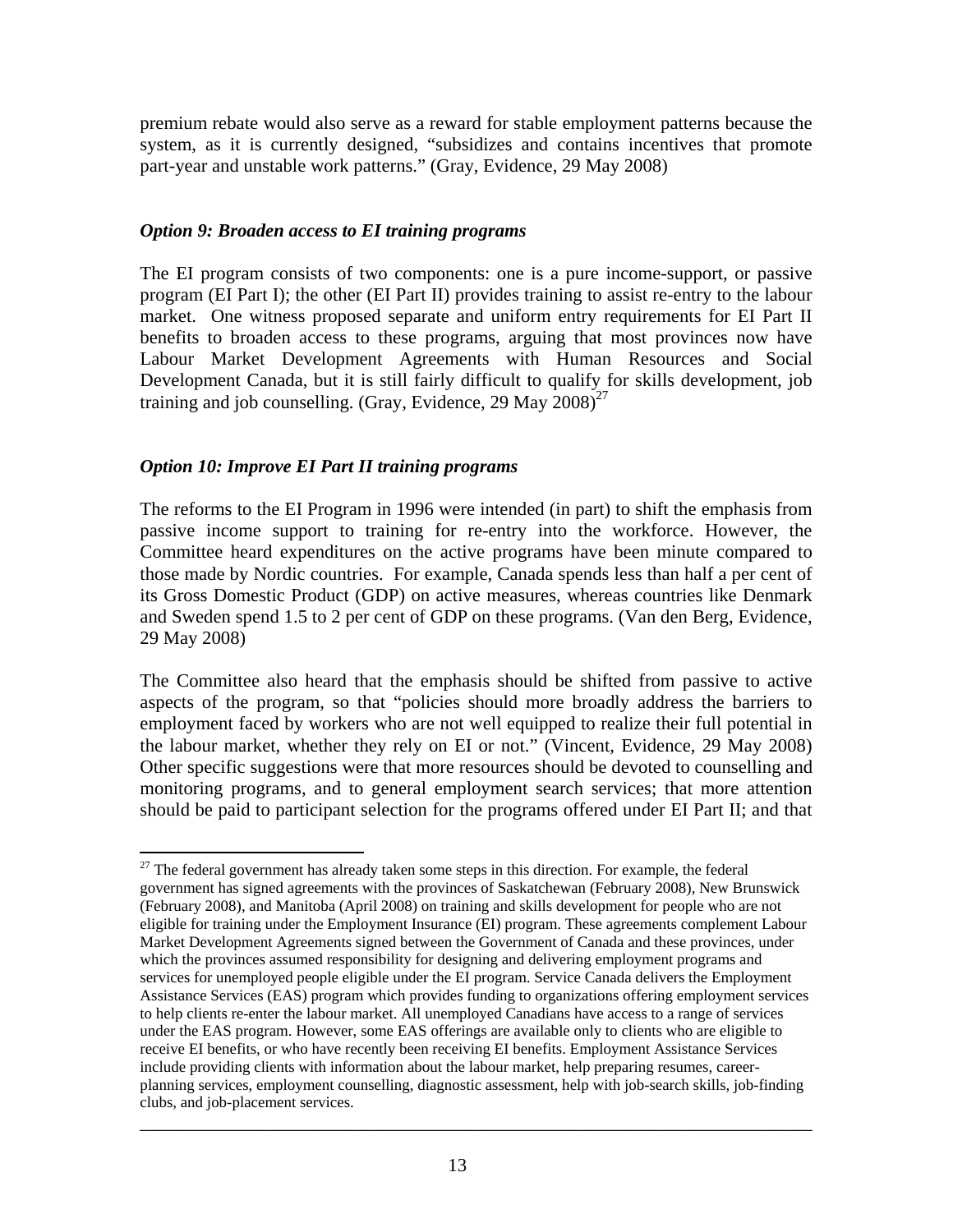programs should be closely tied to local labour markets (Van den Berg, Evidence, 29 May 2008).

# *Option 11: Reward companies for good human resource management through the EI system*

Witnesses suggested to the Committee that provincial labour codes be revised to reflect changes in the labour market and to better protect workers (see below). One witness suggested that the EI program be used to encourage and reward companies that adopt good human resources management practices with respect to training programs for their employees, which could in turn reduce worker reliance on EI.

### *Return the EI program to its insurance principles*

The notion of shrinking EI to its original purposes  $-$  a program that insured against income losses due to temporary and unpredictable unemployment, funded largely by employers and employees — is appealing to analysts regardless of their place on the political spectrum. Again, the specifics within this option are reflected in a number of different options.

# *Option 12: Further restrict access to and benefits from EI programs*

Some believe that further restrictions are needed on the scope, eligibility criteria, and benefit levels under the EI Program. One witness argued that the 1995 EI reforms did not go far enough because "by leaving intact the principle of regionally variable conditions for access," the reforms failed to restore the "credibility of the program as insurance against unintended bouts of unemployment" and that regionally differentiated access to the program creates a subsidy for seasonal unemployment and a disincentive for pursuing "more productive employment options."<sup>28</sup>

# *Option 13: Relocate social benefits currently offered under EI*

All witnesses addressing the Committee specifically on EI (Vincent, Van den Berg, Shillington, Gray, Evidence, 29 May 2008) supported a return to insurance principles, in part so that the non-insurance-based benefits might be available to those not eligible for EI benefits. In particular, witnesses identified the low proportion of women eligible for maternity benefits under EI. One approach suggested was to model a new program after the Parental Insurance Program in Quebec (Vincent), while another suggested a new fund for these leave programs to be funded by employers and employees, or general taxpayers, and to be more widely available.

 $\overline{a}$ 

<sup>28.</sup> Richards, 2007, p.14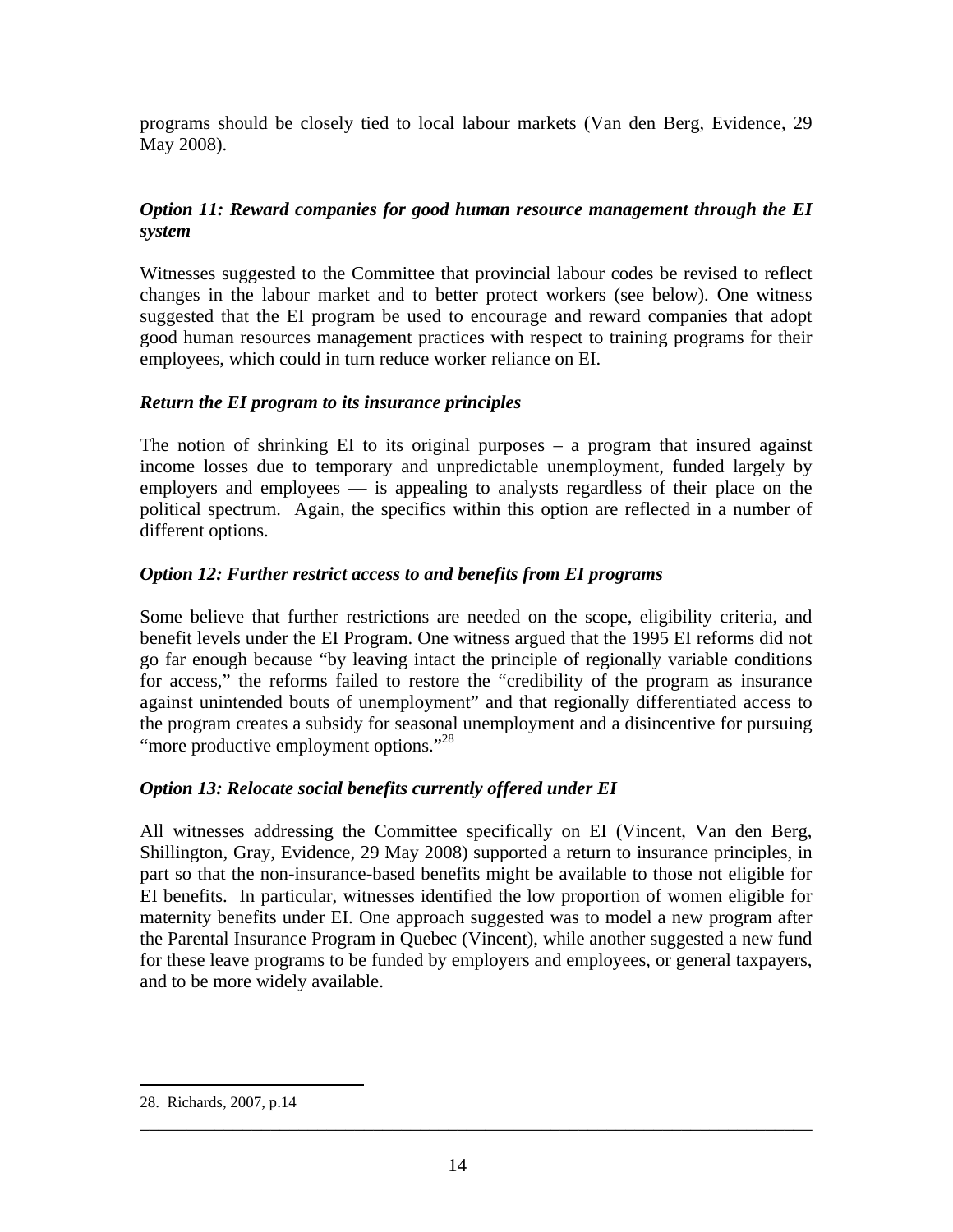# *Option 14: Create additional benefits for workers, to be funded and administered outside the EI program*

Several witnesses suggested that income-support initiatives designed to respond to labour market impacts, including new ones, could be located elsewhere. For example, one witness suggested that categorical grants for permanently laid-off workers from particular companies or industries could support high-seniority workers who are laid off and face very high adjustment costs. (Gray, Evidence, 29 May 2008)

# *Option 15: Remove training programs from the EI program*

The possibility of removing the training component from the EI program was raised by one witness, who suggested that a new retraining program for unemployed Canadians could be funded from general tax revenues and be made available to people who might not be eligible for EI benefits. (Vincent, Evidence, 29 May 2008)

# *Option 16: Create a separate EI program for seasonal workers and frequent users*

Witnesses testified that the needs of occasional and frequent users of the EI program are significantly different and that this should be reflected by splitting the Program into two separate parts to reflect this difference.

# *Option 17: Conduct a full review of the EI program*

More than ten years have passed since the last major changes were made to the EI program. The labour market has evolved since that time. In its budget for fiscal year 2008-09, the federal government announced a new management and governance regime for EI that will see the creation of a new Crown corporation, the Canada Employment Insurance Financing Board (CEIFB). This will result in a new premium rate-setting mechanism and different treatment of any future EI surpluses. However, these measures will not involve any fundamental changes to the EI Program itself.

A full review could take into account the unique problems raised by the Committee's witnesses with regard to women, older workers, and immigrants and the EI Program. It could also examine the Program's core objectives, include an evaluation of its current form and effectiveness, and take into consideration the options mentioned above, as well as others.

# *Option 18: Rebuild income-support systems for working-age adults incorporating successful elements of income-support systems for children and seniors*

A second approach to full-scale rebuilding of income-support systems has been made by John Stapleton. Observers indicate that the income-support systems now in place for seniors have been, for the most part, a success. Some indicate that similar systems in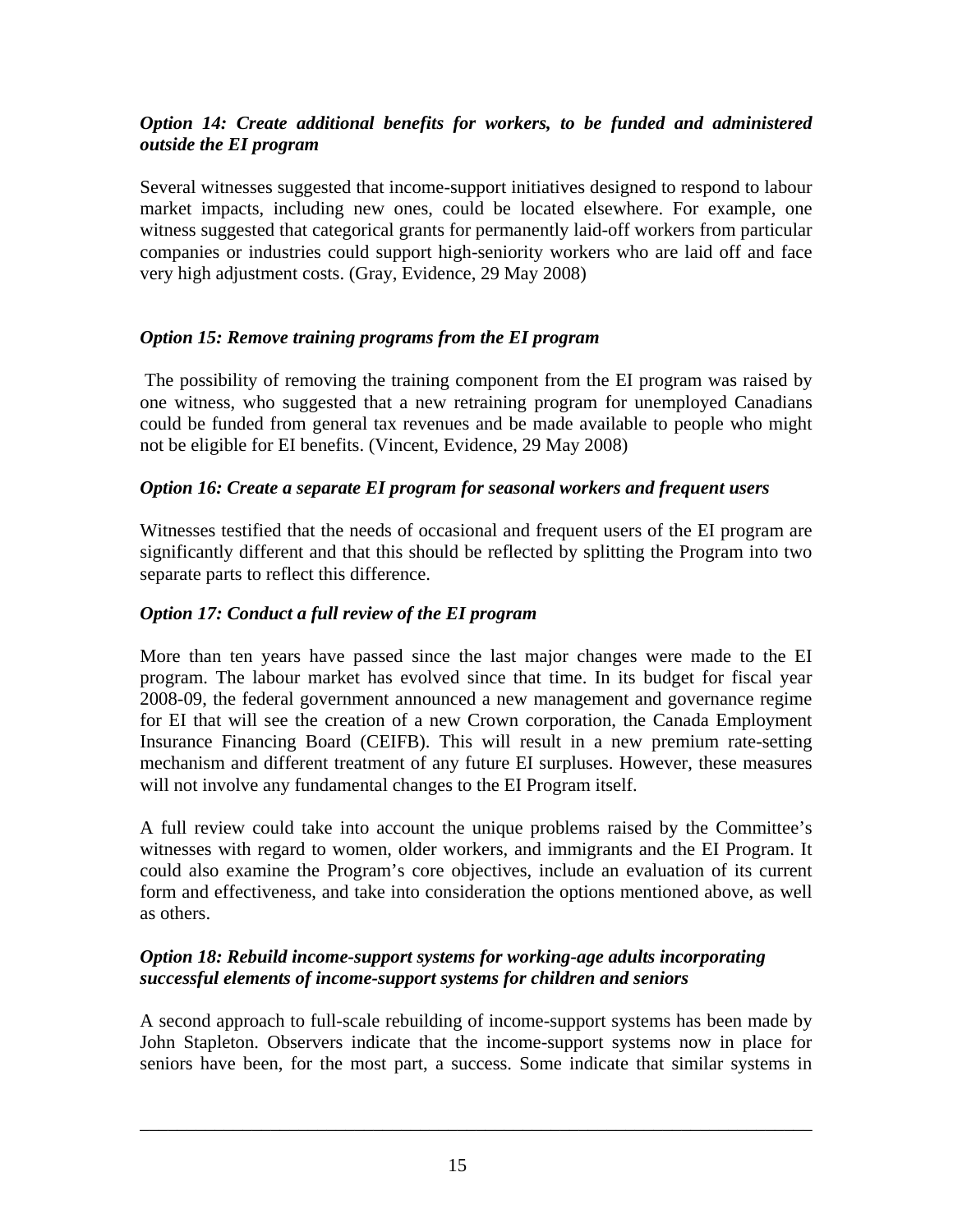place for children have been successful as well (although many say these systems need to be better funded and expanded).

Mr. Stapleton began by identifying the elements of the systems for seniors and children that work well and then proposes that the income-support systems for working age adults be adjusted to mirror those successful elements:

- federal accounts, such Old Age Security (OAS) and the Canada Pension Plan (CPP) for seniors, and the Child Tax Benefit for children;
- registered tax instruments such as Registered Retirement Saving Plans (RRSPs) for seniors, and Registered Education Saving Plans (RESPs) for children;
- real benefits, such as the Guaranteed Income Supplement (GIS) for low-income seniors, and the National Child Benefit Supplement for low-income families with children; and
- contributions from government to encourage saving, such as the tax exemption on RRSP contributions.

A more detailed description of this proposal can be found at Appendix I of this paper.

### **FAMILIES WITH CHILDREN**

The federal child benefits system has two aims: to reduce child poverty and to assist parents with the costs of raising their children. The system has achieved some success in reducing the levels of poverty among low-income Canadians with children; without federal child benefits, 15 per cent of families would be low-income, compared with the current rate of 9.3 per cent.  $29$ 

The current system is made up of the tax-free Canada Child Tax Benefit (CCTB) paid monthly to parents of children under 18, based on the number of children and level of family income. In 1998, the National Child Benefit Supplement was added to the CCTB to provide increased benefits to all low-income families including those without taxable income.

In 2006, the Universal Child Care Benefit (UCCB) was added, with payments of monthly instalments of \$100 for every child under the age of 6 (regardless of parental income). In 2007, the federal government introduced a non-refundable child tax credit which provides income tax savings of up to \$300 for children of all ages to tax-paying parents.

Despite the impact of these programs on poverty rates, the Caledon Institute sees them as flawed. The programs are complex and difficult to understand; they are "stealthy" in that portions are subject to taxation; and, they are inequitable, in that the UCCB and the child tax credit provide benefits to high income families and offer nothing to poor families with children between the ages of 6 and 17.

 $\overline{a}$ <sup>29</sup> Ken Battle, *A Bigger and Better Child Benefit: A \$5,000 Canada Child Tax Benefit*, Caledon Institute, Ottawa, January 2008, p.3. http://www.caledoninst.org/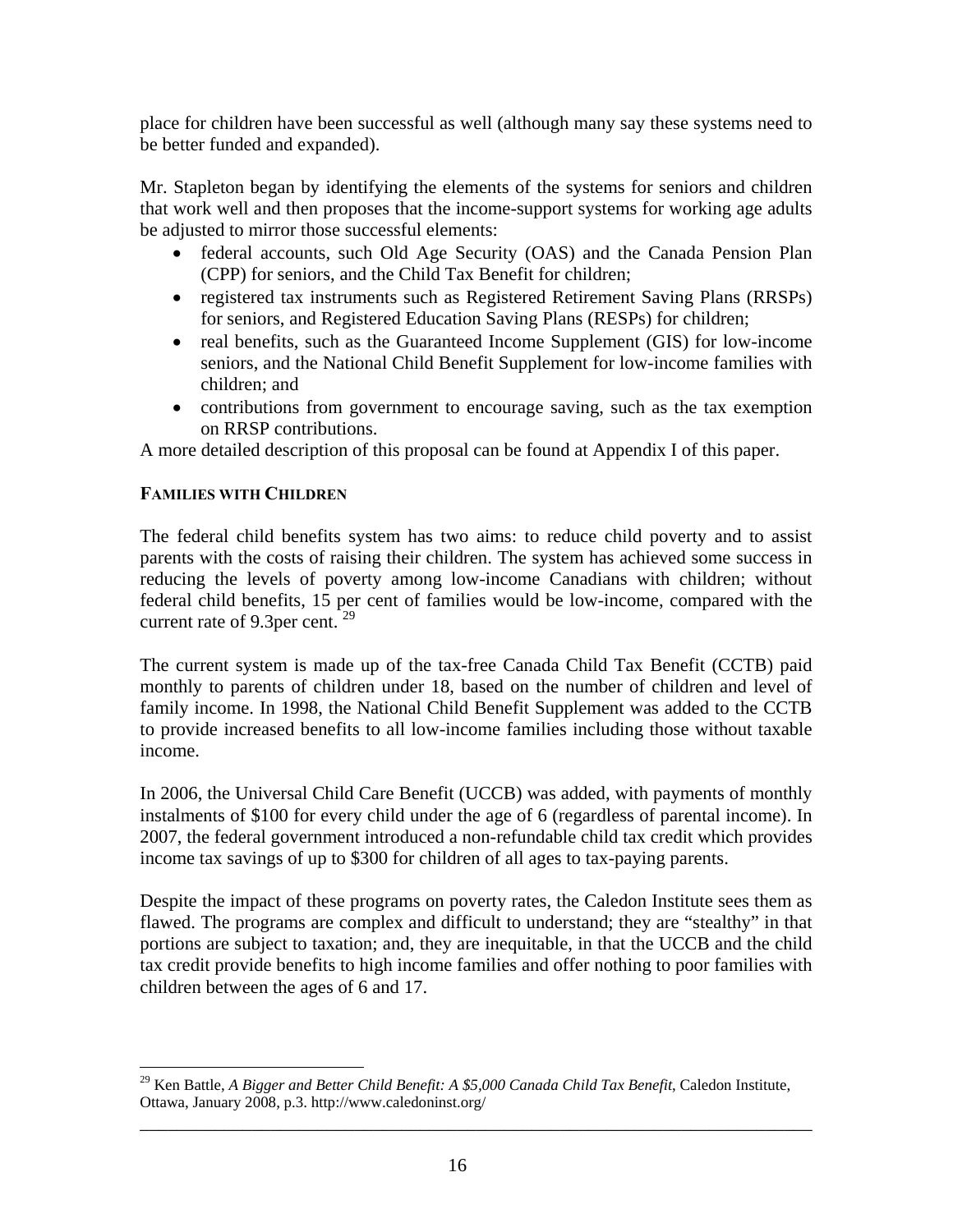### *Option 19: Eliminate the Universal Child Care Benefit and create a more generous Canada Child Tax Benefit*

The Caledon Institute has proposed the elimination of the UCCB and the child tax credit, with the savings applied to a more generous CCTB. Under this proposal, the maximum amount payable to low-income families would be \$5,000 per year per child, up from the current maximum of \$3,271 per first child. Caledon asserts that the expanded CCTB would also provide substantial benefits to modest- and middle-income families and have a significant impact on poverty, reducing the current low-income rate for families (9.3per cent) by a full percentage point<sup>30</sup>. The current federal child benefits system costs \$13 billion annually. Caledon estimates that its proposal would cost \$17 billion and has suggested that it could be phased in over time. Campaign 2000 supports the Caledon proposal to raise the maximum benefit to \$5,000 per year per child. (Evidence, Issue 23, 10 May 2007)

This proposal is intended to fit within the framework of Caledon's proposed new architecture for adult benefits, addressed in more detail below. Is this the right approach to addressing the challenges faced by low-income Canadians with children? In what way would it improve the lives of children living in poverty? Should it be accompanied by other measures needed to support poor children and ensure that they will be able to exit low-income circumstances, thus breaking the cycle of intergenerational poverty?

#### **PEOPLE WITH DISABILITIES**

About a half-million people with disabilities are living in poverty in Canada. Despite many programs at the federal level<sup>31</sup> (and their provincial/territorial equivalents)

 $\overline{a}$ 

 $30$  Ibid.

<sup>&</sup>lt;sup>31</sup> There are public programs that provide income support to a disabled person. The more generous of the programs are funded by employers and employees through their contribution to Employment Insurance (EI) (which provides sickness benefits), and the Canada Pension Plan (CPP) (with provides disability benefits). However, in both cases, individuals must qualify through their labour market participation over time.

People without sufficient labour market participation who become disabled are eligible for social assistance benefits, generally at a higher level than is provided to non-disabled recipients. Anyone born with a disability or who becomes disabled as a child does not receive any direct income support, unless their parents qualify for welfare.

There are a number of federal tax and transfer benefits available for disabled persons. As of 2002, these benefits consisted of: attendant care deduction, Canada Study Grant, CPPD, caregiver credit, Child Tax Benefit, Disability Tax Credit, EI Sickness Benefit, GST Credit, Infirm Dependant Credit, Medical Expense Tax Credit, Refundable Medical Expense Supplement, and Veterans Pensions and War Allowances.

By 2007, additional federal programs were in place: Canada Access Grants for college and university students, Child Disability Benefit, Children's Fitness Tax Credit, Child Tax Credit, Disability Supports Deduction (replaces Attendant Care Deduction), EI Compassionate Benefit, Registered Disability Savings Plan (with Canada Disability Savings Bonds and Canada Disability Savings Grants), New Veterans Charter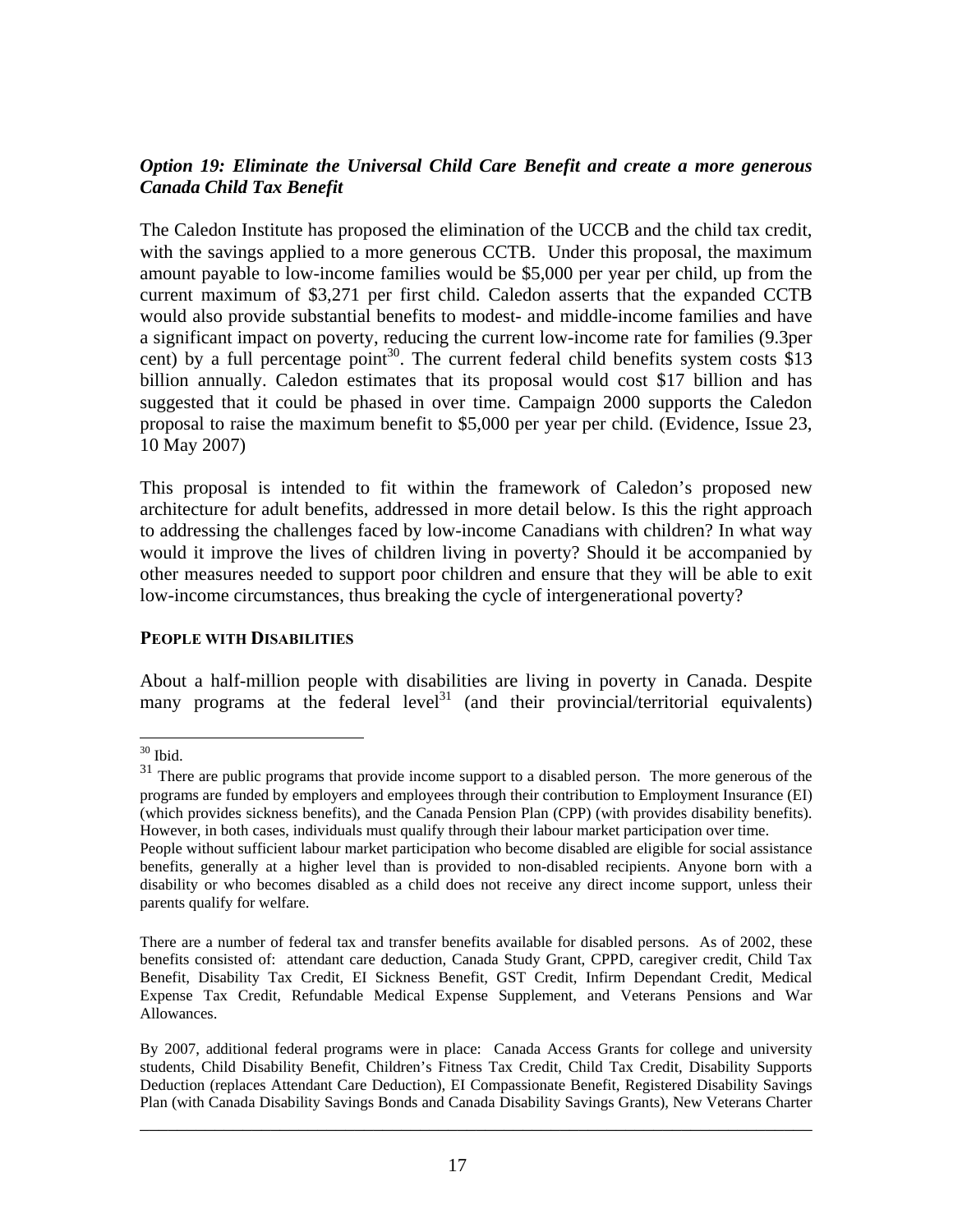Canadians with disabilities are disproportionately affected by low income, with a lowincome rate of 32 per cent, more than double the Canadian average (Treusch, Issue 21, 26 April 2007). Many of these individuals end up on provincial social assistance programs, leading one witness to suggest that welfare has become the disability income program in Canada, constituting from 50 to 70 per cent of provincial caseloads. Even with higher benefits, the Committee heard, it is stigmatizing and inappropriate as a last-resort program for people with disabilities. (Prince, Issue 1, 18 April 2008)

### *Option 20: A medium-term sickness/disability benefit*

One witness focused his attention on the absence of income protection over the medium term (at both the federal and provincial levels) for Canadians with illnesses and moderate to severe disabilities. (Prince, Issue 1, 18 April 2008). At the federal level, working-age Canadians with disabilities who do not qualify for EI sickness benefits or the Canada Pension Plan disability (CPP-D) program include the self-employed, those in precarious (non-standard) employment, and people with recurrent and cyclical health conditions. Many employees – even those who are well-paid – do not have access to extended health and disability insurance and there are gaps in the EI sickness and CPP disability programs.

The Committee was offered three options for delivering a medium-term sickness and disability benefit:

- 1. Extend the duration of EI sickness benefits to at least 26 (from the current 15) weeks and up to 35, 45, or 50 weeks. Current EI eligibility criteria of 600 hours of insurable earnings in the previous 52 weeks would be retained for the first 15 weeks of coverage. Additional weeks' coverage would either require no additional hours or some additional number of insurable hours. The federal government could make this change unilaterally.
- 2. Create a new sickness/disability program, a new federal income program separate from, but associated with, EI sickness and CPP-D. It could have the same features as option 1, to be funded from general revenues or a new dedicated tax, to ensure fairness to business and employer groups. Provincial and territorial co-operation would be needed if the benefits were seen as representing an example of, or encroaching on, supplementary pension benefits.

 <sup>31. (</sup>con't) with Disability Awards and Allowances, Earnings Loss Benefit, and Supplementary Retirement Benefit, and Working Income Tax Benefit and Disability Supplement.

Finally, the Canada Social Transfer (CST) is the mechanism by which the federal government transfers funds to provinces and territories, on a per-capita basis, for children, post-secondary education, and social assistance. The CST is scheduled to increase by 3per cent per year starting in 2009-2010. From the last fiscal year to the current fiscal year, the federal government has increased the CST, with specific increases for post-secondary education and children, while the amount for social assistance has remained constant.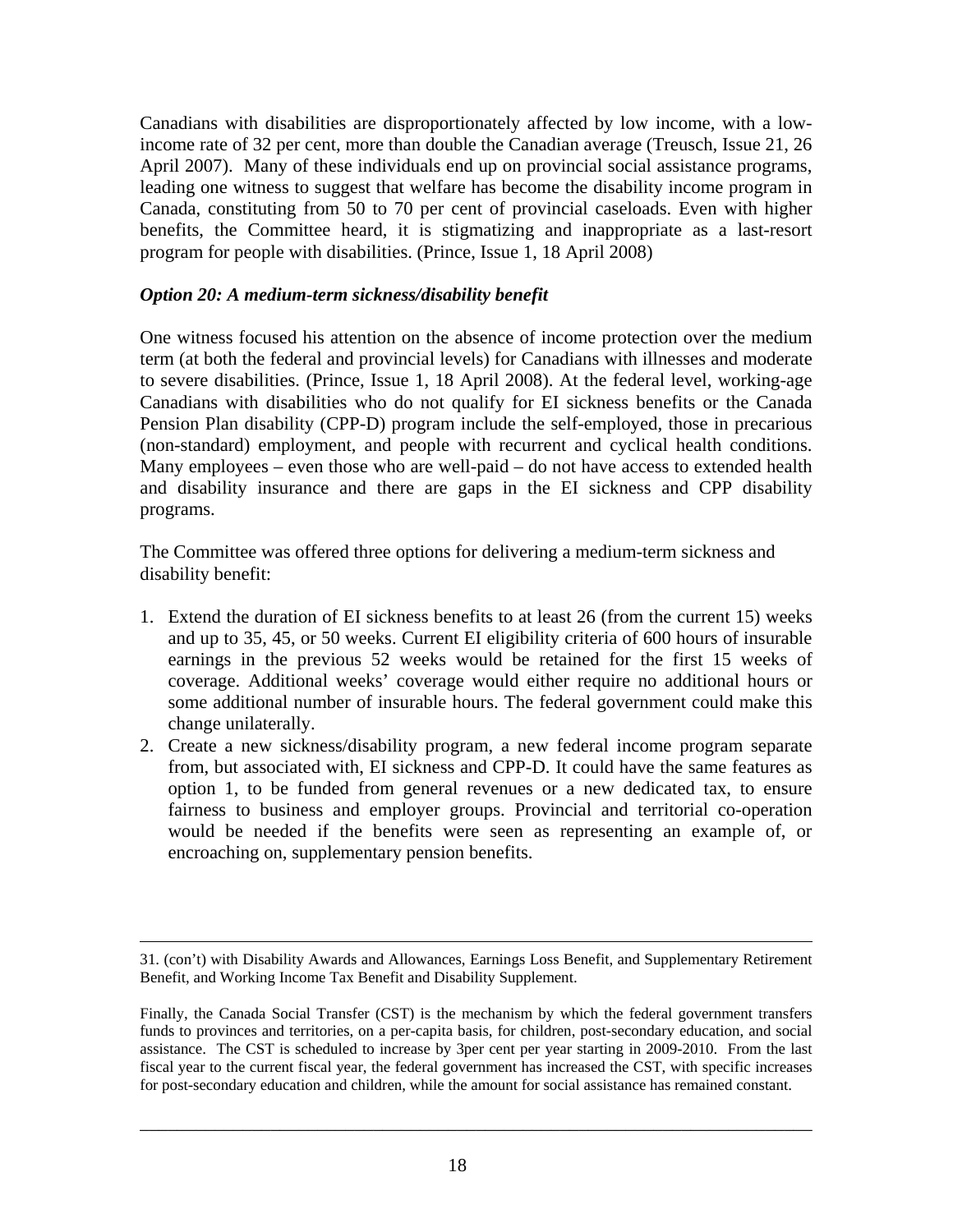3. Add benefits for partial disabilities to the CPP-D program, requiring a basic change to the CPP program and legislation, and raising questions about how to define 'partial' disability as defined by whom. Furthermore, Parliament (House and Senate) plus twothirds of the provinces representing two-thirds of Canada's population would have to consent, and contributions would have to be increased. $32$ 

### *Option 21: Amend CPP legislation to allow pilot and demonstration projects*

EI legislation allows for the funding of pilot and demonstration projects to test different combinations of income supports, employment services and benefits in different regions of the country to learn lessons. CPP legislation does not contain such a provision.

CPP will come up in the triennial reviews of Canadian finance ministers in 2009, creating the opportunity to amend the legislation to allow funding for such projects. (Prince, Issue 1, 18 April 2008)

### *Option 22: Replace social assistance programs for people with disabilities*

The Caledon Institute has proposed a basic income program for people with disabilities that would remove most of them from provincial social assistance programs. The replacement program would be funded and administered by the federal government and would:

- change the disability tax credit to a fully refundable tax credit at the current maximum federal-plus-provincial level. This refundable credit would go to everyone with a serious disability who can pass the existing test for the disability tax credit, and not just to those on welfare;
- provide a basic income proposal essentially designed like Old Age Security (OAS) and the Guaranteed Income Supplement (GIS). There would be a 50 per cent tax-back rate and the guarantee level would be the same as the OAS/GIS rate. The amount for couples would also be the same as the OAS/GIS rate. Because some people with disabilities also have children, there would a child allowance for disabled people with children and a northern allowance. An individual would receive a guarantee of about \$13,300 and about \$21,000 for a couple; and
- be delivered through the tax system, thus eliminating the stigma associated with welfare and without an asset test. Income that was not tax-reportable would not result in reduction of the benefit. If there were a gift from a parent or from a friend, that would not have to be taken into account.

 $\overline{a}$ 

<sup>32</sup> Michael Prince, *Canadians Need a Medium-Term Sickness/Disability Income Benefit*, Caledon Institute of Social Policy, Ottawa, January 2008, pp. 17-18.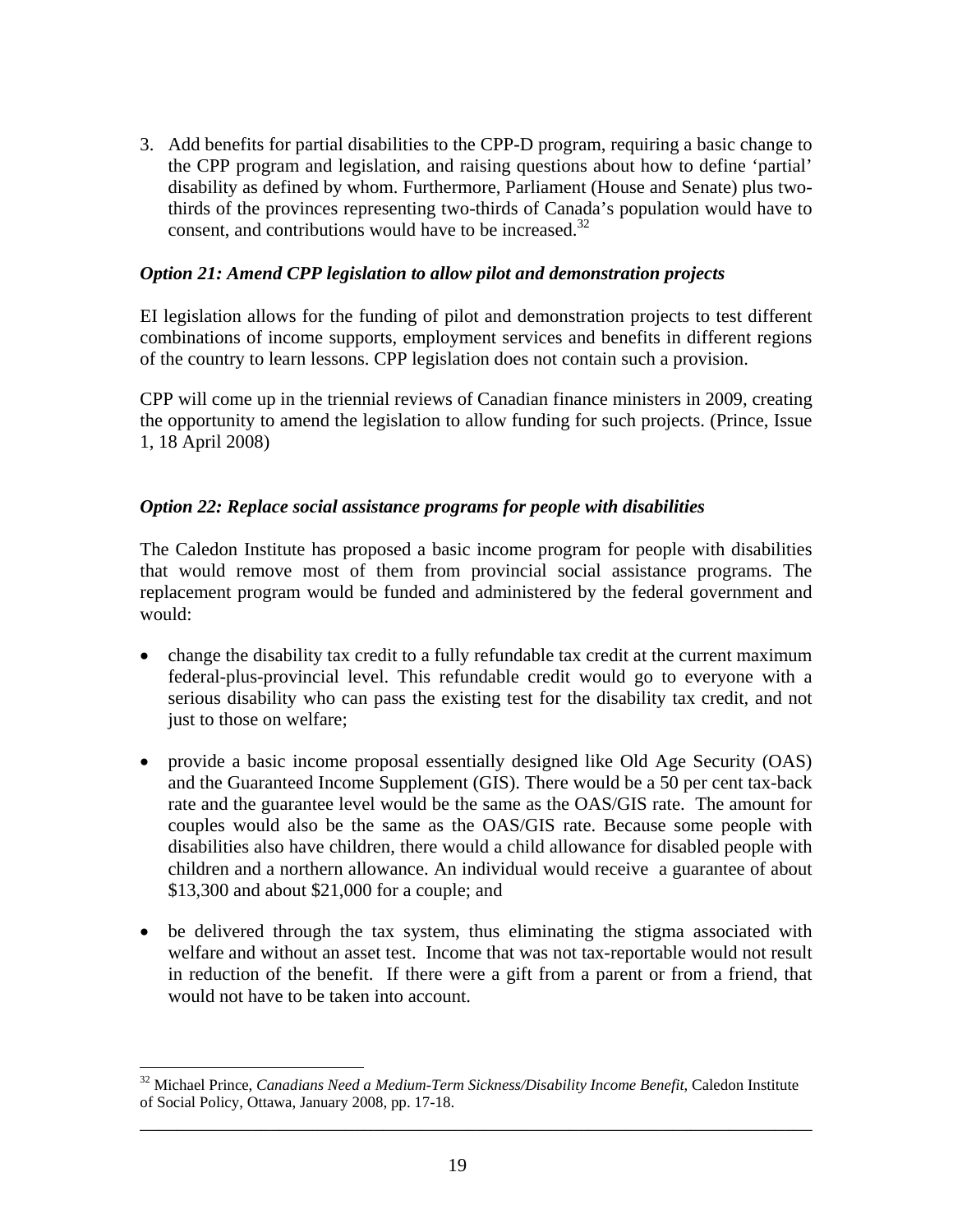According to Caledon, this change would have a huge impact on the extent of poverty, in particular poverty among "unattached individuals" -- people without children, who are a huge percentage of the population with poverty. Caledon acknowledges that a significant test of disability would need to be included because it would be difficult to "promote this as a program with a relatively adequate guarantee level unless there is a significant barrier to entry so that Canadians can be assured that those on it cannot reasonably be expected to earn a living through employment." (Mendelson, Issue 1, 18 April 2008)

This reform would require federal/provincial/territorial agreement; Caledon believes that agreement would be relatively easy to achieve because there is a promise of generous savings to the provinces. The Caledon Institute's basic income proposal is part of its proposed new architecture for working-age adult income security. (See below)

# *Option 23: A national action plan on disability*

The Council of Canadians with Disabilities called for a national action plan on disability that includes proposals related to income support systems for persons with disabilities. The Council has proposed that the federal government:

- make the Disability Tax Credit refundable;
- make those eligible for CPP-D benefits automatically eligible for the Disability Tax Credit;
- make CPP-D benefits non-taxable;

 $\overline{a}$ 

- expand EI sick benefits to 52 weeks (similar to Michael Prince's proposal); and
- ensure new federal benefits such as the Registered Disability Savings Plan are not clawed back from those on social assistance by provincial and territorial governments through off-setting reductions in social assistance benefits.

In the longer term, the Council also proposed that the federal government assume an expanded role in income support for Canadians with disabilities. According to the Council, this will free up resources at the provincial and territorial levels for reinvestment in supports and services for disabled Canadians.<sup>33</sup>

### *Option 24: Remove disability benefits from CPP and establish as a separate program*

One witness suggested that disability benefits do not rest comfortably within CPP. Instead, he said that the program should be administered out of a social security program funded like CPP, but not tied into labour market attachment issues. (Shillington, Evidence, 29 May 2008)

<sup>33</sup> Council of Canadians with Disabilities, *From Vision to Action: Building an Inclusive and Accessible Canada – A National Action Plan on Disability 2007*, handout distributed to the Subcommittee on Cities of the Standing Senate Committee on Social Affairs, Science and Technology, 18 April 2008.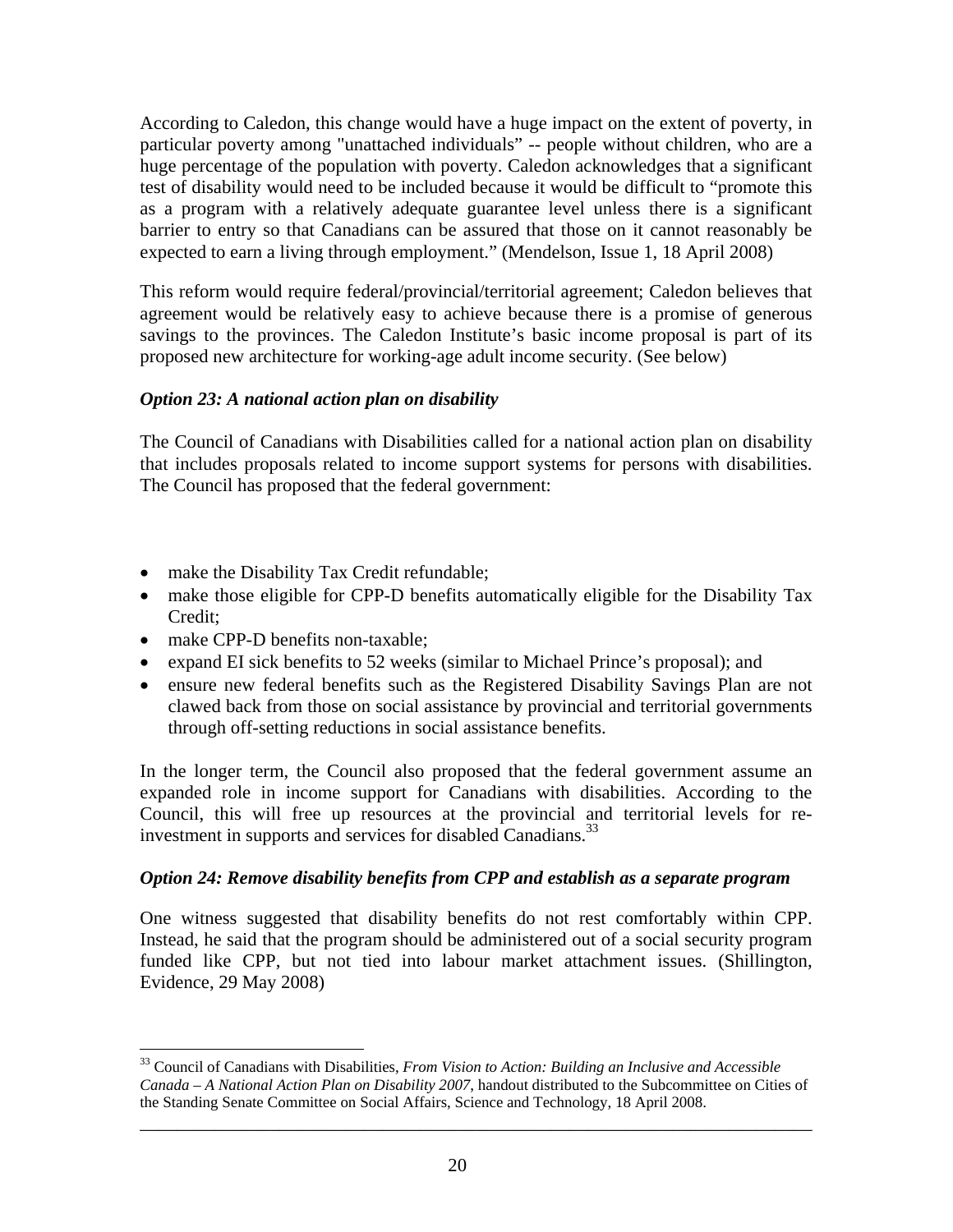### **SENIORS**

At an aggregate, national level, efforts to reduce poverty among seniors have been the most successful. The Committee heard that poverty among seniors fell from 9.8 percent in 1996 to 5.6 percent in 2004 (Treusch, Issue 21, 26 April 2007). The absence of concerns over potential disincentives to labour-market participation has made it easier to provide relatively generous income-supports for seniors. Many of the Committee's witnesses pointed to the combined Old Age Security/Guaranteed Income Supplement (OAS/GIS) as a model for reducing poverty rates among other groups, despite the labour market disincentives it might create for working-age adults. Seniors' incomes have a number of possible sources: earnings from work or capital investments, pensions (employer-sponsored and CPP), and federal income transfers. Until those transfers were introduced and made adequate, a large number of seniors were well below the LICOs of the day, with no obvious way to improve their situation.

### *Option 25: Raise the combined value of OAS/GIS to the average post-tax LICO for individuals*

The success of poverty-reduction initiatives among seniors as a whole masks a lack of progress among certain groups within the overall senior population – particularly among single unattached women, and among them, especially those living in major Canadian cities where many costs are higher. (Young, Evidence, 4 June 2008).

### **BROADER OPTIONS**

Adjustments made to specific elements of one income support system or another may not be sufficient. In fact, incremental changes made at the program level that have taken place without reference to the other parts of the system have produced inefficiencies and have sometimes even (some would argue) exacerbated circumstances for low-income Canadians. Another set of proposals heard by the Committee take the income-support system in its entirety into consideration and call for harmonized change or for a full-scale replacement of existing arrangements.

# *Option 26: Improve the Canada Social Transfer (CST)*

In the post-war period, the federal government provided transfers to the provinces and territories under Established Programs Financing and the Canada Assistance Plan to share the costs of social assistance programs. In 1995, these two programs were replaced by the Canada Health and Social Transfer (CHST) under which the federal government withdrew from 50/50 cost sharing for provincial social assistance and social services programs, and provided reduced funding for these purposes that was combined with an existing block grant for post-secondary education and health. In 2004, the CHST was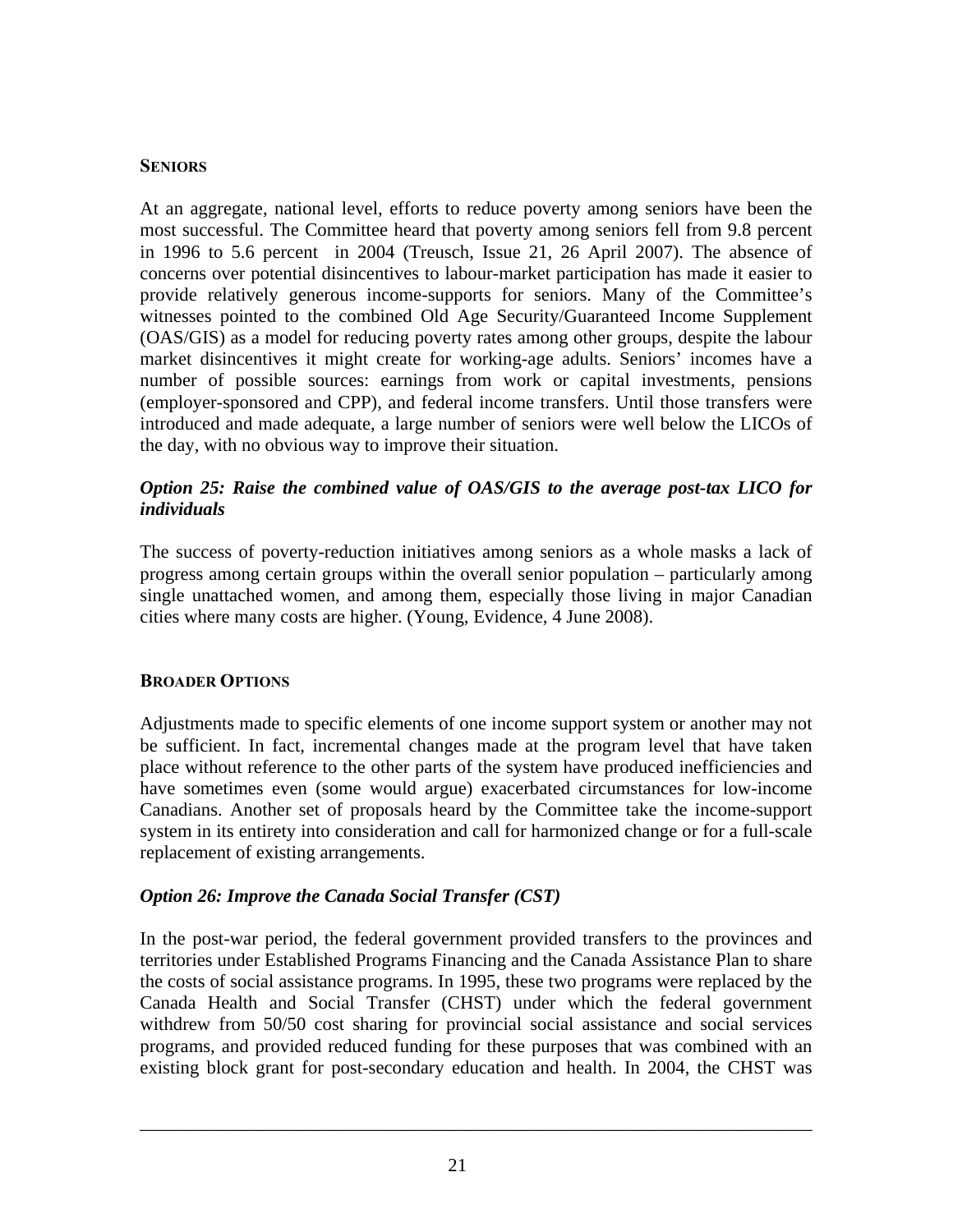split into two separate transfers to the provinces and territories: the Canada Social Transfer (CST) and the Canada Health Transfer (CHT).

Proposed improvements to the CST include restoring 1994-95 funding levels accompanied by clear principles and conditions governing what provinces and territories can do with the funds. These principles and conditions should be accompanied by an accountability mechanism to ensure transparency and adherence. *(Frankel, Issue 23, 10 May 2007)* 

### *Option 27: Options proposed by the Modernizing Income Support for Working Age Adults Task Force* **<sup>34</sup>**

The Task Force on Modernizing Income Security for Working-Age Adults (MISWAA) was created by the Toronto City Summit Alliance and St. Christopher's House (a neighbourhood community centre that works closely with low-income Torontonians) in 2004. MISWAA was a collaborative effort that involved business, labour, religious, policy, and other organizations. Although its focus was principally on Ontario, its recommendations have a bearing on the federal government and the other provincial and territorial governments as well.

Its recommendations specific to the federal government were to:

 $\overline{a}$ 

- reform EI to address the decline in coverage of the unemployed and the related decline in access to employment supports and training,
- create a new refundable tax benefit consisting of a basic tax credit for all low-income working-age adults and a working income supplement for low-income wage earners, and
- provide and administer a national disability income support program for persons whose disabilities are so substantial that they are unlikely to enter the paid labour force.

The Conference Board of Canada has recommended that the federal government implement the recommendations of the MISWAA Task Force.<sup>35</sup>

<sup>34</sup> Task Force on Modernizing Income Security for Working-Adults, *Time for a Fair Deal*, Toronto, May 2006.http://72.14.205.104/search?q=cache:UNoA2h2fFv0J:www.torontoalliance.ca/MISWAA\_Report.pdf +Modernizing+Income+Supports+Working+Age+Adults&hl=en&ct=clnk&cd=1 35 The Conference Board of Canada, The Canada Project, *Mission Possible: Sustainable Prosperity for* 

*Canada*, Volume III *Mission Possible: Successful Canadian Cities*, Ottawa 2007, Recommendation 22, p. 51.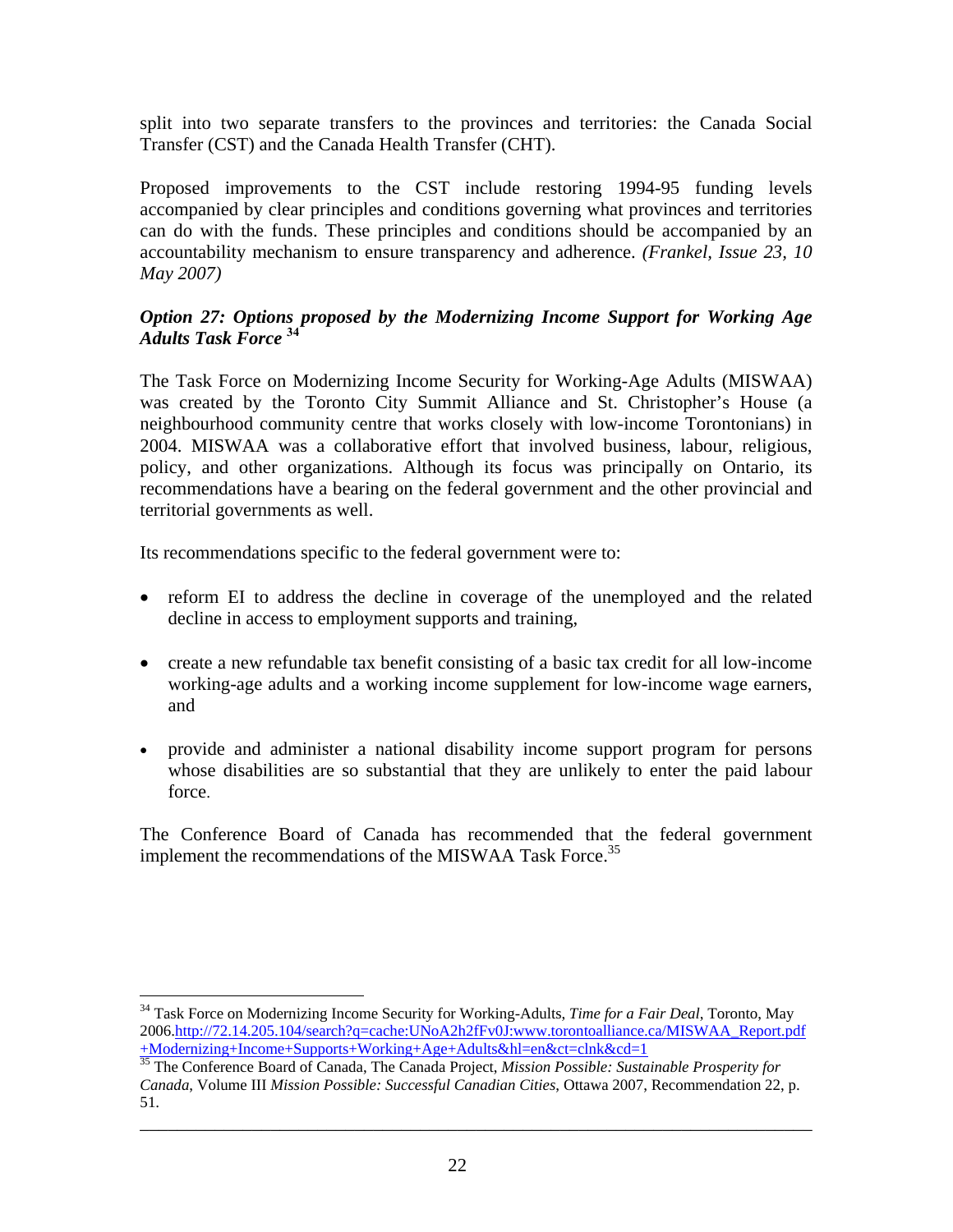### *Option 28: Include references to the right to sustainable income in all income-support legislation and policies*

The Committee heard that a rights-based approach to income security would provide a legal remedy. It "…provides a legal remedy to protect […] income security. It puts social policy into a legal framework where low-income and disadvantaged groups have access to enforcement mechanisms to protect their standard of living." (Marrone, Evidence, 8 May 2008)

The Committee also heard that under international human rights law, Canadian governments could provide for effective domestic remedies for the right to income adequacy. A human rights framework could be built into federal legislation governing the federal role in income-security programs, transfer agreements with provinces and territories governing social programs or any federal poverty reduction strategies. Human rights frameworks should also be built into trade and investment agreements entered into by the federal government. (Porter, Evidence, 8 May 2008)

According to witnesses, affirming joint commitments to international human rights in relevant agreements entered into by the federal government would in no way be an encroachment on areas of provincial jurisdiction. Rather, it would be a fulfillment of the obligation of the federal government, under international law, to ensure compliance by all levels of government with Canada's international human rights obligations:

The right to … income adequacy cannot be relegated to provincial jurisdiction alone. These are central human rights values at the core of our constitutional democracy. It is the federal government's role and responsibility to promote and protect these fundamental human rights in every way that it can. (Bruce Porter, Evidence, 8 May 2008)

What are the possible implications of amending federal legislation and policies in this way? Would it result in adequate income security for low-income Canadians?

# *Option 29: Replace both EI and social assistance programs with a new income-support architecture for adults*

The Caledon Institute has concluded that Canada's income-support systems are complicated, tangled, incoherent, dysfunctional, and unsuited to contemporary economic and labour-market realities. It has proposed the replacement of the existing incomesupport systems by a new three-tier architecture for adult benefits, re-combining elements of the social assistance and EI systems and assigning new responsibilities to the federal and provincial/territorial governments. Several of these elements have been described in previous sections; a description of the Caledon proposal can be found in Appendix II of this paper.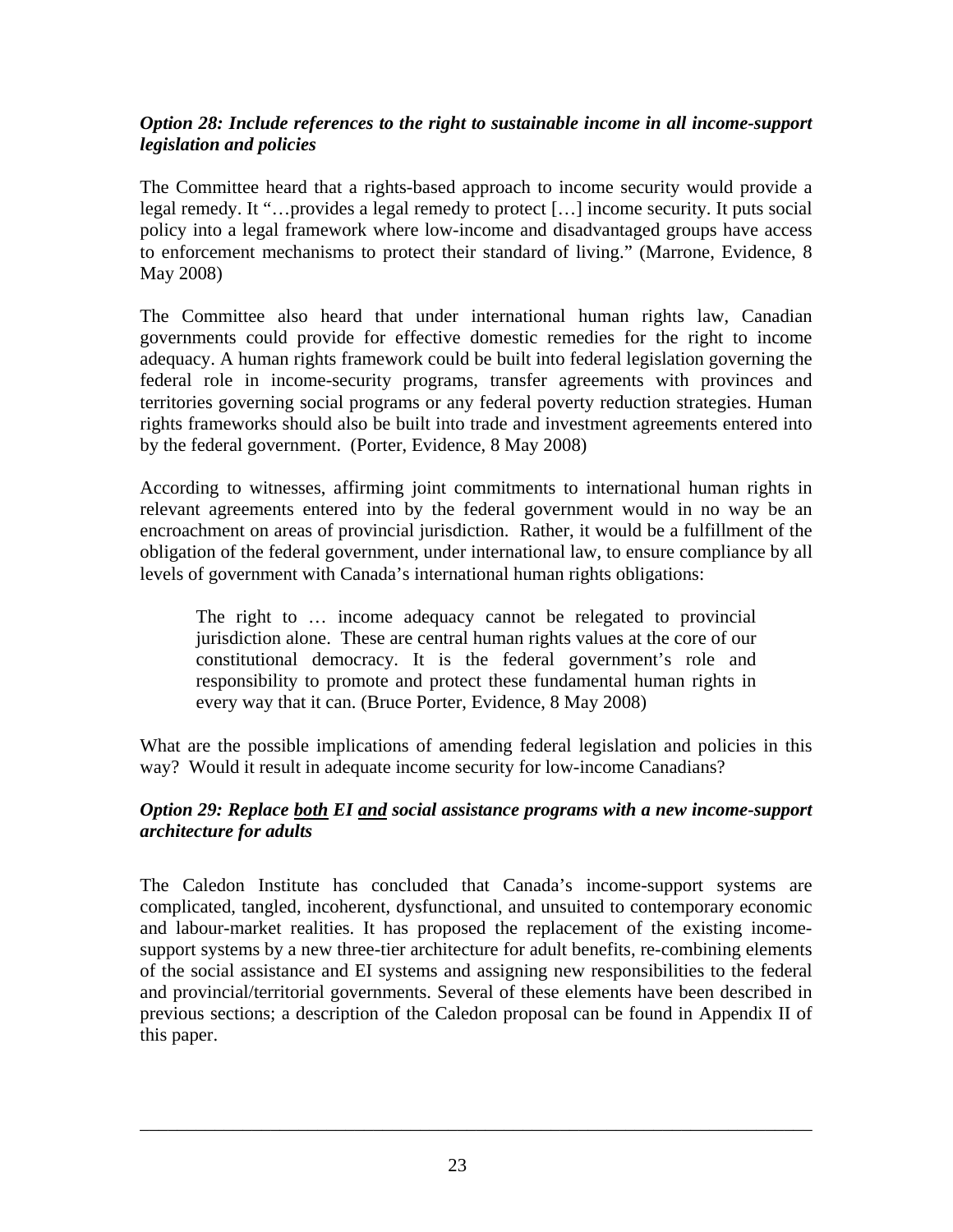#### *Option 30: Replace the income-support system with a guaranteed annual income (GAI)*

The provision of a Guaranteed Annual Income to all Canadians is more than an anti-poverty measure: it is an idea whose time has come  $36$ .

This rallying cry from the Croll report has been heard by contemporary witnesses. The federal government already plays a dominant role in poverty reduction through its system of transfer payments to the provincial and territorial governments and individuals. In particular, it is responsible for having greatly reduced poverty among seniors through the CPP, and the OAS/GIS programs. This redistributive role is one that most will agree the federal government performs well.

The federal government could become involved in poverty reduction more generally through the provision of a Guaranteed Annual Income (or GAI) for all Canadians. Although the Croll Committee's recommendation was never adopted, the federal government has implemented a *de facto* GAI for seniors through income support programs that target them.

In its most fundamental form, a GAI would provide a basic income floor beneath which no Canadian would be allowed to fall. A GAI could be delivered through the income tax system; those citizens reporting an annual income beneath a designated level would have their earnings "topped up" by the federal government. A GAI could replace virtually all existing income-support programs at both the federal and provincial territorial levels and would offer several benefits and potential drawbacks.

Among the benefits claimed for a GAI are administrative simplicity and, because of the lack of means tests or requirements to get rid of personal assets, the absence of the stigma that attaches to current social security programs. Furthermore, federal provision would reduce the financial burden on provincial and territorial governments, allowing them, in theory, to reinvest the savings in programs providing supports to low-income families and individuals.

The drawbacks associated with this approach include the inevitable need to distinguish among various groups of recipients in order to accommodate their specific circumstances, the difficulty in establishing the level of an income floor, and the potential negative impact the program might have on labour-market participation.

Would a GAI be acceptable to Canadians? Is it possible to provide an adequate income that is affordable? Can a GAI be provided while at the same time ensuring that those Canadians who require supports will continue to receive them and at appropriate levels of quality?

\_\_\_\_\_\_\_\_\_\_\_\_\_\_\_\_\_\_\_\_\_\_\_\_\_\_\_\_\_\_\_\_\_\_\_\_\_\_\_\_\_\_\_\_\_\_\_\_\_\_\_\_\_\_\_\_\_\_\_\_\_\_\_\_\_\_\_\_\_\_\_\_

 $\overline{a}$ 

<sup>36</sup> Special Senate Committee on Poverty, *Poverty in Canada*, Ottawa, 1971, p. 175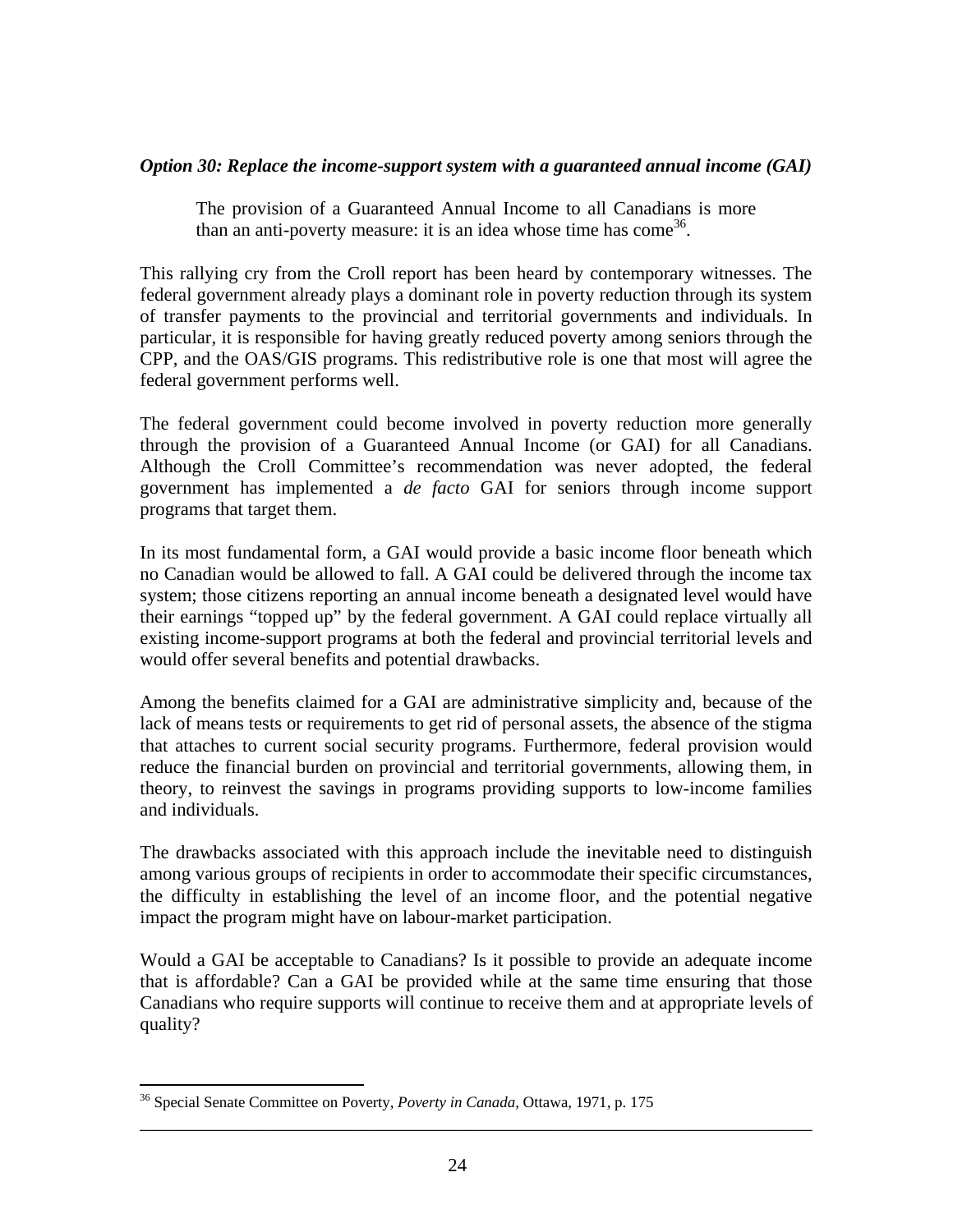### *Option 31: Require that the rules governing income support systems be written in plain language*

Committee witnesses testified that a universal characteristic of Canada's income-support systems is the convoluted language of their rules and regulations. The Committee heard some particularly disturbing testimony with regard to the resulting inaccessibility of the OAS and EI programs, with a strong recommendation for clarity, transparency and simplicity to improve access to entitlements. (Shillington, Evidence, 29 May 2008)

# *Option 32: Improve delivery of income support programs*

Those who provide front-line services in the income support system sometimes act more as gate keepers than facilitators and do not always fully share information with clients on how best to access available programs and benefits. Witnesses proposed greater emphasis on service delivery with respect to EI, pointing out opportunities to turn service providers into real mediators between the 'client' and the agency providing the services, in terms of both navigating complex rules and monitoring and counselling the clients to ensure accurate assessment and delivery of their benefits. (Van den Berg, Evidence, 29 May 2008)

### *Option 33: Find alternatives to the tax system to support social programs*

Rather than directly spending on social programs that help to alleviate poverty (particularly as it affects women), federal social programs have increasingly turned to tax expenditures. This form of social spending uses the taxation system to fund social programs. For example, a social program such as child care is delivered by reducing the tax liability of the recipient of this tax measure. Other examples include the tuition tax credit, caregiver credit, and child tax credit.

Scholars have found tax expenditures to be regressive in nature. The Committee has heard that these measures have an 'upside-down effect' because those with the largest incomes receive the greatest absolute benefit. Furthermore, tax expenditure measures generally benefit taxpayers, excluding those individuals who are non taxpayers. More specifically, 38per cent of women tax-filers do not pay taxes and thus do not benefit from non-refundable tax expenditure measures. (Young, Evidence, 4 June 2008)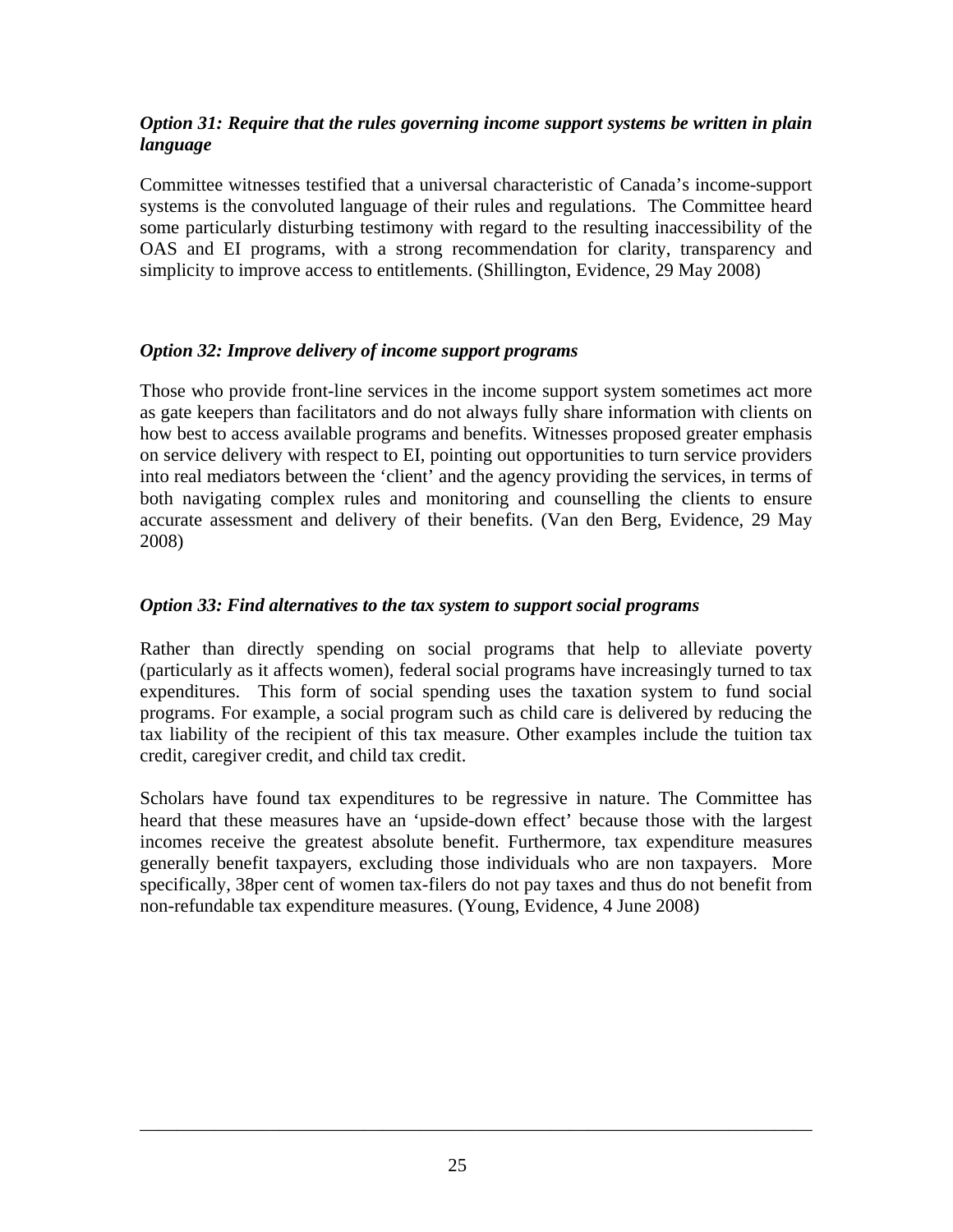# *AN ALTERNATIVE TO THE ABOVE OPTIONS*

#### *Option 34: Federal/provincial/territorial review of income support systems*

Canada's income support systems fit within the definition of what analyst Neil Bradford refers to as "wicked problems<sup>37</sup>": highly complex, involving more that one government and/or government department or agency, and notoriously difficult to understand and resolve. Over the years, both EI and social assistance programs have been the subject of piecemeal adjustments that have taken place without analysis of their impact upon oneanother. They have become, in the words of one specialist, a "tangled mess;" an opinion that is shared even by those of widely divergent views. Such a review could include a focus on overlapping policies with a view to reducing or eliminating barriers and disincentives (such as marginal effective tax rates) to independence.

Existing proposals, including those cited in this report, could serve as a starting point, but federal, provincial and territorial governments hold the authority and the means to implement change that is meaningful and lasting. Would it be advisable to recommend that the federal/provincial/territorial governments undertake a full review of income support systems that takes into account the proposals contained in the options presented above?

Under what conditions should such a review take place? Should the federal government be the one to initiate a review? Should there be firm timelines and reporting mechanisms? Once the process is completed, what next steps would be necessary?

<u>.</u>

<sup>37</sup> Neil Bradford, *Place-Based Public Policy: Towards a New Urban and Community Agenda for Canad*a, Canadian Policy Research Networks, Ottawa, March 2005, p. 4. http://www.cprn.org/doc.cfm?doc=1186&1=en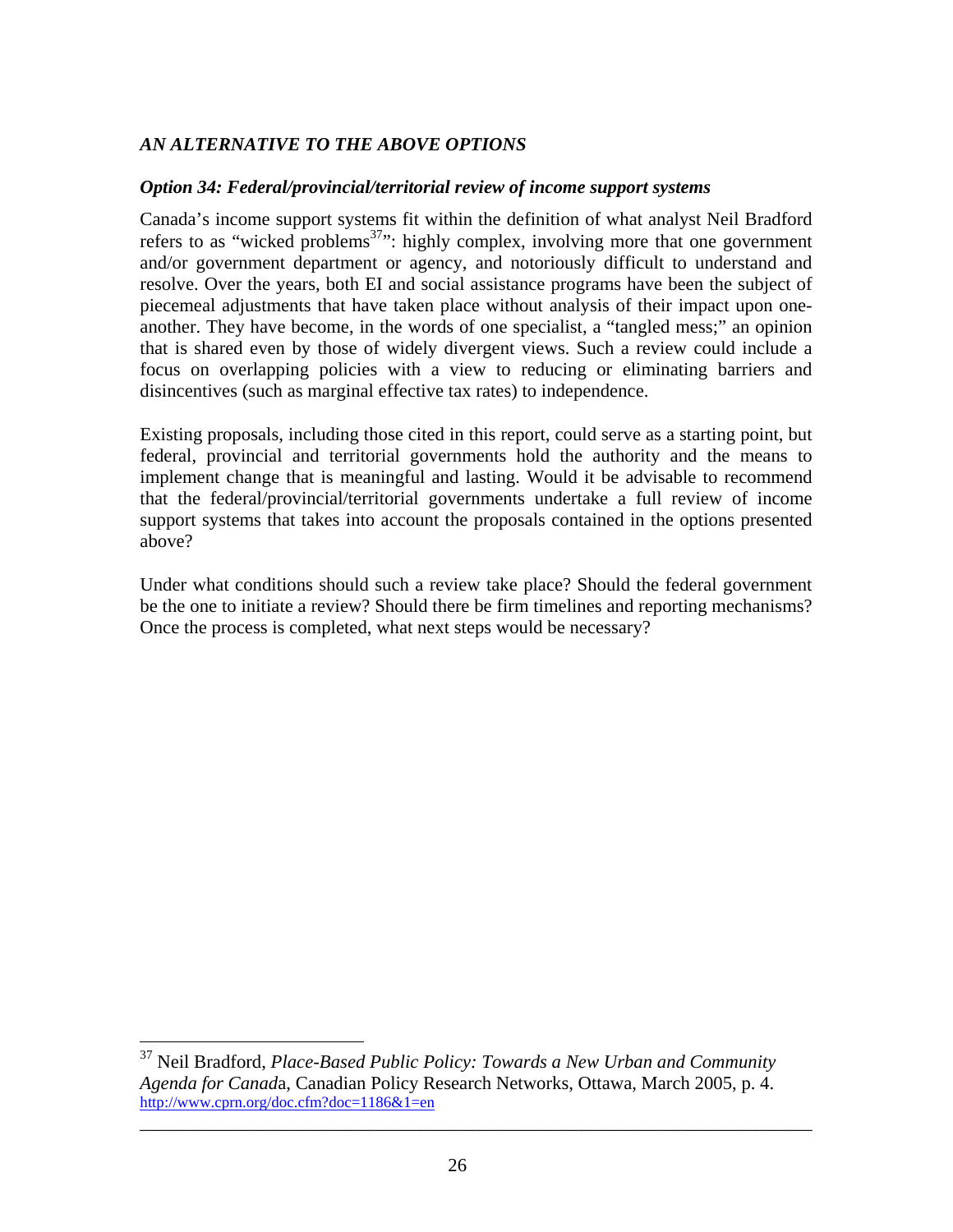### **II. FACILITATING A TRANSITION FROM SOCIAL ASSISTANCE TO SELF-SUFFICIENCY AND MAKING WORK PAY**

In Canada, social benefits programs work in isolation of each other, often developed and administered by more than one order of government. As a result, each is designed to reduce benefits in some proportion of earnings when a social assistance recipient begins to work. Payroll deductions (for income tax, Canada Pension Plan, Employment Insurance) combine with welfare and subsidy reductions, sometimes to the point where someone poised between social assistance and full-time earnings from employment can lose more than 100 cents on the earned dollar.<sup>38</sup> Collectively, these reductions, taxes, and premiums are known as "marginal effective tax rates," or METRs<sup>39</sup>.

In Canada, these METRs on low- and moderate-income earners are high and serve as barriers to labour-force participation.<sup>40</sup>. In its *Economic Survey of Canada 2006*, the Organization for Economic Co-operation and Development (OECD) observed that although "considerable progress" had been made to reduce this burden, "low-income families still face very high METRs, which reduce the reward from working longer hours, taking on greater responsibilities or investing in upgrading skills.<sup>41</sup> The OECD called for further policy reform to "strengthen work incentives by reducing high Marginal Effective Tax Rates faced by lower-income families."42

### *Option 35: Reduce Marginal Effective Tax Rates over the medium- and long-terms*

While it is desirable to reduce METRs on low-income earners, it is not an easy goal to accomplish. An analyst with the C.D. Howe Institute has pointed out there are "no magic resolutions" to the problem of high METRs<sup>43</sup>. Another analyst, however, recommended collaboration among officials to ensure "that the combined Marginal Effective Tax Rates do not exceed 75per cent of net earned income in the medium term, with a long term goal of 50per cent.<sup>44</sup><sup>,</sup> This could be achieved within the context of a broader review.

<sup>39</sup> The marginal effective tax rate is the percentage of income forgone to taxes *and* the phasing out of income support payments for each additional \$1 of earned income. In other words, it reflects marginal *income* taxes *plus* the claw back of income supports such as the Canada Child Tax Benefit (for families), the Guaranteed Income Support (for seniors), social assistance payments (at the provincial level) and so on. 40 Finn Poschmann, *Still High: Marginal Effective Tax Rates on Low-Income Families*, C. D. Howe Institute, Toron

 $\overline{a}$ 

<sup>38</sup> Stapleton, 2007, p. 7.

<sup>&</sup>lt;sup>41</sup> Organisation for Economic Co-operation and Development, *Policy Brief: Economic Survey of Canada <sup>2006</sup>*, June 2006, p. 9. 42 Ibid, p. 10.

<sup>43</sup> Poschmann, 2008, p. 8.

\_\_\_\_\_\_\_\_\_\_\_\_\_\_\_\_\_\_\_\_\_\_\_\_\_\_\_\_\_\_\_\_\_\_\_\_\_\_\_\_\_\_\_\_\_\_\_\_\_\_\_\_\_\_\_\_\_\_\_\_\_\_\_\_\_\_\_\_\_\_\_\_ 44 Stapleton, 2007, p. 34.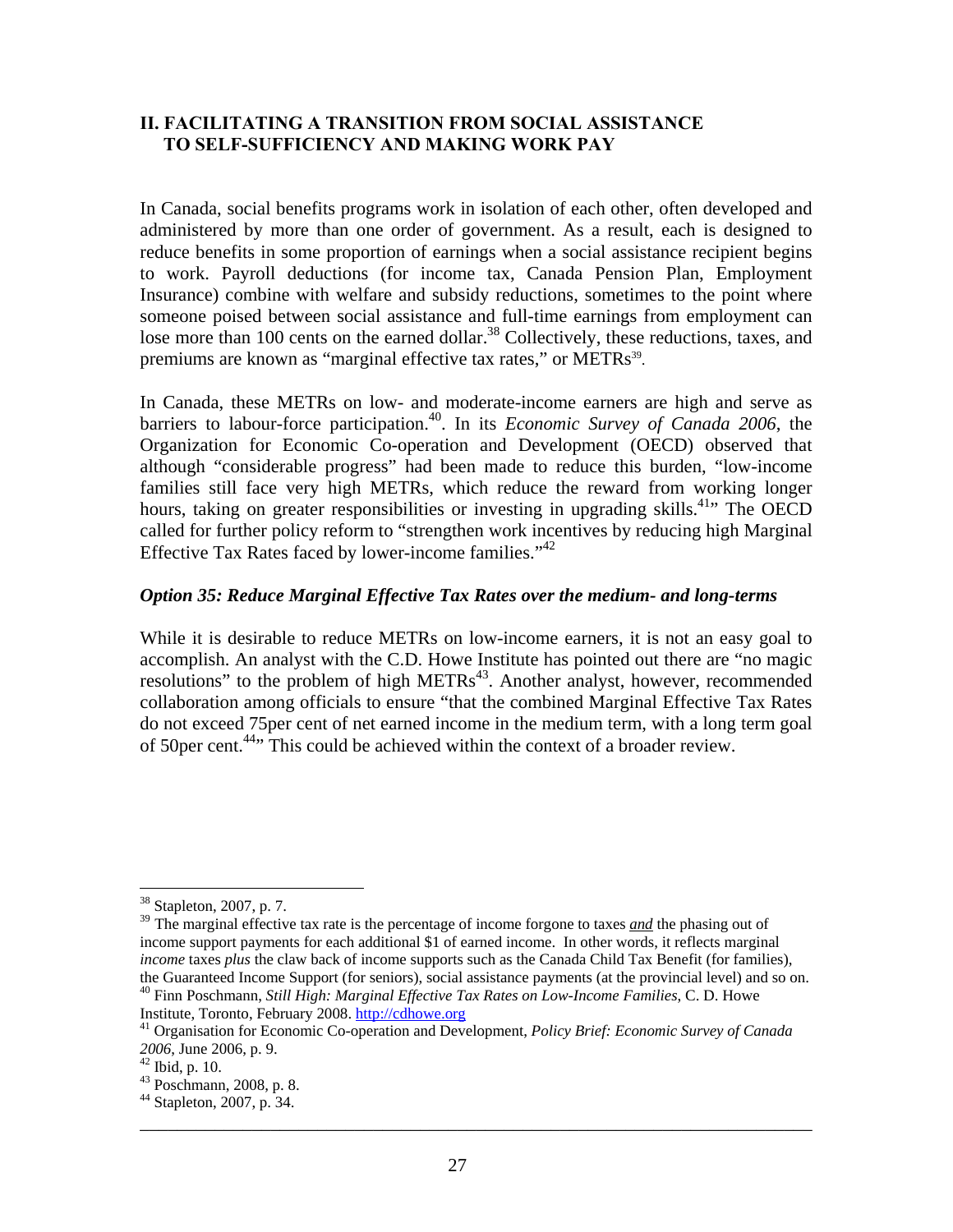# **Issue 2: Labour-force participation is no longer enough to keep many Canadians out of poverty**

In 2001, over 653,000 Canadians were earning wages that classified them as "working poor" (and 1.5 million people were directly affected, one third of them children under the age of  $18<sup>45</sup>$ . The consequences of being unable to earn a sustainable wage from employment manifest themselves in several ways. In 2007, for example, 13.5per cent of the clients of Canadian food banks received their primary income from employment.<sup>46</sup> Statistics Canada recently reported an increase in non-standard employment (part-time, short-term, and contract work), in which a large number of low-wage workers are employed.<sup>47</sup> As the number of "standard," full-time jobs stabilizes or declines, and nonstandard employment becomes increasingly common, the need to respond to their lowincome status becomes more pronounced.

One-third of Canada's low-wage workers do not earn enough to meet their costs of living. Among them, female lone parents in Quebec find it extremely difficult to make ends meet with an hourly wage of \$8.50.<sup>48</sup> These workers and their families are not the only ones who are adversely affected; the lack of adequate remuneration serves as a disincentive for Canadians receiving social assistance to seek out and obtain employment. While the proposed overhaul of the income support system made by the Caledon Institute has taken the circumstances of low-wage workers into consideration, there are other proposals that are more focused on this segment of the low-income population.

### *Option 36: Raise minimum wages and index them to inflation*

In its *Employment Outlook 2007*, the OECD reported that low-wage employment in Canada is "common," with approximately 22per cent of Canadians earning less than twothirds of median earnings. While the majority of these low-wage workers are young people, many of whom are also studying and tend to move into better paying jobs over time, many are women, recent migrants and less-educated workers, for whom low-wage work may be less transitory.<sup>49</sup> One of the Committee's witnesses testified that people

 $\overline{a}$ 

<sup>45</sup> Myriam Fortin and Dominique Fleury, "Canada's Working Poor," *Horizons* 7, no. 2, 2004, p. 52, Policy Research Initiative. The authors define the working poor as individuals 18 to 64 years old, who are not fulltime students, and who have worked a minimum of 910 hours per year whose and who, using their disposable family income, cannot purchase the market basket of goods and services specified by the Market

Basket Measure (MBM) during the year in question.<br><sup>46</sup> Canadian Association of Food Banks, *Hunger Count 2007*, Toronto, p. 16. http://cafb-acba.ca<br><sup>47</sup> Statistics Canada, *The Daily*, 6 June 2008, http://www.statcan.ca/Da

Statistics Canada found that in May 2008, the economy lost 32,200 full-time jobs, while 40,600 part-time jobs had been created.

 $^{48}$  Burrows, Fédération des femmes du Québec, Evidence, 4 June 2008.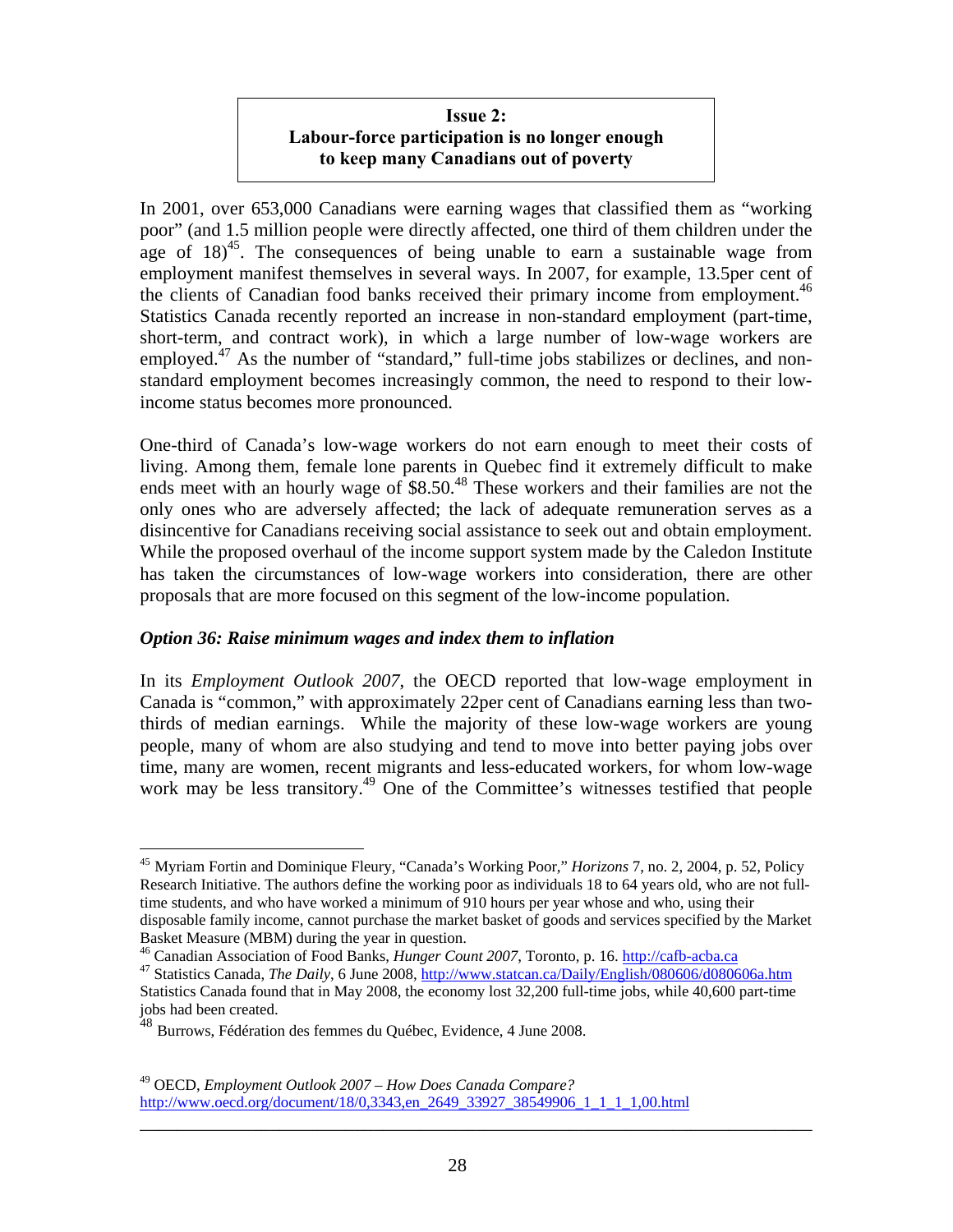"think it is wrong that Canadians can work full time and for the full year at the minimum wage and still not rise out of poverty."(Yalnizyan, Issue 4, 28 February 2008)

Some witnesses proposed significant and immediate increases in minimum wages to between \$10.00 and \$10.50 an hour, and are involved in public campaigns to increase minimum wages in most provinces.<sup>50</sup> Other witnesses also argued for increases in minimum wages. (Burrows, Evidence, 4 June 2008)

Economists and others have responded to these proposals in two basic ways. Some argue that such measures would dampen employment because many small employers simply could not afford them, and that many of those working for minimum wages are students or teenagers who are living with their parents.<sup>51</sup> Others claim that raising minimum wage does not have a dampening affect on employment levels<sup>52</sup>. The provinces set minimum wages; since a decision in 1996 not to set a federal minimum wage, permitted in the Canadian Labour Code for workers in federal jurisdictions,<sup>53</sup> the federal government would have no role to play.

### *Option 37: Amend employment standards legislation to better address non-standard employment*

The Committee heard of the increase in non-standard work, and that provincial employment standards have not kept pace with the changing labour market in Canada, leaving workers to be exploited. (Pegg, Issue 21, 3 May 2007) Another witness also called attention to the role of employment standards as they affect women working in small companies and/or in non-standard employment. (Drover, Issue 23, 10 May, 2007)

Ninety percent of workers in Canada are covered by provincial or territorial employment standards; only 10per cent work in federally regulated industries, where labour standards are established federally.54 Should both levels of government be called upon to improve their employment standards laws and to enforce those laws more rigorously? Should the federal government provide the model for such protections?

 $\overline{a}$ <sup>50</sup> National Anti-Poverty Organization; Campaign 2000; Ontario Council of Agencies Serving Immigrants; Jean-Claude Icart.

<sup>&</sup>lt;sup>51</sup> For example, see David Pankratz, "Which Best Helps the Poor: Minimum Wages, Tax Credits or Tax Exemptions?", Frontier Centre for Public Policy, Winnipeg, 2008<br>http://www.fcpp.org/main/publication\_detail.php?PubID=2001

<sup>&</sup>lt;sup>52</sup> For example, Stuart Murray and Hugh Mackenzie, *Bringing Minimum Wages above the Poverty Line*, Canadian Centre for Policy Alternatives, March 2007

<sup>&</sup>lt;sup>53</sup> Canadian Auto Workers, "Modernizing Part III of the Canada Labour Code", Formal brief to Federal Labour Standards Review Commission, September 2005.

http://www1.servicecanada.gc.ca/en/labour/employment\_standards/fls/submissions/formal\_briefs/brief43/p age02.shtml#t2 June 10, 2008. 54 Human Resources and Social Development Canada, "Employment Standards". Accessed from

http://www.hrsdc.gc.ca/en/labour/employment\_standards/index.shtml June 10, 2008.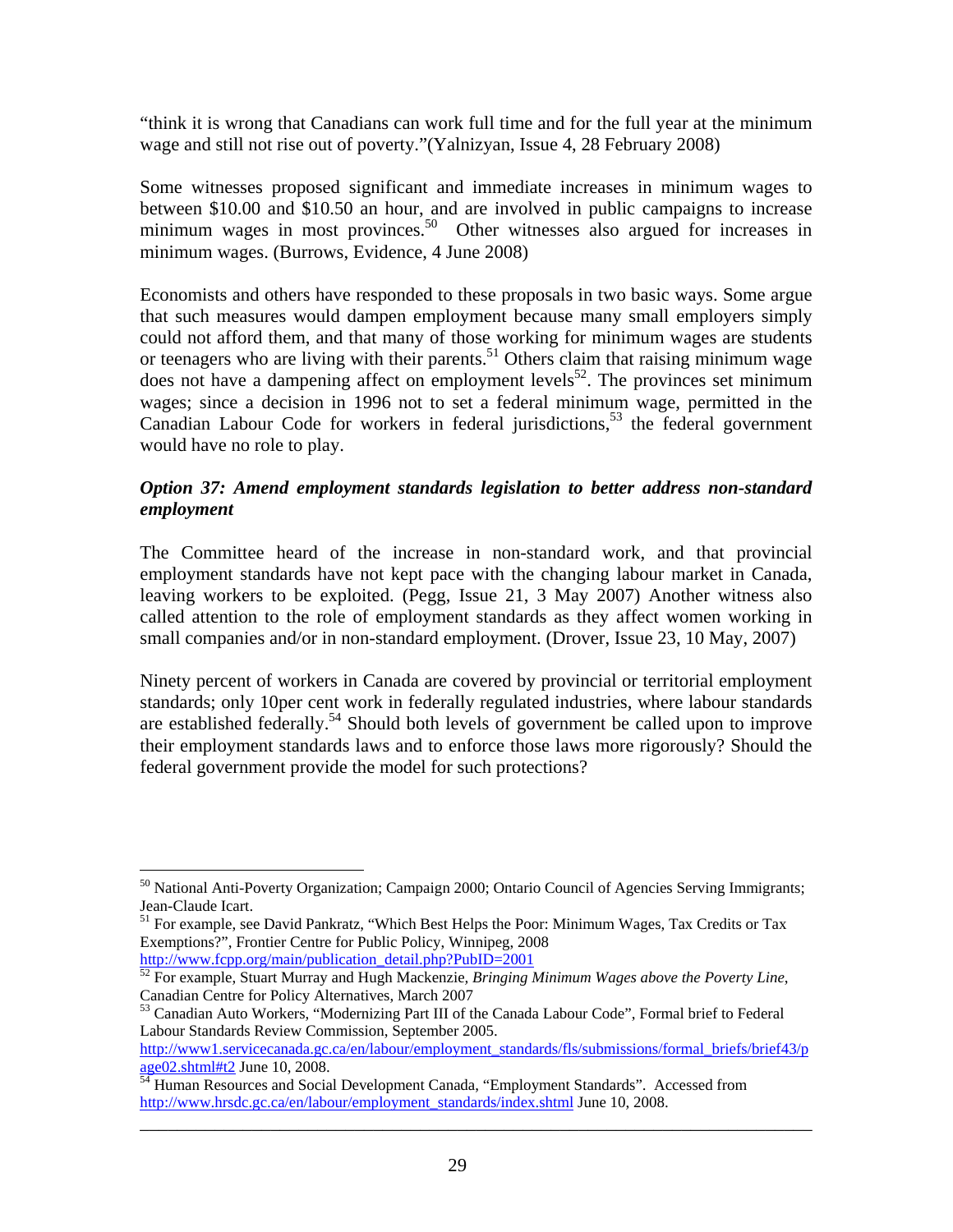# *Option 38: Adopt the recommendations of the Federal Labour Standards Review* **(the**  Arthurs Report)<sup>55</sup>

The Federal Labour Standards Review acknowledged that the federal government no longer sets minimum wages; they have become a provincial responsibility. However, the Review recommended that the federal government:

[s]hould resume responsibility for ensuring that a proper minimum wage covers the small number of vulnerable employees in the federal domain who are in need of protection against exploitation or abuse. Rather than adopt a specific dollar figure, …the government should adopt the principle that no Canadian worker should work full-time for a year and still live in poverty. This principle should be translated into practice over a phase-in period of several years, during which the federal minimum wage should be raised until it meets the low-income cut-off (LICO) index. Thereafter, it should be adjusted at fixed intervals according to an agreed formula.<sup>56</sup>

The authors of the Review's Report added: "This is an issue of fundamental decency that no modern, prosperous country like Canada can ignore. Fortunately, a minimum wage can be established with few, if any, negative consequences on employment in the federal sector.<sup>57</sup>" Campaign 2000 advocates increasing the federal minimum wage to \$10 per hour. (Evidence, Issue 23, 10 May 2007)

Should the federal government show leadership by establishing an adequate minimum wage for those sectors of the labour market that it regulates<sup>58</sup>? Would this have an affect on provincial minimum wages and labour standards?

### *Option 39: Improve income supplements for low-wage earners*

The Working Income Tax Benefit (WITB) is an income tax credit introduced by the federal government in Budget 2007. The benefit is available to individuals over the age of 18 who are not enrolled in school for more than three months and who have an earned income over \$3,000. The maximum amount for an individual without children is \$500; for families (couples and single parents), the maximum is \$1,000. The credit is refundable: It is reduced by 15 per cent of net income in excess of \$9,500 for single individuals and \$14,500 for families. It phases out completely at \$12,833 for individuals and \$21,167 for single parents and couples.

 $\overline{a}$ 55 Federal Labour Standards Review, *Fairness at Work: Federal Labour Standards for the 21st Century*, Human Resources and Skills Development Canada, Ottawa, 2006.

<sup>56</sup> Ibid, p. xvi.

 $^{\rm 57}$  Ibid.

<sup>&</sup>lt;sup>58</sup> These sectors include banking, airlines, telecommunications and broadcast firms, postal services and pipeline companies, road transportation firms and a miscellany of jobs in airports and seaports, grain handling facilities, nuclear facilities and First Nations governments. According to the Arthurs report, approximately 12,000 enterprises are subject to federal jurisdiction and 840,000 of their employees are subject to Part III of the Canada Labour Code which regulates minimum wages. Ibid, p.ix.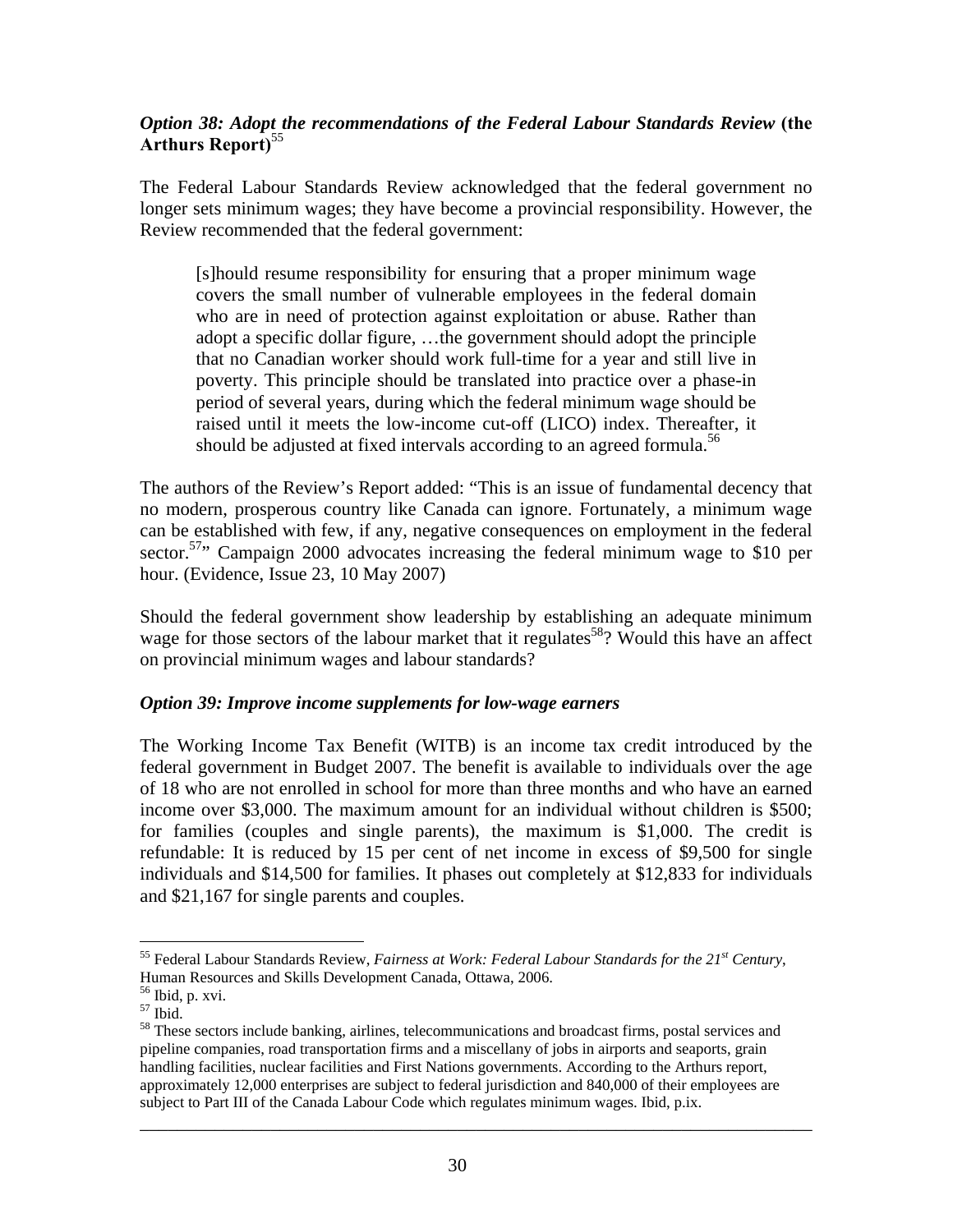Although the program is federal, provincial and territorial governments are permitted to vary the design of the program to suit their own circumstances and needs and to better fit with other elements of their income security systems, like minimum wage, social assistance and provincial wage supplements, as long as the changes don't increase the  $costs.$ <sup>59</sup>

Creation of the benefit (first proposed under the previous government in the 2005 mini-Budget and resurrected by the subsequent government) received wide praise. Caledon Institute, for example, greeted its introduction, stating that such a benefit would help compensate for the loss of benefits experienced by those moving from social assistance to employment and could be "good for fighting poverty and removing barriers to employment."<sup>60</sup>

For some, the benefit is too modest and should be enriched to go beyond assistance to part-time workers, and grant benefits for full-time low-income earners whose wages, though modest, are too high to benefit. (Battle, Evidence, 28 February 2008; Richards, Issue 2, 13 December 2007).

Witnesses also argued that the benefit should be paid more often, to reduce stigma as has been accomplished by recent changes to the delivery of Saskatchewan's social assistance benefits (Richards, Issue 2, 13 December 2007) and to provide a more predictable source of income for beneficiaries (Stapleton, Issue 2, 13 December 2007)

## *Option 40: Improve training for low-wage workers*

In 2007, the OECD commented that "[i]mproving access to training for low-wage workers would boost their earnings ability and increase productivity."<sup>61</sup> Is this the best way to improve incomes for low-wage workers? Should the provision of training be the sole focus of government or should there be an increase of minimum wages followed by indexation as well?

\_\_\_\_\_\_\_\_\_\_\_\_\_\_\_\_\_\_\_\_\_\_\_\_\_\_\_\_\_\_\_\_\_\_\_\_\_\_\_\_\_\_\_\_\_\_\_\_\_\_\_\_\_\_\_\_\_\_\_\_\_\_\_\_\_\_\_\_\_\_\_\_

1

<sup>&</sup>lt;sup>59</sup> Battle, Library of Parliament Seminar, 11 April 2008.<br><sup>60</sup> Caledon Institute, "A Working Income Tax Benefit That Works," *Caledon Commentary*, November 2005.

<sup>61</sup> OECD, 2007,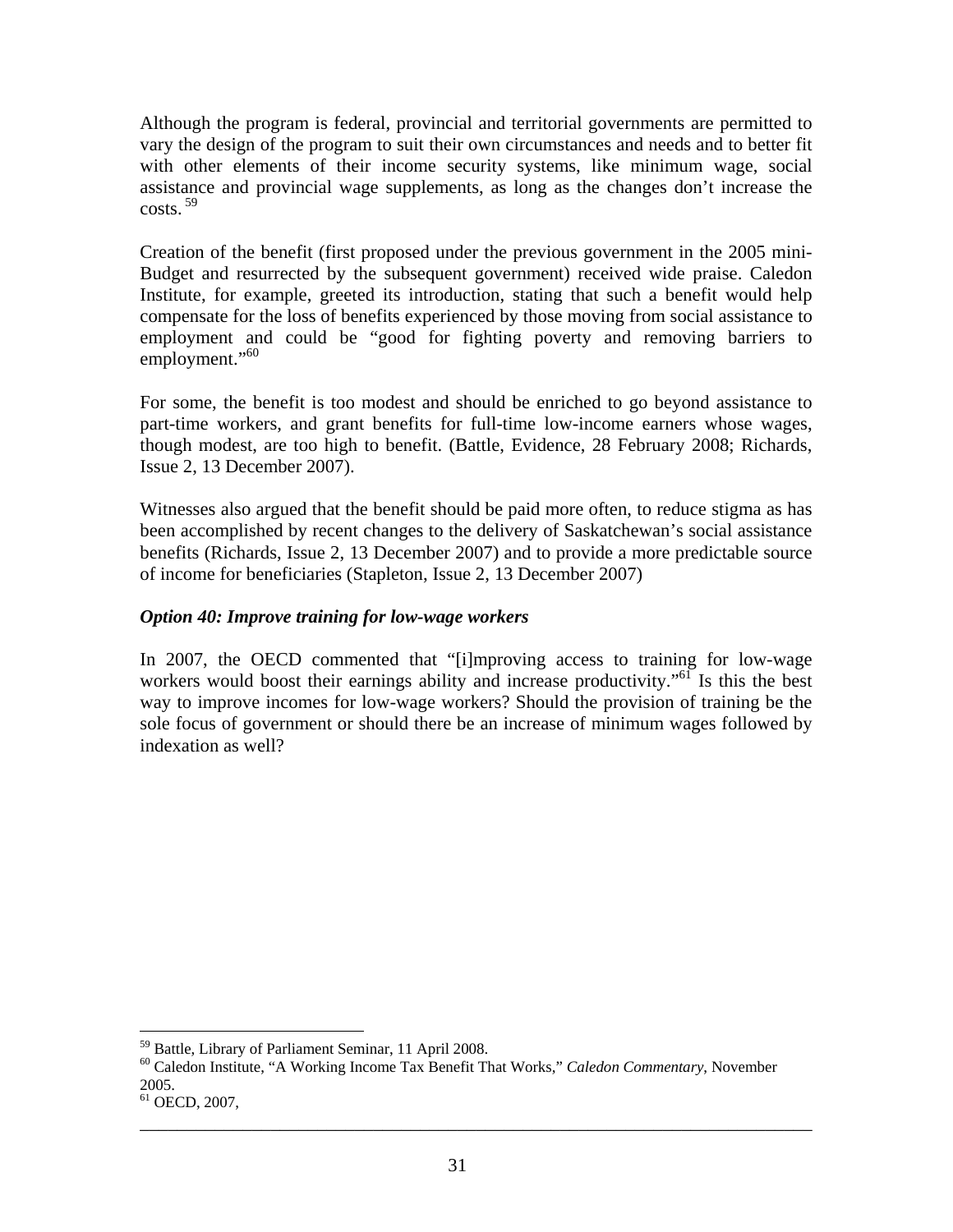#### **III. POVERTY BEYOND MONEY**

The Committee heard from many witnesses that income security programs alone were neither the ideal nor sufficient remedies for the poverty of some groups. For these groups – families with young children, people with disabilities, and newcomers to Canada – access to adequate and appropriate supports is an important part of the solution.

#### **FAMILIES WITH CHILDREN**

 $\overline{a}$ 

The Committee heard extensively about the challenges of raising children in poverty, and of increasing earnings in the labour market without affordable care for children that also contributes to their development and preparation for school (Yalnizian, Browne, Battle, Issue 4, 28 February 2008). The same witnesses emphasized that a small universal contribution to families with young children, like the current Universal Child Care benefit, was not sufficient to purchase childcare.

For these and other witnesses, a full national child care strategy with appropriate funding was essential to reducing poverty for families, including lone-parent families, who are over-represented among poor Canadians.

## *Option 41: Ensure that a fixed proportion of federally funded child care programs be available, on a priority basis, to low-income families with young children*

International research has demonstrated the importance of child care to reintegration of social assistance-reliant parents into the labour force.<sup>62</sup> At the same time, researchers have identified the unequivocal and considerable benefits of quality child care programs for children in low-income families and from otherwise disadvantaged backgrounds.<sup>63</sup> Witnesses also identified the need for child care as a poverty reduction strategy, noting that without such services, low-income parents may have to choose between training or work on the one hand, and care for their children on the other. Quebec's experience with the introduction of subsidized spaces saw these spaces go disproportionately to middleand upper income households.<sup>64</sup>

 $62$  OECD, "Reconciling Work and Family Life in OECD Countries: Main Findings and Policy Recommendations", *Babies and Bosses: Reconciling Work and Family Life: A Synthesis of Findings for OECD Countries*, 2007, p.19.<br><sup>63</sup> Center on the Developing Child at Harvard University. *A Science-Based Framework for Early Childhood* 

*Policy: Using Evidence to Improve Outcomes in Learning, Behavior, and Health for Vulnerable Children*, 2007, p.18.

<sup>&</sup>lt;sup>64</sup> Michael Baker, Jonathan Gruber, and Kevin Milligan, "What can we Learn from Québec's Universal Childcare Program, C.D. Howe Institute, Toronto, 2006,

http://www.cdhowe.org/display.cfm?page=research-social&year=2006 ;Christa Japel, Richard Tremblay, Sylvana Côté, Quality Counts! Assessing the Quality of Daycare Services Based on the Québec Longitudinal Study of Child Development, IRPP, Montréal, 2005, http://www.irpp.org/choices/archive/vol11no5.pdf.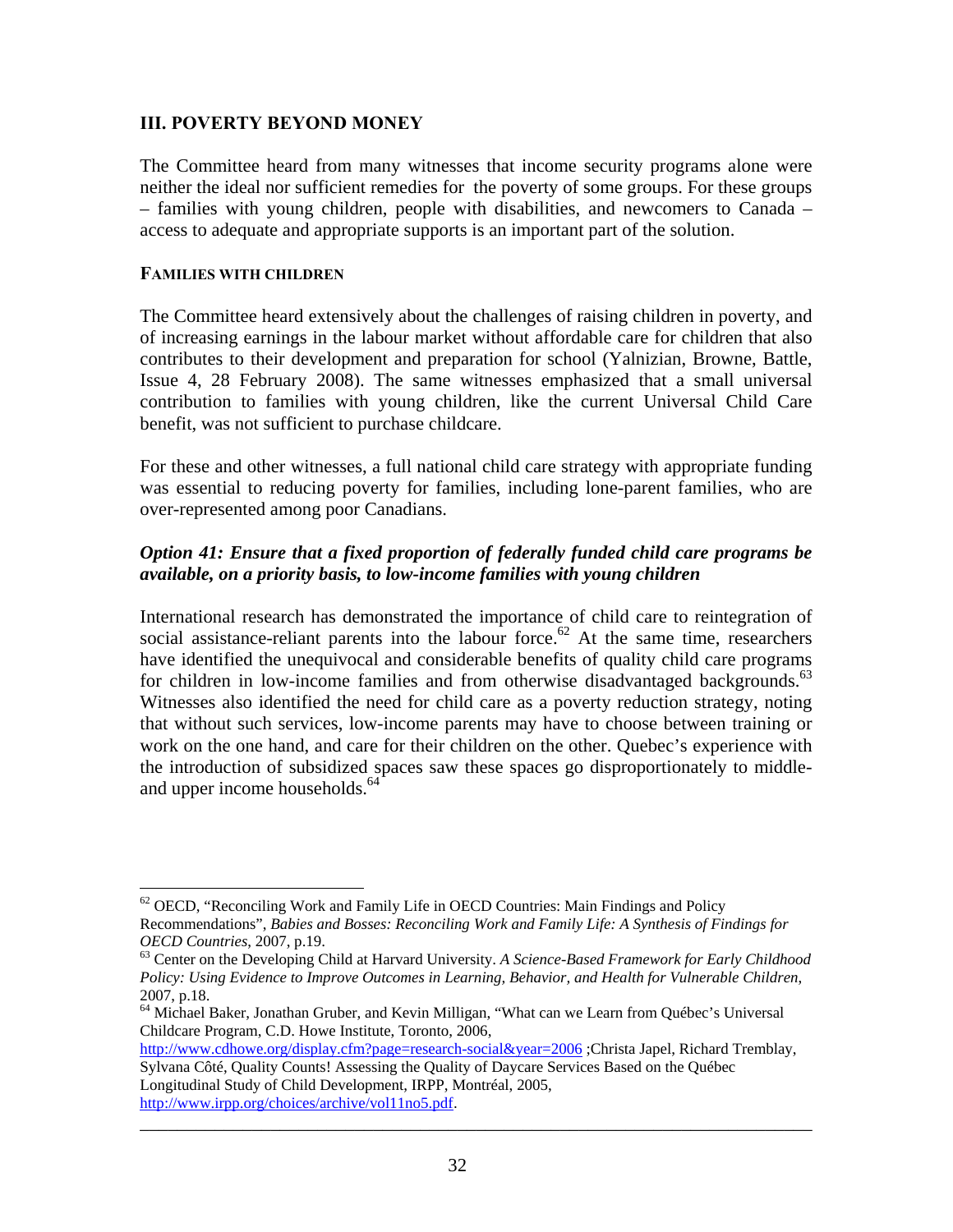#### *Option 42: Increase federal investments in child care.*

The Committee heard of the benefits of high-quality early childhood education and child care to the self-esteem and health of both children and parents as well as readiness to learn and share success, and that supports including child care showed almost immediate savings to health and income assistance programs (Browne, Issue 4, 28 February 2007). Other witnesses articulated the need to support parents in their skills upgrading and labour force participation with high-quality, affordable and accessible child care to contribute to both child development and training or labour force participation of parents. Such programs could require greater federal investment, with incremental increases over time.

#### *Option 43: Work with other levels of government and non-government organizations to identify gaps and solutions for child care provision for low-income families*

While all families could benefit from such child care services, they are particularly important for low-income families, whose earnings are or would be insufficient to cover the costs of such care. Yet, the Committee has heard testimony, addressed in more detail later in the report, that well-intentioned and otherwise effective programs are too often developed and implemented in isolation of each other, and have negative unintended impacts on those they are intended to help. (Stapleton, Issue 2, 13 December 2007)

With child care, provincial, territorial and local governments and non-government local organizations are active participants in meeting the income and social support needs for such families. Their collaboration and co-operation would be required to ensure that such supports were available and accessible to assist low-income families in escaping poverty.

## *Option 44: Provide funding for programs for parents, particularly those with low incomes, to develop skills and techniques to support their children's development*

Research has shown that while low-income status may be transmitted intergenerationally, programs to assist parents with behaviour or health issues in their children have positive health and educational outcomes for their children<sup>65</sup>, and reduce family poverty.

## *Option 45: Provide low-income parents with financial support to register their children in appropriate recreational and cultural programming*

The Committee heard of the benefits to both parents and children in low-income families, and the savings to both income security and health care systems, of the children's participation in mainstream cultural and recreational programs of their choice. (Browne, Issue 4, 28 February 2008)

 $\overline{a}$ <sup>65</sup> Marni Brownell, Noralou Roos, Randy Fransoo et al., "Is the Class Half Empty? A Population-Based Perspective on Socioeconomic Status and Educational Outcomes", *Choices*, Institute for Research on Public Policy, Vol. 12,, No, 5, 2006, p.30; Hon. Margaret Norrie McCain, J. Fraser Mustard, and Dr. Stuart Shanker, *Early Years Study 2: Putting Science into Action*, Council for Early Childhood Development, 2007, p.135.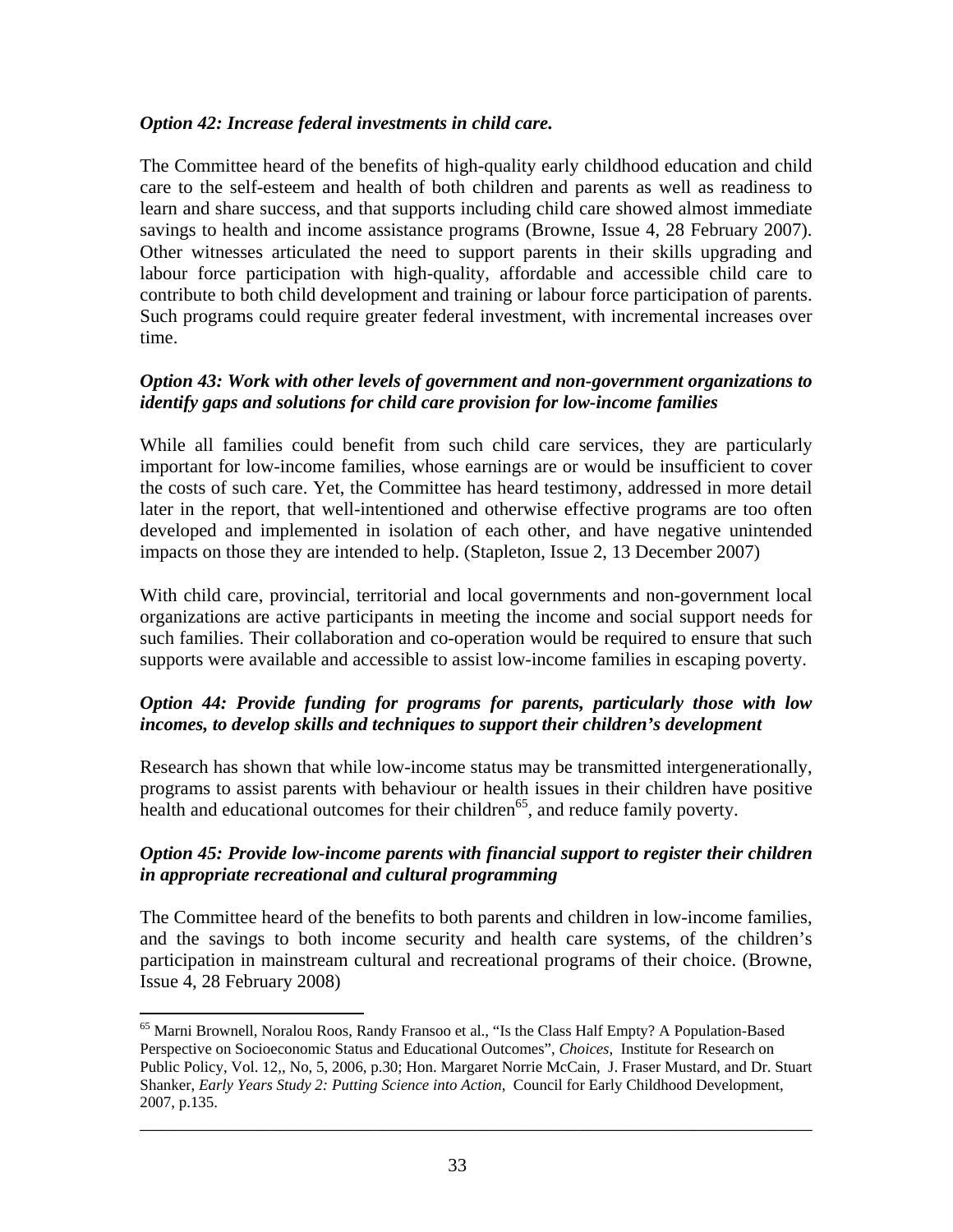#### **PEOPLE WITH DISABILITIES**

The Committee has heard from witnesses that to be full participants in the social and economic life of their communities, people with disabilities require more than an adequate income; they also require appropriate supports. These supports may involve the removal of physical barriers to work places and community centres, or prostheses or wheelchairs, or attendant care or interpreters. (Battle, Issue 21, 3 May 2007; Mendelson, White, Issue 1, 18 April 2008)

## *Option 46: Link any increase in federal transfers to people with disabilities to increases in provincial and territorial spending on disability supports*

As noted above, the Committee has heard from witnesses of the need for both increased income and increased supports to people with disabilities. Recommendations from the Caledon Institute call for federal responsibility for an increased disability income benefit, which would result in a decrease in provincial and territorial welfare spending. These witnesses have also suggested that these funds should be re-invested in non-income supports.

## *Option 47: Designate a fixed percentage of Labour Force Development Agreement funds for persons with disabilities*

Disability organizations and the people they represent have been calling for increased training opportunities for persons with disabilities, whether programs for people with disabilities, or spaces within mainstream programs. Most recently, this recommendation has taken the form of demanding that a proportion of funding to provincial and territorial governments in the form of Labour Market Development Agreements equal to the proportion of the population that has a disability be designated for training "spaces" for that population. ("From Vision to Action: Building an Inclusive and Accessible Canada – A National Action Plan 2007", Official submission by the Council of Canadians with Disabilities, March 28, 2008, p. 5)

#### **IMMIGRANTS AND REFUGEES**

The Committee heard from several witnesses of the particular challenges faced by newcomers to Canada whose language and culture are not accommodated in public or other services. For these individuals and families, income support is only part of what is required to facilitate their integration into the broader Canadian society and economy.

## *Option 48: Improve English and French as a second language program*

The Committee heard that "40per cent of immigrants over the past 10 years did not speak English or French at the time of arrival. Moreover, in a post-industrial economy inter-personal skills are of greater importance, and poorer communication skills, such as accented English, can be a liability in the marketplace." (Gray, Evidence, 29 May 2007).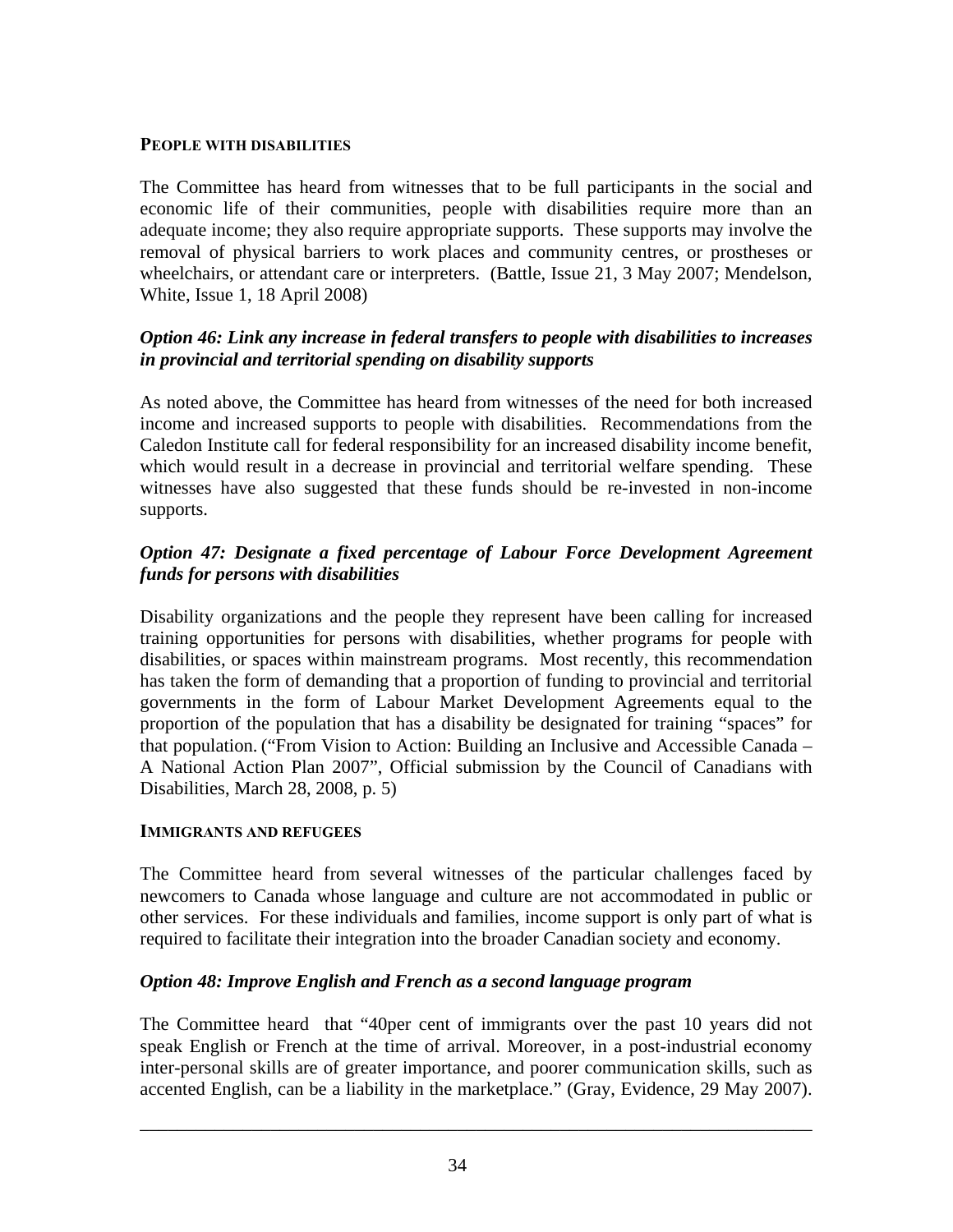Research confirms that the ability to speak the host community language (either English or French) is a key factor in employment and community integration. Further, as one analyst notes, host-country language facility also impacts other aspects of integration, such as credential recognition.

Federal and provincial governments fund English as a second language programs and Francisation for newcomers. However, there are some concerns that these efforts are inadequate – in particular that the level of language instruction offered is inadequate for workplace competency. In response, Citizenship and Immigration Canada (CIC) introduced Enhanced Language Training (ELT) in 2004, to provide job-specific, labour market-level language training, often including a bridge-to-work component. Recent evaluations are promising.

## *Option 49: Work with the provinces to establish minimum standards for English or French second language training*

Witnesses reported to the Committee that the level of teaching English as a second language varies considerably across the country. Witnesses suggested these differences may be the result of devolution of responsibility for settlement services to the provincial governments, accompanied by the transfer of funds from the federal government into general provincial revenues.

# *Option 50: Change English and French assessment process for economic immigrants*

The percentage of economic immigrants who come to Canada with an English-speaking background has declined over time, reflecting shifting source countries away from Europe and the United States and towards Asia and the Middle East. While ability in English and/or French accounts for a maximum of 24 of 67 points for economic immigration, Canada's skilled worker application process relies on self-assessment of language ability.

Australia implemented mandatory externally validated pre-migration English-language assessment and has seen a corresponding increase in the proportion of economic migrants with a good command of English. A recent migration review in that country confirmed that the change to independent language ability assessment has had a positive impact on labour market outcomes.<sup>66</sup> At the same time, the changes to economic immigration have not altered the ethnic composition of immigrants to Australia.

# *Option 51: Scale up successful initiatives, such as bridging programs*

Several witnesses mentioned bridging programs as a successful way to surmount the Canadian experience barrier. These programs operate alongside other initiatives intended to integrate immigrants into the workforce. A recent survey of practitioners in this field

 $\overline{a}$ 66 Lesleyanne Hawthorne, "The Impact of Economic Selection Policy on Labour Market Outcomes for Degree-Qualified Migrants in Canada and Australia," *IRPP Choices*, Vol. 14, no. 5, May 2008, p.35.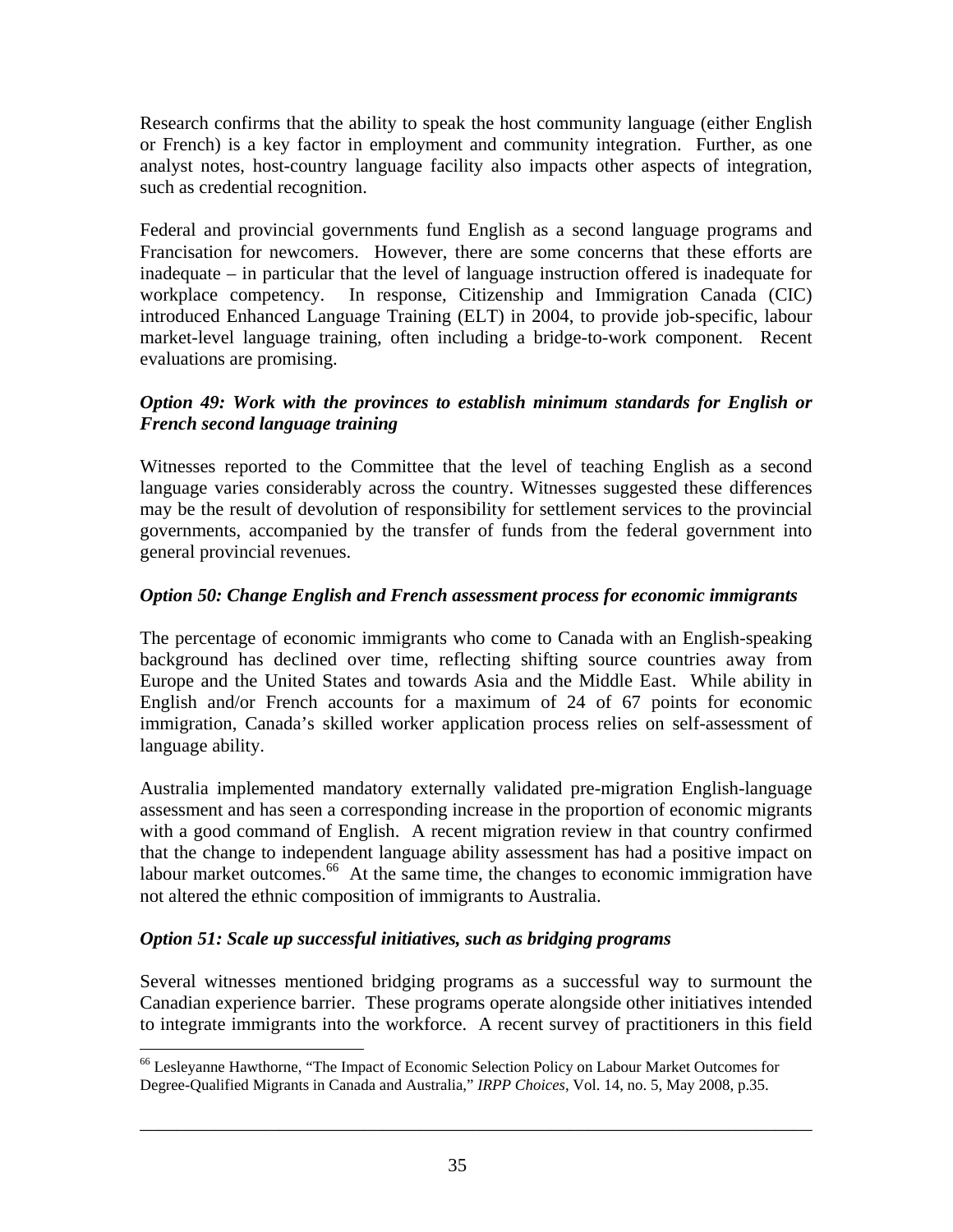found "three primary characteristics of successful bridging programs: they must be designed with input from all stakeholders involved, include accurate and comprehensive assessment of participants, and be financially solvent.<sup> $0.67$ </sup> While many of the programs offered are provincially funded, some receive federal funding. Further federal leadership could be provided in collecting and disseminating best practices or facilitating information exchange among practitioners.

## *Option 52: Ensure on-going monitoring of federal efforts to coordinate foreign credential recognition*

While the federal government is responsible for establishing immigrant selection criteria, the responsibility for recognizing experience and credentials is shared among five provincial assessment authorities, over 400 regulatory bodies, more than 200 accredited post-secondary institutions, industry sector councils, non-governmental organizations, and employers.<sup>68</sup> The federal government plays a co-ordinating role, both through the Foreign Credential Recognition program, which coordinates the efforts of over 14 federal departments in this area, and through the Foreign Credential Referral Office (FCRO), launched in May 2007. The FCRO is intended to better inform prospective immigrants and newcomers about the Canadian labour market and participation requirements. Minister of Citizenship and Immigration Dianne Finley announced in May 2008 new funding for the FCRO as well as plans to expand its overseas services.

## *Option 53: On-going support for Canada's action plan against racism*

The Committee heard that, according to recent citizen engagement initiatives, "unanimously, the number one cause of racialized poverty that has been identified is systemic racism and its manifestation in various forms." (Go, Issue 4, 13 March 2008) Witnesses have pointed to the uneven labour market outcomes of Canadian-born descendents of immigrants as proof that lack of Canadian experience and foreign credentials are not the only factors contributing to these outcomes.

Under Canada's action plan against racism launched in 2005, several initiatives have been implemented to increase knowledge and understanding of diversity, facilitate more engagement of federal partners and other stakeholders on racism-related issues, and increase the consideration given to the needs of cultural and Aboriginal communities. These initiatives have undertaken data collection, research and consultation; training, information and awareness development; financial support and partnership development; and policy, programs and service development.<sup>69</sup> The most recent report indicated that

 $\overline{a}$  $67$  David Duncan, "Improving Bridging Programs: Compiling Best Practices from a Survey of Canadian Bridging Programs", *Public Policy Forum*, January 2008, p. 1

<sup>&</sup>lt;sup>68</sup> Lesleyanne Hawthorne, "Foreign Credential Recognition and Assessment: An Introduction," *Canadian Issues*, Spring 2007, p. 3.<br><sup>69</sup> Reporting on Canada's Action Plan Against Racism is part of the *Annual Report on the Operation of the* 

\_\_\_\_\_\_\_\_\_\_\_\_\_\_\_\_\_\_\_\_\_\_\_\_\_\_\_\_\_\_\_\_\_\_\_\_\_\_\_\_\_\_\_\_\_\_\_\_\_\_\_\_\_\_\_\_\_\_\_\_\_\_\_\_\_\_\_\_\_\_\_\_ *Canadian Multiculturalism Act.*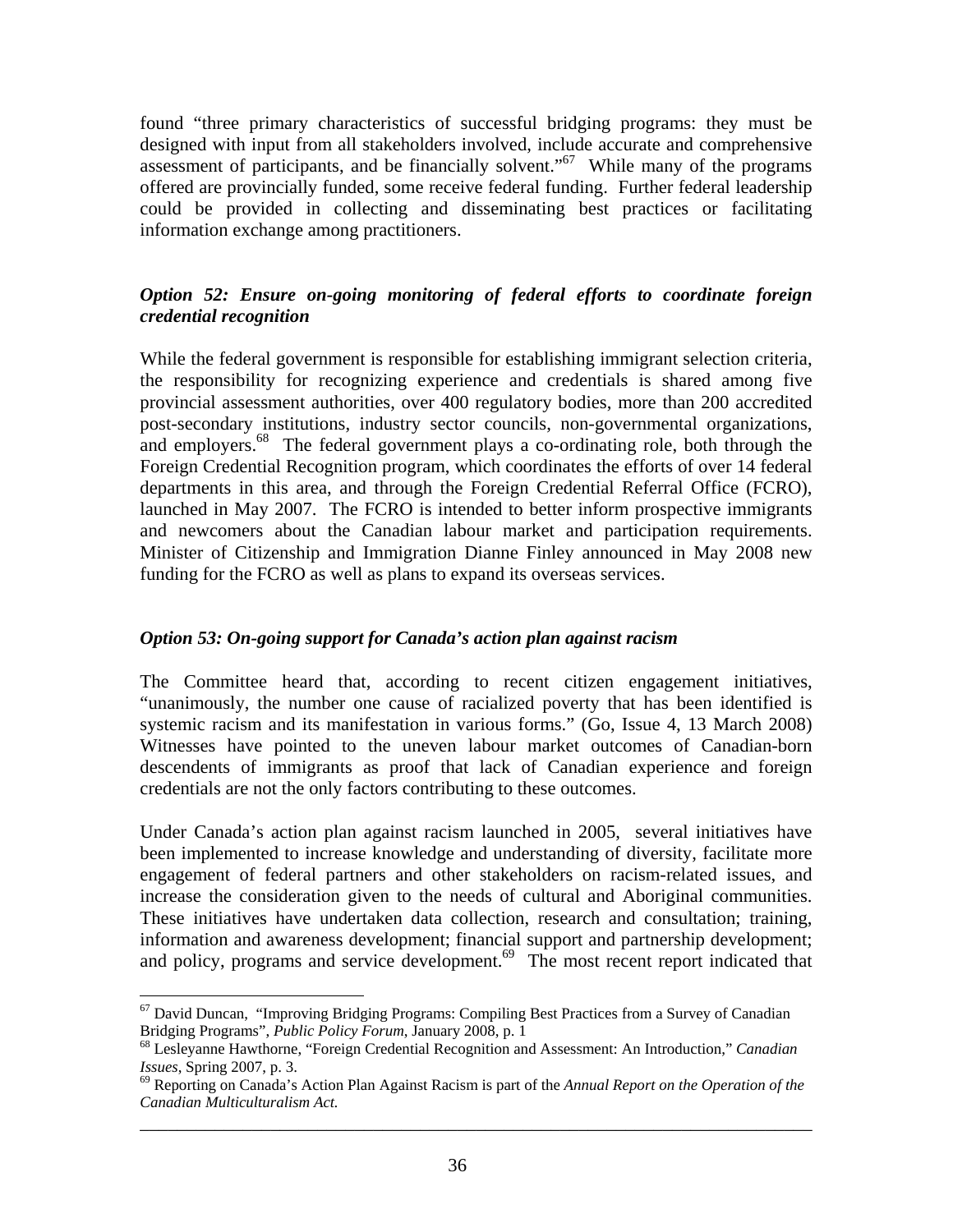stakeholders welcome the plan, but would like to see greater focus on the following areas: providing more public education to increase the understanding of racism; more attention to the challenges of combating racism outside major urban centres; better integration of the perspectives of youth, women and Aboriginal peoples; closer partnership with other levels of government on issues such as housing and education; and a broader discussion on eliminating racism in the workplace to include more partners.<sup>70</sup>

<u>.</u>

<sup>70</sup> Canadian Heritage, *Promoting Integration*, *Annual Report on the Operation of the Canadian Multiculturalism Act*, 2008, p. 26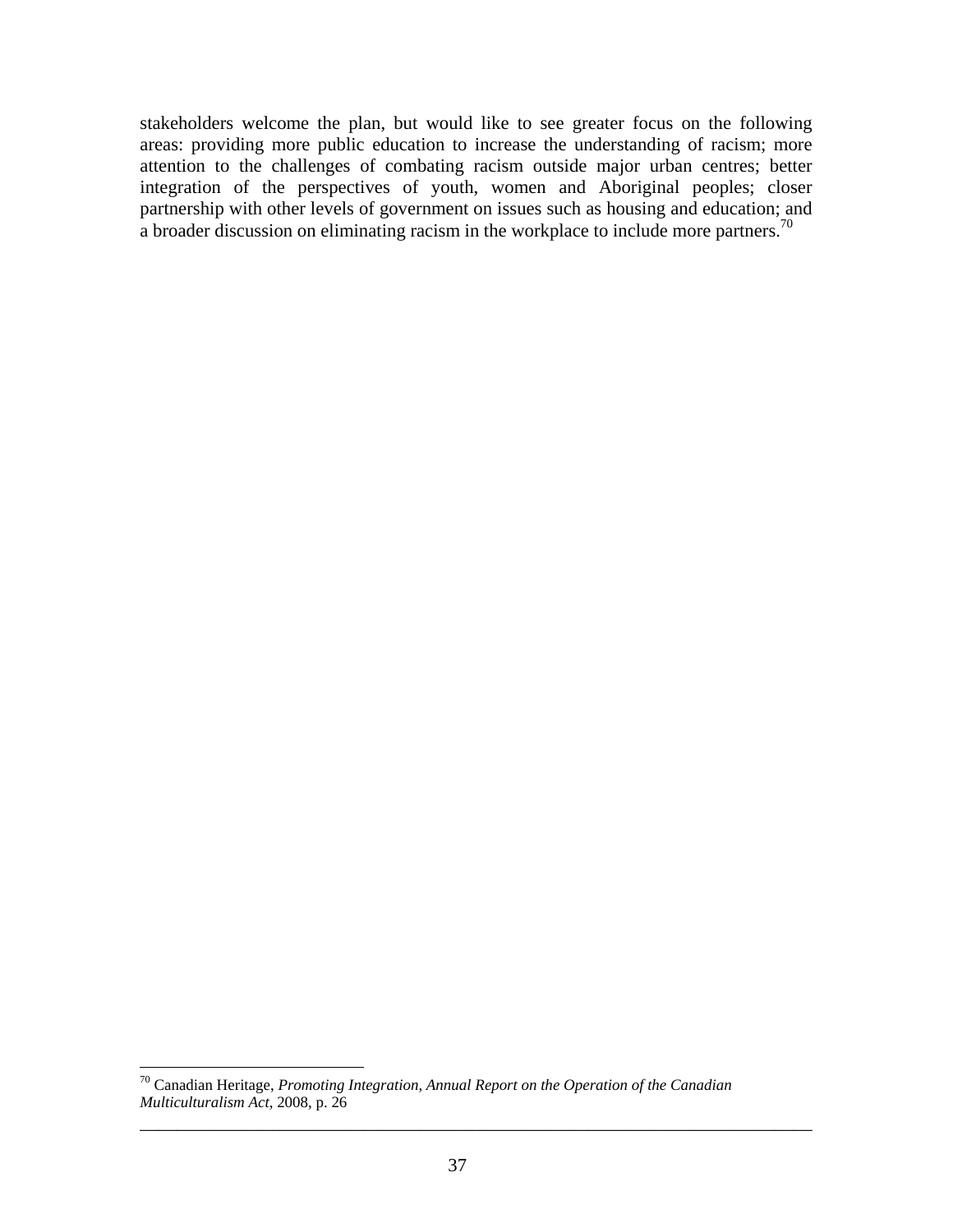## **IV. HOUSING**

**Issue 3: Too many Canadians do not have access to adequate and affordable housing** 

Like poverty, unaffordable and/or inaccessible housing and homelessness are complex issues, with many causes and a panoply of proposed solutions. In an even more general sense, housing and homelessness are intertwined with poverty and risk of income inadequacy across the population, because housing is the single largest regular expenditure most Canadian households face.<sup>71</sup>

Moreover, as the Committee heard from several witnesses, housing can often be the anchor needed for disadvantaged Canadians to gain access to other supports and services that will assist them and their families to move forward in their lives. The following graphic demonstrates the integrating role that housing can play:



Source: Tom Carter and Chesya. *Housing Is Good Social Policy*. CPRN Research Report F|50. Ottawa: Canadian Policy Research Networks, 2004, p. 31. Accessed from http://www.cprn.org/download.cfm?doc=1131&file=33525\_en.pdf&format=pdf&l=en June 4, 2008.

 $\overline{a}$ <sup>71</sup> *The Dynamics of Housing Affordability*, Research Highlight, Socio-economic Series 08-002, Canada Mortgage and Housing, January 2008, p. 1.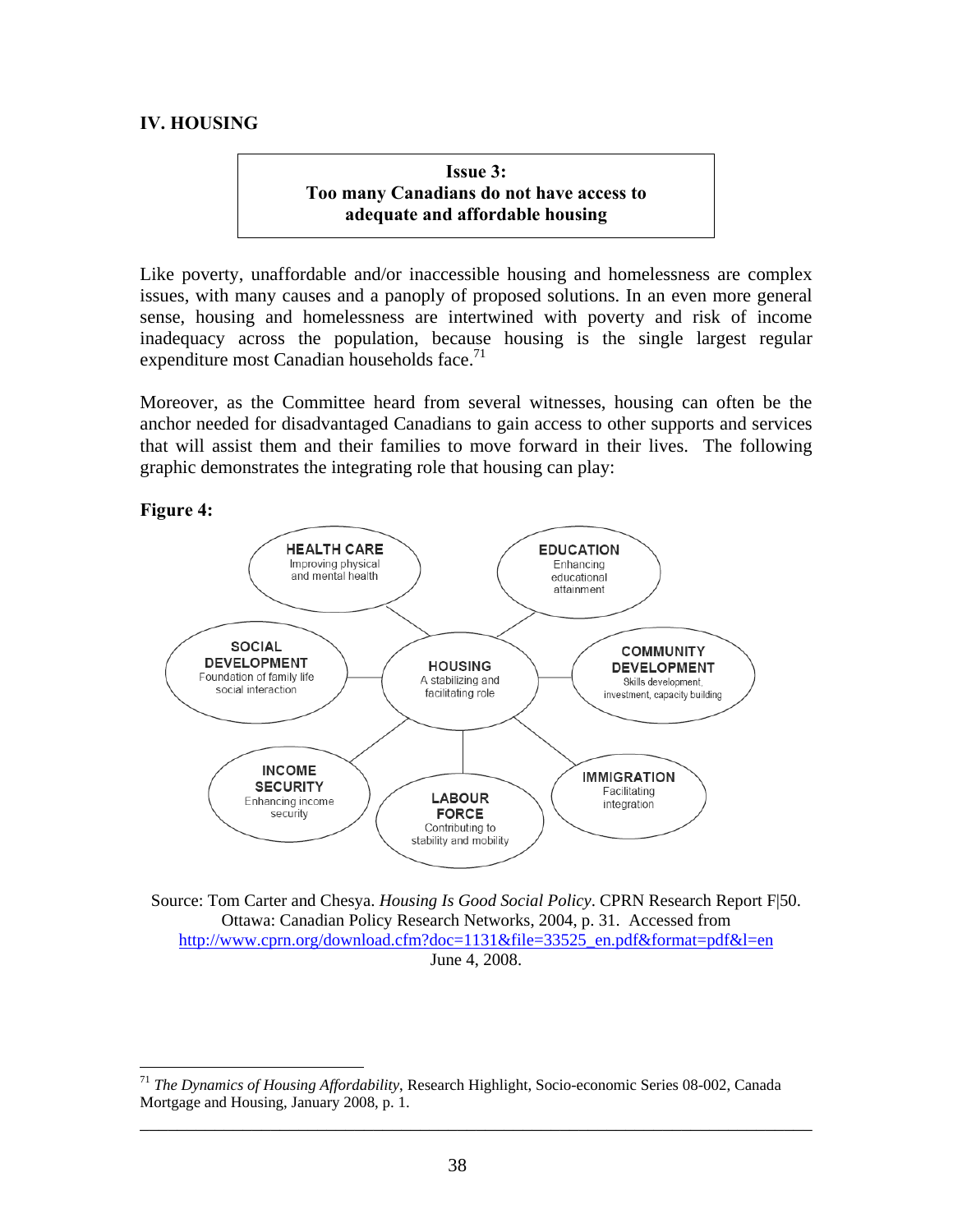Housing markets in Canadian cities offer a range of accommodation, from emergency shelters, through transitional housing, social rental housing, private market rental housing, and home ownership. Most Canadians are housed in the private market, either as tenants or owners. And most are in housing that is affordable.<sup>72</sup>

#### **AFFORDABILITY**

A study based on longitudinal data showed that the situation of households facing affordability problems may be short-term or long-term. While one-fifth of households in Canada spent more than 30per cent of their income on housing in any given year between 2002 and 2004, fewer than one in ten did so in all three years, and more than one in four did so at least once over the three years.<sup>73</sup> This suggests that for some people, housing affordability is a chronic problem, while for others it is transient. In either case, finding affordable housing was a challenge for 28per cent of households.

The following chart (Figure 5) from the study shows that groups that are over-represented among low-income Canadians are also more likely to face both short-term and persistent affordability problems. These include adults living alone, lone parents, people with disabilities, recent immigrants, visible minorities and Aboriginal peoples.

These same groups are more likely to face a severe affordability burden, in that more than 50per cent of their income is spent on housing.<sup>74</sup> Among renters in the private market only, 7per cent faced a severe affordability burden. That proportion rose to 40per cent for non-seniors living alone, 44per cent for people with a disability, and 80per cent for households with incomes below \$20,000.

As well, many women experience disproportionate housing affordability problems, especially unattached women and female lone parents who rent their homes. In 2003, 72per cent of unattached women aged 65 and over who rented were considered to have housing affordability problems. 42per cent of renter families headed by female lone parents had housing affordability problems.<sup>75</sup> Figure 3 below demonstrates some of the gender differences in terms of affordability. Witnesses also identified these issues (Kothari, Evidence, 8 May 2008; Klodawsky, Evidence, 4 June 2008).

 $\overline{a}$  $72$  CMHC defines affordability in terms of "the share of before-tax household income spent on shelter costs, or the Shelter Cost-to-Income Ratio1 (STIR)." According to CMHC, "A benchmark of less than 30 per cent for the STIR is commonly accepted as the upper limit for defining affordable housing." Ibid.

<sup>73</sup> Ibid., p. 2.

 $^{74}$  This definition and the data in this section are taken from Jacqueline Luffman, "Measuring housing affordability", *Perspectives*, 2006, Statistics Canada Catalogue Number 75-001-XIE.

\_\_\_\_\_\_\_\_\_\_\_\_\_\_\_\_\_\_\_\_\_\_\_\_\_\_\_\_\_\_\_\_\_\_\_\_\_\_\_\_\_\_\_\_\_\_\_\_\_\_\_\_\_\_\_\_\_\_\_\_\_\_\_\_\_\_\_\_\_\_\_\_ <sup>75</sup> Fran Klodawsky, "Landscapes on the Margins: Gender and homelessness in Canada," *Gender, Place and Culture*, Vol. 13, No. 44, p. 366.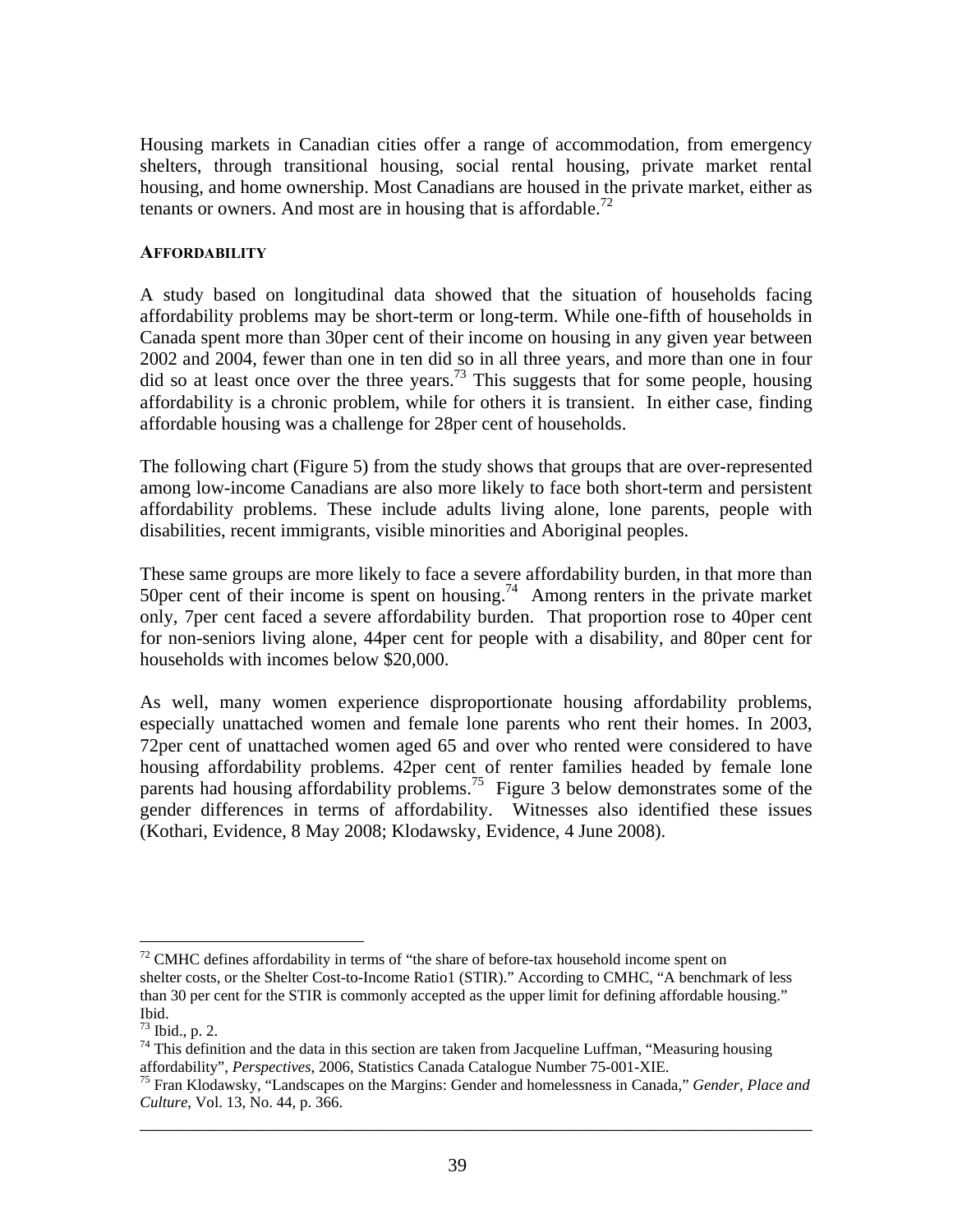## Figure 5: Probability<sup>†</sup> of people exceeding the housing affordability benchmark  **(STIR ≥ 30per cent) over 2002-2004, Canada, Selected socio-economic variables**



\*\* Significantly different from reference group 95 per cent of the time

Probabilities based on logistic models using only population of age 16 and over who were present for all three years of the study period

# Probabilities for an average or typical Canadian

Source: *The Dynamics of Housing Affordability*, Research Highlight, Socio-economic Series 08-002, Canada Mortgage and Housing, January 2008, p. 6.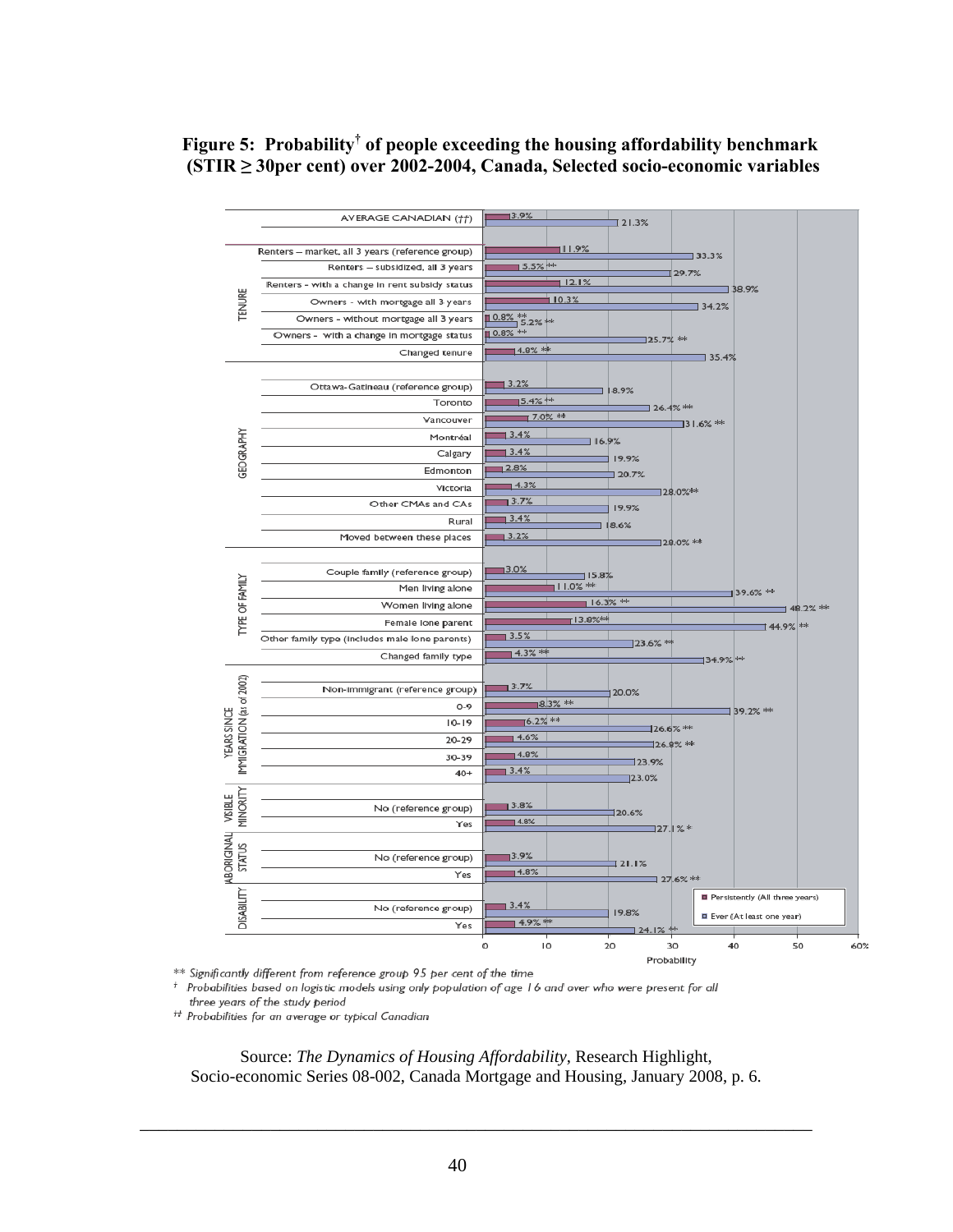

## **Figure 6: Percentage of women and men paying 30per cent or more of total gross household income on shelter costs, by household type, 2003**

Source: Statistics Canada, Survey of Household Spending

As demonstrated in Figure 6 above, persistent low income has affected housing affordability for immigrants. Recent Statistics Canada research indicates that "for immigrants, the median household income is lower and shelter costs higher than that of the Canadian-born population".<sup>76</sup> In 2006, the proportion of immigrants living in households that spent 30per cent or more of their income on shelter was highest for recent immigrants (41.4per cent) and declined over time. The proportion of total immigrants who spent more than the affordability threshold was 28.5per cent, compared to 18.6per cent of the Canadian-born population.

## *Option 54: Encourage provincial governments to increase levels of income assistance*

Among the elements proposed by the Federation of Canadian Municipalities (FCM) for a National Housing Strategy is the enhancement of the shelter components of social assistance or social assistance levels more generally.<sup>77</sup> The importance of increasing assistance rates for women was also identified by a Committee witness. (Kothari, Evidence, 8 May 2008)

 $\overline{a}$ 

 $76$  Statistics Canada – Catalogue no. 97-554, p.28

<sup>77 &</sup>quot;Housing for All", Federation of Canadian Municipalities. Accessed from http://www.fcm.ca/english/View.asp?mp=467&x=712 June 3, 2008.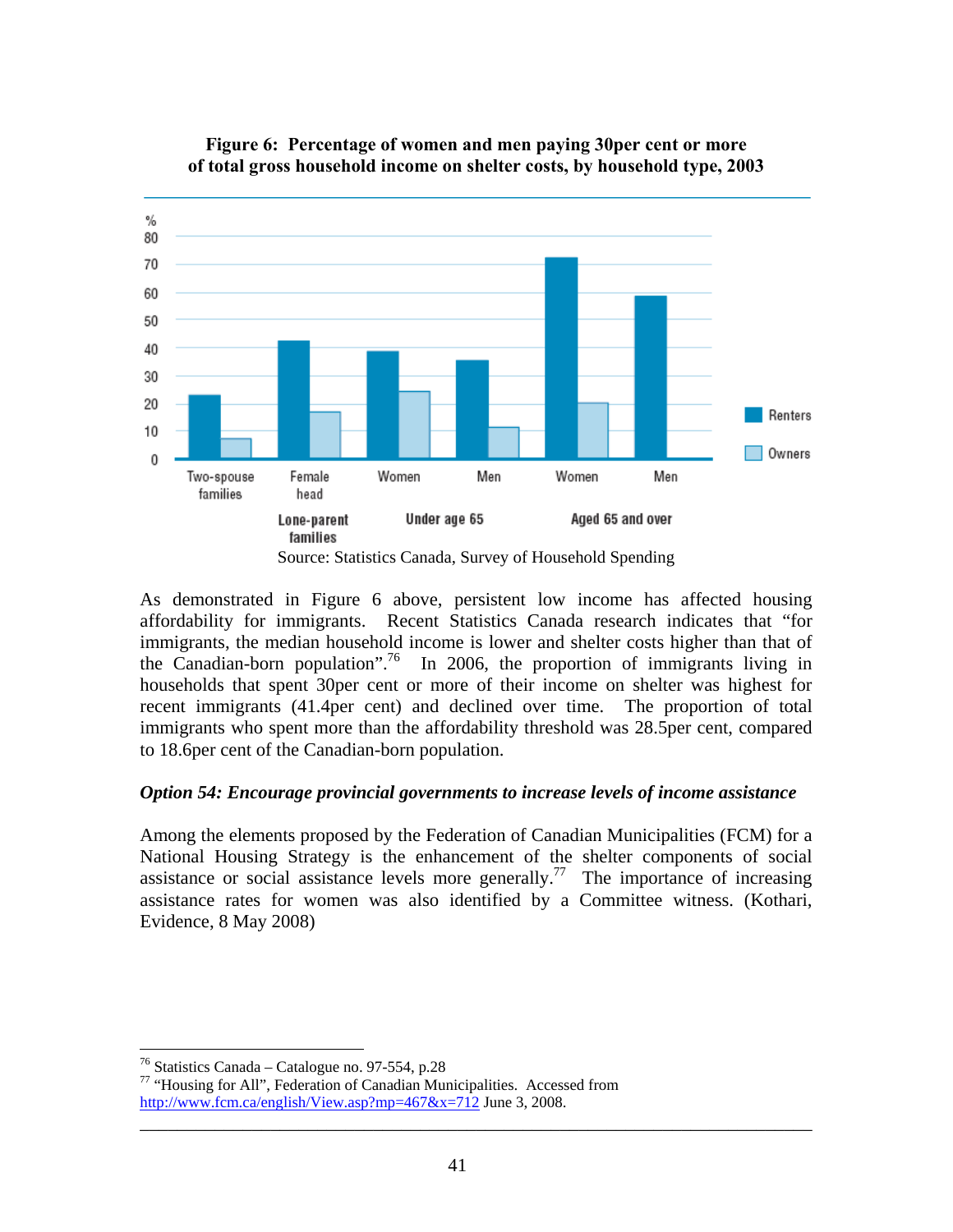#### *Option 55: Provide rental subsidies or vouchers to individuals in need.*

Subsidies to make rents more affordable have often been provided to landlords; the Committee heard another option which is to provide a subsidy directly to the individual with the affordability problem. (Drover, Issue 23, 10 May 2007)

Such a program, whether a shelter allowance or voucher, is also one short-term element of the National Housing Strategy proposed by the FCM78, Winnipeg Harvest (Winnipeg Harvest, "Brief To the Senate Subcommittee on Cities", May I, 2008, p. 5. Official submission to the Committee), and the Frontier Centre on Public Policy.<sup>79</sup>

A detailed shelter allowance program forms a recommendation in transition to a longer term housing strategy (addressed below) from the Federation of Canadian Municipalities:

… in the short-term, the Government of Canada should take immediate steps to address affordability problems by providing people with the income assistance they need to afford housing. A shelter allowance program should be targeted to working poor households with the objective of reducing excessive rent burdens (for those paying more than 50 per cent of income for rent) to a ratio closer to the 30 per cent norm. This would improve opportunities for households to avoid housing-induced poverty and related issues of evictions and recurrent moves.<sup>80</sup>

#### **SUPPLY OF AFFORDABLE MARKET HOUSING**

 $\overline{a}$ 

While market housing construction targeted for ownership has outstripped household formation in recent years, $81$  the same is not true of rental housing supplied by the private market. For example, there were 39,070 fewer private rented units reported in the 2006 Census than in the 2001 Census.<sup>82</sup> The following chart (Figure 7) demonstrates the impact this has had on affordable rental units.

<sup>78 &</sup>quot;Housing for All", Federation of Canadian Municipalities. Accessed from

http://www.fcm.ca/english/View.asp?mp=467&x=712 June 3, 2008.<br><sup>79</sup> Rebecca Walberg, "Escaping the poverty trap: from public housing to home owner", Frontier Centre on Public Policy. Accessed from http://westernstandard.ca/website/article.php?id=2788&start=0 June 6, 2008.<br><sup>80</sup> "Housing for All", Federation of Canadian Municipalities. Accessed from

http://www.fcm.ca/english/View.asp?mp=467&x=712 June 3, 2008. 81 *2006 Census Housing Series: Issue 1— Demographics and Housing Construction*, Research Highlight, Canada Mortgage and Housing, January 2008, p. 3.

<sup>&</sup>lt;sup>82</sup> Advocacy Centre for Tenants Ontario, "Rental Housing in Ontario". Accessed from http://www.acto.ca/english/acto\_content.php?topic=7&sub=184 June 4, 2008.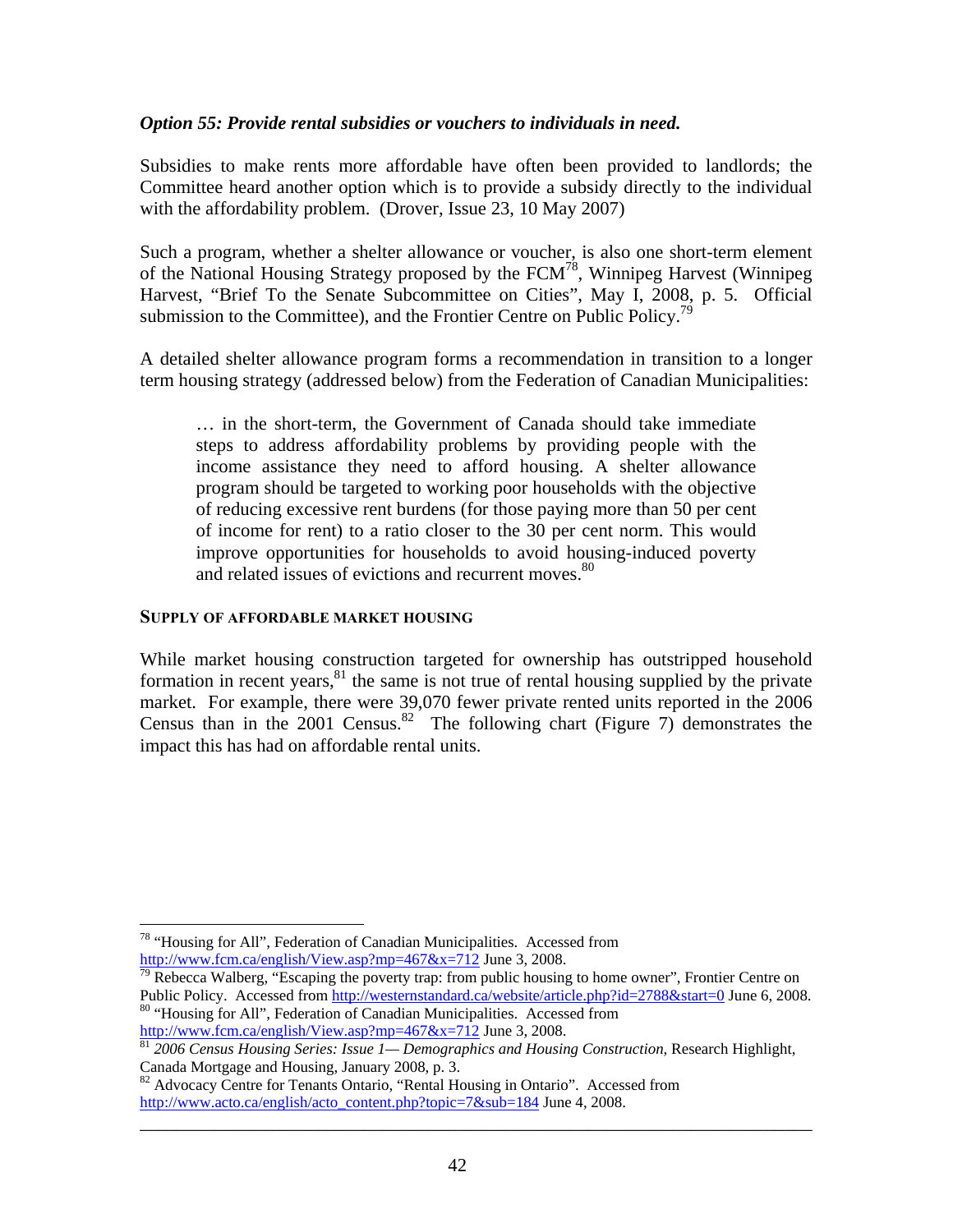

**Figure 7 – Change in number of rental units by rent level, Canada, 1996-2001** 



#### *Option 56: Amend taxation policies and regulations to encourage the private construction of rental housing*

As noted above, private construction of rental housing has been minimal over the last decade. A number of witnesses have suggested that the federal tax system could be used to provide incentives for such construction, along the lines of grants offered in the 1970s, and tax credits offered in the 1980s. (Hanson, Evidence, 5 June 2008, Ballantye, Issue 1, 21 November 2007) Private developers have made the same recommendation,  $83$  as has the FCM. $84$ 

 $\overline{a}$  $83$  Urban Development Institute Canada & Urban Development Institute/Ontario, "Investing for the Future: The Needs of Urban Regions in Canada", Presentation to the Prime Minister's Caucus Task Force on Urban Affairs, 2001, p. 10.

<sup>84 &</sup>quot;Housing for All", Federation of Canadian Municipalities. Accessed from http://www.fcm.ca/english/View.asp?mp=467&x=712 June 3, 2008.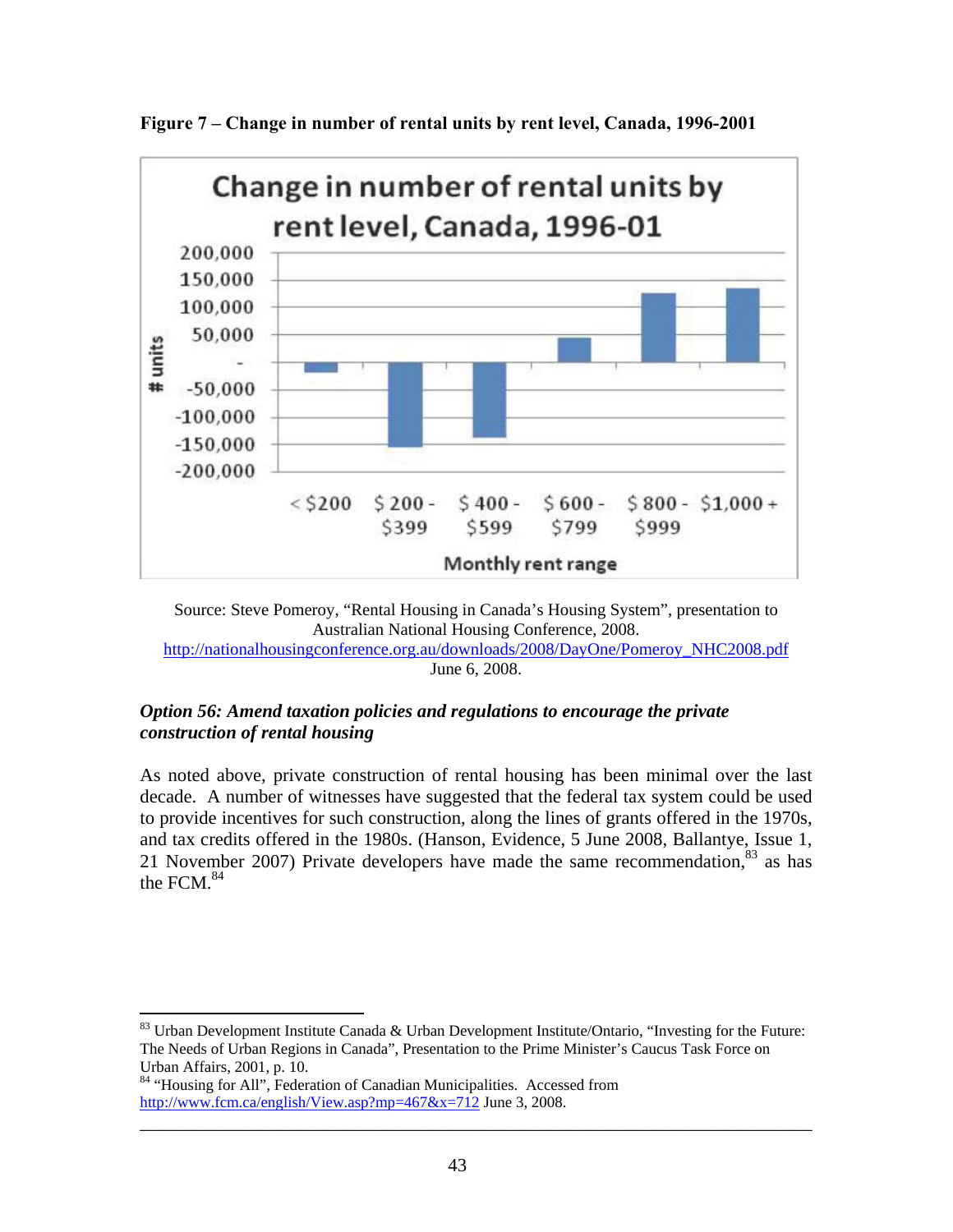### *Option 57: Create a national roundtable on rental housing*

Private housing developers have called for the creation of a national roundtable on rental housing, including all three levels of government and the development industry, to work together to encourage the creation of rental housing supply.<sup>85</sup>

#### *Option 58: Provide rent supplements to landlords*

Historically, rental supplements paid directly to private landlords have contributed to meeting some of the need for affordable rental housing. One policy analyst has recommended \$500 million a year for rent supplements for about 160,000 households. He proposes rent supplements based on a formula linked to household income that establish a legal relationship between government and landlord.<sup>86</sup>

#### *Option 59: Dedicate a portion of federal funding on housing to affordable home ownership*

The Committee has heard of benefits associated with home ownership, including community regeneration, asset-building for owners, and an easing of the demand for rental accommodations (Gadon, Issue 4, 6 March 2008; Hanson, Evidence, 5 June 2008; Paris, Evidence, 5 June 2008; Pomeroy, Evidence, 5 June 2008). For low-income Canadians, these benefits could be especially attractive. However, for many of them, the housing market is not affordable or accessible. The "affordability gap", the amount between what even the high end of low-income Canadians can afford and the costs associated with private ownership, is demonstrated in Figure 8 below.

Additional barriers might be the lack of a down payment or a credit rating that would permit the acquisition of a mortgage. The current federal funding agreements have included some affordable home ownership projects in many provinces and territories.

While other such projects have been constructed without federal funding of any kind, the Committee heard from witnesses that home ownership for Aboriginal peoples in cities would not be possible without federal support, which was recommended by one witness (Seymour, Issue 1, 29 November 2007) and a recent conference on aboriginal housing.87

http://www.urbancentre.utoronto.ca/pdfs/elibrary/Hulchanski-Housing-Affd-pap.pdf June 4, 2008.<br><sup>87</sup> Report on Workshop Affordable Home Ownership for Aboriginal People, cited in "Report on Proceedings: National Summit on Urban Aboriginal Housing-Winnipeg-March 10-12, 2007", p. 17. Accessed from http://www.aboriginalhousing.org/PDF/FINAL-

1

<sup>85</sup> Urban Development Institute Canada & Urban Development Institute/Ontario, "Investing for the Future: The Needs of Urban Regions in Canada", Presentation to the Prime Minister's Caucus Task Force on Urban Affairs, 2001, p. 10.

<sup>86</sup> J. David Hulchanski, "Rethinking Canada's Affordable Housing Challenge", Centre for Urban and Community Studies, University of Toronto, 2005, p. 11. Accessed from

REPORT\_ON\_SUMMIT\_PROCEEDINGS-JUNE\_20-07.pdf June 9, 2008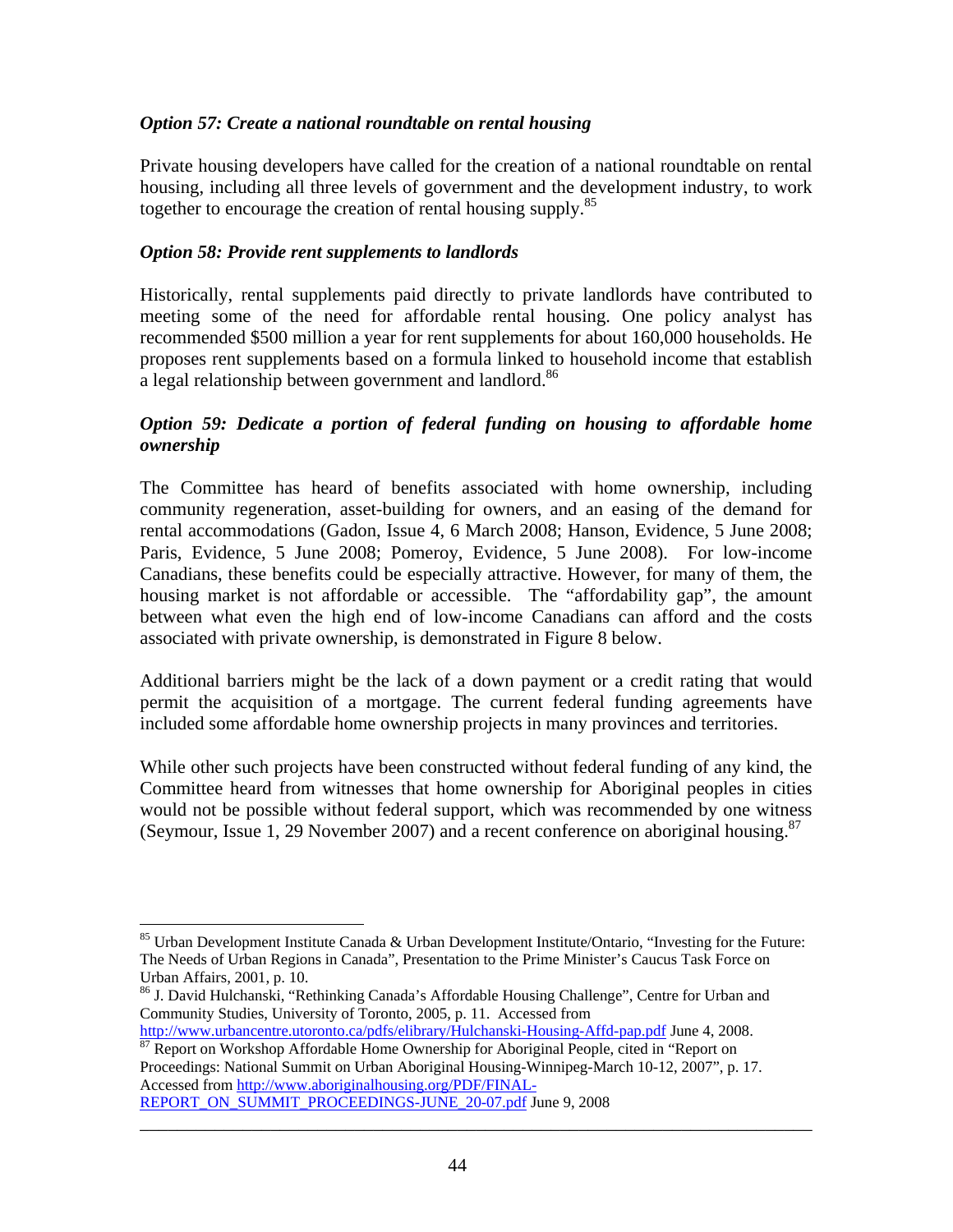

**Figure 8: Affordability gap in affordable home ownership** 

Source: Keith Hanson, "Affordable Ownership Housing", Official submission to the Committee, June 5, 2008.

Supporting capital costs, as is now possible under the bilateral agreements can significantly reduce the costs of producing housing, and therefore can make the costs more affordable. This was a particular recommendation of one witness. (Paris, Evidence, 5 June 2008)

## *Option 60: Amend the Income Tax Act to make investment in affordable home ownership development more attractive to investors*

Witnesses with direct experience in developing affordable housing for ownership and an analyst on the same panel suggested to the Committee that steps be taken to provide some tax incentives to private investors to invest in home ownership Examples included "shared equity" plans which would allow a small investor to own part of a unit that was occupied by someone else (Paris, Evidence, 5 June 2008), or allowing such an investor to benefit from part of the capital gain when the housing unit was sold, equivalent to the proportion of the purchase price provided by the investor (Hanson, Evidence, 5 June 2008). A third example was permitting risk-averse investors to benefit from the same tax benefit provided to venture capitalists on their gains. (Hanson, Evidence, 5 June 2008; Pomeroy, Evidence, 5 June 2008).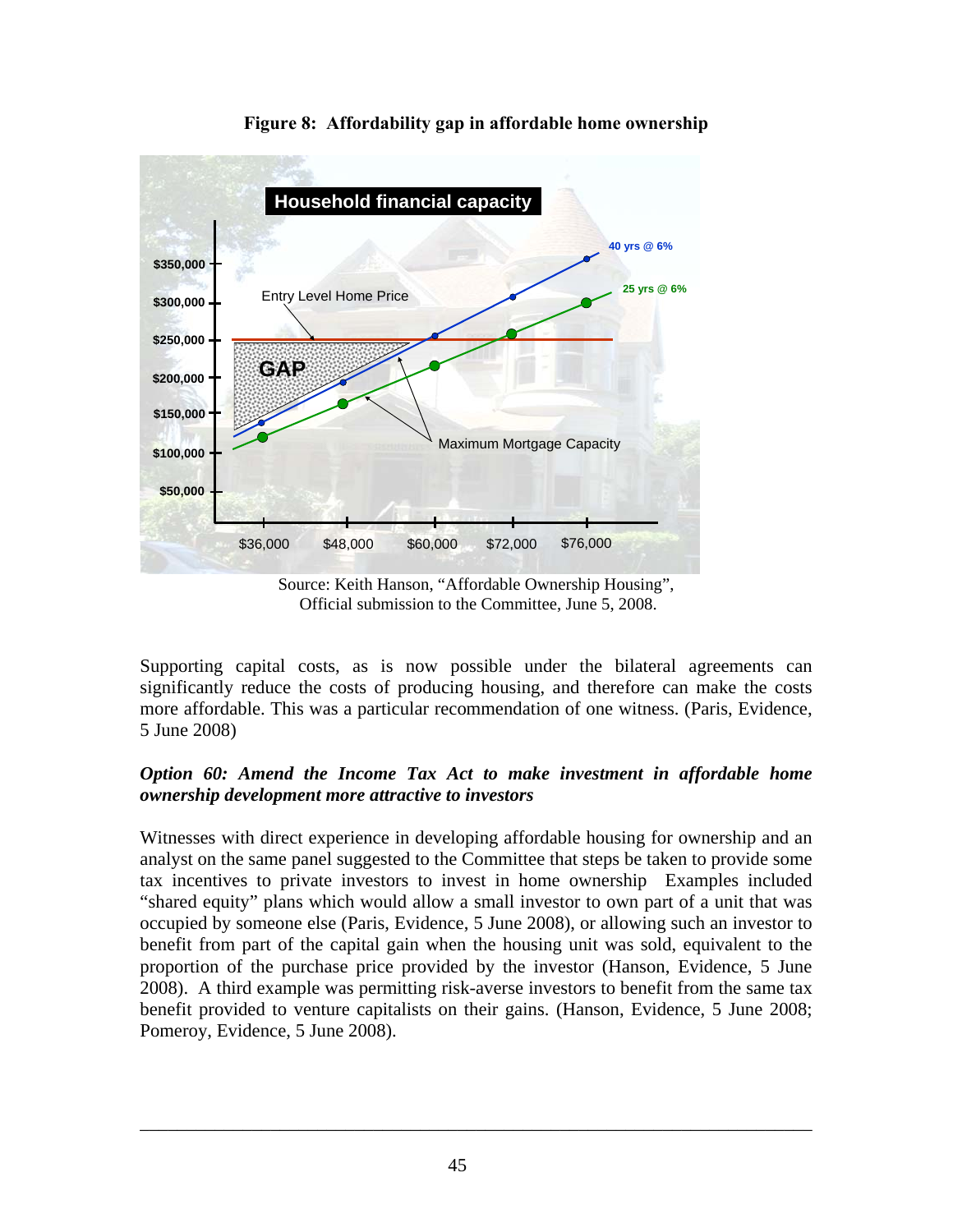#### **SUPPLY OF SOCIAL HOUSING**

 $\overline{a}$ 

The supply of non-market housing was frozen for about ten years in most of Canada, tapering off with the end of federal funding for non-profit construction in 1993. Nonmarket housing includes non-profit (private or municipally owned) and co-operative housing, in the rental market.

## *Option 61: Sustain and extend current federal investment in construction of new social housing*

The federal government's involvement in supporting the construction of new rental housing to be held by public or non-profit landlords goes back more than 50 years. In addition to providing the actual rental units, the federal investment could be seen as a means of providing roughly equal housing opportunity to Canadians across the country, regardless of specific local housing conditions.88 The most recent form of federal investments has taken the form of bilateral agreements with every province that included funds designated for new rental construction.

Witnesses have told the Committee that funding for new construction is an important part of the solution to the affordability problem. For example, one witness described the importance of this and other federal programs: "These [federal] national housing and homelessness programs and the positive results they produce are no less than housing life rafts to the families and individuals who have been set adrift in a turbulent housing market that they cannot compete in or afford." (Gadon, Issue 4, 6 March 2008)

Recommendations for sustaining this funding and adding to it came from many witnesses. For example, the Canadian Council on Social Development called for an annual expenditure of \$2 billion for new housing for low-income Canadians (Scott, Issue 23, 10 May 2007). The FCM is looking for expansion of the non-market affordable housing by 15per cent of total housing starts each year, to stabilize anticipated new need (DeCicco-Best, Issue 4, 6 March 2008). A housing analyst and scholar who was not able to appear before the Committee proposed an annual budget of \$1 billion for new social housing units. <sup>89</sup> Finally, the government's National Advisory Council on Aging called for increased investment in seniors' housing.<sup>90</sup>

Other witnesses specifically cited the absence of new construction of social housing as a problem, without proposing specific remedies.<sup>91</sup>

<sup>88</sup> Tom Carter and Chesya. Housing Is Good Social Policy. CPRN Research Report F|50. Ottawa: Canadian Policy Research Networks, 2004, p. 35. Accessed from

http://www.cprn.org/download.cfm?doc=1131&file=33525\_en.pdf&format=pdf&l=en June 4, 2008. 89 J. David Hulchanski, "Rethinking Canada's Affordable Housing Challenge", Centre for Urban and

Community Studies, University of Toronto, 2005, p. 11. Accessed from http://www.urbancentre.utoronto.ca/pdfs/elibrary/Hulchanski-Housing-Affd-pap.pdf June 4, 2008.

<sup>&</sup>lt;sup>90</sup> National Advisory Council on Aging, *Aging in Poverty in Canada*, 2006, p. 29.

<sup>&</sup>lt;sup>91</sup> Hunter, no. 25, 13 June 2007; Kraus, Issue 2, 6 December 2007; Noble, Issue 4, 7 February 2008.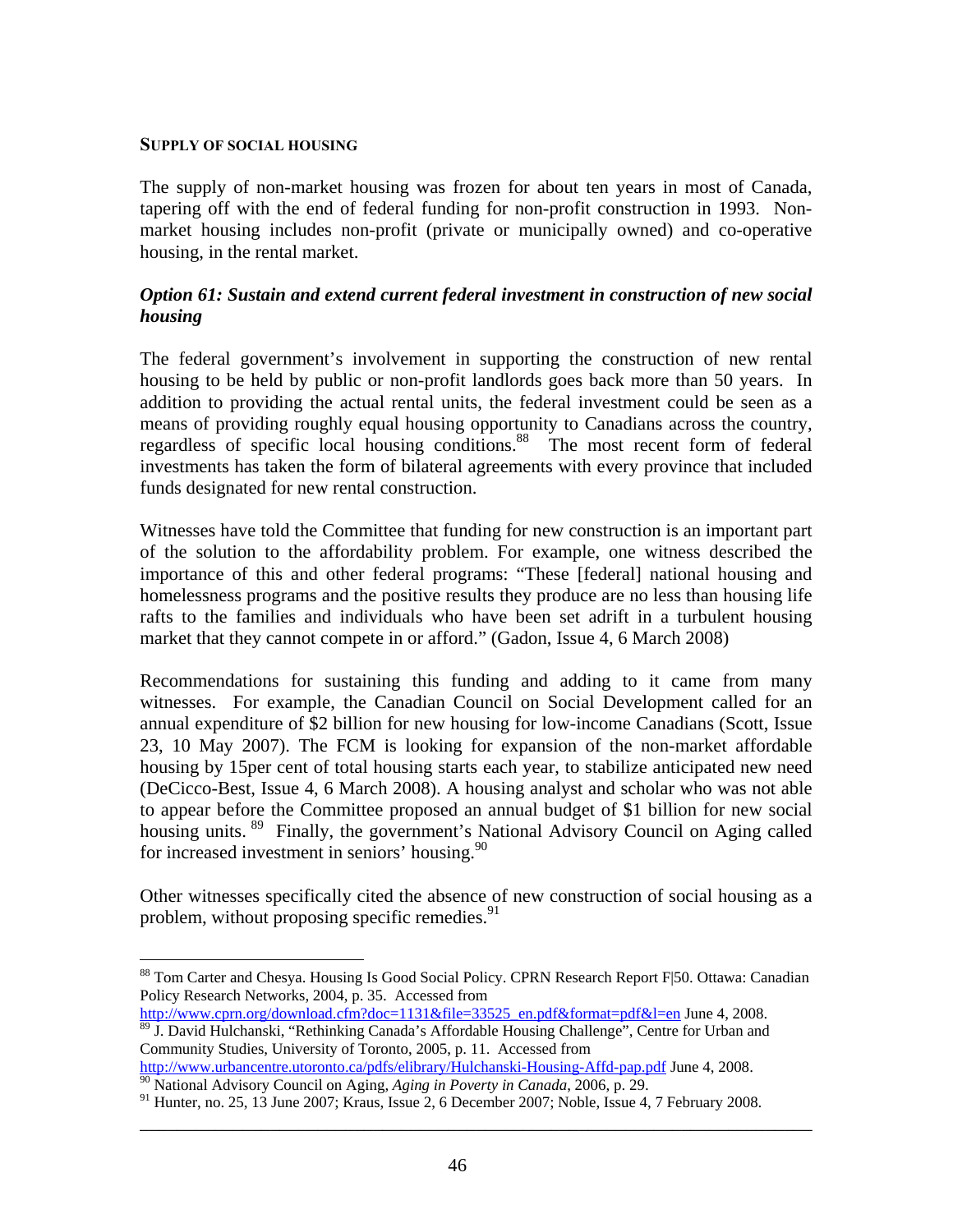### *Option 62: Sustain existing funding for operational subsidies*

Federal operating subsidies for non-profit housing (some downloaded from the federal to provincial and from them to municipal governments) were all scheduled to expire with the mortgages on those properties. This would result in a loss of \$2 billion over the 20 years, as demonstrated by the following chart (Figure 9). While some non-profit housing providers (both municipal and private) are trying to continue to provide affordable housing by cross-subsidizing from market to non-market units, others are all non-market units (including those specific units downloaded by the federal government in the late 1980s, and urban Aboriginal housing), and affordability cannot be sustained beyond the life of the agreements. $92$ 



#### **Figure 9:**

1

Source: Steve Pomeroy, "Where's the Money Gone? An Analysis of Declining Government Housing Expenditures", Canadian Housing and Renewal Association, 2007, p. ii.

With respect to urban Native housing, witnesses reported that some providers are already selling off units to subsidize operating costs on others, as federal contributions for operating expenses have expired (Seymour, Issue 1, 29 November 2007) and that more of the same should be expected. (Brown, Issue 1, 29 November 2007)

Three national organizations – the FCM, the Canadian Cooperative Association, and the Canadian Housing and Renewal Association - and one municipality have identified the importance of sustaining operating subsidy funding in the housing system as well<sup>93</sup>.

 $92$  Steve Pomeroy, "Where's the Money Gone? An Analysis of Declining Government Housing Expenditures", Canadian Housing and Renewal Association, 2007, p. 14.

\_\_\_\_\_\_\_\_\_\_\_\_\_\_\_\_\_\_\_\_\_\_\_\_\_\_\_\_\_\_\_\_\_\_\_\_\_\_\_\_\_\_\_\_\_\_\_\_\_\_\_\_\_\_\_\_\_\_\_\_\_\_\_\_\_\_\_\_\_\_\_\_ <sup>93</sup> Chisolm, Issue 1, 21 November 2007; Gazzard, Issue 1, 21 November 2007; Federation of Canadian Municipalities, "Sustaining the Momentum: Recommendations for a National Action Plan on Housing and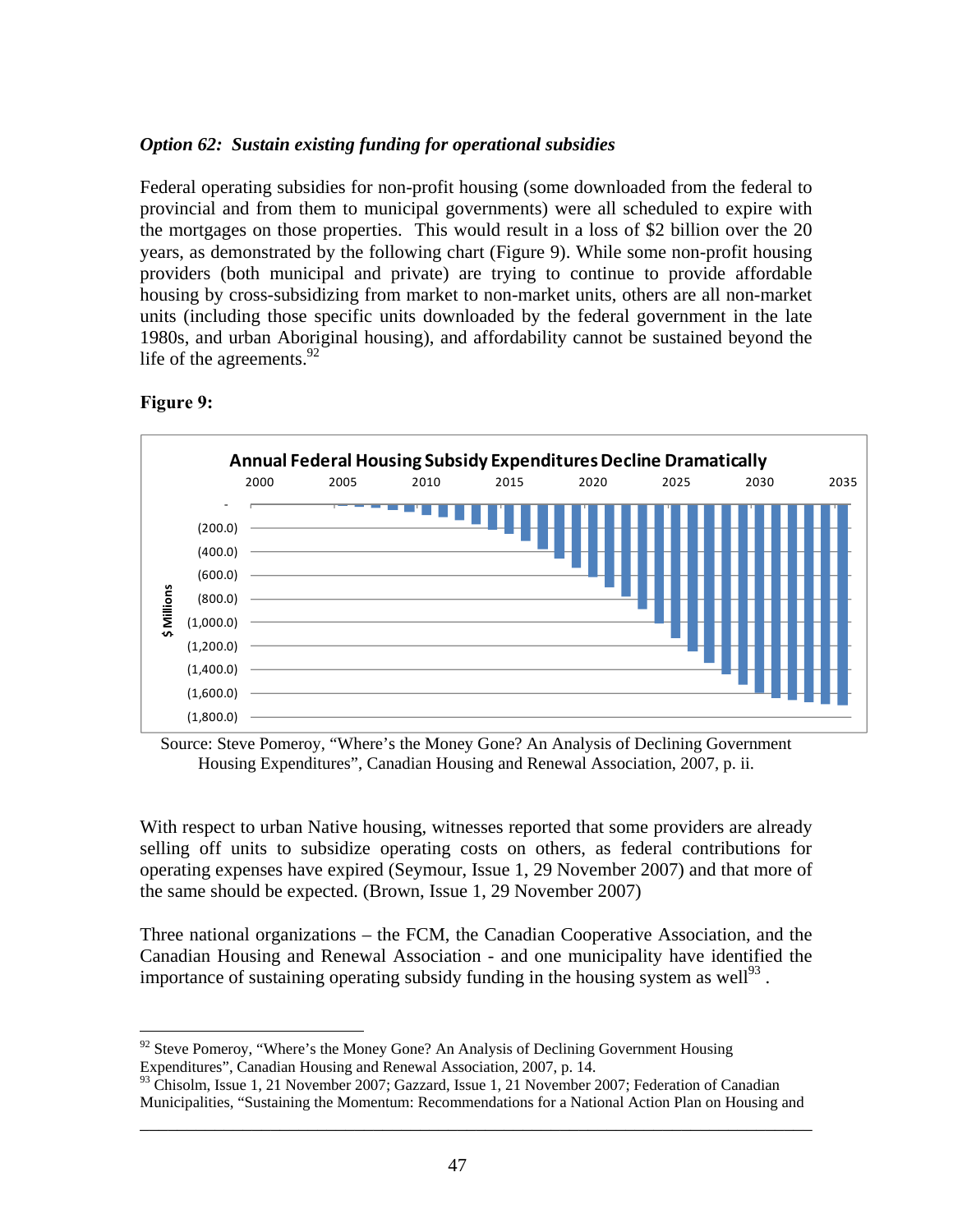## *Option 63: Extend and stabilize funding for Residential Rehabilitation Assistance Program (RRAP)*

The Residential Rehabilitation Assistance Program is one of the longest standing federal programs with respect to housing, assisting low-income Canadians and those providing housing for them to make needed repairs to their properties. This program has never been given on-going funding, with current agreements requiring extension or renewal every three years. The current agreement will expire at the end of this fiscal year, March 2009. Several witnesses have made the strong case for renewing this funding, and making it permanent. (DeCicco-Best, Issue 4, 6 March 2008; Kothari, Evidence, 8 May 2008)

#### *Option 64: Make federal housing-related programs longer term*

Federal housing programs over the last decade and more have consisted of short-term programs of no more than three years' duration. Given the length of time required to submit proposals for affordable housing, have them accepted, acquire land, get necessary permits and approvals, and undertake construction, these time-frames are not sufficient, and create pressures that are sometimes insurmountable. Witnesses before the Committee have made the case for longer term commitments when housing programs are developed.

The Committee heard from witnesses about the need to make funding more predictable, to allow for the time involved in the planning process, and to allow communities to take advantage of funds available to them (Fairbairn, Issue 4, 6 March 2008; DeCicco-Best, Issue 4, 6 March 2008; Hanson, Evidence, 5 June 2008). Research by another witness made a similar recommendation with respect to programs targeted to immigrants to  $C$ anada.<sup>94</sup>

#### *Option 65: Encourage private investment in social housing*

Public-private partnerships are being encouraged by federal policy and programs, including within Canada Mortgage and Housing Corporation (CMHC) and could be applied to the supply of social housing as well. The Committee heard that involving the private sector is critical to meeting the housing needs of low-income Canadians in particular. (Matthews, Issue 21, 26 April 2007)

Whether in reference to old programs (Wake Carrol, Issue 23, 17 May 2007), or describing current practices (Gadon, Issue 4, 6 March 2008; DeCicco-Best, Issue 4, 6 March 2008), there was agreement that encouraging private-sector involvement is

Homelessness", January 2008, p. 4. Official submission to the Committee, 6 March 2008; Gadon, Issue 4, 6 March 2008)

\_\_\_\_\_\_\_\_\_\_\_\_\_\_\_\_\_\_\_\_\_\_\_\_\_\_\_\_\_\_\_\_\_\_\_\_\_\_\_\_\_\_\_\_\_\_\_\_\_\_\_\_\_\_\_\_\_\_\_\_\_\_\_\_\_\_\_\_\_\_\_\_ <sup>94</sup> Sarah V. Wayland, "The Housing Needs of Immigrants and Refugees in Canada", Canadian Housing and Renewal Association, May 16, 2007.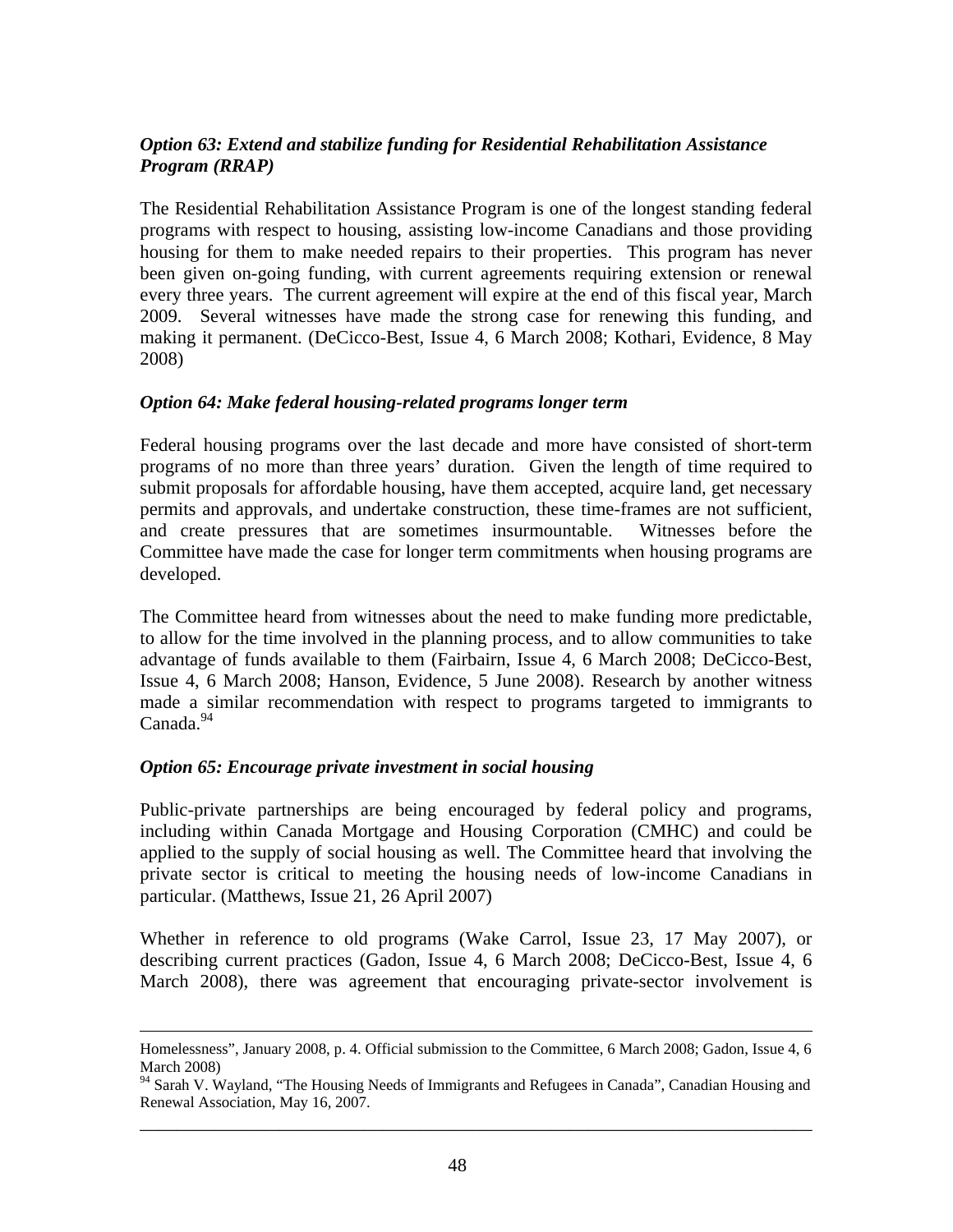beneficial in terms of cost and engaging private-sector developers in issues of affordable housing and homelessness.

## *Option 66: Sustain targeted program for Urban Aboriginal Housing*

The Committee has heard extensively about the over-representation of Aboriginal people among the poor, especially in Canadian cities, the trend to increasing proportions of onreserve First Nations people moving into Canadian cities, and the dearth of affordable housing available to them. The chart below (Figure 10) demonstrates the depth of affordability problems facing Aboriginal people in Canadians cities.

## *Option 67: Allocate a percentage of all federal social housing dollars to housing for Aboriginal peoples off-reserve.*

The Committee heard from witnesses of the particular disadvantages faced by Aboriginal peoples in Canada's cities, particularly with respect to housing. A recent national conference on Aboriginal housing recommended that a fixed percentage (the example given was 25 per cent) of all federal housing commitments be so allocated.<sup>95</sup> A committee witness echoed this recommendation. (Seymour, Issue 1, 27 November 2007)

Witnesses have stressed to the Committee that the operating subsidies for affordable rental accommodation for Aboriginal peoples will need to match costs, and must be made permanent. (Poirier, Issue 1, 29 November 2007; Brown, Issue 1, 29 November 2007).

 $\overline{a}$ 

\_\_\_\_\_\_\_\_\_\_\_\_\_\_\_\_\_\_\_\_\_\_\_\_\_\_\_\_\_\_\_\_\_\_\_\_\_\_\_\_\_\_\_\_\_\_\_\_\_\_\_\_\_\_\_\_\_\_\_\_\_\_\_\_\_\_\_\_\_\_\_\_ <sup>95</sup> Report on Workshop on Policies & Legislative Changes Needed to Improve Urban Aboriginal Housing Operation & Delivery, 2007. p.15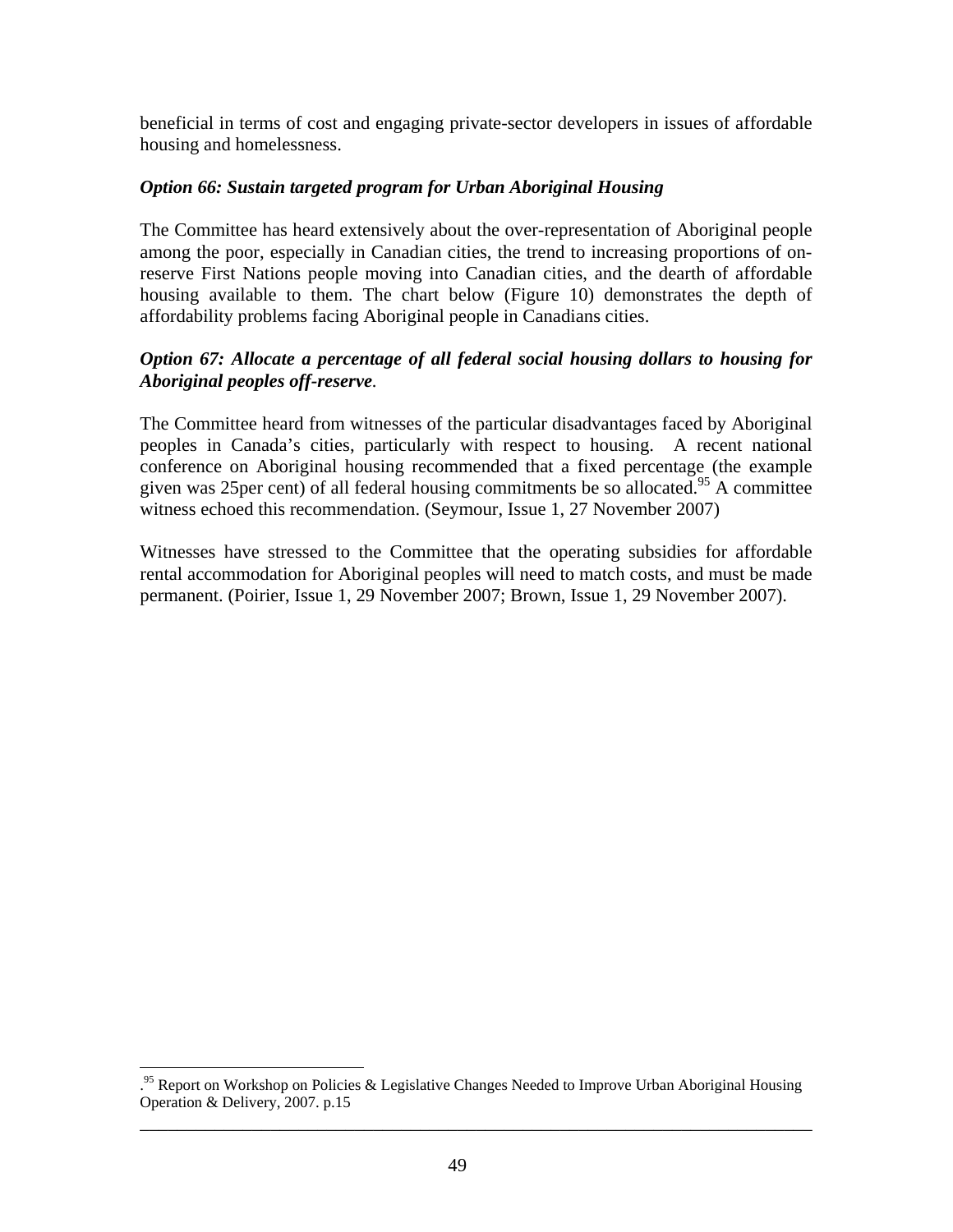# **Figure 10:**

| Aboriginal and Non-Aboriginal Housing<br>Affordability, Selected Cities, 2001 (percent) |                                                                       |                    |                                                                      |                    |
|-----------------------------------------------------------------------------------------|-----------------------------------------------------------------------|--------------------|----------------------------------------------------------------------|--------------------|
|                                                                                         | Proportion of<br>househoulds paying<br>> 30% of income<br>for housing |                    | Proportion of<br>households paying<br>> 50% of income<br>for housing |                    |
| City                                                                                    | Aboriginal                                                            | Non-<br>Aboriginal | Aboriginal                                                           | Non-<br>Aboriginal |
| Vancouver                                                                               | 44                                                                    | 37                 | 19                                                                   | 14                 |
| Edmonton                                                                                | 36                                                                    | 32                 | 14                                                                   | 10                 |
| Saskatoon                                                                               | 50                                                                    | 38                 | 21                                                                   | 15                 |
| Winnipeg                                                                                | 38                                                                    | 33                 | 13                                                                   | 10                 |
| Toronto                                                                                 | 32                                                                    | 37                 | 12                                                                   | 13                 |
| Quebec                                                                                  | 31                                                                    | 31                 | 10                                                                   | 12                 |
| Halifax                                                                                 | 46                                                                    | 38                 | 20                                                                   | 15                 |
| Fredericton                                                                             | 42                                                                    | 35                 | 16                                                                   | 13                 |

Source: Ryan Walker, "Social Housing and the Role of Aboriginal Organizations in Canadian Cities", *IRPP Choices*, Vol. 14, No. 4, May 2008, p. 5.

As has been described for social housing in general, the operating agreements for the Urban Native Housing Program are coming to the end of their 35-year life-span. As noted above, some are already reducing the number of affordable units, and others are expected to do so in the future. Because these projects were created and funded on the basis of all units being rent-geared-to-income, there is no cross-subsidization possible between market and non-market units. Finally, the lack of supply of affordable housing for Aboriginal people moving into cities has often resulted in overcrowding in existing units, resulting in high maintenance costs.

Witnesses have told the Committee that not only must the operating agreements be extended, but the time-line for the agreements must be long-term, if not permanent. (Poirier, Issue 1, 29 November 2007; Anderson, Issue 1, 21 November 2007; Brown, Issue 1, 29 November 2007). The FCM has called for the creation of a special fund to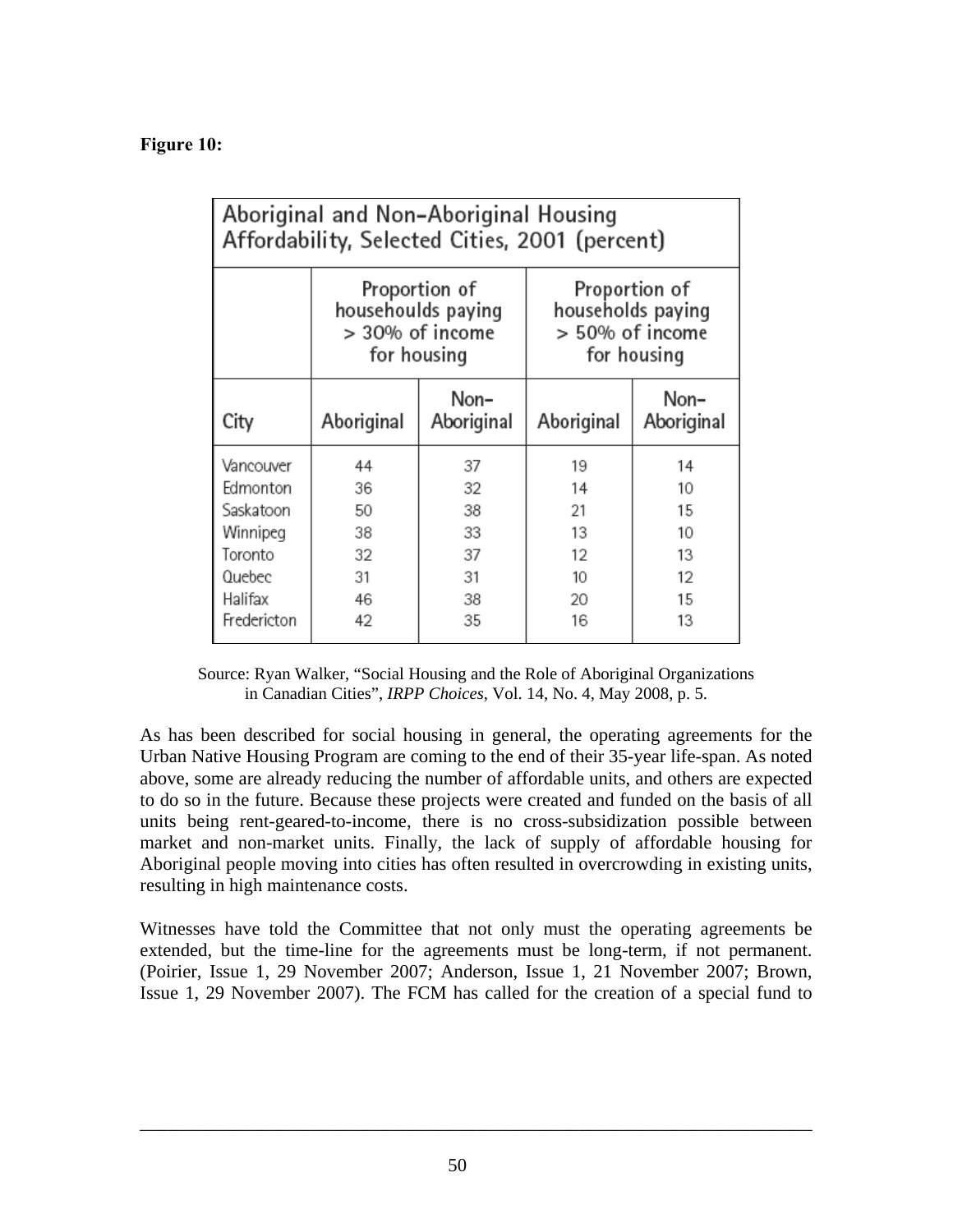address on- and off-reserve housing<sup>96</sup>, as has the National Association of Friendship Centres<sup>97</sup> and the Assembly of First Nations.<sup>98</sup>

## *Option 68: Develop Aboriginal housing strategy in collaboration with Aboriginal organizations and housing providers*

Several witnesses identified the particularly dire circumstances facing Aboriginal peoples living in cities and their increasing numbers. In addition to the calls for sustained and increased funding, a separate housing strategy for Aboriginal peoples to be delivered by Aboriginal organizations was a strong recommendation from a recent national conference on Aboriginal housing.<sup>99</sup>

## *Option 69: Provide short-term use-specific funding to non-profit housing providers to retrofit and/or maintain existing social housing units*

Federal funding arrangements for housing have been based on an end to operating subsidies when mortgages are paid off, on the assumption that the equity in these buildings could be the basis for on-going operating funding. Regrettably, this is not the reality that non-profit housing providers are facing.

Several witnesses before the Committee described a need for significant renovation and/or retrofitting in much social housing stock. In some cases, historical restrictions on capital reserves and/or maximum unit costs imposed by government programs have had an impact on the current demand for such major investments.

The situation is, perhaps, most dire in Toronto:

 $\overline{a}$ 

About 65 per cent of the units of the 60,000 units we have were built prior to 1975. They are well beyond the stage in which you need to renew that housing stock and refurbish it and regenerate for low-income households. One of the great difficulties … is that the investments that we made in housing as a nation, as federal, provincial and municipal governments, have to be renewed, and currently there is no way of assembling the capital to do that. (Ballantyne, Issue 1, 21 November 2007)

<sup>&</sup>lt;sup>96</sup> "Housing for All", Federation of Canadian Municipalities. Accessed from http://www.fcm.ca/english/View.asp?mp=467&x=712 June 3, 2008.

 $\frac{97}{97}$  Alfred Gay, National Association of Friendship Centres, cited in "Report on Proceedings: National Summit on Urban Aboriginal Housing-Winnipeg-March 10-12, 2007", p. 8. Accessed from http://www.aboriginalhousing.org/PDF/FINAL-REPORT\_ON\_SUMMIT\_PROCEEDINGS-JUNE\_20-07.pdf June 9, 2008

<sup>98</sup> Assembly of First Nations, *First Nations Housing Action Plan*, 2005, p. 6. Accessed from

http://www.afn.ca/cmslib/general/Housing-AP.pdf June 10, 2008.<br><sup>99</sup> Report on Workshop on Policies & Legislative Changes Needed to Improve Urban Aboriginal Housing Operation & Delivery, cited in "Report on Proceedings: National Summit on Urban Aboriginal Housing-Winnipeg-March 10-12, 2007", p. 15. Accessed from http://www.aboriginalhousing.org/PDF/FINAL-REPORT\_ON\_SUMMIT\_PROCEEDINGS-JUNE\_20-07.pdf June 9, 2008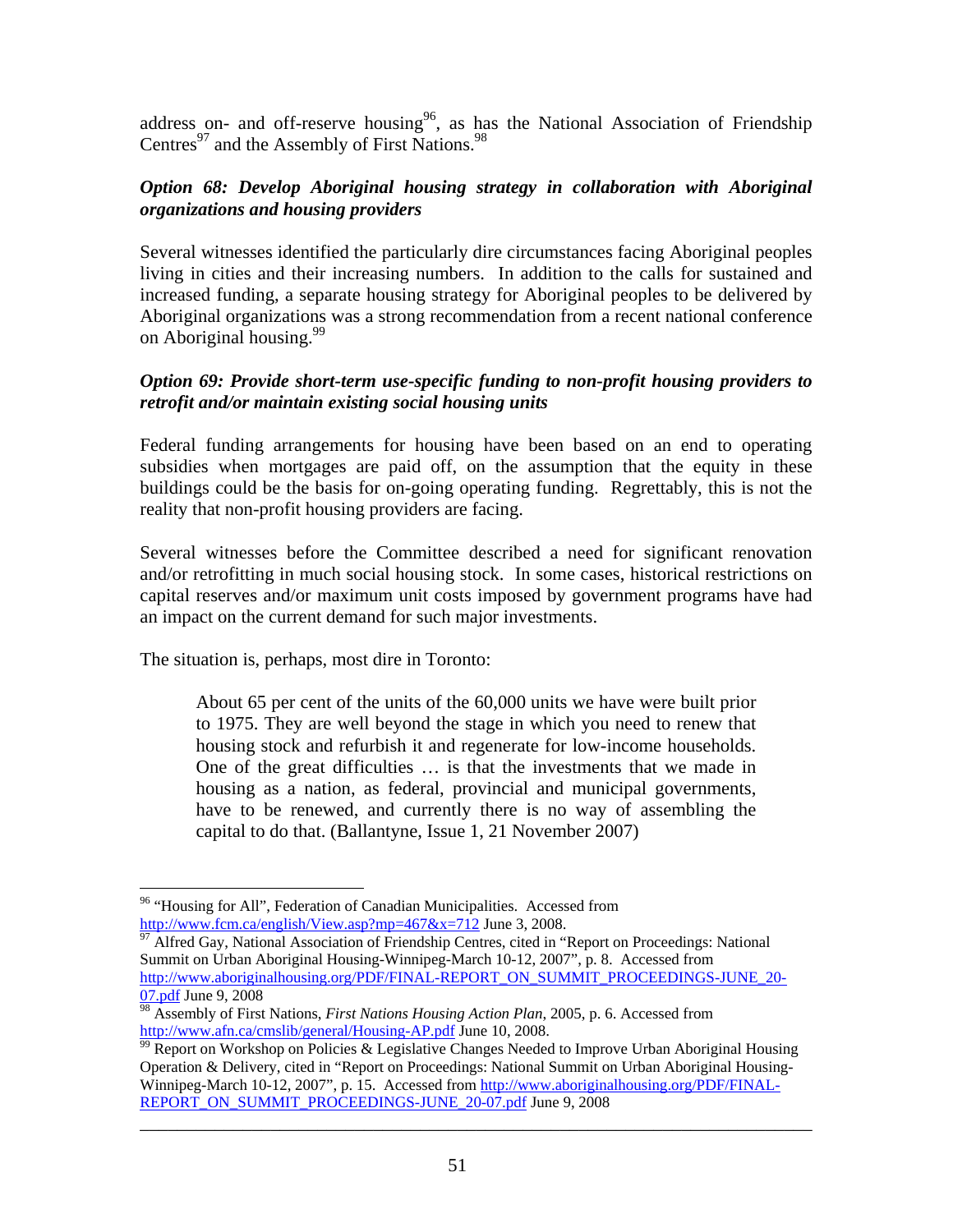This witness identified a \$300 million shortfall. A \$90 million investment is also needed in Manitoba over the next five years (McCracken, Issue 23, 17 May 2007). FCM has included preservation and modernization in its national strategy, reporting that one-third of existing social housing stock – or 200,000 units – is at risk, and calling for funds to upgrade 20,000 units per year. (DeCicco-Best, Issue 4, 6 March 2008)

## *Option 70: Develop a national housing strategy in collaboration with provincial and territorial and municipal governments, and housing providers, realtors and lenders*

Virtually every witness who appeared before the Committee to address housing-related issues cited the need for federal leadership with respect to housing affordability, and most called for a national housing strategy or framework. These witnesses, like the research study cited below, are looking for more than money, though funding is critical:

The federal government has to provide more than funds and guidelines, however, on how money is to be spent. Leadership is required to initiate new programs, to work to rationalize policy at the federal level, to engage other federal departments in making the necessary changes to integrate housing with other areas of the social and economic sectors, and to enhance research and development.<sup>100</sup>

The FCM has released the most detailed proposal, most of which have already been cited. Its general recommendation, setting the context for such a strategy, called for collaboration with provincial/territorial and municipal governments, and that its goal is to eliminate homelessness within 10 years. Other specific recommendations not cited elsewhere include targeting energy retrofit programs to low-income homeowners and tenants, and regulatory reform to ensure greater affordability.<sup>101</sup>

Other witnesses explicitly calling for federal leadership included municipal officials and non-government organizations, (Go, Issue 4, 13 March 2008; Gadon; Issue 4, 6 March 2008; Donio, no. 25, 14 June, p. 4; Gazzard. Issue 1, 21 November 2007; Association of Food Banks, Issue 21, 3 May 2007; Big Cities Mayors' Caucus of the FCM; Yalnizyan, Issue 4, 28 February 2008; Winnipeg Harvest, "Brief To the Senate Subcommittee on Cities", May 1, 2008, p. 15. Official submission to the Committee; Klodawsky, Evidence, June 4, 2008; Kothari, Evidence, May 8, 2008; and Porter, Evidence, 8 May 2008)

Some witnesses explicitly called for a national housing strategy as a companion to a national poverty-reduction strategy (Anderson, Issue 1, 21 November 2007; Crooks,

\_\_\_\_\_\_\_\_\_\_\_\_\_\_\_\_\_\_\_\_\_\_\_\_\_\_\_\_\_\_\_\_\_\_\_\_\_\_\_\_\_\_\_\_\_\_\_\_\_\_\_\_\_\_\_\_\_\_\_\_\_\_\_\_\_\_\_\_\_\_\_\_

http://www.cprn.org/download.cfm?doc=1131&file=33525\_en.pdf&format=pdf&l=en June 4, 2008. <sup>101</sup> "Housing for All", Federation of Canadian Municipalities. Accessed from http://www.fcm.ca/english/View.asp?mp=467&x=712 June 3, 2008.

1

<sup>100</sup> Tom Carter and Chesya. *Housing Is Good Social Policy*. CPRN Research Report F|50. Ottawa: Canadian Policy Research Networks, 2004, p. 33. Accessed from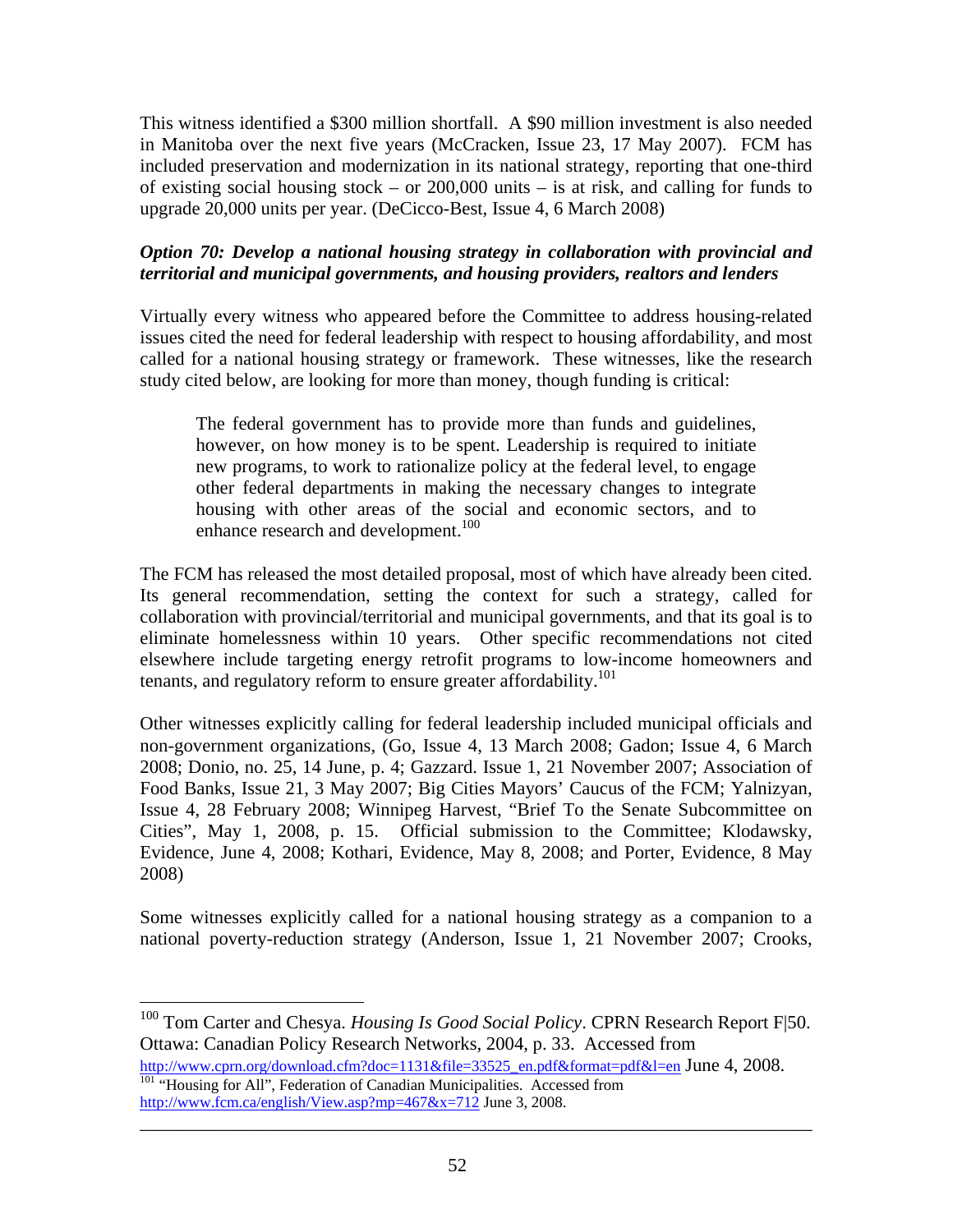Issue 2, 6 December 2007). The need for a similar linkage between strategies on housing and homelessness has also been identified:

A homelessness program that is not part of a housing strategy simply maintains people in their houseless state and requires more funding for further services as the number of such people increases.<sup>102</sup>

## *Option 71: Designate federal lands which have been used for housing to be provided to non-profit housing developers to retrofit or redevelop for affordable rental or ownership units*

When urban military bases have been closed in the past, they revert to the Canada Lands Corporation, "…an arm's length, self-financing Crown corporation" which has dual goals: to provide the best possible benefit to local communities and to the Government of Canada.<sup>103</sup> As part of the National Homelessness Initiative and then the National Homelessness Partnership, the Surplus Federal Real Property for Homelessness Initiative has made some surplus federal lands available to non-profit housing developers, sometimes at a below-market price. A more formal and non-program-dependent commitment would assist providers of both rental and ownership units on an affordable basis to acquire land in areas that might otherwise be unaffordable. Witnesses have suggested that making affordable housing facilitation a mandate of the Canada Lands Corporation might achieve the same goal (Carr, Evidence, 5 June 2008).

#### **ACCESS**

 $\overline{a}$ 

The Committee has heard about physical barriers to affordable housing for persons with mobility or other impairments; about barriers created by discrimination, based on source of income or race, for example; and about access issues for immigrant families based on inadequacy of housing to meet their needs, which include larger housing units to accommodate larger and extended families. With respect to immigrants, these barriers are also a serious impediment to immigrant settlement and integration in Canada.

## *Option 72: Require all rental units built with federal funds or land subsidies to be universally accessible, meeting standards that permit access by those with physical impairments*

While some units built with federal subsidies have been accessible, for example, for individuals who rely on wheelchairs for mobility, they have usually been in dedicated projects or a small proportion of units in large multi-unit buildings.

<sup>&</sup>lt;sup>102</sup> J. David Hulchanski, "Rethinking Canada's Affordable Housing Challenge", Centre for Urban and Community Studies, University of Toronto, 2005, p. 12. Accessed from<br>http://www.urbancentre.utoronto.ca/pdfs/elibrary/Hulchanski-Housing-Affd-pap.pdf June 4, 2008.

 $\frac{103}{103}$  "CLC ANNOUNCES SALE OF BENNY FARM VETERANS BUILDINGS TO OMHM", News release from Canada Lands Corporation, October 21, 2007. Accessed from

http://www.clc.ca/en/NR/news/pdf/2007/sale.pdf June 5, 2008.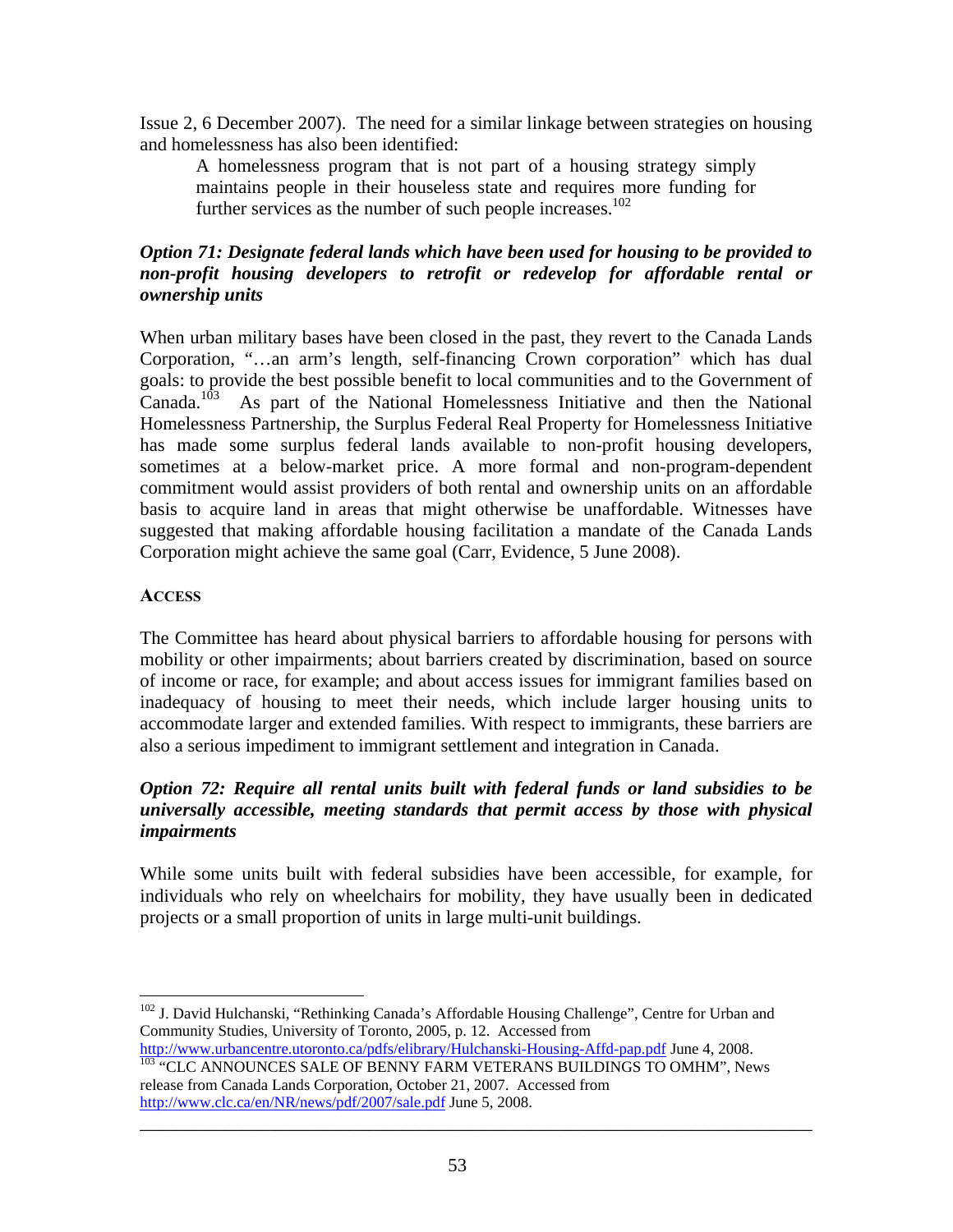The Committee has heard that to allow equitable access to affordable housing, all units should be built to meet universal accessibility standards. (COPHAN, « La Lutte Contre la Pauvreté et l'Exclusion Sociale des Personnes ayant des Limitation Fonctionnelles : Appliquons les Droits », Présentation au Sous-Comité Sénatorial sur les Grandes Villes, 17 April 2008)

#### **OPTIONS TO INCREASE ACCESS FOR IMMIGRANT FAMILIES**

As noted above, witnesses described housing challenges faced by immigrant families. One of these witnesses, Sarah Wayland, also researched these housing issues,  $104$  and proposed the following options to improve access:

- With provincial and territorial governments, provide incentives to social housing providers and private rental landlords to modify existing stock and supply new stock that will accommodate larger newcomer families.
- With provincial and municipal authorities, work with service providers to better educate newcomers about existing laws regarding landlord-tenant issues as part of the settlement process; provide better information on how to search for housing; and educate newcomers about rules of living in high rise units, perhaps in video form.
- Federal authorities (Citizenship and Immigration, CMHC, Department of Justice) undertake a national initiative to translate basic housing documents into a number of languages which could be used across the country (with some leeway for provincial and territorial differences).
- In future funding programs, encourage collaboration between housing help/rent bank/eviction prevention services and immigrant settlement services.

## *Option 73: Restore federal funding, through the Canada Social Transfer, for Court Challenges and civil legal aid services*

Although the Canada Assistance Plan explicitly included matching federal dollars for provincial expenditures on civil legal aid services, when the program was replaced with the Canada Health and Social Transfer, and then the Canada Social Transfer, civil legal aid was not included among social services that could be supported with these federal funds. Witnesses and research have reported that some tenants face discrimination based on prohibited grounds contained in provincial or federal human rights legislation or even the *Charter of Rights and Freedoms.* 

While federal funds for legal aid support criminal cases, they do not extend to administrative law, where many housing decisions lie. For example, decisions about eviction can often be appealed to administrative tribunals, or appeals can be made on fines or fees imposed by public utilities. Yet, without civil legal aid funding, which many

 $\overline{a}$ 

<sup>&</sup>lt;sup>104</sup> Sarah Wayland, "The Housing Needs of Immigrants and Refugees in Canada". Canadian Housing and Renewal Association, 2007, pp. 37-39.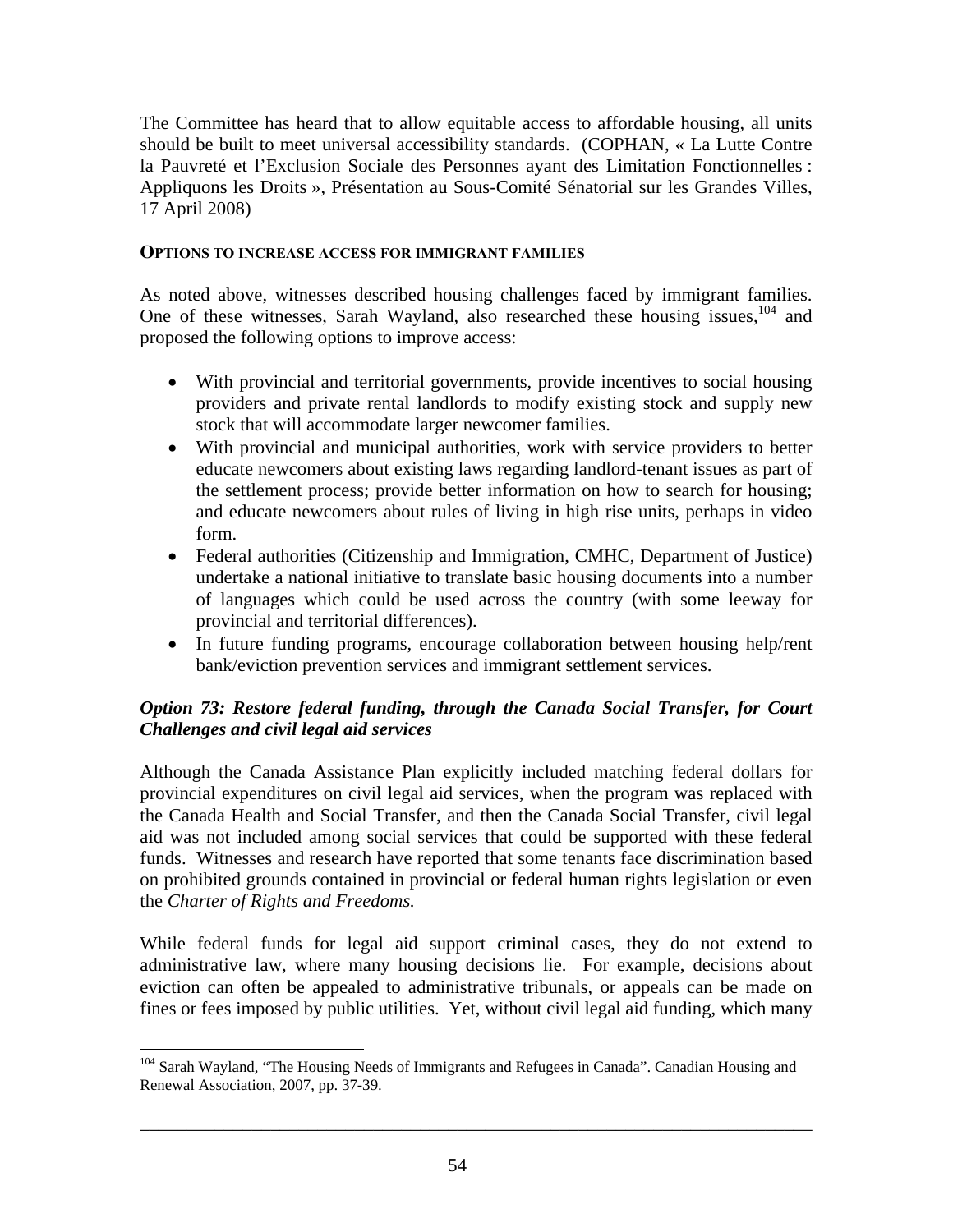provinces and territories have reduced or eliminated since the loss of federal cost-sharing for the purpose, many tenants do not have access to these bodies. For this reason, reinstatement of these funds is an important contributor to access to affordable housing (Income Security Advocacy Centre "Rights-based Approaches to Income Security", Official submission to Committee, p. 4, May 8, 2008).

## *Option 74: Embed international human rights obligations with respect to shelter into federal legislation, and federal agreements with provincial, territorial and local governments*

Witnesses before the Committee described the importance of claiming rights under international obligations before the Courts and public policy deliberations. The UN Special Rapporteur on Adequate Housing cited Canada's persistent violations of its international obligations with respect to housing in his interim report. This option has been suggested by a witness, as a means to begin to give more meaning and weight to these obligations (Bruce Porter, "Opening Remarks", Official submission to the Committee, May 8, 2008, pp. 4-5.). It is noteworthy that federal legislation with respect to immigration imbeds relevant international obligations.

## **HOMELESSNESS**

While estimates of the number of people who are homeless in Canada vary, even counts carried out in cities would miss the invisible homeless, those who are sharing crowded accommodation, moving from one friend's home to another, or simply not using any services provided to people who are homeless in their communities. The Committee has heard that this group includes newcomers to cities, whether people moving from rural to urban communities, Aboriginal peoples leaving their reserves or isolated northern communities to move into cities, women or youth escaping violent homes, or refugees and immigrants who find themselves in our urban communities.

Whatever the actual number, there is widespread agreement that there are too many people who are homeless, that their numbers are growing in some communities, and that action by all governments, faith communities and other non-government organizations have not yet been sufficient to provide shelter or housing for all who are in need.

This is not to suggest that programs that have emerged, many funded at least in part with federal funding, have not been important and have not alleviated the stress on homeless individuals and families. Witnesses told the Committee of the positive outcomes supported by these programs, formerly under the National Homelessness Initiative, and more recently through the National Homelessness Partnership programs. These included the requirement for community co-ordination (Kraus, Issue 2, 6 December 2007; (FCM, "Sustaining the Momentum: Recommendations for a National Action Plan on Housing and Homelessness", January 2008, p. 4. Official submission to the Committee, March 6, 2008). One witness described the federal programs "no less than 'housing life rafts' to families and individuals who have been set adrift in a turbulent housing market they cannot compete in or afford." (Gadon, Issue 4, 6 March 2008)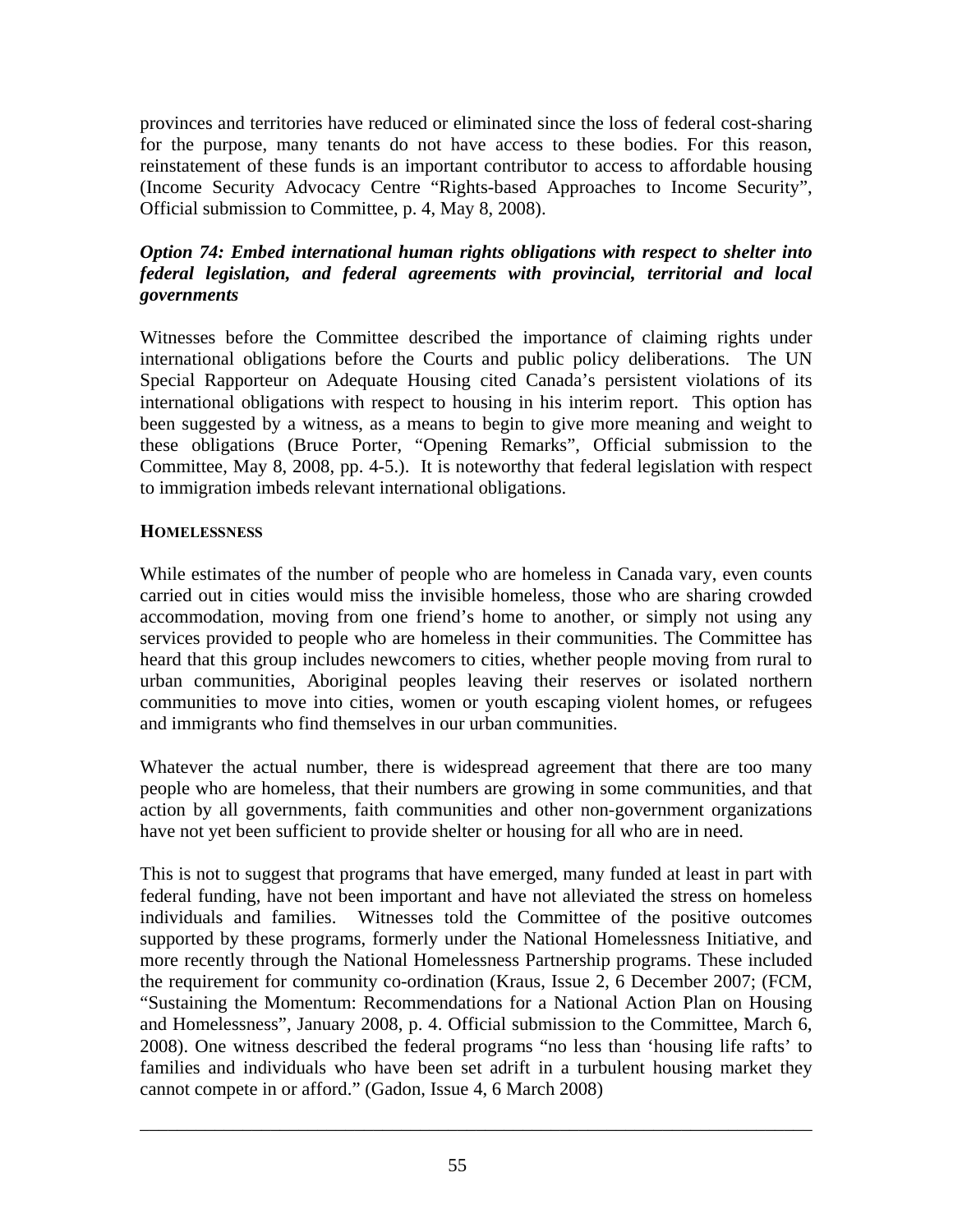Some of those who are homeless would be housed if the recommendations above on housing were implemented. However, until supply and affordability issues are resolved, they remain without stable housing. For those individuals and families, witnesses told the Committee, there is a need to sustain existing emergency shelters and transitional housing.

For others, the problem is not simply one of supply or affordability. For some who are homeless, the issues are more complex, and their homelessness may be a proxy for a combination of other issues that prevent them from finding and keeping affordable housing, or even emergency shelter.

Yet witnesses told the Committee that homelessness exacerbates illness and addiction. When asked to comment on the interrelationship between mental illness and homelessness, one expert witness was unable to determine decisively in her research which was the cause and which was the effect:

The relationship between mental health and homelessness is complex. However, while it is not always clear what comes first, it is clear that many factors that affect patterns of health are also linked to determinants of homelessness. People with severe mental illness may experience limited housing, employment and income options. People who are homeless tend to report higher stress, lower self-worth, less social support and less effective coping strategies. These factors are associated with depressive symptoms, substance abuse and suicidal behaviours. Information presented in CPHI's report indicates that programs that provide housing first, twinned with appropriate and flexible mental health services, appear to be effective at helping those who are homeless to stabilize their mental health problems and to achieve stable housing. (Votta, Issue 2, 6 December 2007)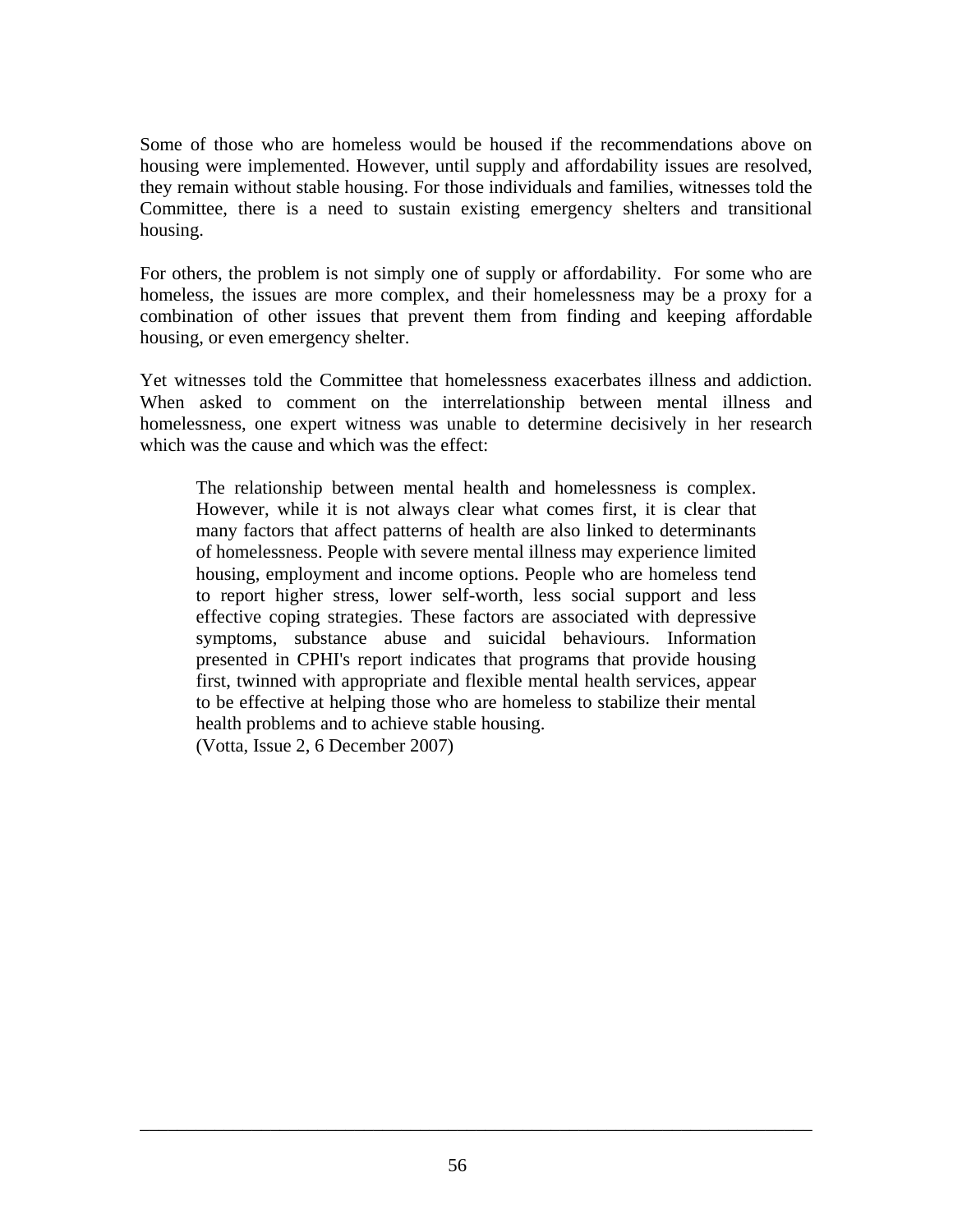## *Option 75: Increase the supply of supportive housing*

The Committee has heard witnesses describe the multiple problems that face too many of Canada's homeless: mental illness, addiction, family violence, and/or sexual abuse are some the Committee has heard about specifically. While stable housing is necessary, the Committee heard, to allow people to access the services to address these issues, it may not be enough for some people. For some, services available as an adjunct or component of their stable shelter is recommended.

Providers of support services to people who have been housed using a "Housing First" approach report success helping people reduce or stop substance use, and in helping people cope with mental illness to participate fully in their communities. (Kraus, Issue 2, 6 December 2007)

This recommendation is also consistent with the National Action Plan on Disability submitted as a brief to the Committee (Council of Canadians with Disabilities, "From Vision to Action: Building an Inclusive and Accessible Canada – A National Action Plan on Disability, 2007", submitted to Subcommittee, March 25, 2008).

## *Option 76: Extend and stabilize federal funding for programs that can be used to provide housing and appropriate supports*

As noted above, witnesses described the progress that has been facilitated by federal homelessness programs, and have called for a continuation of these programs to respond to the need for supportive housing (Kraus, Issue 2, 6 December 2007; FCM, "Sustaining the Momentum: Recommendations for a National Action Plan on Housing and Homelessness", January 2008, p. 20. Official submission to the Committee, March 6, 2008).

# *Option 77: Support "housing first" approaches to homelessness*

The Committee has heard two different perspectives on how to approach homelessness and permanent affordable housing. The first is a continuum, with emergency shelter at one end, and permanent housing, ideally owner-occupied in the private market, at the other. This is represented in Figure 11.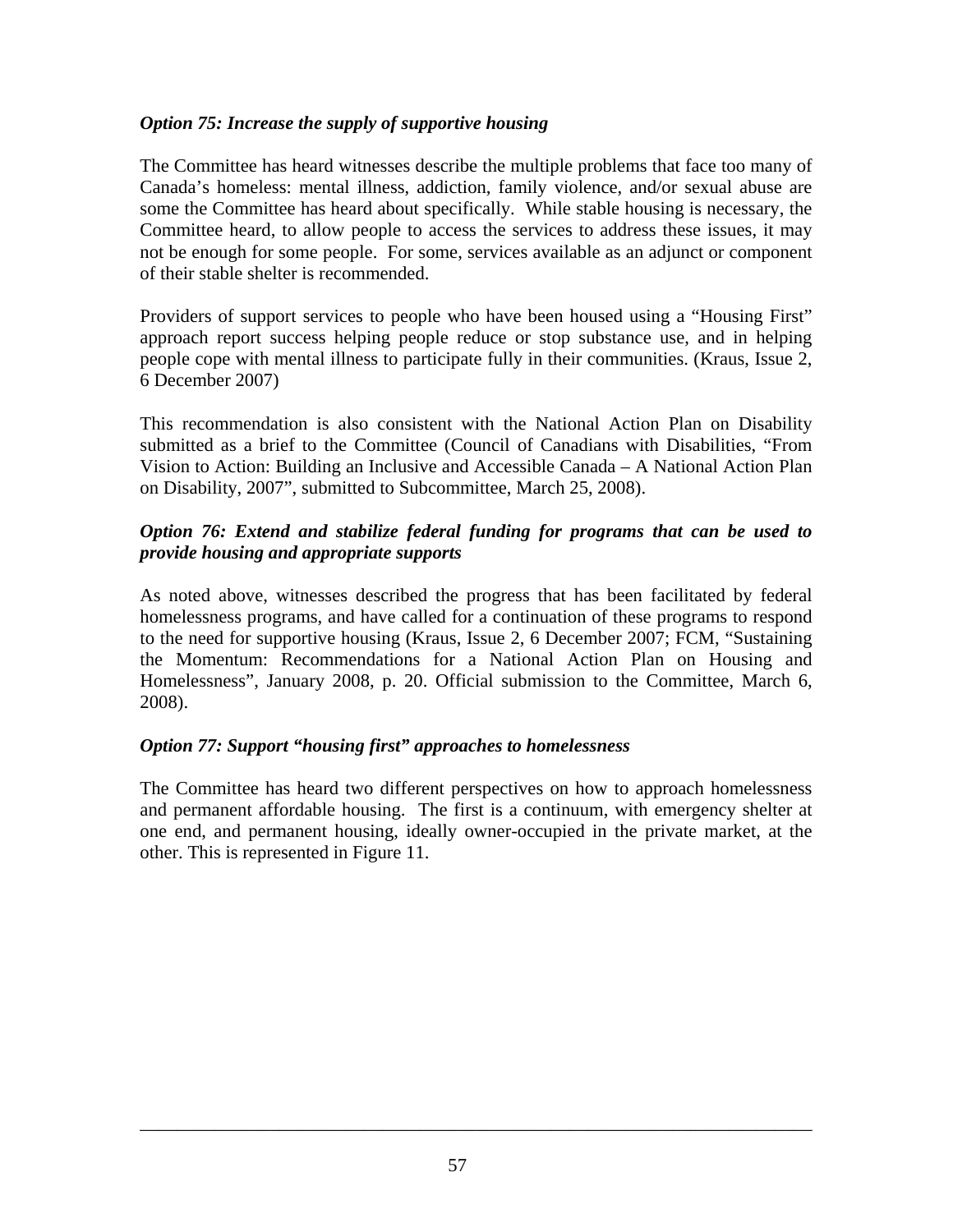## **Figure 11:**

# THE AFFORDABLE HOUSING CONTINUUM



Source: *Housing First: An Investment with a Return in Prosperity*, Report of the Alberta Affordable Housing Task Force, March 2007, p. 13.

This approach was the basis for the federal government's entry into homelessness programming, when capital funding was available only for shelters. An alternative approach is "housing first", which is based on finding affordable housing with secure tenure as a first step, which provides the foundation for addressing factors that may have contributed to an individual becoming homeless, such as addiction or mental health issues.

Witnesses cited the success of such approaches from research in Canadian cities. (Votta, Issue 2, 6 December 2007; Kraus, Issue 2, 6 December 2007)

## *Option 78: Support addiction treatment, including harm reduction, as an approach to reducing homelessness.*

Witnesses identified addiction or substance abuse as a contributing cause, or possibly an effect, of homelessness for some, with estimates as high as 30 to 40per cent of shelter clients in major Canadian cities in 2001, and about one-half of homeless people in Vancouver in 2005. Further, research has demonstrated that conventional addiction treatment programs are often unsuccessful with people who are homeless. (Kraus, Issue 2, 6 December 2007)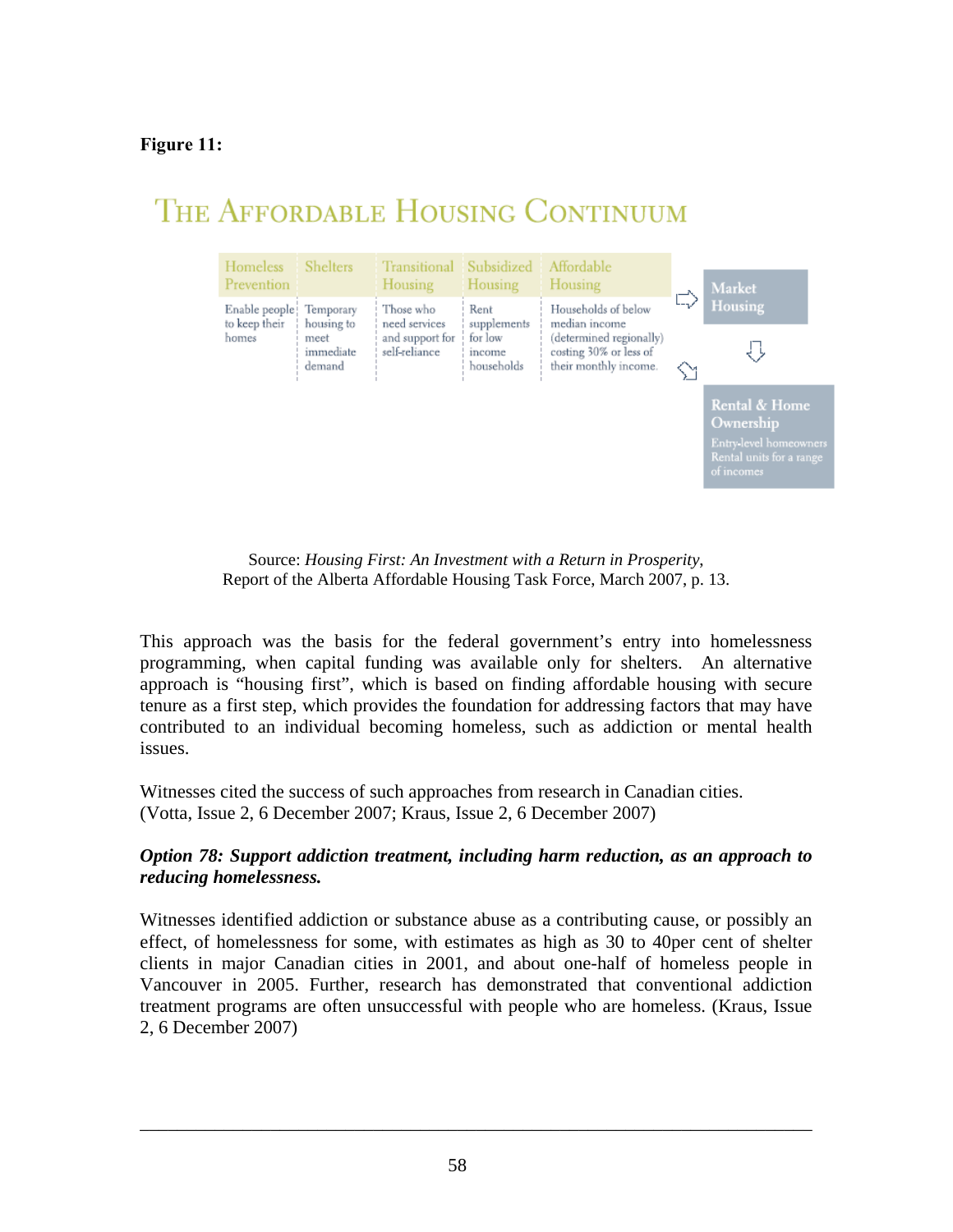#### *Option 79: Create a national pharmacare program*

One expert witness told the Committee about the common physical problems of people who are living in shelters or are in precarious housing, and about the barriers to their access to appropriate health care. Primary among these was the lack of access to prescription drugs, to treat the ailments that may have led to their homelessness and/or are exacerbated by their precarious living situations. (Peters, Issue 2, 6 December 2007)

It is noteworthy that the creation of such a program would be in keeping with recommendations made by this Committee and others. In a previous Report, this Committee called on the federal government to cover 90 per cent of the costs of prescription drugs above a specified amount.<sup>105</sup> The Committee also called for the creation of a national drug formulary. In 2004, Canada's First Ministers directed federal/provincial/territorial health ministers to establish a task force to develop and implement a national pharmaceuticals strategy. The federal and provincial/territorial health ministers (with the exception of the Quebec minister of health), participated in the task force and issued a progress report in 2006 calling for the establishment of a national drug formulary.106 In 2007, the Canadian Nurses Association adopted a resolution calling for the creation of a national pharmacare plan. $107$ 

#### *Option 80: Create a national homelessness strategy*

As noted above, some witnesses called for a housing strategy to address homelessness, or some combination of the two. One witnesses called for a national homelessness strategy in its own right. (COPHAN, « La Lutte Contre la Pauvreté et l'Exclusion Sociale des Personnes ayant des Limitation Fonctionnelles : Appliquons les Droits ». (Présentation au Sous-Comité Sénatorial sur les Grandes Villes, 17 April 2008)

## *Option 81: Stabilize adequate funding to organizations providing services to prevent homelessness and to re-integrate people who are homeless*

The Committee had heard from many witnesses of the importance of the contribution made by non-government organizations in supporting people who are homeless and in moving them into stable housing and greater social and economic integration. The Committee has also heard from non-government organizations that unpredictable and/or inadequate government funding has meant that an increasing proportion of their limited resources are being allocated to fundraising. (Crooks, Issue 2, 6 December 2007; Kothari, Evidence, 8 May 2008)

 $\overline{a}$ 

<sup>105</sup> The Standing Senate Committee on Social Affairs, Science and Technology, *The Heath of Canadians – The Federal Role*, Vol 6, *Recommendations for Reform*, October 2002, Chapter 7.2,

http://www.parl.gc.ca/37/2/parlbus/commbus/senate/Com-e/soci-e/rep-e/repoct02vol6-e.htm 106 Federal/Provincial/Territorial Ministerial Task Force on the National Pharmaceuticals Strategy, *National Pharmaceutical Strategy: Progress Report*, 2006 http://www.hc-sc.gc.ca/hcs-sss/pubs/pharma/2006-nps-

snpp/2006-nps-snpp-eng.php<br><sup>107</sup> Canadian Nurses Association, Annual Meeting 2007, Resolution 7, http://www.cnaaiic.ca/CNA/about/meetings/resolutions\_2007/default\_e.aspx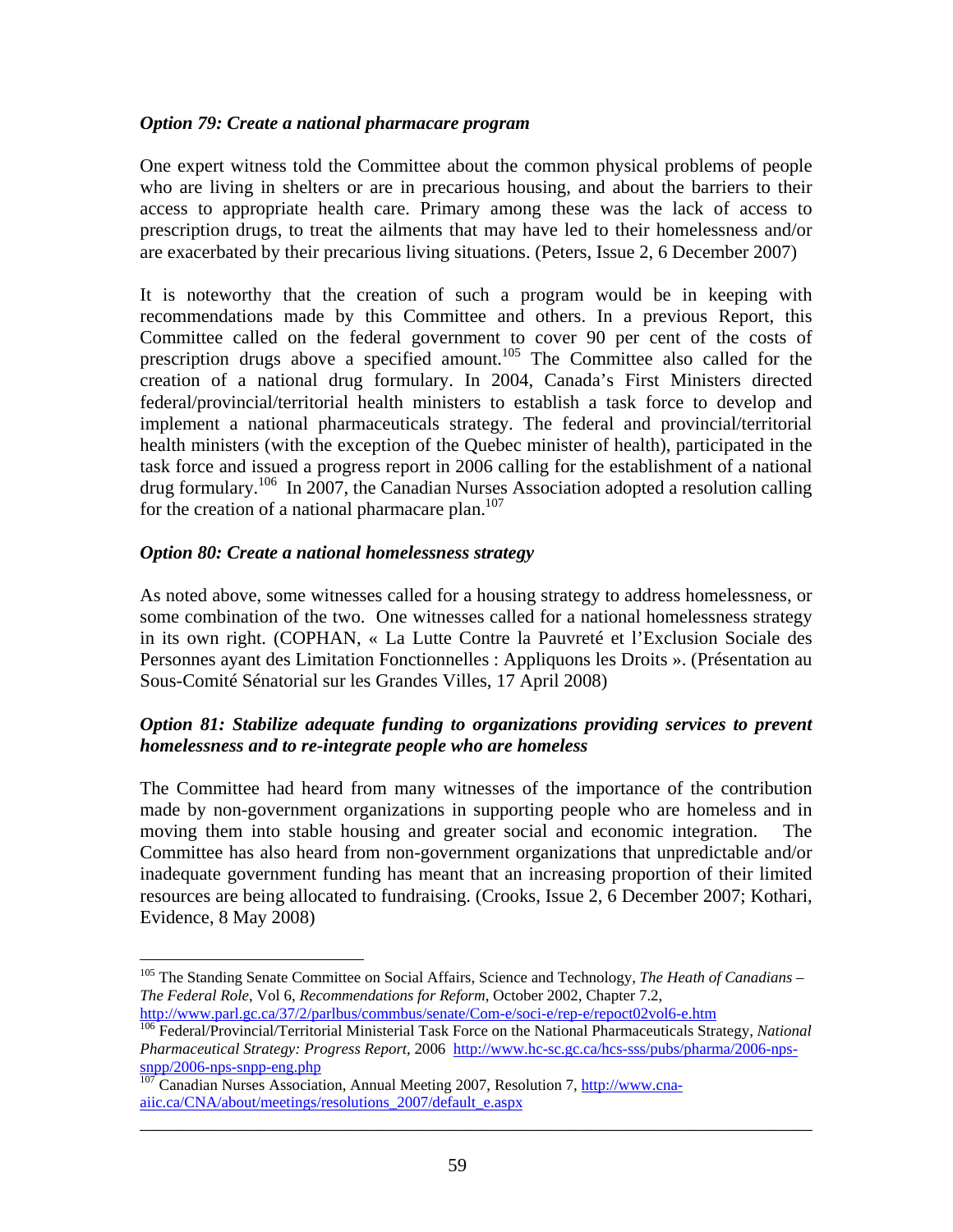The Committee also heard from non-government organizations and others that year-toyear funding is not only unworkable for housing programs, but also prevents planning and efficient program delivery in related programs and services. The Blue Ribbon Panel on Grants and Contributions Programs and the Auditor General also encouraged the implementation of longer-term funding agreements.<sup>108</sup>

### *Option 82: Simplify application and reporting requirements associated with federal funding for voluntary organizations*

The Committee heard from the witnesses noted above and others of the increasing administrative burden they are facing to both apply for and report on federal funding sources (Peters, Issue 2, 6 December 2007; Brown, Issue 1, 29 November 2007. This recommendation also appears in the report of the Blue-Ribbon Panel.<sup>109</sup>

#### *Option 83: Develop funding mechanisms for non-government organizations that encourage innovation building on community strengths and successes*

The Committee heard from many non-government witnesses how they have faced changes in public policy with flexibility, often coming up with innovative approaches to continue to serve their missions. One witness, representing community foundations, called on the federal government to fund innovative approaches, and those that build on successes. (Patten, Evidence, 1 May 2008)

<sup>&</sup>lt;u>.</u> <sup>108</sup> *From Red Tape to Clear Results*, The Blue-Ribbon Panel on Grants and Contributions Programs, Treasury Board of Canada, 2006, p. 27; Office of the Auditor General, *May 2006 Status Report of the Auditor General of Canada*, Chapter 6 "Management of Voted Grants and Contributions*"*, paragraphs 6.59 to 6.61

<sup>109</sup> *From Red Tape to Clear Results*, p. 19.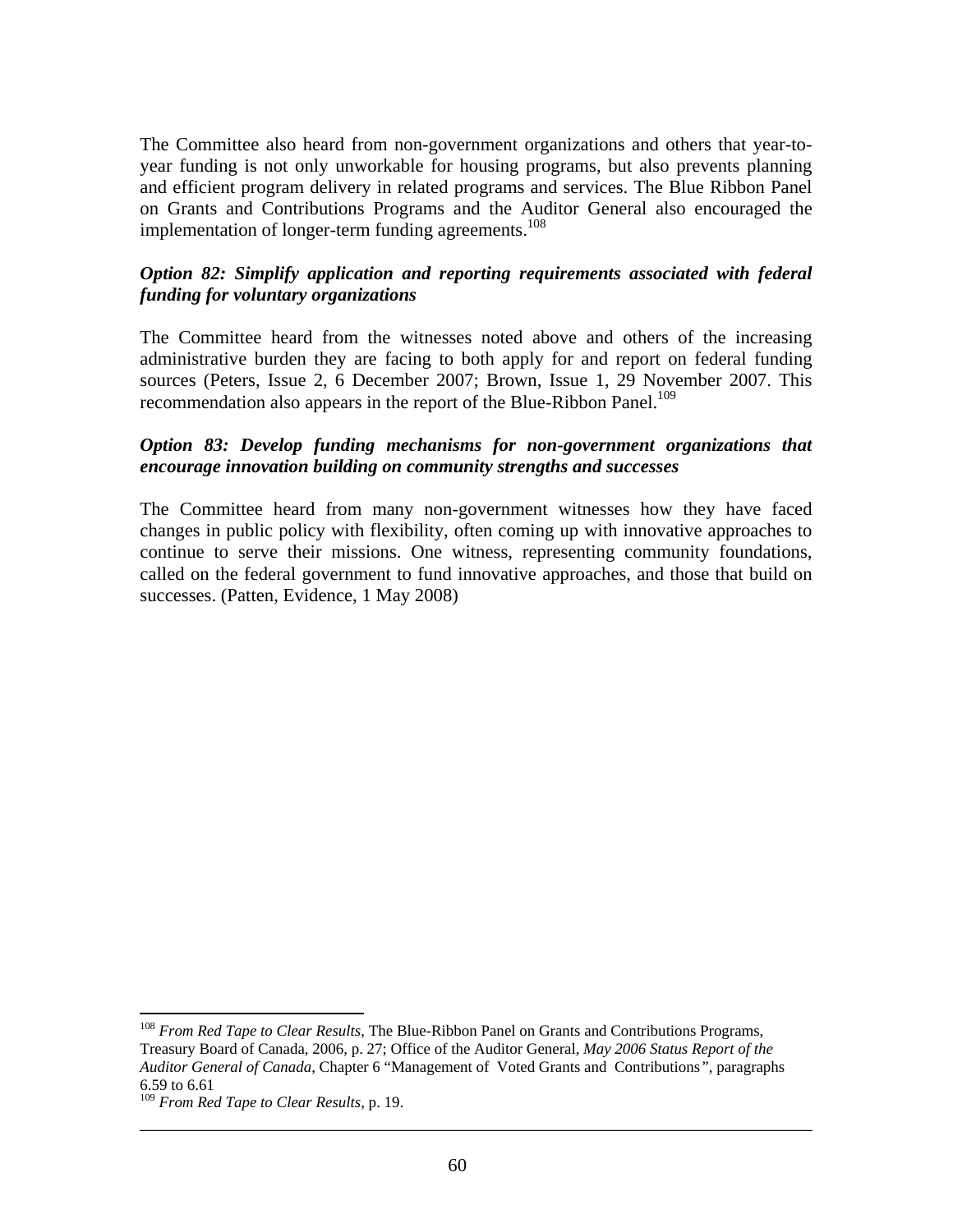## **V. MACHINERY**

 $\overline{a}$ 

Canadian governments are not sufficiently well organized internally or collectively to harmonize, deliver, or revamp policies and programs related to affordable housing and the reduction of poverty and homelessness. In particular, there are no formal mechanisms (with the exception of isolated Urban Development Agreements mentioned below) that provide for the participation of municipal governments. As political scientist Neil Bradford (who has not testified before the Committee) observes:

Canada's national policy machinery and intergovernmental system remains ill-adapted to changing policy realities and spatial flows. While governments at all levels are active in cities, there is little evidence of a coherent agenda, systematic coordination, or even appreciation of importance of place quality to good outcomes $110$ .

## A. Intra-Governmental Arrangements

## **Issue 4: The Federal Government is not organized internally to meet the challenges of poverty, housing and homelessness**

The complex challenges involved in resolving poverty, housing and homelessness require a coordinated, collective response from government departments and agencies. However, these structures are hierarchic and designed to address narrowly defined issues such as health, human resources, or transportation while the task of ensuring policy coherence has fallen to central agencies. This arrangement is ill-suited to deal with complex issues such as poverty that cross jurisdictional boundaries, whose causes and effects are multiple and which cannot be resolved by one single-purpose agency of government acting alone in isolation.

Despite ongoing efforts to realign government to better confront complex issues – to make government more "horizontal" or "joined-up" – government departments still tend to function as discrete units or "silos." Attempts to break down the isolation between and within departments and agencies have achieved some success but this process runs counter to entrenched practice and progress has been difficult and slow.

## *Option 84: Create a cabinet committee chaired by a minister supported by a department to take the lead on poverty reduction, affordable housing and homelessness*

The Government of Newfoundland and Labrador has taken an integrated, governmentwide approach to poverty reduction. The province's Department of Human Resources,

<sup>&</sup>lt;sup>110</sup> Neil Bradford, "Place Matters and Multi-Level Governance: Perspectives on a New Urban Policy Paradigm", *Policy Options*, February 2004, Vol. 25 No. 2.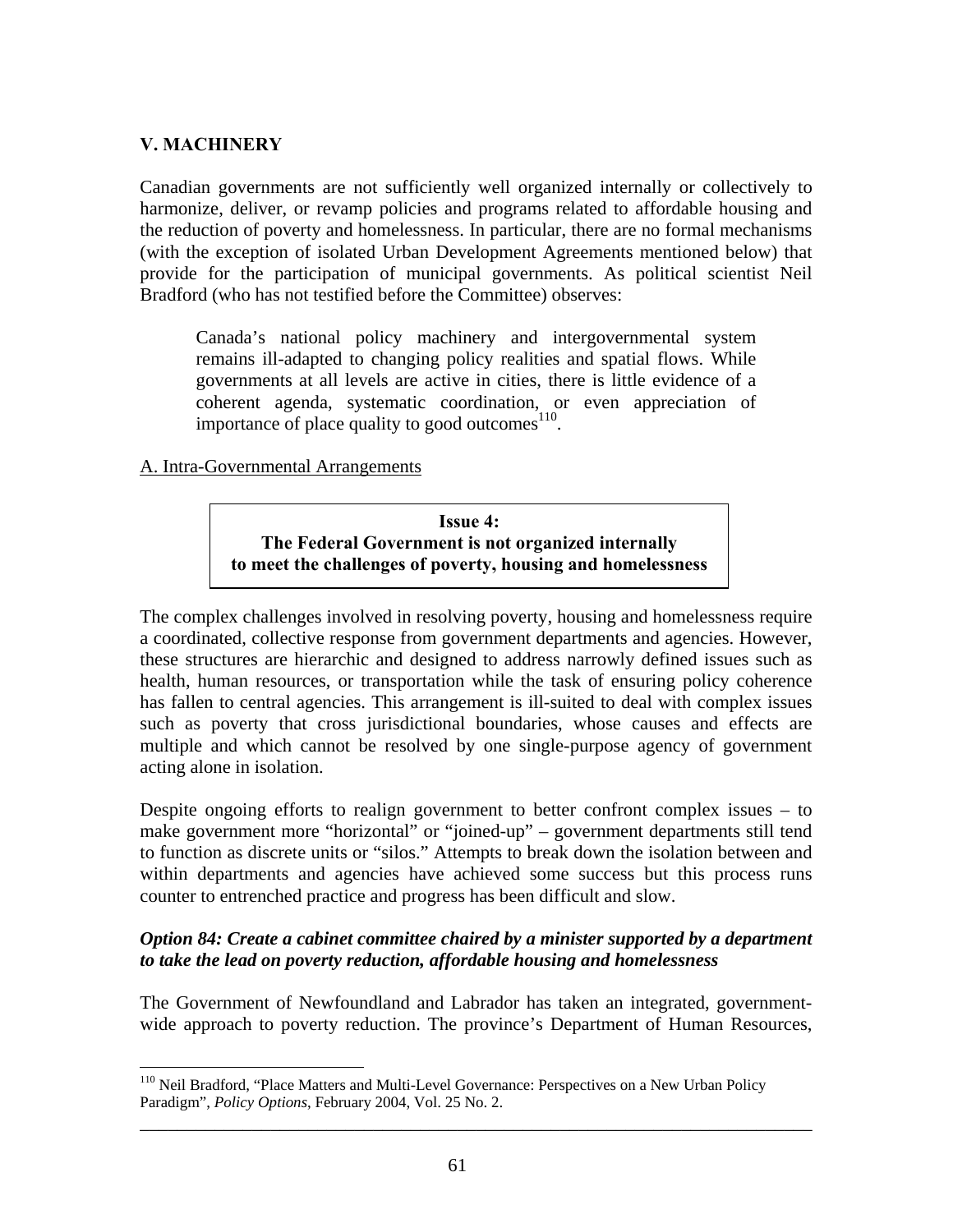Labour and Employment was given the lead role in bringing about a collaboration among seven departments and agencies to develop and deliver a provincial poverty reduction strategy. This collaborative effort brought together the Departments of Education, Finance, Health and Community Services, Innovation, Trade and Rural Development, Justice, and Aboriginal Affairs. The ministers of these departments form a committee of cabinet whose focus is the poverty reduction strategy. There is a deputy ministers' committee that backs the cabinet committee and an interdepartmental working group made up of departmental directors engaged in delivery of the strategy. Newfoundland and Labrador's Labour Relations Agency, the Housing Corporation, the Rural Secretariat, the Women's Policy Office and the Cabinet Secretariat are also involved.

According to testimony given by Ms. Aisling Gogan, of the Newfoundland and Labrador Department of Human Resources, Labour and Employment, the creation of the cabinet committee and the interdepartmental deputy ministerial committee have been key to delivering a coordinated, focused effort to reduce poverty. Program overlap and duplication have been minimized or eliminated, communications between those involved in the design and delivery of the strategy have been enhanced, and a long-term focus on poverty reduction has been developed and sustained. (Issue 23, 17 May 2007)

## *Option 85: Create a minister/secretary of state for poverty reduction, housing and homelessness*

As an alternative to establishing a new minister, the government (Governor-in-Council) could establish a minister/secretary of state with responsibilities for poverty reduction, housing and homelessness. A minister of state might be backed by a new department, or support existing ministers with responsibilities in these areas.<sup>111</sup>

## *Option 86: Appoint a poverty commissioner*

In the past, the federal government has created commissioners (for example, the Commissioner for Sustainable Development and the Environment) whose role it is to monitor and report on the federal government's delivery of initiatives within its own jurisdiction. The government could establish a commissioner to monitor its efforts to reduce poverty and homelessness and increase affordable housing. The commissioner could be given the status of Officer of Parliament – such as the Auditor General or the Chief Electoral Officer who report directly to Parliament and are accountable to it.

## *Option 87: Create a single window within the federal government to supply expertise on place-based policy issues such as poverty, housing and homelessness*

A witness suggested that a single-window office could be established in the federal government where the expertise in place-based policy could be clustered and work as a service to any ministry that could be brought into a particular initiative, be it CMHC,

\_\_\_\_\_\_\_\_\_\_\_\_\_\_\_\_\_\_\_\_\_\_\_\_\_\_\_\_\_\_\_\_\_\_\_\_\_\_\_\_\_\_\_\_\_\_\_\_\_\_\_\_\_\_\_\_\_\_\_\_\_\_\_\_\_\_\_\_\_\_\_\_  $\overline{a}$ <sup>111</sup> More detail on these and other federal-level positions can be found in Library of Parliament publication *Minster of State for Children*, PRB 08-03E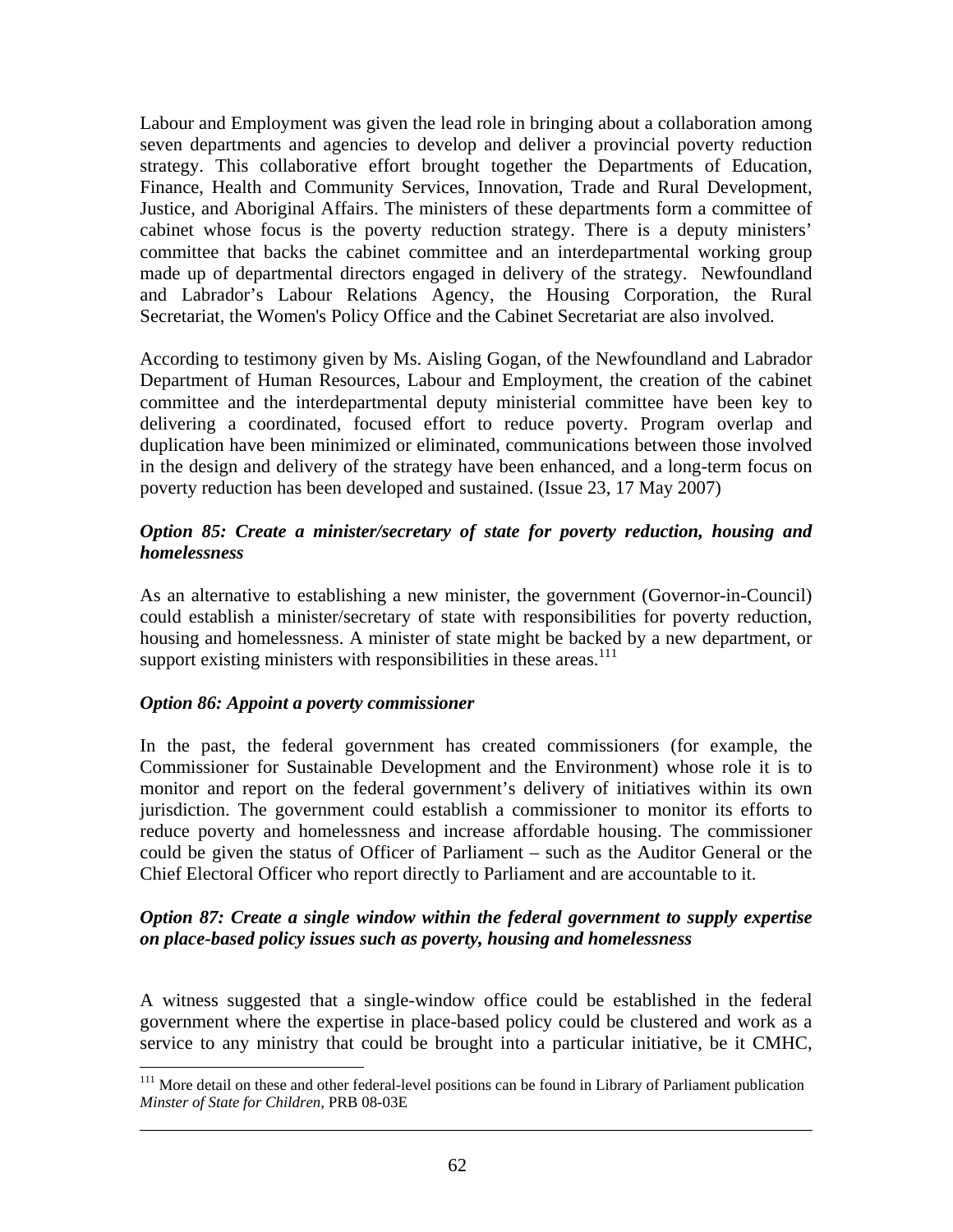Citizenship and Immigration, Human Resources and Social Development, Public Safety or Justice. She indicated that the reason for creating such an office is that it is "very difficult for each of those departments to have a depth of understanding of place-based issues." (Maxwell, Evidence, 15 May 2008)

## *Option 88: Horizontal initiatives focused on poverty, housing and homelessness*

The federal government acknowledges that some issues are complex, have multiple causes, have evolved and developed over long periods of time, and cannot be addressed effectively by one department or agency. This has led to attempts to manage efforts across several federal organizations, most frequently on a case-by-case basis.

The government has already had experience in adopting a horizontal approach to homelessness. The National Homelessness Initiative, launched in 1999, saw the involvement – to varying degrees – of CMHC, Health Canada, Human Resources and Skills Development Canada, the Public Health Agency of Canada, Public Works and Government Services Canada, and Treasury Board Secretariat. While this initiative was not without significant problems<sup>112</sup>, it and other initiatives have served as learning opportunities that could provide the basis for designing a similar initiative aimed at reducing poverty, eliminating homelessness, and enhancing access to affordable housing.

B. Inter-Governmental Arrangements

**Issue 5: Federal, Provincial and Territorial governments are not organized collectively to deliver a coordinated response to poverty, housing and homelessness**

The Committee's witnesses called for Canadian governments to work together in addressing poverty, providing affordable housing, and reducing or eliminating homelessness. These issues are complex, not given to simple solutions, and require the attention of governments and civil society working together in a coordinated partnership.

A collective governmental response, including increased federal government involvement, is constrained by important structural factors. The first of these concerns the federal and constitutional arrangements that assign responsibilities to the different orders of government.

However, there have been informal examples of extra-constitutional collaboration between levels of government that can offer lessons in how Canadian governments can work around obstacles to tackle complex problems. Some of these arrangements constitute useful models upon which to build partnerships between the orders of

 $\overline{a}$ 112 See, for example, Office of the Auditor General of Canada, *Report of the Auditor General of Canada, November 2005*, Chapter 4, "Managing Horizontal Initiatives."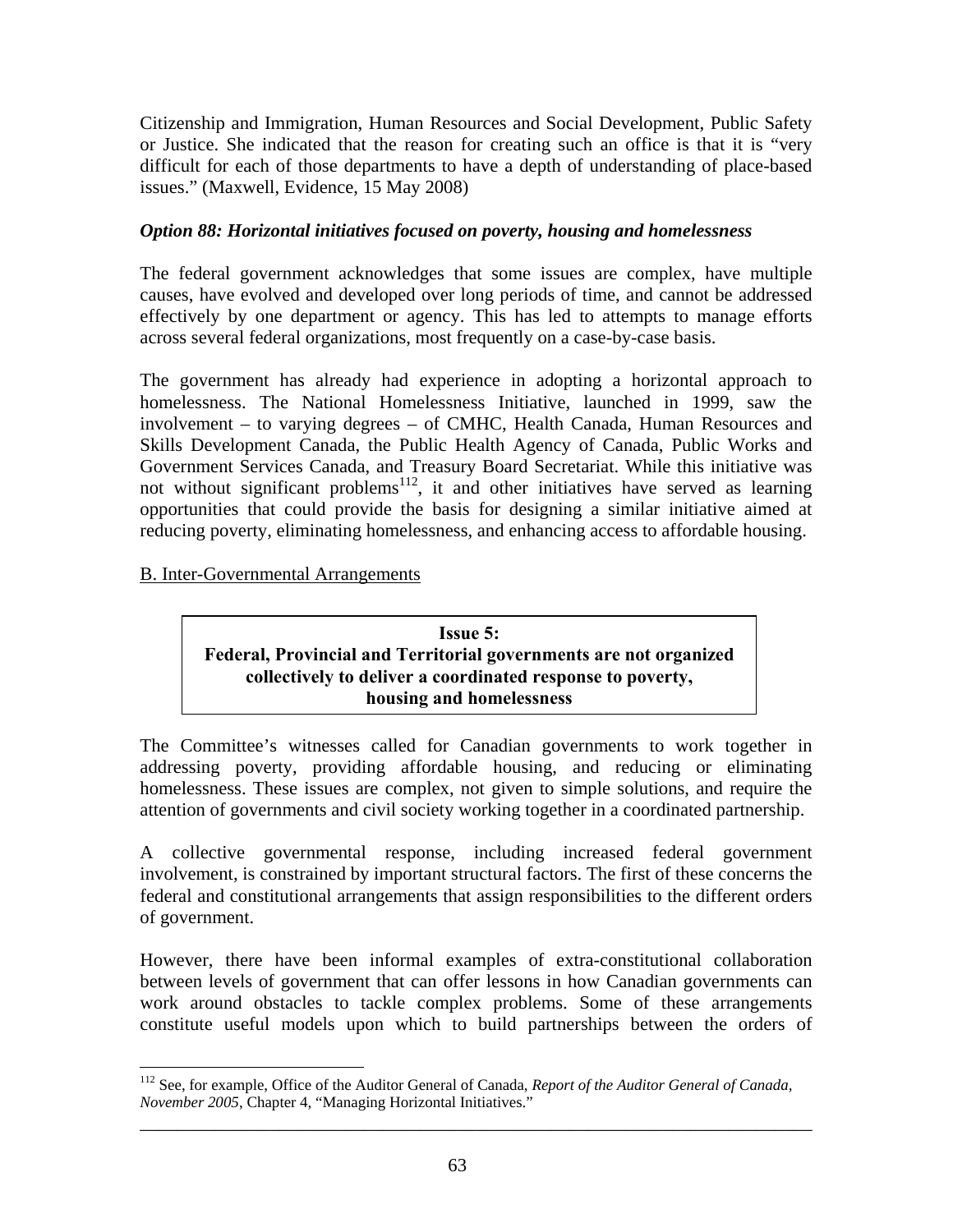government and civil society to collectively address complex issues such as poverty, affordable housing, and homelessness. There are also international models that facilitate intergovernmental cooperation and coordination and that could be adapted for use in Canada.

## *Option 89: Expanded Council of the Federation*

The Council of the Federation was created in December 2003 by provincial premiers who intended it to be "an enduring and evolving institution that will be flexible, efficient and able to anticipate and act quickly to make Canada work better for Canadians."<sup>113</sup> The governments of the ten provinces and three territories are represented on the Council by their premiers and are supported by a small secretariat located in Ottawa.

The Council has a number of objectives, including strengthening interprovincialterritorial co-operation, exercising leadership on national issues of interest to the provinces and territories, and improving federal-provincial-territorial relationships.

Could the Council serve as a vehicle for the development of a coordinated approach to poverty reduction, the exchange of best practices, and the development of a common set of indicators to measure progress in reducing poverty? Could the Council be expanded to include representation from the federal and or municipal governments? Even were its membership to remain as is, could the Council have a role to play in poverty reduction strategies?

## *Option 90: Federal/provincial/territorial ministers responsible for poverty reduction, housing and homelessness*

Federal/provincial/territorial ministers (and deputy ministers) responsible for specific portfolios meet occasionally to discuss matters of common concern. For example, provincial and territorial ministers responsible for housing meet to examine housing policies. These meetings offer governments the opportunity to communicate, consult each other, harmonize their policies and programs, coordinate their activities, resolve conflict, and, in some instances, develop policy jointly.

## *Option 91: Create a federal/provincial/territorial body modeled on the OECD*

Currently, there is no permanent forum in which elected members and public servants from all three orders of government can meet to discuss common challenges and exchange information and ideas. Such a forum could provide an institutional framework within which data and knowledge is shared and complex issues such as poverty could become the focus of concerted and co-coordinated action. Such a forum could be modeled after the Organization of Economic Co-operation and Development (OECD). The OECD brings together elected representatives and officials from 30 governments to:

1

<sup>113</sup> Council of the Federation, *Founding Agreement*, Preamble, Ottawa, 5 December 2003, p. 1.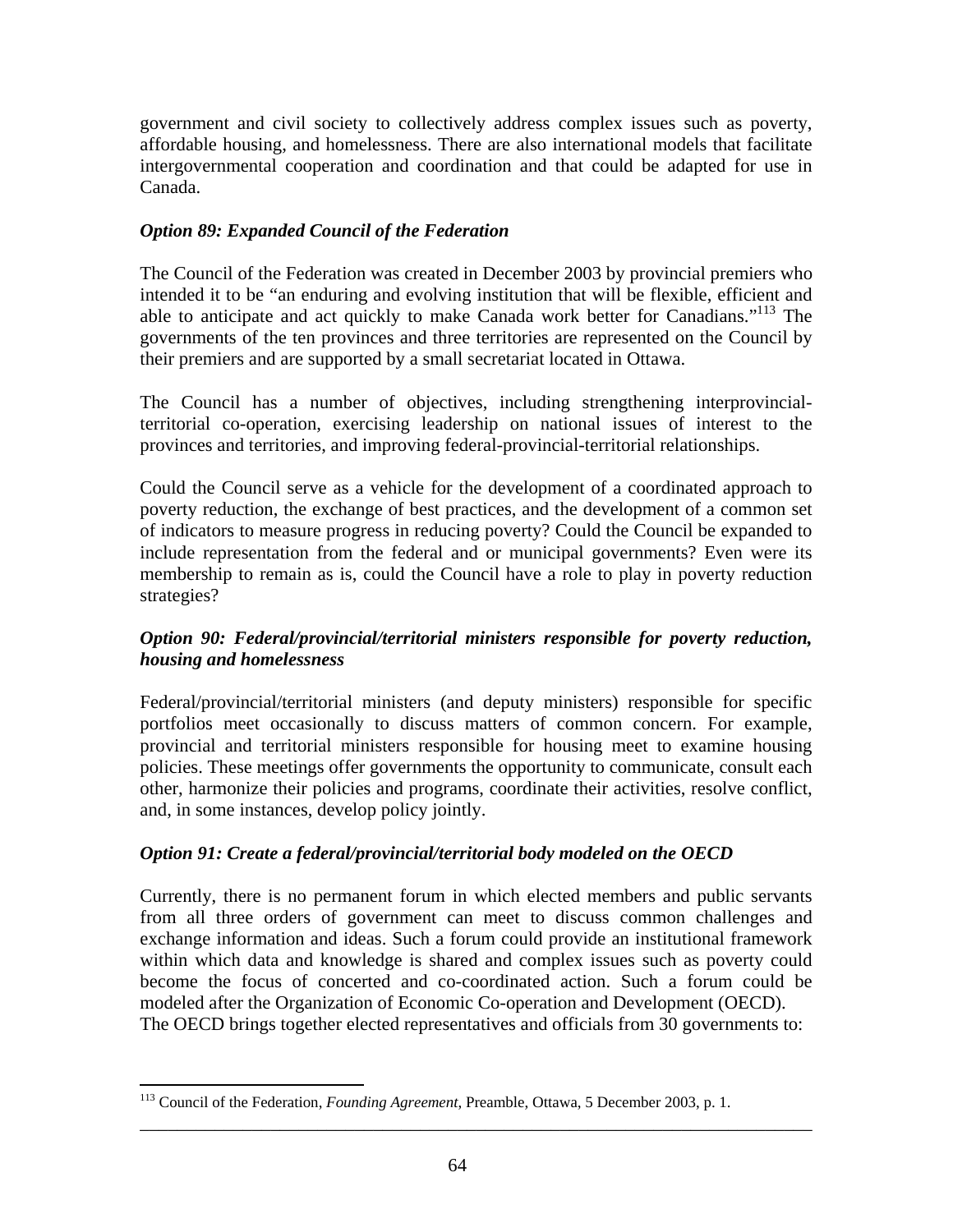- Support sustainable economic development;
- Boost employment;
- Raise living standards; and
- Maintain financial stability.

# **Issue 6: Cities must be partners in poverty reduction**

The Committee heard from witnesses that a "place-based" approach to poverty reduction is necessary. The federal and provincial/territorial governments play important roles in the provision of broadly based programs and supports. However, as Judith Maxwell reminded the Committee, these orders of government have the

big levers of public education, health care, income security programs and social policy programs flying at 30,000 feet, while down on the ground we have pockets of quite severe poverty. (Evidence, 15 May 2008)

Place-based approaches, or interventions, are meant to take into account the different dimensions and impacts that poverty has on different communities. Instead of replacing the social-policy programs at the 30,000-feet level, place-based approaches are meant to complement them. The challenge, therefore, is to establish the machinery that will bring "place" into the processes of designing and delivering programs and services to reduce poverty and increase access to affordable housing.

## *Option 92: Use tri-level arrangements involving federal/provincial/territorial and municipal governments to build and deliver local poverty reduction initiatives*

The federal government has been involved in partnerships with provinces and local governments since the 1970s. A notable example is the Winnipeg Core Area Initiative, a tri-level arrangement administered by a Winnipeg-based secretariat responsible to the municipal, provincial, and federal governments. The initiative has since been "all but institutionalized," evolving most recently into the Winnipeg Partnership Agreement.<sup>114</sup>

This arrangement, commonly referred to as an Urban Development Agreement (UDA) was subsequently implemented in other western provinces and cities, most notably in Vancouver where the Vancouver Agreement has been in place since 1995 and has been renewed every five years.

A goal of the UDAs is to transform the silo approach into a more integrated and horizontal approach to governance and service delivery based on collaboration and problem solving.

<sup>&</sup>lt;u>.</u> 114 Christopher Leo, "Deep Federalism: Respecting Community Difference in National Policy", *Canadian Journal of Political Science*, 39:3, September 2006, p. 489.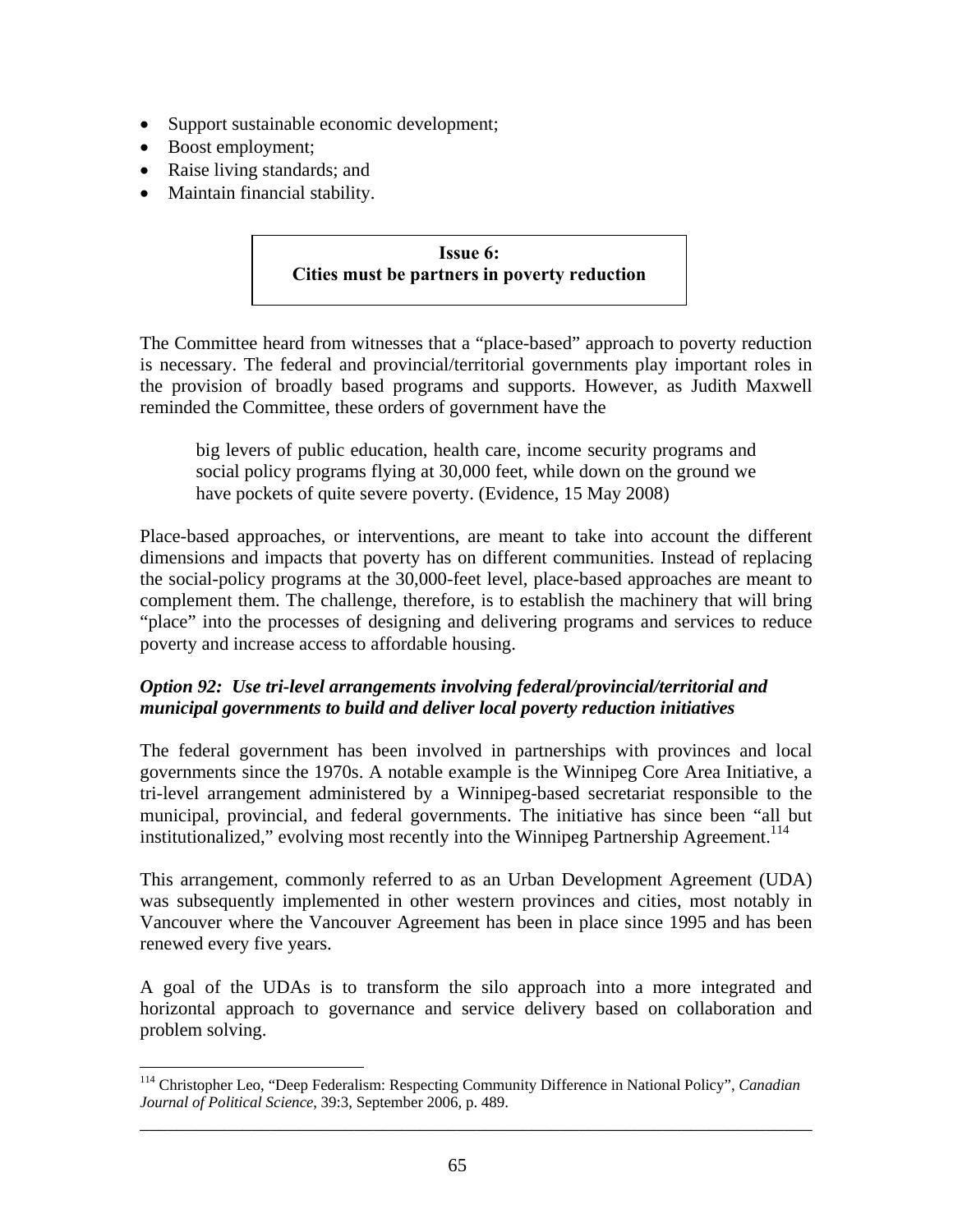The Vancouver Agreement is both a tri-partite and horizontal initiative that has won praise and awards. The Auditor General of Canada has reported that the Agreement has a "promising governance model," although she found some areas of weakness in terms of accountability arrangements.<sup>115</sup> Committee witnesses indicated that UDAs would be appropriate mechanisms for collective action by the different orders of government and civil society in large cities. (Maxwell, Torjman, Evidence, 15 May 2008)

## *Option 93: Regional Federal Councils*

 $\overline{a}$ 

Federal departments and agencies participate in regional federal councils located in each province and territories. These councils are meant to help coordinate the work of federal agencies, provide a means of sharing information, and focus attention on issues that are unique to the region in question.

Regional Federal Councils play an important role as an executive forum and in integrated and improved service delivery, two-way communication with Ottawa / headquarters on regional perspectives and federal initiatives, and co-operation with other jurisdictions (the Councils establish links with counterparts in other orders of government – including municipalities – and with the business community and voluntary sectors in their province/territory).

## *Option 94: Create a federal/provincial/territorial municipal body modeled on the Council of Australian Governments (COAG)*

Another potential model for federal, provincial/territorial and municipal cooperation with regard to poverty reduction comes from Australia, which, like Canada, is a federation. The Council of Australian Governments, or COAG, has been in existence since 1992.

The Australian prime minister, the premiers of the states (provinces), and the chief ministers of the territories all sit on COAG, as does the President of the Australian Local Government Association or ALGA (the Australian equivalent of the FCM).

<sup>&</sup>lt;sup>115</sup> Office of the Auditor General of Canada, Report of the Auditor General, November 2005, Chapter 4, "Managing Horizontal Initiatives", p. 16*.*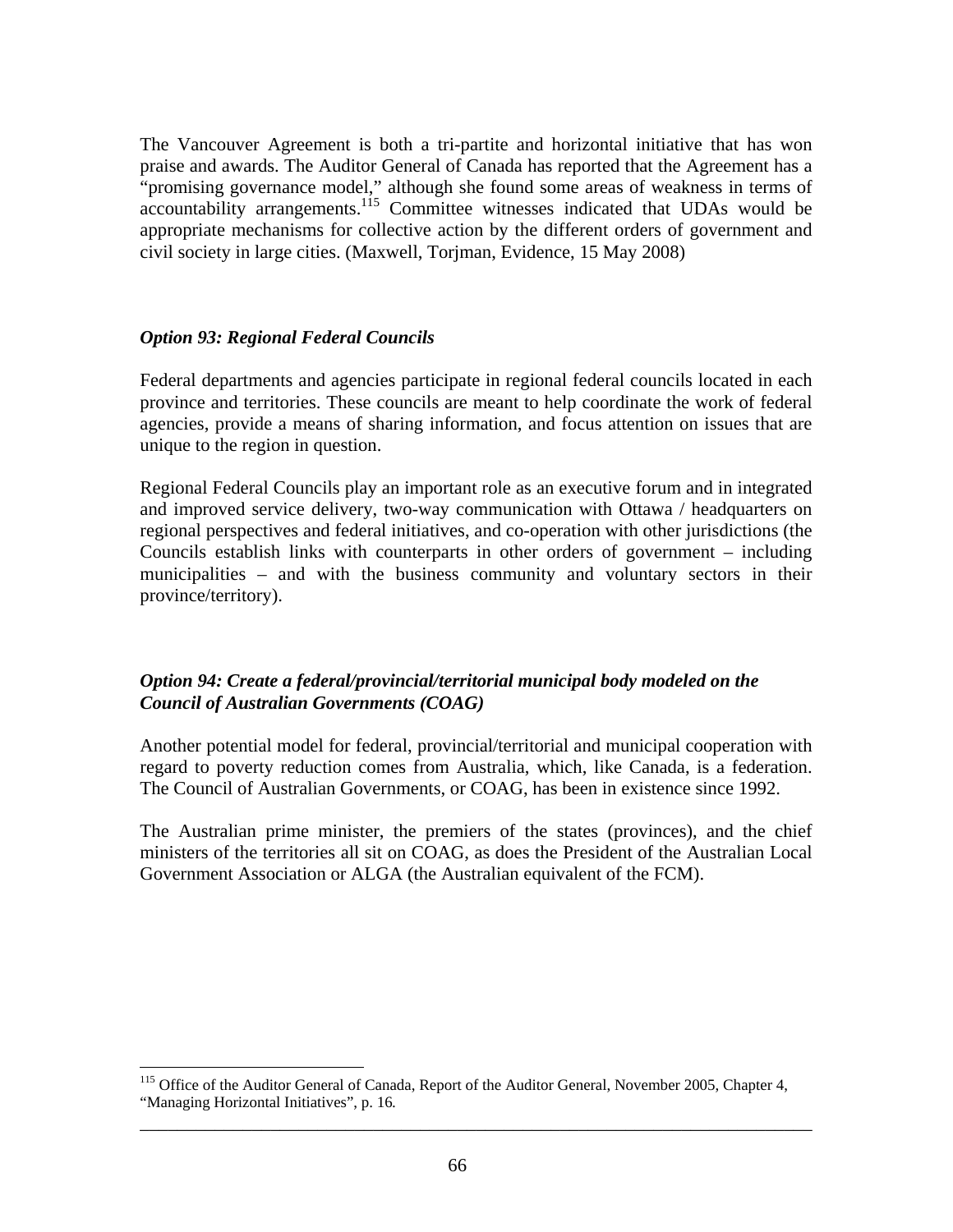### *Option 95: Involve the voluntary and non-profit sectors*

The voluntary sector is crucial to the design and delivery of effective, place-based, programs to reduce poverty and homelessness. The Committee met with many of the organizations in this sector during its hearings and was impressed by the depth of their knowledge, experience, and – above all – their devotion.

The role of the voluntary and not-for-profit sectors has been touched on earlier in the section on affordable housing. Are there ways to ensure that these organizations are directly and formally involved in all efforts aimed at reducing poverty and homelessness, and the provision of affordable housing?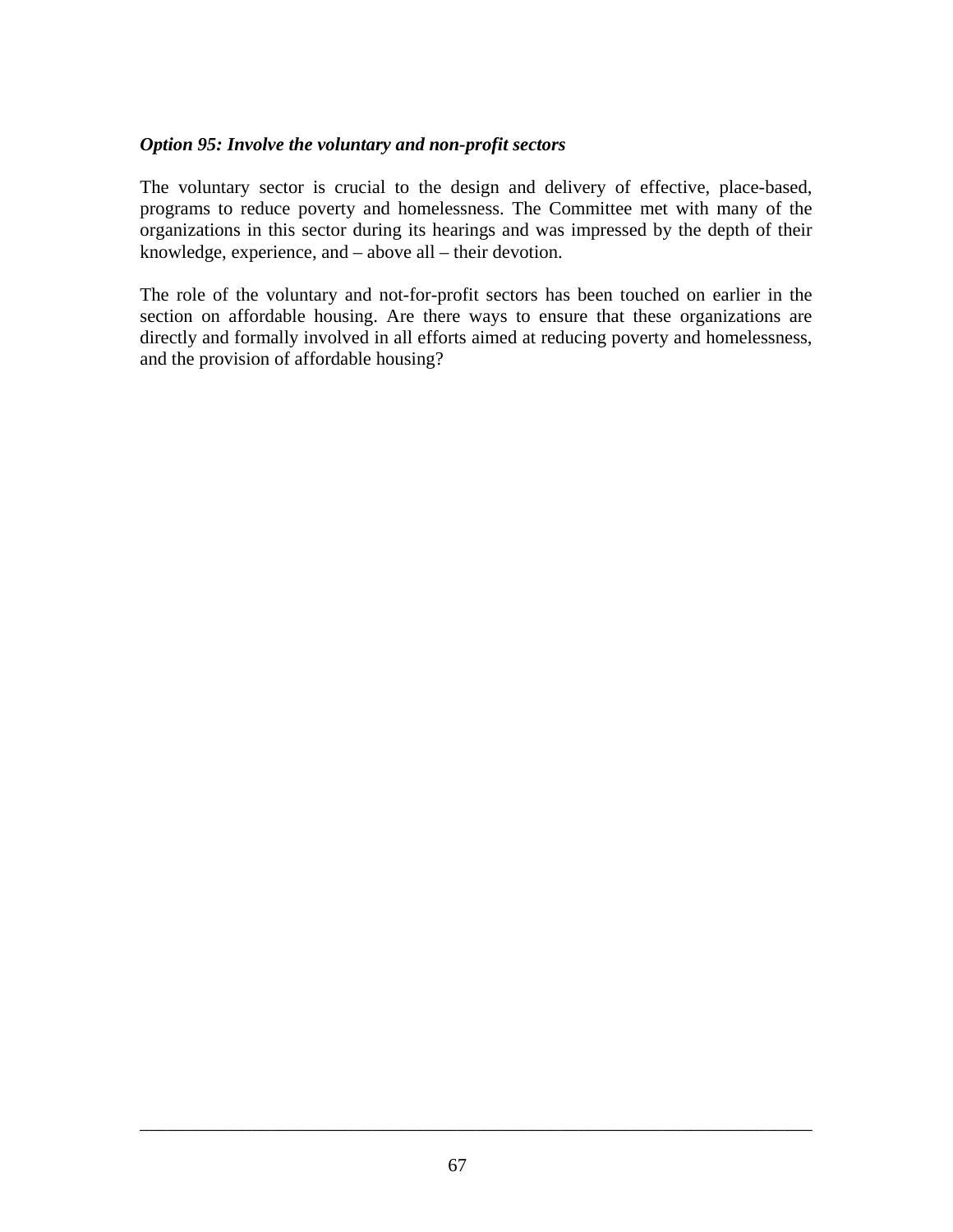# **VI. ACTION**

 $\overline{a}$ 

**Issue 7: Programs and activities need to be better designed** 

# **A. Unilateral Action**

### *Option 96: Improve federal government programs related to poverty reduction*

Dr. Alain Noël (who has not been heard by the Committee) points out that the federal government currently plays a major role in reducing poverty through the Employment Insurance program, Old-Age Security, equalization, taxation and its relationship with Aboriginal peoples. He argues that "before establishing a framework for everyone, the federal government ought to take a closer look at its own programs and establish clear objectives to fight poverty."116 [Translation] As an alternative to involvement in a national or bilateral poverty-reduction strategy (or strategies), the federal government could review its programs and re-focus them to meet poverty-reduction goals nationally.

### *Option 97: Make improvements to federal income-security programs*

As noted above, Committee witnesses suggested a number of changes that the federal government could make to those elements of the income-support system for which it is responsible.

*Option 98: Promote rights to security of the person, shelter, food, and adequate income* (Note: This option also appears elsewhere in this report in relation to income security and housing).

Committee witnesses suggested that another channel through which the federal government might become involved in poverty reduction would involve the alignment of domestic policies and programs with international human rights agreements and conventions to which Canada is signatory. (Porter, Marrone, Evidence, 8 May 2008)

### *Option 99: Make federal employees directly available to community groups working to reduce poverty and homelessness*

The Committee heard of an instance in which a federal employee was "loaned" to a community organization to assist in the provision of affordable housing. Mr. Roger Gribbons, of Vibrant Communities Saint John, told the Committee:

<sup>&</sup>lt;sup>116</sup> Dr. Alain Noël, "Eliminating poverty: What governments can do," presentation, Breakfast on the Hill/Petit déjeuner sur la Colline, Ottawa, 17 April 2008 http://www.fedcan.ca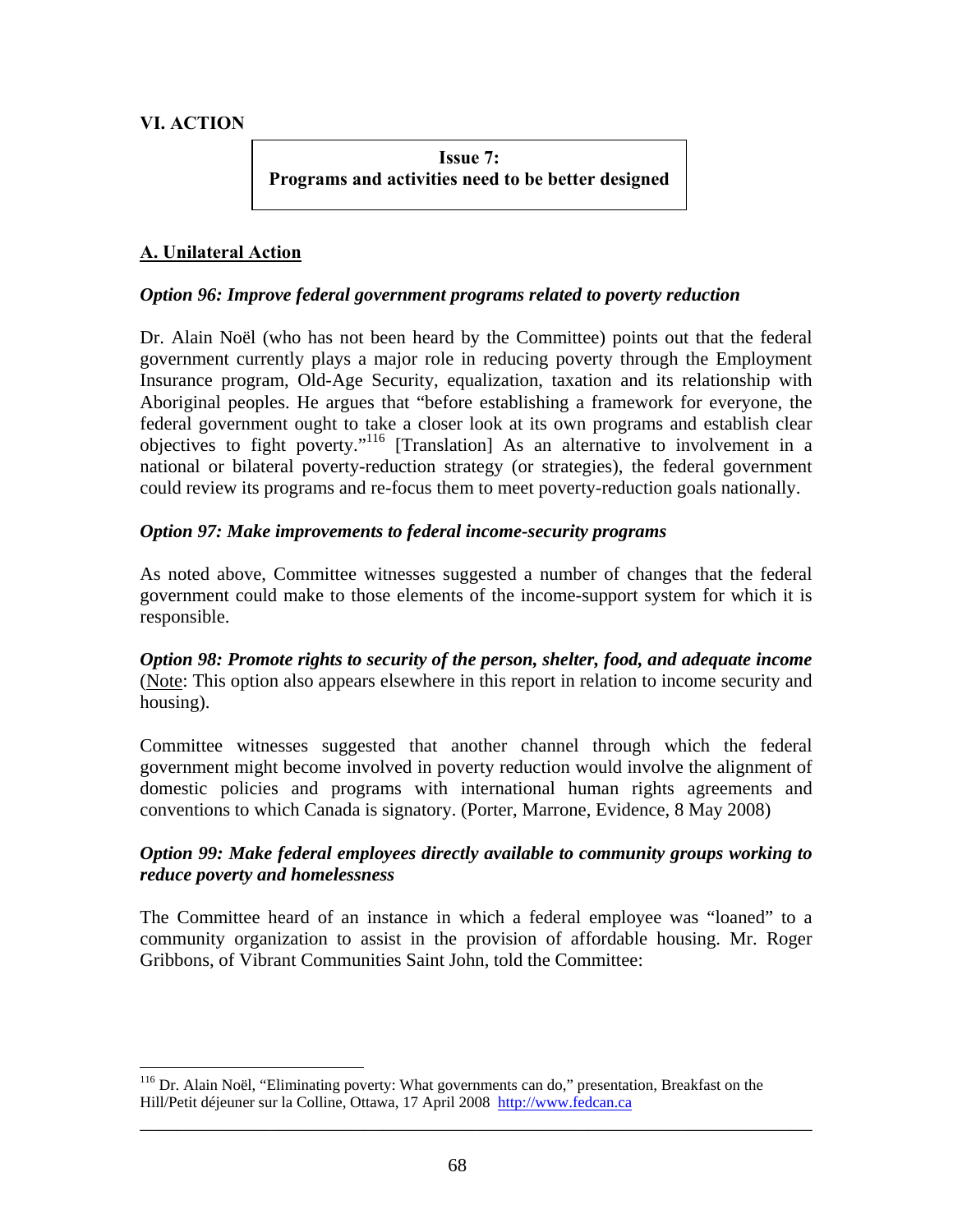With our concentration on our housing issues, we asked for one official. That individual was assigned to Saint John two years ago and has been absolutely instrumental in helping us start to rectify our housing issues; that has been a small investment with huge returns and has been very helpful. It has made a world of difference. (Evidence, Issue 25, 13 June 2007)

Another witness suggested that federal employees might be allowed to work more closely with civil-society organizations in Canadian communities. She added that these employees be able to exercise

delegated authority, so that federal departments have program officers who are in and out of those neighbourhoods on a regular basis, have built trust relationships with the leadership, can observe where the needs are, can see how well-founded the activities are and do ongoing, informal evaluations in addition to the formal ones. (Maxwell, Evidence, 15 May 2008)

### *Option 100: Work directly with national organizations that have a local presence to develop and deliver poverty and homelessness reduction programs*

A witness suggested that the federal government work with cross-Canada movements like the United Way or community foundations to develop and provide place-based efforts to reduce poverty. These local organizations could identify circumstances where seed money might enable the initiation of dialogue for people to begin to think through what their common goals are, and to bring in interlocutors from across the community and from the neighbourhoods in greater difficulty.<sup>117</sup> (Maxwell, Evidence, 15 May 2008)

# **B**. **Bilateral Action**

 $\overline{a}$ 

### *Option 101: Federal/provincial/territorial bilateral poverty reduction partnerships*

The federal government could enter into bilateral partnerships with provinces and territories that are implementing poverty-reduction strategies. The Governments of Newfoundland and Labrador, and Québec have already implemented such strategies, the governments of Ontario and Nova Scotia are now in the process of developing strategies, and the government of Prince Edward Island has shown an interest.

The federal government has numerous resources that it could bring to a bilateral partnership aimed at poverty reduction in a province or territory. Apart from financial resources, it also possesses considerable expertise and other assets that could be applied to poverty reduction. There are several other bilateral arrangements already in place

<sup>&</sup>lt;sup>117</sup> A similar approach was used by Action for Neighbourhood Change, an initiative that focused on locallydriven neighbourhood revitalization in Surrey, Regina, Thunder Bay, Toronto and Halifax from 2005 to 2007. The national and local United Ways were involved along with the federal government through five organizations in three departments.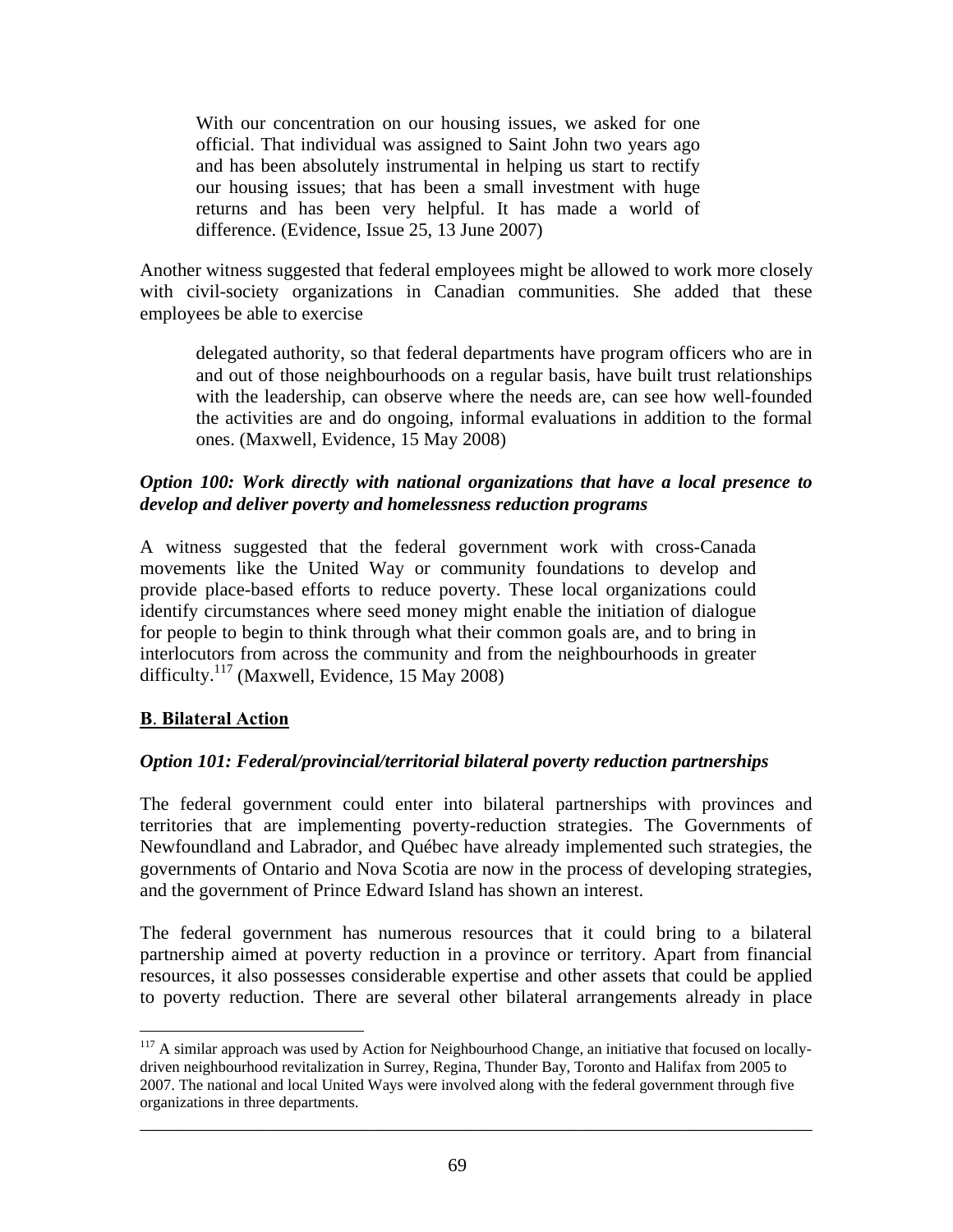between the federal government and individual provinces, notably in the area of affordable housing. There have also been a series of federal/provincial/territorial agreements under which EI funds are used to support unemployed people who enroll in provincial or territorial employment preparation programs.

The development of bilateral partnerships between the federal and provincial governments with regard to poverty reduction strategies was recommended by the CEO of the United Way of Greater Toronto, Ms. Francis Lankin. (Evidence, 28 February 2008)

# **C. Multilateral Action**

# *Option 102: A national poverty reduction strategy*

Witnesses have recommended that the federal government, following international examples in the United Kingdom, Scotland and Ireland, and domestic examples of Québec, Newfoundland and Labrador, and Ontario and Nova Scotia, should develop and implement a national poverty reduction strategy. Such a strategy would require at minimum, targets, timelines, measurable indicators, regular reporting and evaluation, and other accountability mechanisms. These various proposals are described in Appendix III to this document.

# **VI. THE PEOPLE**

# *Option 103: Consult intended beneficiaries of income support systems*

The Committee heard witnesses emphasize the importance of hearing directly from "clients" of income security programs, to determine their needs and suggestions. (Seymour, Issue 1, 29 November 2007; Shillington, Evidence, 29 May 2008; Morris, Evidence, 4 June 2008). In addition, one witness pointed out that those who design and deliver income-support programs are unlikely to ever have been on the receiving end. (Shillington, Evidence, 29 May 2008), Poverty, affordable housing and homelessness begin and end with people. Governments have too often lost sight of this fact. Policies are too frequently designed without meaningful input from those who are on the receiving end. From the Committee's perspective, this is not an option: recipients of income support, affordable housing, and homelessness reduction policies *must* be consulted at every step of the way when these programs are designed and provided.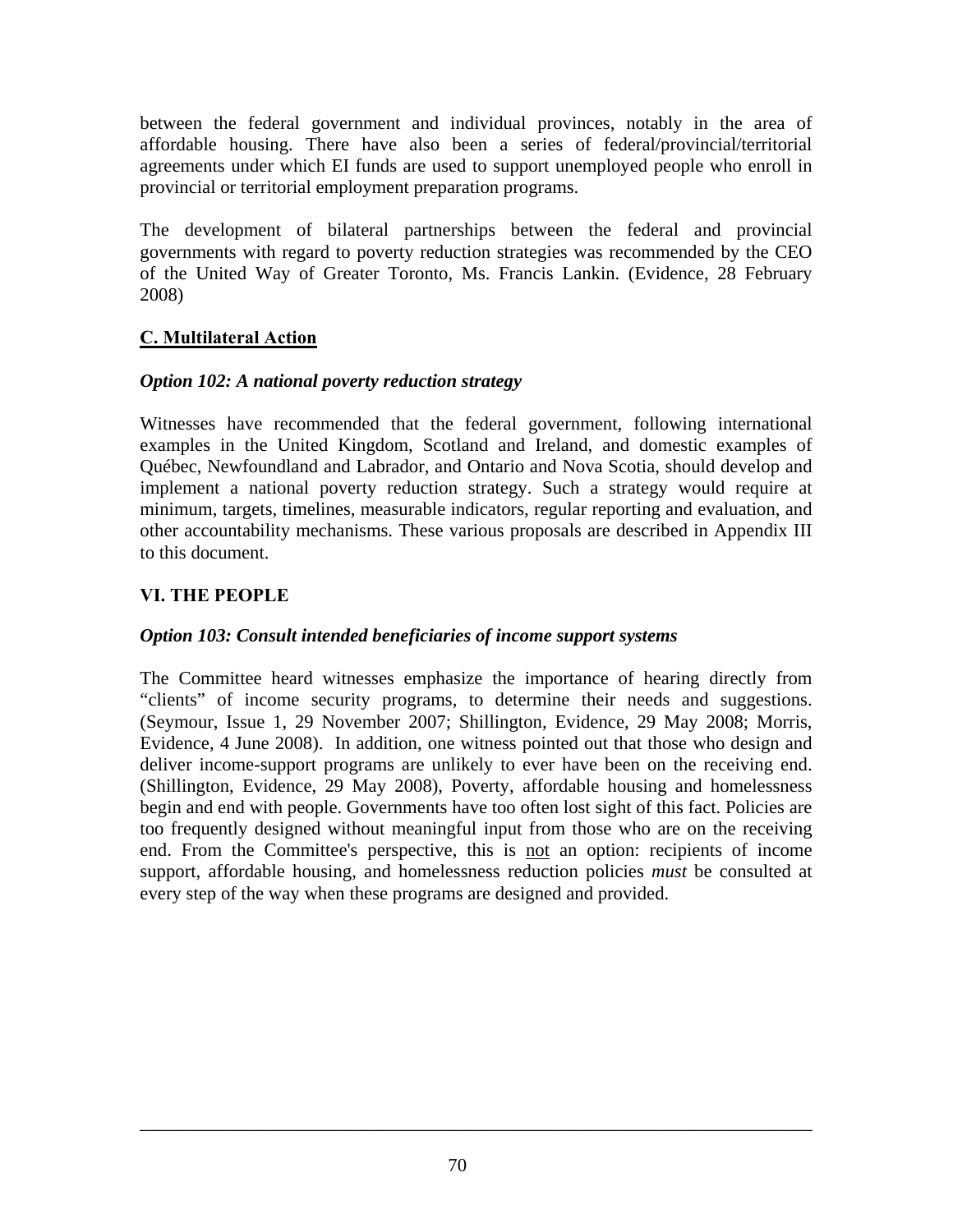### **APPENDIX I: JOHN STAPLETON'S PROPOSAL**

John Stapleton argues that before attempting to invent a new and supportable incomesecurity system for working-age adults, "we should look at what seems right and acceptable to Canadians in the structure of income security benefits for seniors and children.<sup>118</sup> Stapleton identifies four pillars of these benefits:

- 1. Meaningful *federal accounts* for seniors and children:
	- OAS and CPP for seniors
	- Child tax benefits for children.
- 2. Registered *tax instruments* that provide benefits for children, youth and older people:
	- RRSP's for seniors
	- RESP's for children
- 3. Real benefits from the income security system for low-income seniors and children:
	- GIS for seniors, plus a variety of provincial supplements and add-ons
	- The National Child Benefit Supplement for low-income families with children.
- 4. Matching or separate contributions from governments to reward individual savings:
	- The tax exemption on RRSP contributions
	- The Canada Learning Bond, Canada Education Savings Grants, Millennium Scholarships, Canada Student Loans, and an array of provincial programs.

Stapleton proposes that the existing income security system for working-age adults be modified by changing it to an "account-based" model that mirrors the features of the system now in place for children and seniors. This new model would include:

- a registered savings instrument for working adults to redeem within their working life;
- matching contributions to assist working-age adults to save for goals that enhance quality of life and civil society;
- a federal account where contributions would result in some minimum level of credits; and
- low-income benefits to help alleviate working poverty (for example by developing the Working Income Tax Benefit, or WITB).

 $\overline{a}$ 

<sup>118</sup> Stapleton, 2007, p. 37.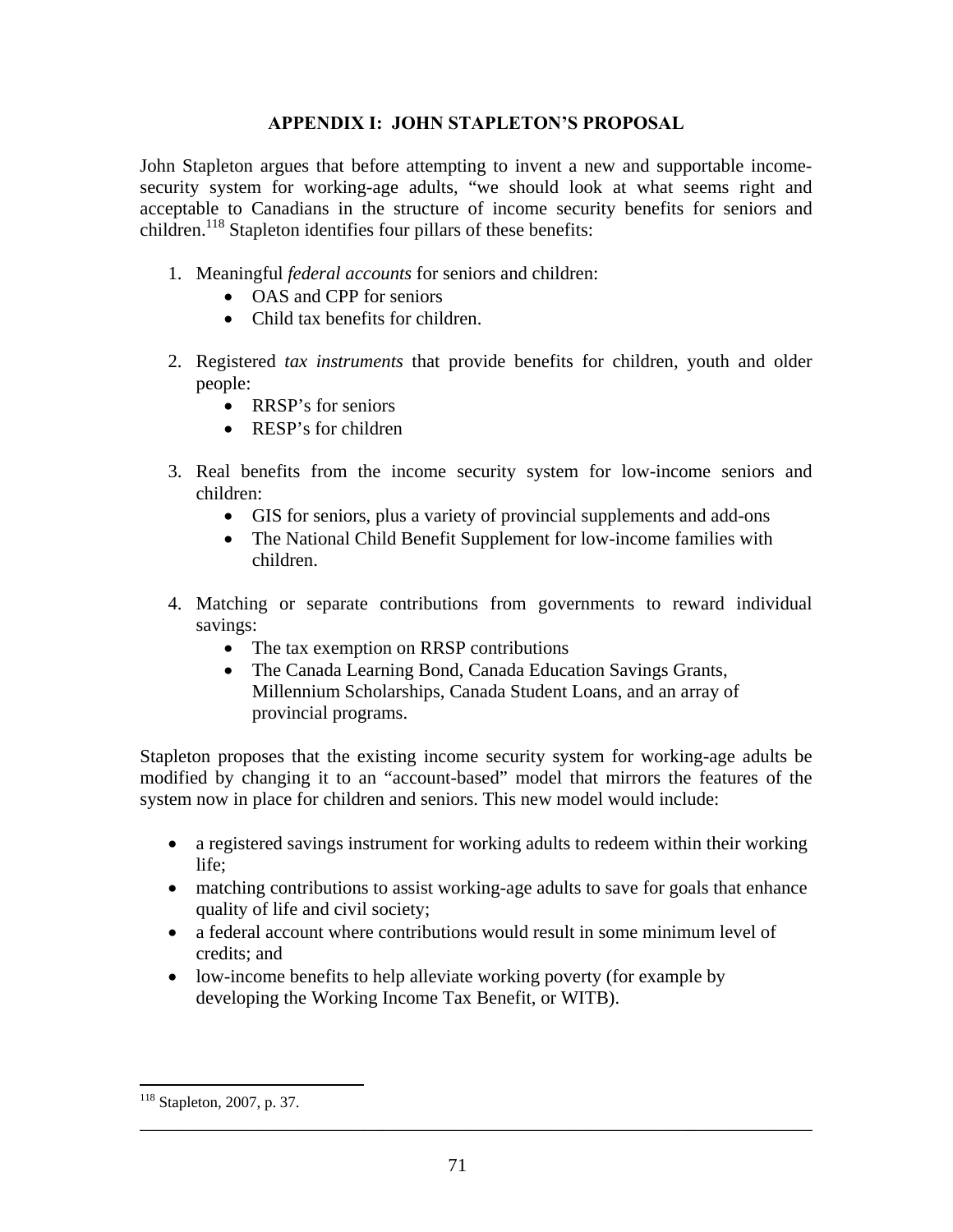Stapleton indicates that a restructured system could become part of a new government account where credits could be earned and used over a lifetime. His proposal is consistent with a life-course approach that accommodates the fact that many individuals move in and out of poverty throughout their lives and require assistance to either avoid falling in to poverty or to exit from it. Indeed, he argues that these measures "could help prevent the development of an underclass of second and subsequent generations living in poverty."119 According to Stapleton, this would require, among other things:

- looking at the EI Account as the base account for working-age Canadians so that paying into EI should result in some form of training credit;
- taking children out of welfare entirely by replacing former welfare supports with highly developed income security benefits for children in low-income families;
- transforming welfare for working-age adults into income supplements based on earnings;
- providing pension-type benefits for working-age adults who have no reasonable chance to join the competitive labour force;
- implementing Tax Prepaid Savings Plans (TPSPs) with special features to allow low-income people to save tax-free, as do higher income people who save for education or old age;  $^{120}$  and
- implementing the Working Income Tax Benefit (WITB) in a way that begins to support work through the refundable and non-refundable credit system, which would entail rationalizing single-purpose credits (GST, energy credits) into a system that aligns with low-income objectives. $121$

 $119$  Ibid, p. 40.

<sup>&</sup>lt;sup>120</sup> The federal government introduced a Tax-Free Savings Account (TFSA) in Budget 2008. Starting in 2009, Canadians aged 18 and older can contribute up to \$5,000 annually (from their taxable income) to a TFSA. The measure has drawn mixed responses. For example, Michael Mendelson of the Caledon Institute has called it "unaffordable and unfair" (Toronto Star, March 04, 2008), while Finn Poschmann of the C.D. Howe Institute has argued in the same edition of the *Toronto Star* that it will help low-income families. Richard Shillington of Informetrica Ltd is mildly enthusiastic but says that the TFSA would not be his first choice as a means of assisting low-to-moderate income Canadians who retire without an occupational pension. (Source: The Progressive Economics Forum, http://www.progressive-economics.ca/2008/02/28/still-more-on-tax-free-savings/) John Stapleton, however, likes the initiative, telling the Toronto Star, "This is a very, very significant new measure for low-income people and has enormous potential," (Toronto Star, 28 February 2008).

 $121$  Ibid, p. 40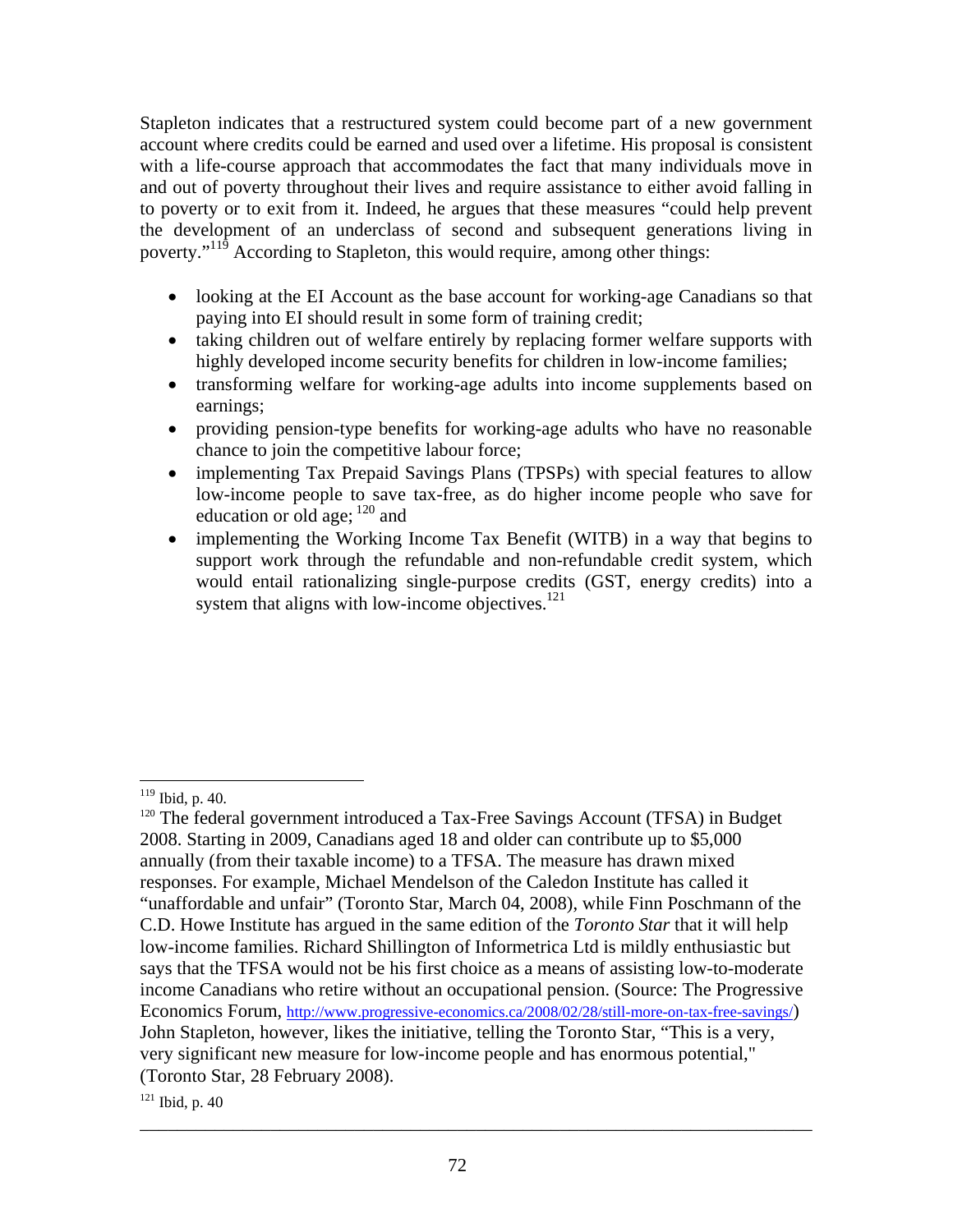### **APPENDIX II: THE CALEDON INSITUTE'S PROPOSAL FOR A NEW ARCHITECTURE FOR ADULT BENEFITS**

The Caledon Institute has proposed an ambitious overhaul of the adult benefits in Canada<sup>122</sup>. Under this proposal, which has been endorsed by advocacy groups and others, existing arrangements would be replaced by a new system made up of three tiers.

| A NEW ARCHITECTURE FOR ADULT BENEFITS                                     |                                           |                                                                                         |                                                                                                           |                                                                       |                                                                        |                                   |                                      |
|---------------------------------------------------------------------------|-------------------------------------------|-----------------------------------------------------------------------------------------|-----------------------------------------------------------------------------------------------------------|-----------------------------------------------------------------------|------------------------------------------------------------------------|-----------------------------------|--------------------------------------|
| <b>Support for</b><br>low-income<br>workers                               | Provincial/<br>territorial and<br>federal |                                                                                         | Minimum wages, working<br>income supplements,<br>tax credits<br>and employment standards                  |                                                                       |                                                                        |                                   |                                      |
| Tier 1:                                                                   |                                           |                                                                                         | <b>Unemployment Assistance</b>                                                                            |                                                                       |                                                                        |                                   |                                      |
| <b>Short-term</b><br>support for<br>'employable'<br>adults                | Federal                                   | <b>Temporary</b><br>Income (TI)<br>general revenue<br>funded income-<br>tested benefits | Employment<br>Insurance (EI)<br>contributory benefits<br>paid according to social<br>insurance principles | Canada Child Tax Benefit and<br>provincial/territorial child benefits | supports and supplementary health benefits<br>(provincial/territorial) | services (provincial/territorial) | Social Fund (provincial/territorial) |
| Tier 2: Medium-<br>term support for<br>'employable'<br>adults             | Provincial/<br>territorial                |                                                                                         | <b>Employment Preparation</b><br>financial support<br>and employment services                             | Federal                                                               |                                                                        | child care<br>amd<br>≣            | Emergency                            |
| Tier 3: Long-term<br>support for adults<br>not expected to be<br>employed | Federal                                   |                                                                                         | <b>Basic Income</b><br>financial support                                                                  |                                                                       | Disability                                                             | arly learning<br>ш                |                                      |

### **Figure 12:**

Source: Ken Battle, Michael Mendelson, and Sherri Torjman, *Towards a New Architecture for Canada's Adult Benefits*, Caledon Institute of Social Policy, Ottawa, June 2006, p. 25.

Tier I, **Unemployment Assistance** (UA) would be targeted at the short-term unemployed and would consist of two programs. The first, Temporary Income (TI) would pay benefits to those not covered under the existing Employment Insurance program (new entrants in the job market, those in temporary or part-time jobs, etc.) It would be income-tested, time-limited (Caledon suggests three to six months) and paid for, not by premiums, but out of federal government general revenues; it would thus be available for anyone temporarily unemployed and actively seeking work. The program could include maternity and sick leaves, and would include employment services to aid in job search.

 $\overline{a}$ 

 $122$  Battle et al, 2006.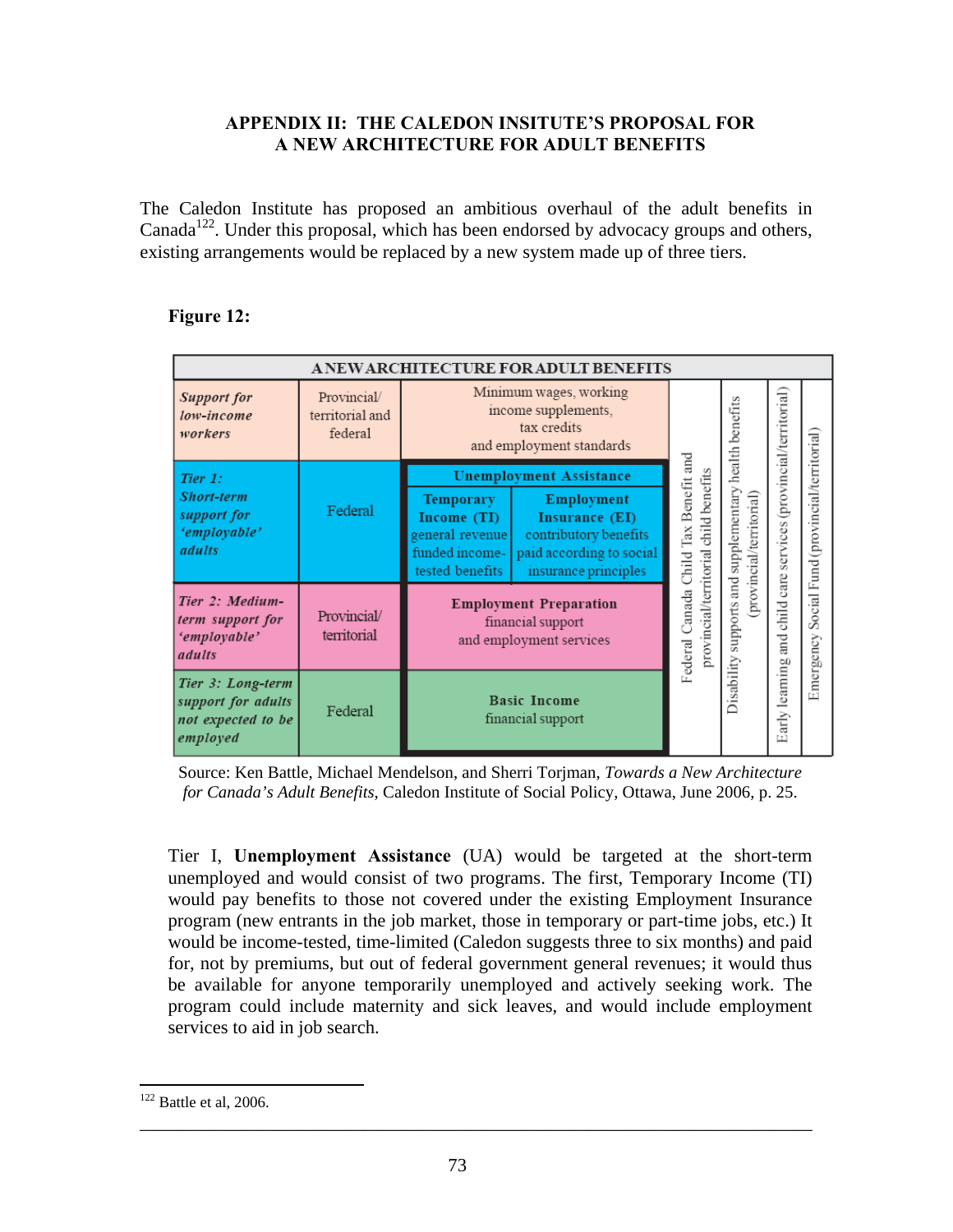The second program, Employment Insurance (EI) would be paid for by employee/employer contributions and benefit levels would be linked to contributions. Like TI, it would be time limited. Caledon suggests that the regional preference rules in the current EI program be taken out (and if governments choose to, applied to the new TI program instead) – this would avoid the new EI program becoming a regional equalization scheme paid for by employee and employer contributions.

Tier II, **Employment Preparation** (EP) would focus on working-age adults who take longer to (re)enter the job market and would replace current welfare programs for most. Unlike welfare, its main focus would be on training while providing income support. A recipient might be on EP for several years, yet would not be expected to receive benefits indefinitely. A small social assistance program would be provided for those unable to find work in the longer term. The provinces and territories would administer and fund the program.

Tier III: **Basic Income**. This program would be provided for those who are unable to earn an adequate income in the labour market, either due to disability, illness or other reasons. This benefit could be income-tested and would be paid for and administered by the federal government.

This architecture would be supported by programs to make work pay, including higher minimum wages and improved employment standards, tax credits, working income supplements and measures to reduce the income and payroll taxes for low-income earners.

Caledon's proposal would replace a tangled and complex system that has been steadily losing its capacity to support those who need assistance. Instead of taking a piecemeal approach, this approach would harmonize all elements of the income support system, avoiding potential unforeseen negative impacts that can happen when change is made to one part of the system without reference to the others. Furthermore, the proposed architecture responds directly to the shortcoming identified with the current system – it would ensure that those who are not presently covered would receive assistance and it would be geared to labour market participation while making sure that those unable to make a reasonable living from employment would receive the help they need. Caledon's proposal also addresses the elements of a restructured income security system for working-age people called for by the Economic Council of Canada in 1992. The Council indicated that such a system would have three fundamental components: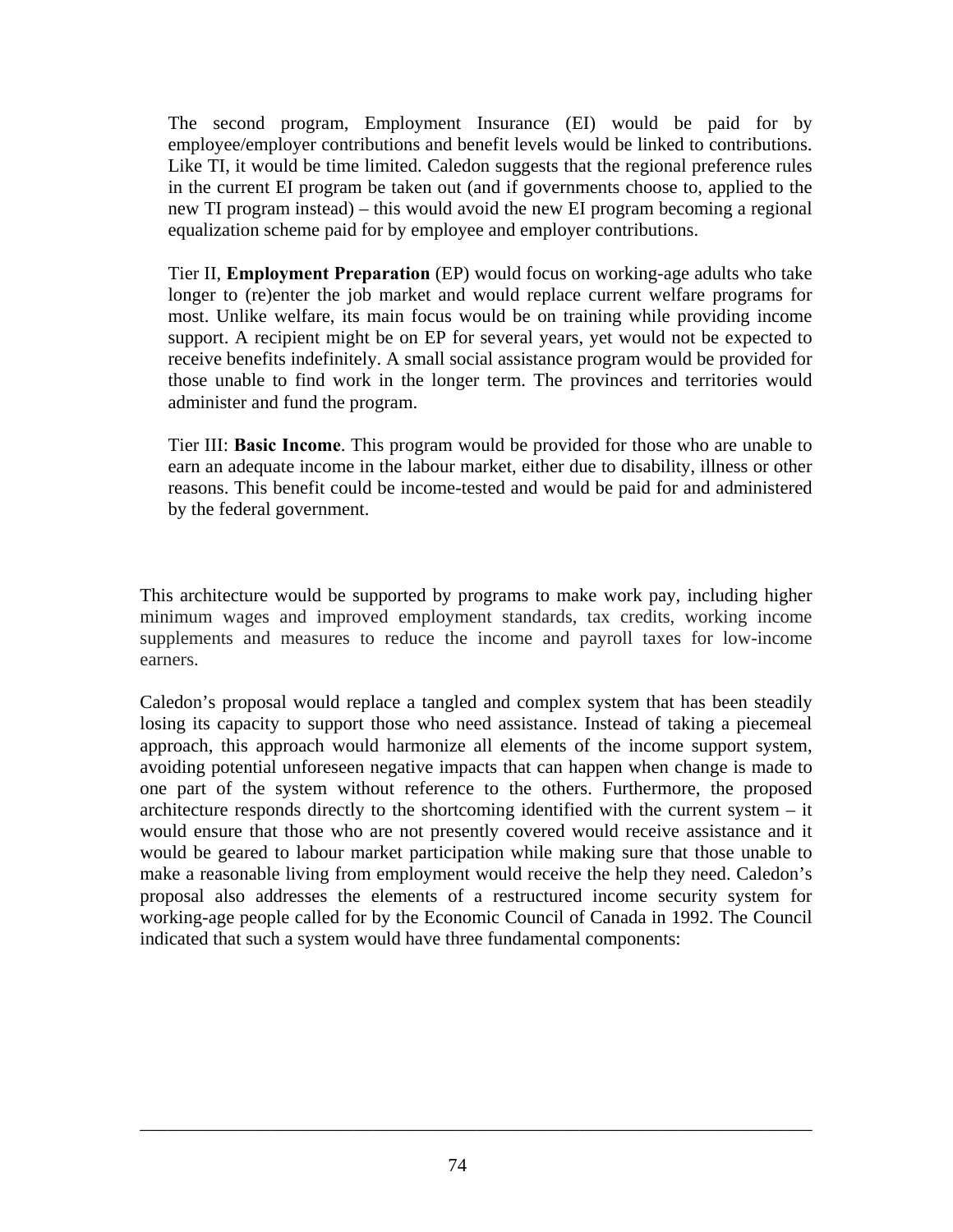- In the event of unemployment, income replacement to support the job search process for the for […] some initial period of time; after which
- an integrated package of income assistance and employment-related services would be provided to encourage and support self-reliance; and
- dignified income support would be provided to those who are not expected to be self-sufficient.<sup>123</sup>

Some important questions, however, remain to be answered. Caledon has not yet estimated the overall costs of its proposal (although it has promised to do so). Furthermore, implementation of the new architecture would require the close cooperation of the federal and provincial/territorial governments and in all likelihood, Québec would not participate. Even in the event that the there were to be general agreement, it is unlikely that such an architecture could be built within a short time frame.

 $\overline{a}$ 

<sup>&</sup>lt;sup>123</sup> Economic Council of Canada, 1992, p. 55.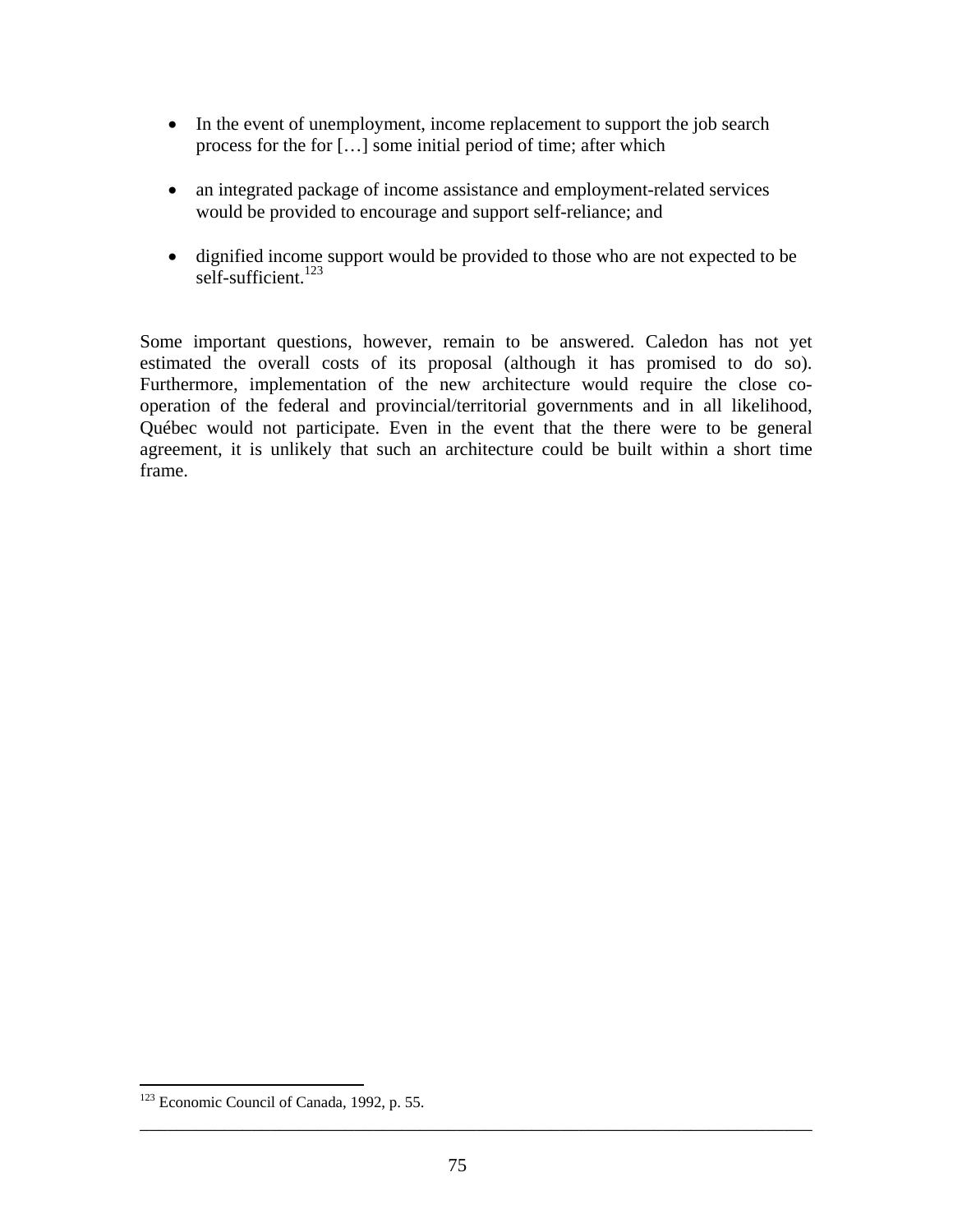# **APPENDIX III: PROPOSALS FOR A NATIONAL POVERTY-REDUCTION STRATEGY**

### **a. Campaign 2000 Proposal**

In September 2007, Campaign 2000 released *Summoned to Stewardship: Make Poverty Reduction a Collective Legacy*. This proposal has the backing of a wide range of social advocacy groups and individuals. It also takes Canada's federal arrangements into account by calling on provinces and territories to implement their own poverty reduction strategies with some key shared characteristics and with the participation of the federal government as a partner.

The elements of the proposed strategy include:

- child-poverty reduction targets of 25 per cent over five years and 50 per cent over 10 years in each province; and
- the use of three indicators: post-tax LICOs, post-tax Low-Income Measures (LIMs), and Market Basket Measures (MBMs) to assess and report progress.

Campaign 2000 calls for poverty reduction strategies based on four "cornerstone" principles:

1. Sustaining employment: Anyone working full time (30 hours or more per week, 1500 hours per year) should have a living standard out of poverty. This would include a full child benefit of \$5,100 per child in 2007 dollars for low-income families plus work tax credits of \$2,400 per year. An increase in work tax credits to this level must be accompanied by an increase in minimum wages to ensure that the tax credits do not subsidize low-wage employers.

2. A basic income system for disabled Canadians: Disability benefits should be set at the same level as social security assistance for seniors.

3. The provision of transitional support with decency and dignity: A just differential should be established between those with employment incomes and families with children whose parents are unavailable for employment due to temporary or extended difficulty. Campaign 2000 asserts that a just differential target across Canada would reduce the depth of poverty for families with children on social assistance to at least 80per cent and proposes an incremental reduction to achieve this goal over a ten-year period.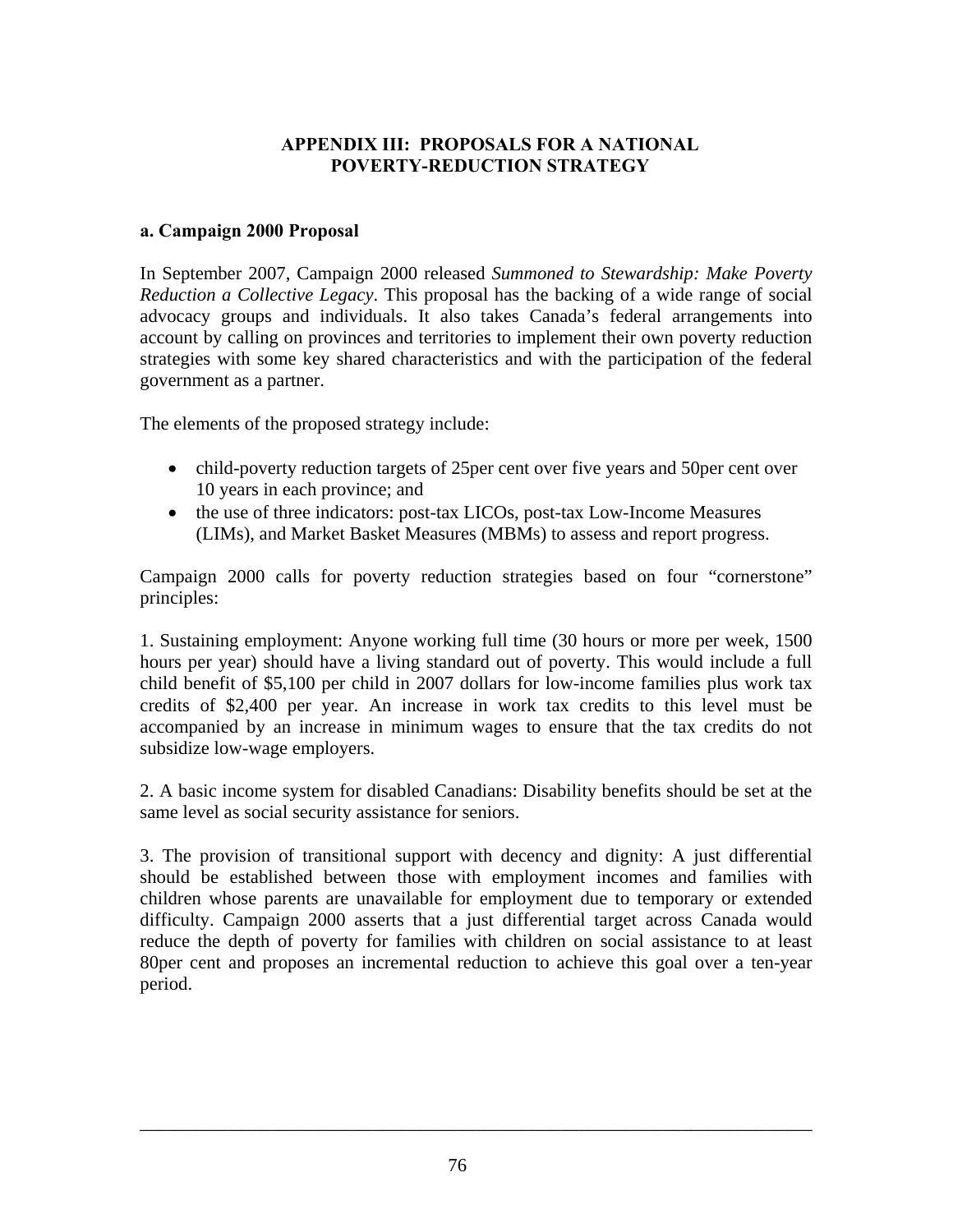- 4. Available and affordable essential resources in four areas to protect family budgets:
	- Restore of access to Employment Insurance eligibility and protection. Campaign 2000 supports the Canadian Labour Congress 2005 call for assured access to EI with 370 hours of work, benefit levels based on best 12 weeks of earnings, and benefit rates increased to 60per cent of average earnings.
	- Provide continued access to drug and dental benefits.
	- Prevent housing costs from draining food budgets of low-income families.
	- Ensure universal access to high quality learning and care for all children during the early years.

The proposal calls on the federal government to:

- Raise the federal minimum wage to \$10.00 an hour in 2007 dollars.
- Make major investments in essential resources, e.g. early learning and child care, social housing and restoring EI eligibility.
- Direct all savings from lower public debt charges over a five-year period to investments in poverty reduction or "other national priorities."
- Possible consideration, by Parliament of Canada, of the adoption of a sunset clause for all general tax cuts implemented by the federal government since 2000.

Provincial governments are called upon to:

- Raise and index minimum wages to a poverty-reduction standard of \$10 an hour in 2007 dollars.
- Invest in affordable housing initiatives.
- Invest in extended prescription drug and dental coverage.
- Invest in early learning and child care.
- For those provinces still doing so, end claw-backs and rate reductions in social assistance payments related to the National Child Tax Benefit.
- Full indexation of social assistance rates.
- Annual increases to social assistance rates of 3per cent or more above the rate of inflation.

### **b. National Council of Welfare Proposal**

A second proposal for a national poverty reduction strategy has been made by the National Council of Welfare. In its 2007 publication *Solving Poverty: Four Cornerstones of a Workable National Strategy for Canada*, the Council presented four central elements or "cornerstones" for a national poverty reduction strategy:

1. A national anti-poverty strategy with a long-term vision and measurable targets and timelines: The federal government would serve in a leadership role. A target of cutting poverty in half within ten years could be set and there could be short and medium term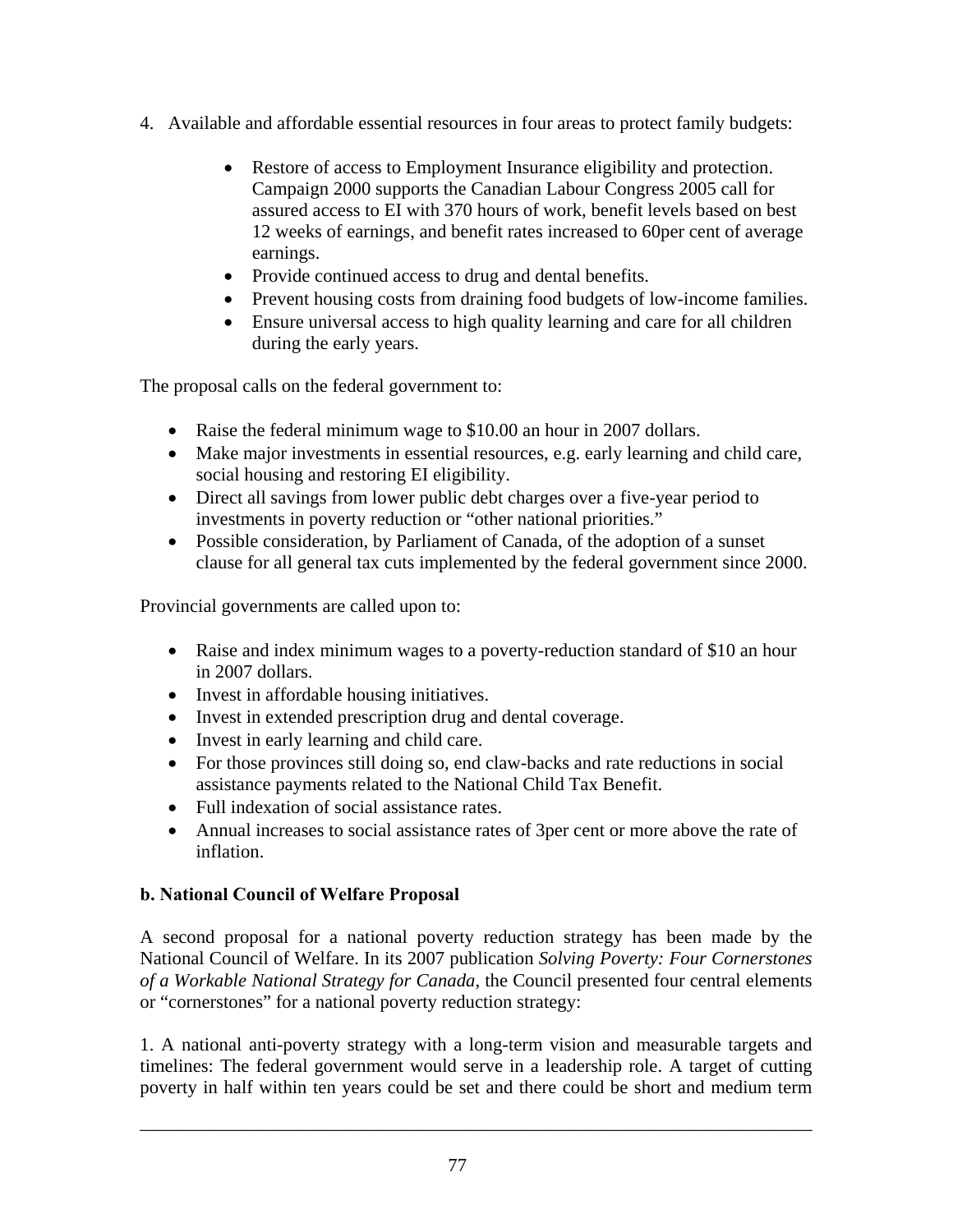targets established within that time. There could be separate targets established for reducing poverty among vulnerable populations.

2. An action plan and budget that coordinates initiatives within and across governments: The federal, provincial, territorial, and Aboriginal governments and agencies outside government would have to work together to establish common goals and contribute an "appropriate" level of financial and human resources. Government departments and ministries would have to work horizontally and a specific focus might be required on factors such as gender, illness, racism, or injury that make some Canadians more at risk of poverty.

3. A government accountability structure for ensuring results and for consulting Canadians in the design, implementation and evaluation of the actions that will affect them: Accountability could be achieved through legislated measures or through ministerial accountability. There could be public reporting on progress made in meeting targets and timelines. An independent oversight agency could be established to monitor progress in implementing the strategy.

4. A set of agreed poverty indicators that will be used to plan, monitor change and assess progress: A core set of indicators will depend on what Canadians want to achieve through the strategy. Multiple indicators that track such things as deprivation, social exclusion, and inequality will likely be needed.

The Council argues that it should be feasible to design and deliver a national poverty reduction strategy, suggesting that Canada already has a *de facto* national poverty reduction strategy for seniors: CPP QPP, OAS, GIS. The Council proposes that the federal government undertake the initiative for creating a national strategy.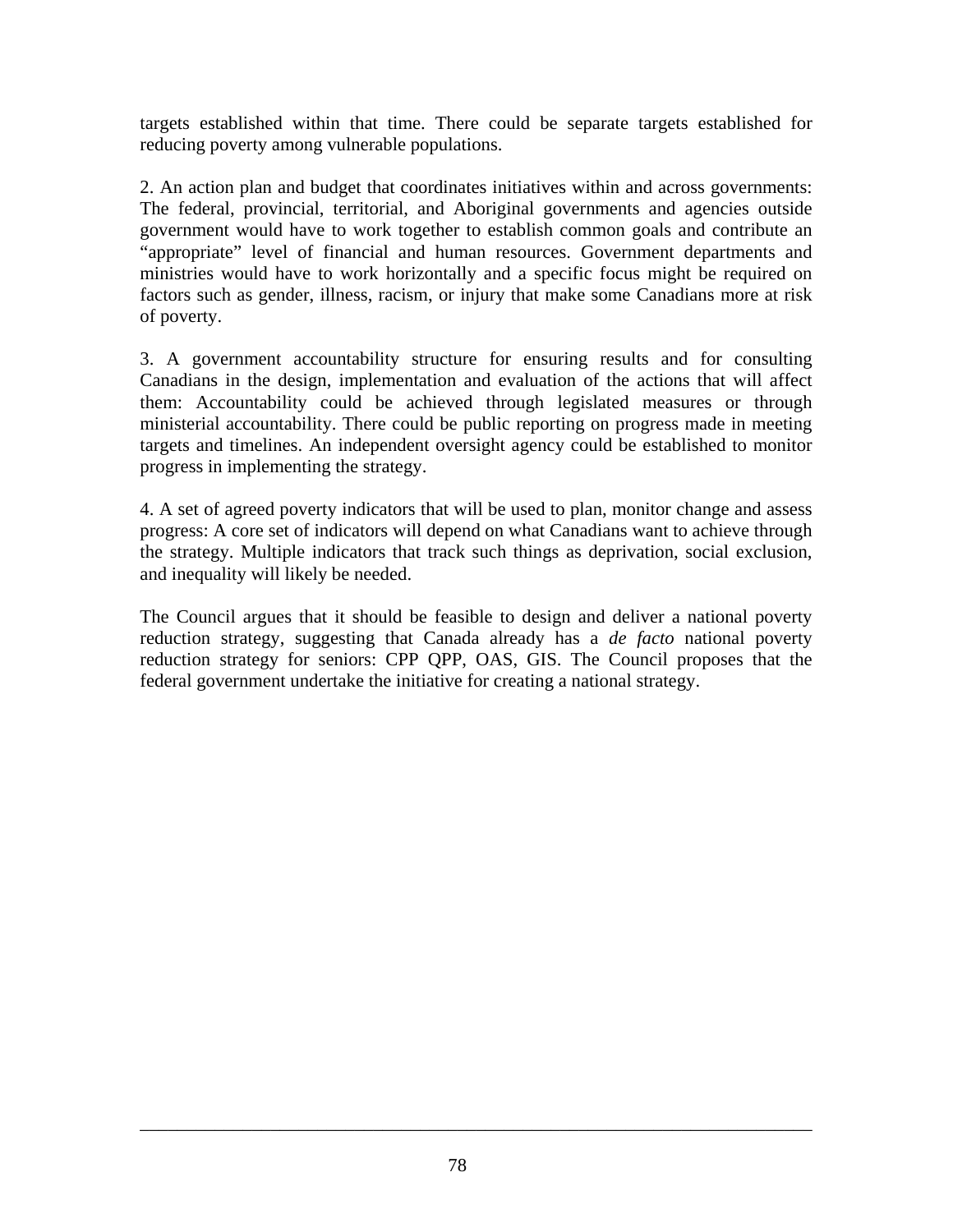#### **APPENDIX IV: LIST OF OPTIONS**

- *Option 1: Maintain the status quo and concentrate on the most vulnerable*
- *Option 2: Return the EI program to its pre-1996 status*
- *Option 3: Make EI extended leave benefits available to self-employed Canadians*
- *Option 4: Restore eligibility for those who leave employment voluntarily*
- *Option 5: Disconnect severance pay from EI eligibility*
- *Option 6: Provide additional benefits and extend duration for long-term employees*
- *Option 7: Create an EI transition fund for older unemployed workers*
- *Option 8: Provide a premium rebate for low-wage workers in stable employment*
- *Option 9: Broaden access to EI training programs*
- *Option 10: Improve EI Part II training programs*
- *Option 11: Reward companies for good human resource management through the EI system*
- *Option 12: Further restrict access to and benefits from EI programs*
- *Option 13: Relocate social benefits currently offered under EI to programs*
- *Option 14: Create additional benefits for workers, to be funded and administered outside the EI program*
- *Option 15: Remove training programs from the EI program*
- *Option 16: Create a Separate EI Program for seasonal workers and frequent users*
- *Option 17: Conduct a Full Review of the EI Program*
- *Option 18: Rebuild income-support systems for working-age adults incorporating successful elements of income-support systems for children and seniors*
- *Option 19: Eliminate the Universal Child Care Benefit and Create a More Generous Canada Child Tax Benefit*
- *Option 20: A Medium-Term Sickness/Disability Benefit*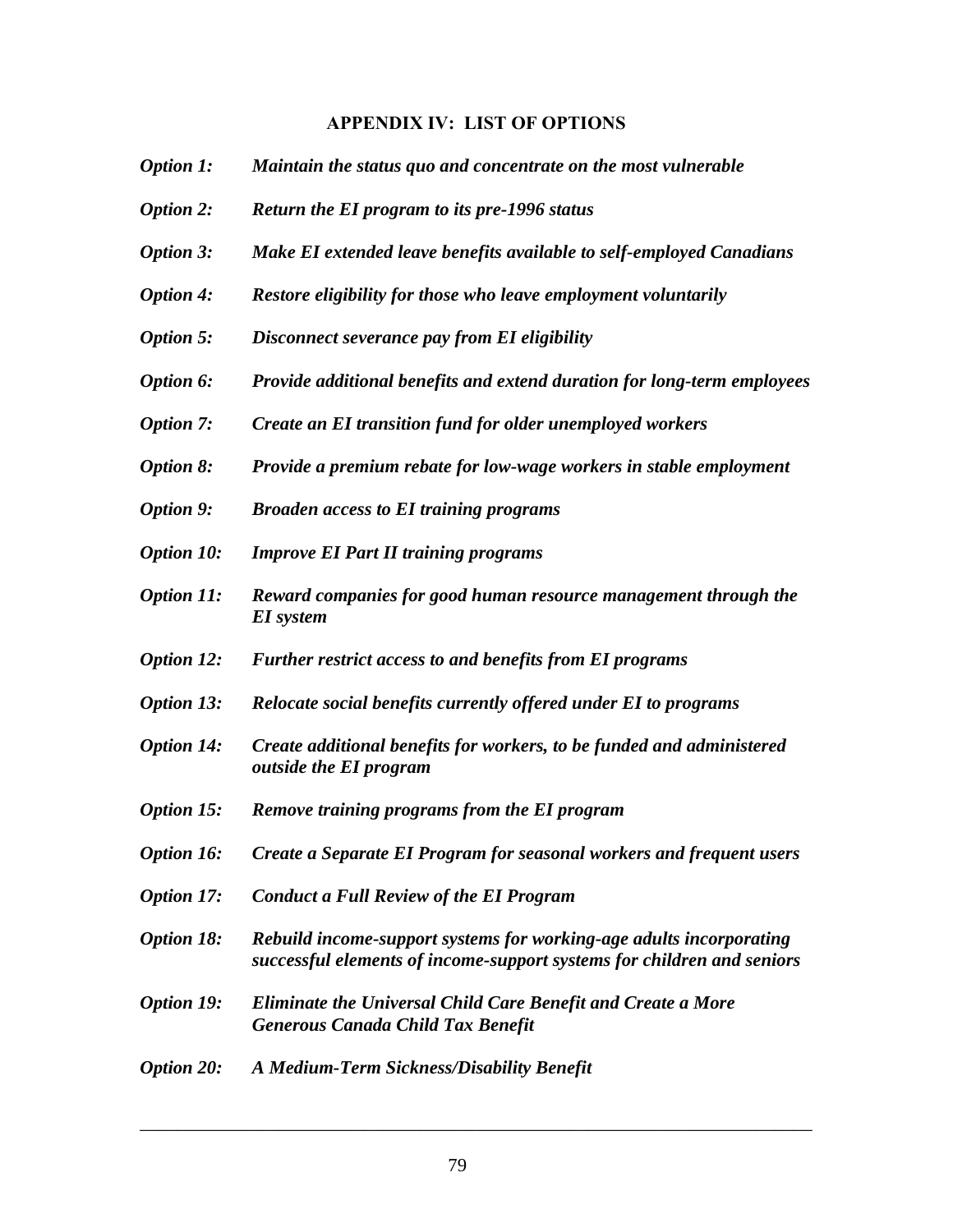- *Option 21: Amend CPP legislation to allow pilot and demonstration projects*
- *Option 22: Replace social assistance programs for people with disabilities*
- *Option 23: A National Action Plan on Disability*
- *Option 24: Remove disability benefits from CPP*
- *Option 25: Raise the combined value of Old Age Security/Guaranteed Income Supplement to the average post-tax LICO for individuals*
- *Option 26: Improve the Canada Social Transfer (CST)*
- *Options 27: Options proposed by the Modernizing Income Support for Working Age Adults*
- *Option 28: Include the right to sustainable income in all income support legislation and policies*
- *Option 29: Replace both EI and social assistance programs with a new income support architecture for adults*
- *Option 30: Replace the income-support system with a guaranteed annual income (GAI)*
- *Option 31: Require that the rules governing income support systems be written in plain language*
- *Option 32: Improve delivery of income support programs*
- *Option 33: Find alternatives to the tax system to support social programs*
- *Option 34: Federal/provincial/territorial review of income support systems*
- *Option 35: Reduce Marginal Effective Tax Rates over the medium- and long-terms*
- *Option 36: Raise minimum wages and Index them to inflation*
- *Option 37: Amend employment standards legislation to better address non-standard employment*
- *Option 38: Adopt the recommendations of the Federal Labour Standards Review* **(the Arthurs Report)**
- *Option 39: Improve income supplements for low-wage earners*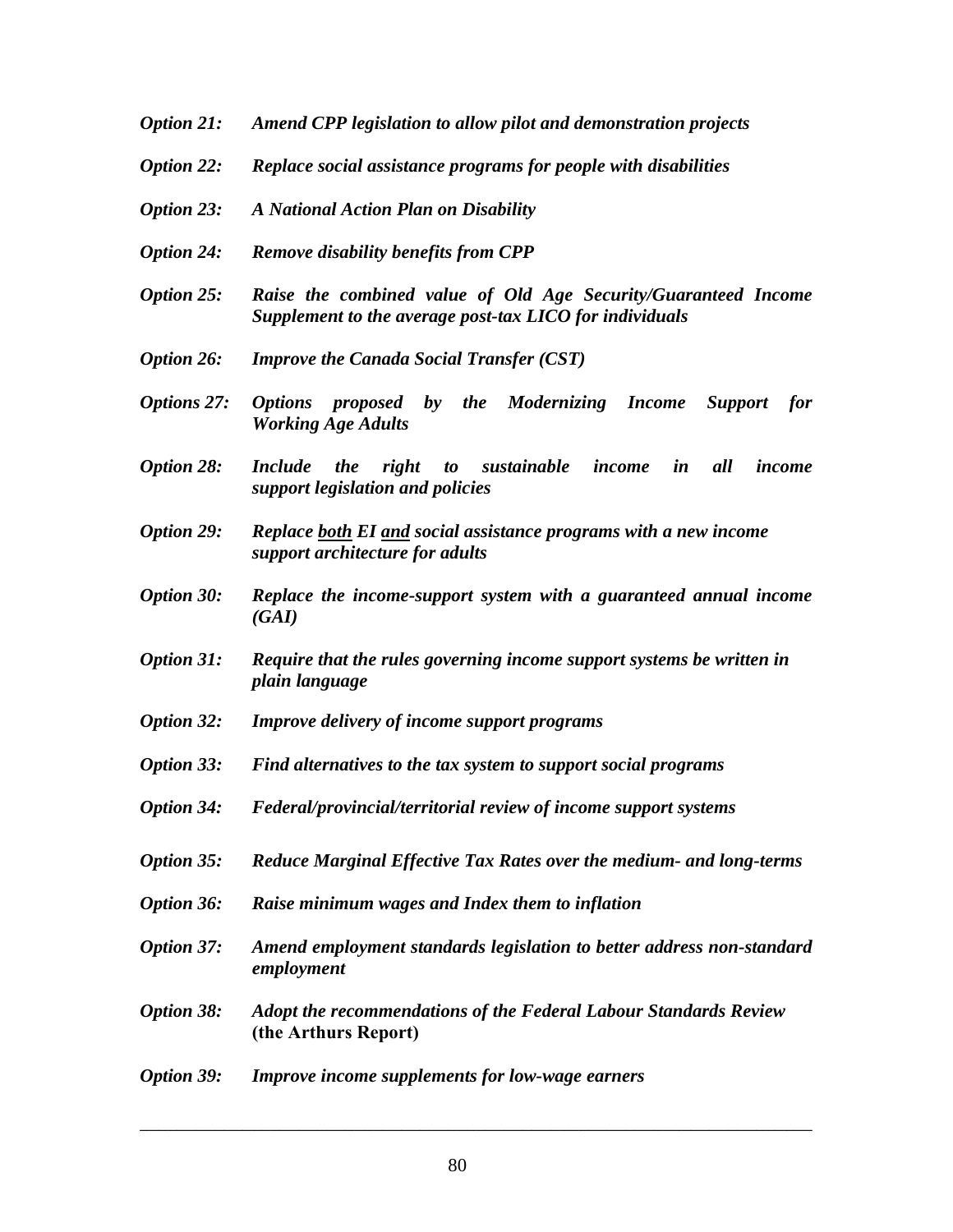| <b>Option 40:</b> | <b>Improve training for low-wage workers</b>                                                                                                                  |  |  |
|-------------------|---------------------------------------------------------------------------------------------------------------------------------------------------------------|--|--|
| <b>Option 41:</b> | Ensure that a fixed proportion of federally funded child care programs<br>be available, on a priority basis, to low-income families with young<br>children    |  |  |
| <b>Option 42:</b> | Increase federal investments in child care                                                                                                                    |  |  |
| <b>Option 43:</b> | Work with other levels of government and non-government<br>organizations to identify gaps and solutions for child care provision for<br>low-income families   |  |  |
| <b>Option 44:</b> | Provide funding for programs for parents, particularly those with low<br>incomes, to develop skills and techniques to support their children's<br>development |  |  |
| <b>Option 45:</b> | Provide low-income parents with financial support to register their<br>children in appropriate recreational and cultural programming                          |  |  |
| <b>Option 46:</b> | Link any increase in federal transfers to people with disabilities to<br>increases in provincial and territorial spending on disability supports              |  |  |
| <b>Option 47:</b> | Designate a fixed percentage of Labour Force Development Agreement<br>funds for persons with disabilities                                                     |  |  |
| <b>Option 48:</b> | <b>Improve English and French as a Second Language Programs</b>                                                                                               |  |  |
| <b>Option 49:</b> | Work with the provinces to establish minimum standards for English or<br>French second language training                                                      |  |  |
| <b>Option 50:</b> | <b>Change English and French Assessment Process for Economic</b><br><b>Immigrants</b>                                                                         |  |  |
| <b>Option 51:</b> | Scale up successful initiatives, such as bridging programs                                                                                                    |  |  |
| <b>Option 52:</b> | Ensure on-going monitoring of federal efforts to coordinate foreign<br>credential recognition                                                                 |  |  |
| <b>Option 53:</b> | On-going support for Canada's action plan against racism                                                                                                      |  |  |
| <b>Option 54:</b> | Encourage provincial governments to increase levels of income<br>assistance                                                                                   |  |  |
| Option 55:        | Provide rental subsidies or vouchers to individuals in need                                                                                                   |  |  |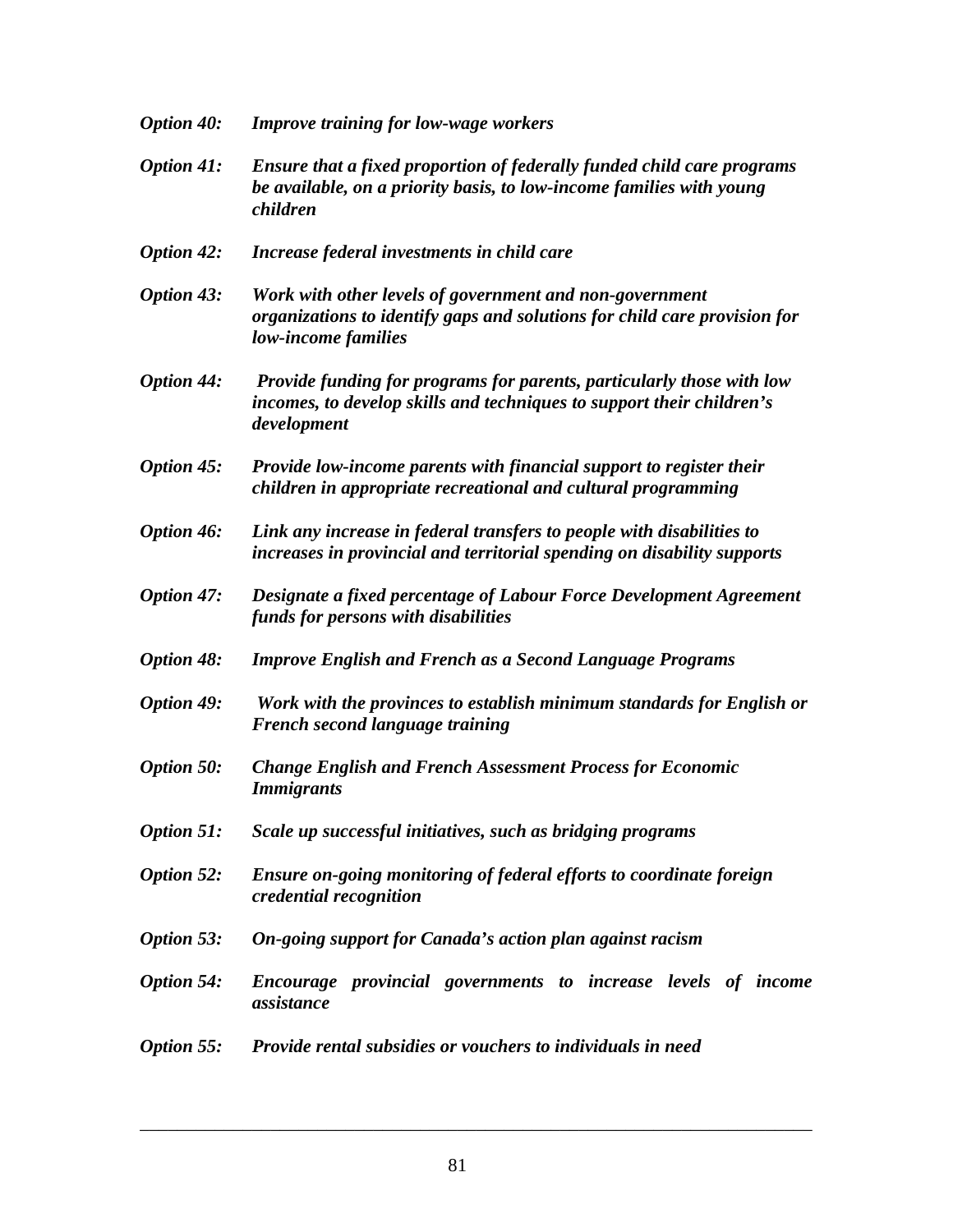| <b>Option 56:</b> | Amend taxation policies and regulations to encourage the private<br>construction of rental housing                                                                               |
|-------------------|----------------------------------------------------------------------------------------------------------------------------------------------------------------------------------|
| <b>Option 57:</b> | Create a national roundtable on rental housing                                                                                                                                   |
| <b>Option 58:</b> | <b>Provide rent supplements to landlords</b>                                                                                                                                     |
| <b>Option 59:</b> | Dedicate a portion of federal funding on housing to affordable home<br>ownership                                                                                                 |
| <b>Option 60:</b> | Amend the Income Tax Act to make investment in affordable home<br>ownership development more attractive to investors                                                             |
| <b>Option 61:</b> | Sustain and extend current federal investment in construction of new<br>social housing                                                                                           |
| Option 62:        | <b>Sustain existing funding for operational subsidies</b>                                                                                                                        |
| Option 63:        | <b>Extend and stabilize funding for Residential Rehabilitation Assistance</b><br>Program (RRAP)                                                                                  |
| <b>Option 64:</b> | Make federal housing-related programs longer term                                                                                                                                |
| Option 65:        | <b>Encourage Private Investment in Social Housing</b>                                                                                                                            |
| Option 66:        | <b>Sustain targeted program for Urban Aboriginal Housing</b>                                                                                                                     |
| Option 67:        | Allocate a percentage of all federal social housing dollars to housing for<br>Aboriginal peoples off-reserve                                                                     |
| Option 68:        | Develop Aboriginal Housing Strategy in collaboration with Aboriginal<br>organizations and housing providers                                                                      |
| Option 69:        | Provide short-term use-specific funding to non-profit housing providers<br>to retrofit and/or maintain existing social housing units                                             |
| <b>Option 70:</b> | Develop a national housing strategy in collaboration with provincial and<br>territorial and municipal governments, and housing providers, realtors<br>and lenders                |
| <b>Option 71:</b> | Designate federal lands which have been used for housing to be<br>provided to non-profit housing developers to retrofit or redevelop for<br>affordable rental or ownership units |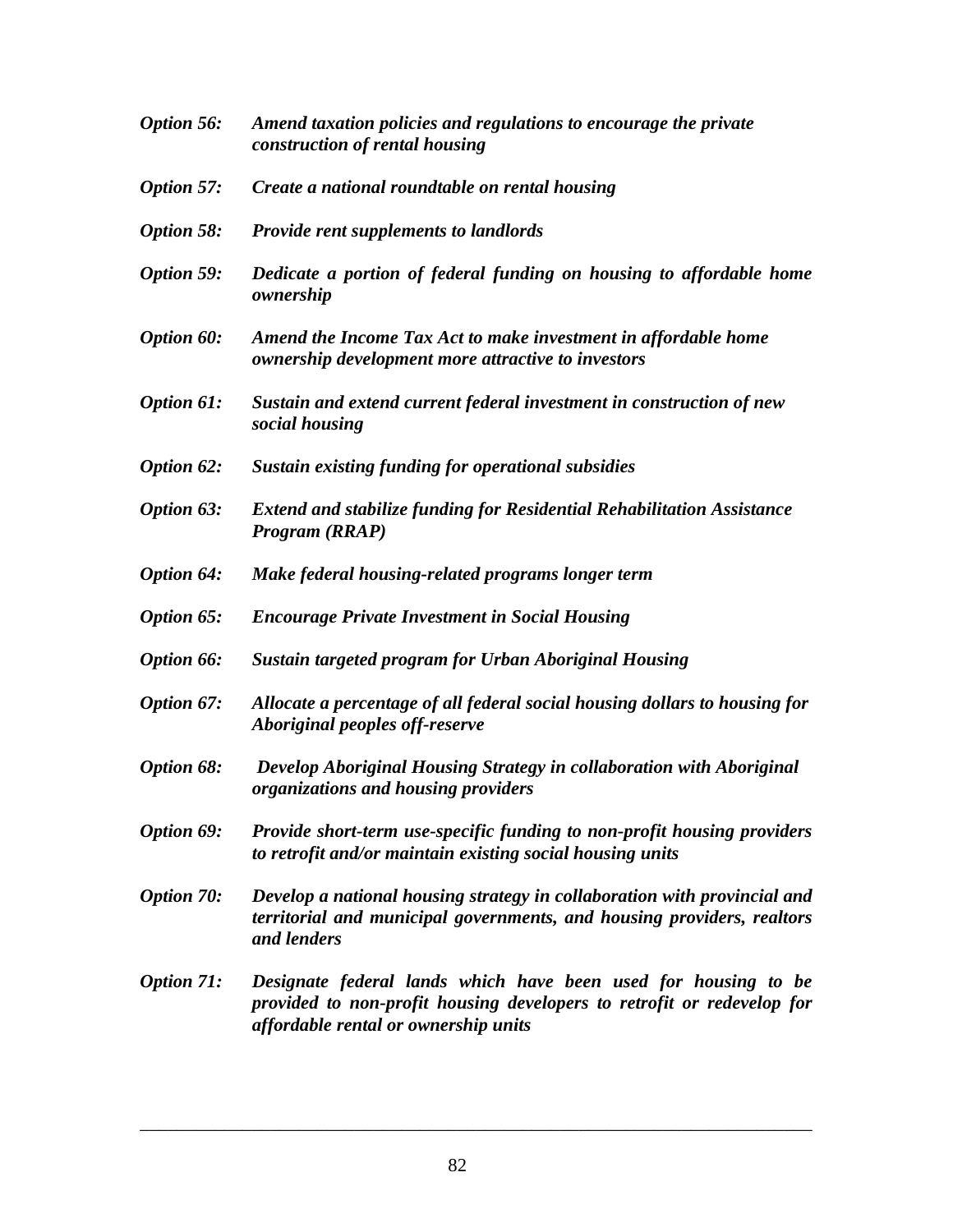- *Option 72: Require all rental units built with federal funds or land subsidies to be universally accessible, meeting standards that permit access by those with physical impairments*
- *Option 73: Restore federal funding, through the Canada Social Transfer, for Court Challenges and civil legal aid services*
- *Option 74: Embed international human rights obligations with respect to shelter into federal legislation, and federal agreements with provincial, territorial and local governments*
- *Option 75: Increase the supply of supportive housing*
- *Option 76: Extend and stabilize federal funding for programs that can be used to provide housing and appropriate supports*
- *Option 77: Support "housing first" approaches to homelessness*
- *Option 78: Support addiction treatment, including harm reduction, as an approach to reducing homelessness*
- *Option 79: Create a Pharmacare program*
- *Option 80: Create a National Homelessness Strategy*
- *Option 81: Stabilize adequate funding to organizations providing services to prevent homelessness and to re-integrate people who are homeless*
- *Option 82: Simplify application and reporting requirements associated with federal funding for voluntary organizations*
- *Option 83: Develop funding mechanisms for non-government organizations that encourage innovation building on community strengths and successes*
- *Option 84: Create a cabinet committee chaired by a minister supported by a department to take the lead on poverty reduction, affordable housing and homelessness*
- *Option 85: Create a minister/secretary of state for poverty reduction, housing and homelessness*
- *Option 86: Appoint a poverty commissioner*
- *Option 87: Create a single window within the federal government to supply expertise on place-based policy issues such as poverty, housing and homelessness*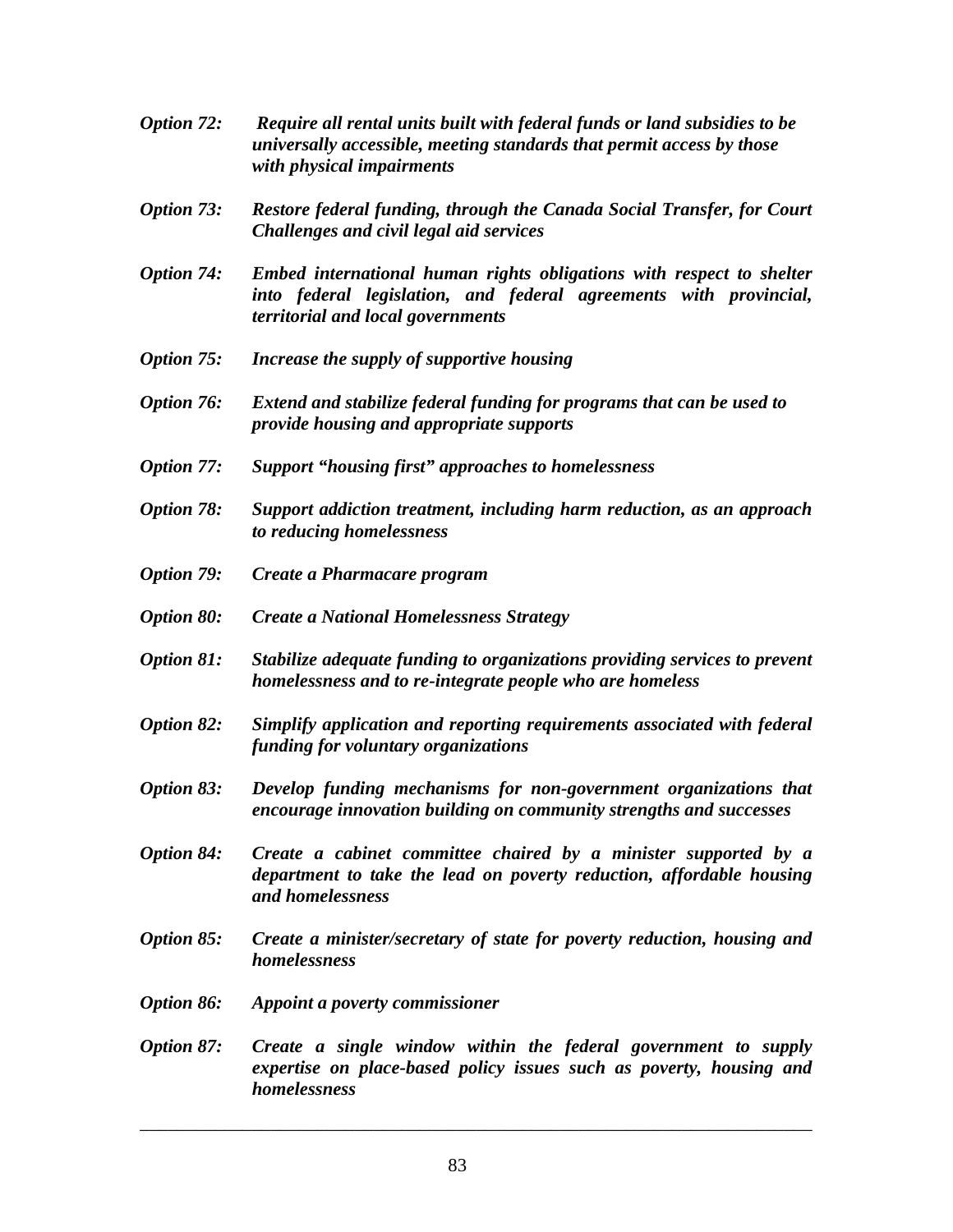| <b>Option 88:</b>  | Horizontal initiatives focused on poverty, housing and homelessness                                                                                                 |
|--------------------|---------------------------------------------------------------------------------------------------------------------------------------------------------------------|
| <b>Option 89:</b>  | <b>Expanded Council of the Federation</b>                                                                                                                           |
| <b>Option 90:</b>  | Federal/provincial/territorial ministers responsible for poverty<br>reduction, housing and homelessness                                                             |
| <b>Option 91:</b>  | Create a federal/provincial/territorial body modeled on the OECD                                                                                                    |
| <b>Option 92:</b>  | Use tri-level arrangements involving federal/provincial/territorial and<br>municipal governments to build and deliver local poverty reduction<br><i>initiatives</i> |
| <b>Option 93:</b>  | <b>Regional Federal Councils</b>                                                                                                                                    |
| <b>Option 94:</b>  | Create a federal provincial territorial municipal body modeled on the<br><b>Council of Australian Governments (COAG)</b>                                            |
| <b>Option 95:</b>  | Involve the voluntary and non-profit sectors                                                                                                                        |
| <b>Option 96:</b>  | Improve federal government programs related to poverty reduction                                                                                                    |
| Option 97:         | <b>Make improvements to Federal Income-Security Programs</b>                                                                                                        |
| <b>Option 98:</b>  | Promotion of rights to security of the person, shelter, food, and adequate<br>income                                                                                |
| <b>Option 99:</b>  | Make federal employees directly available to community groups working<br>to reduce poverty and homelessness                                                         |
| <b>Option 100:</b> | Work directly with national organizations that have a local presence to<br>develop and deliver poverty and homelessness reduction programs                          |
| <b>Option 101:</b> | Federal/provincial bilateral poverty reduction partnerships                                                                                                         |
| <b>Option 102:</b> | A national poverty reduction strategy                                                                                                                               |
|                    |                                                                                                                                                                     |

*Option 103: Consult intended beneficiaries of income support systems*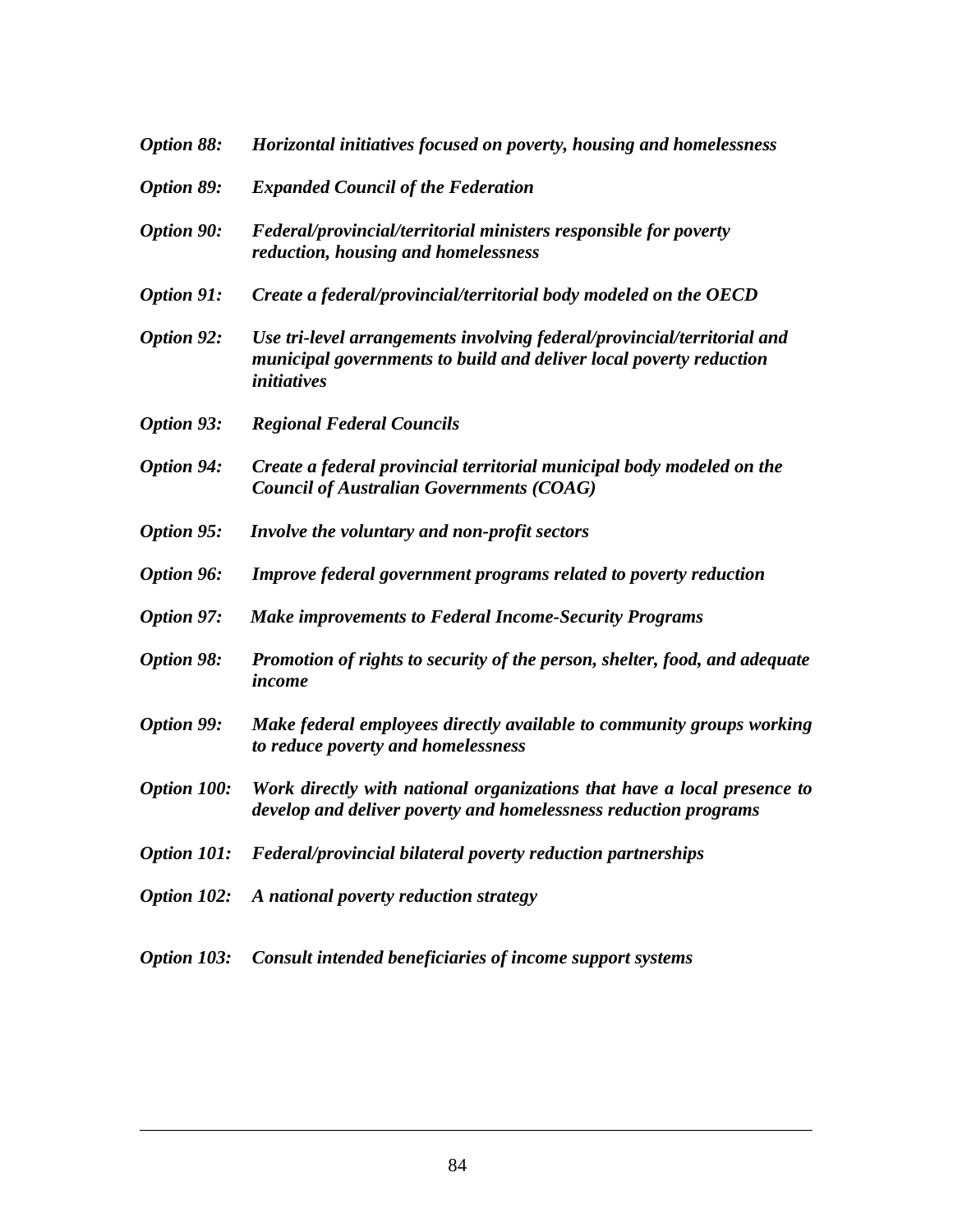# **APPENDIX V: WITNESS LIST**

| <b>ORGANIZATION</b>                                 | NAME, TITLE                                                                                                          | <b>DATE OF APPEARANCE</b> |  |
|-----------------------------------------------------|----------------------------------------------------------------------------------------------------------------------|---------------------------|--|
| Human Resources and<br>Social Development<br>Canada | Andrew Treusch, Senior<br><b>Assistant Deputy Minister,</b><br><b>Strategic Policy and Research</b><br><b>Branch</b> | 26 April 2007             |  |
| Human Resources and<br>Social Development<br>Canada | Bayla Kolk, Acting Associate<br>Deputy Minister, Homelessness<br>and Partnering Strategy                             | 26 April 2007             |  |
| Canada Mortgage and<br><b>Housing Corporation</b>   | Sharon Matthews, Vice-<br>President, Assisted Housing                                                                | 26 April 2007             |  |
| National Council of<br>Welfare                      | Greg deGroot-Maggetti, Acting<br>Chairperson                                                                         | 3 May 2007                |  |
| National Council of<br>Welfare                      | Sheila Regher, Director                                                                                              | 3 May 2007                |  |
| Caledon Institute of<br><b>Social Policy</b>        | Ken Battle, President                                                                                                | 3 May 2007                |  |
| <b>National Anti-Poverty</b><br>Organization        | Rob Rainer, Executive Director                                                                                       | 3 May 2007                |  |
| <b>National Anti-Poverty</b><br>Organization        | Nancy Shular, First Vice-<br>President, Board of Directors                                                           | 3 May 2007                |  |
| <b>Canadian Association of</b><br>Food Banks        | Sean Pegg, Acting Director of<br>Public Policy and Research                                                          | 3 May 2007                |  |
| Feed Nova Scotia                                    | Dianne Swinemar, Executive<br>Director <sup>124</sup>                                                                | 3 May 2007                |  |
| Campaign 2000                                       | Sid Frankel, Member, Steering<br>Committee                                                                           | 10 May 2007               |  |
| Canadian Council on<br>Social Development           | Katherine Scott, Vice President,<br>Research                                                                         | 10 May 2007               |  |
| <b>Canadian Association of</b><br>Social Workers    | Glen Drover, Social Worker                                                                                           | 10 May 2007               |  |

<sup>&</sup>lt;sup>124</sup> Ms. Swinemar also spoke as a member of the Board of Directors of the Canadian Association of Food Banks.

 $\overline{a}$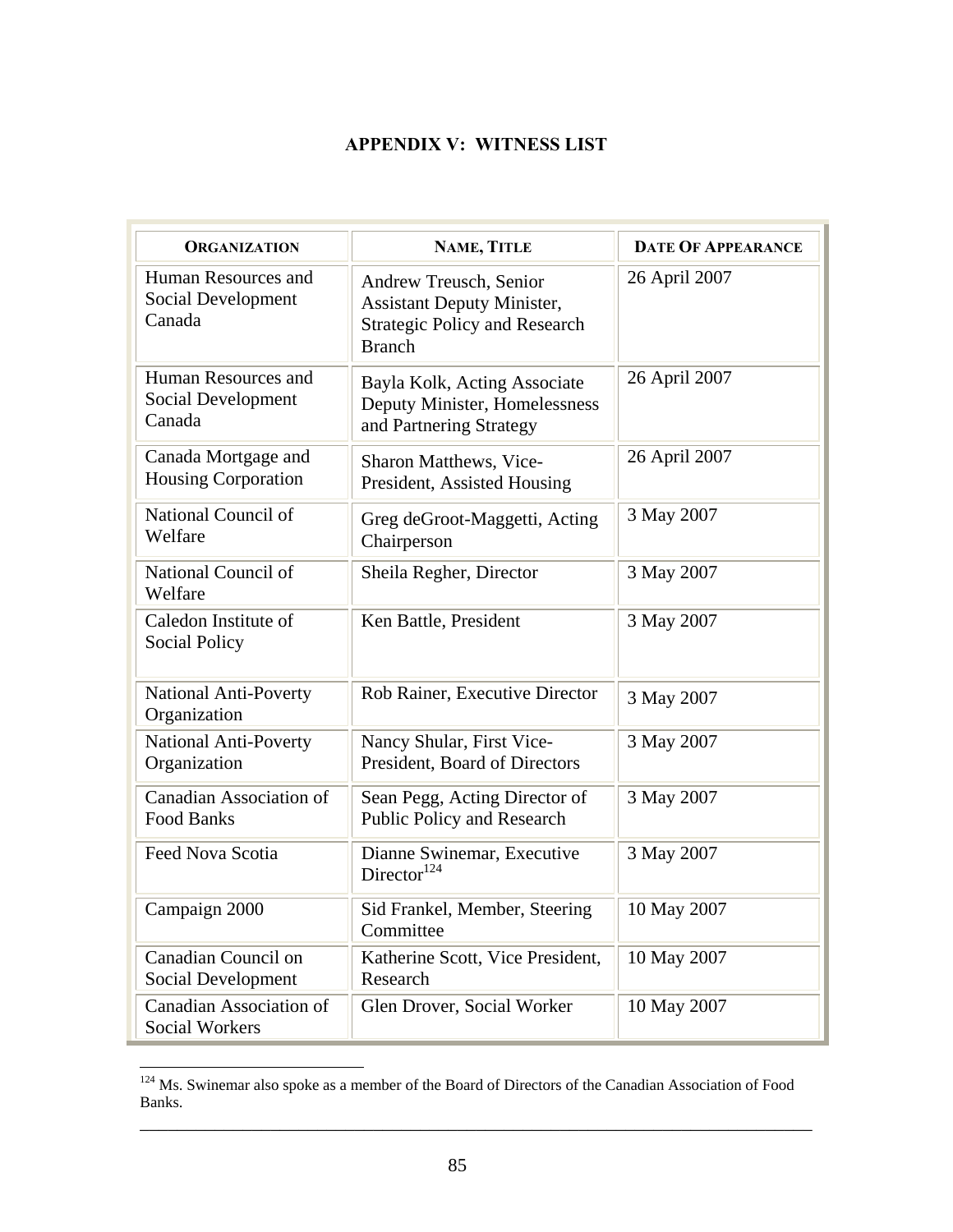| <b>ORGANIZATION</b>                                                                   | NAME, TITLE                                                                                              | <b>DATE OF APPEARANCE</b> |
|---------------------------------------------------------------------------------------|----------------------------------------------------------------------------------------------------------|---------------------------|
| <b>Ontario Council of</b><br><b>Agencies Serving</b><br>Immigrants                    | Loly Rico, President                                                                                     | 10 May 2007               |
| Ontario Council of<br><b>Agencies Serving</b><br>Immigrants                           | Roberto Jovel, Policy and<br><b>Research Coordinator</b>                                                 | 10 May 2007               |
| National Association of<br><b>Friendship Centres</b>                                  | Verna Pawis Tabobondung,<br>President                                                                    | 10 May 2007               |
| National Association of<br><b>Friendship Centres</b>                                  | Jocelyn Formsma, Program<br>Officer                                                                      | 10 May 2007               |
| Institute of Urban<br>Studies, University of<br>Winnipeg                              | Jino Distasio, Director                                                                                  | 17 May 2007               |
| <b>Canadian Centre for</b><br>Policy Alternatives,<br>Manitoba                        | Molly McCracken, Manitoba<br><b>Board Member</b>                                                         | 17 May 2007               |
| Newfoundland and<br>Labrador Department of<br>Human Resources,<br>Labour & Employment | Aisling Gogan, Director,<br><b>Poverty Reduction Strategy</b>                                            | 17 May 2007               |
| <b>McMaster University</b>                                                            | Barbara Wake Carrol, Professor<br>Department of Political Science                                        | 17 May 2007               |
| Vibrant Communities,<br>Saint John, NB                                                | Tom Gribbons, Chairperson                                                                                | 13 June 2007              |
| Vibrant Communities,<br>Saint John, NB                                                | Kurt Peacock, Researcher                                                                                 | 13 June 2007              |
| Downtown Eastside<br>Residents Association,<br>Vancouver                              | Kim Kerr, Executive Director                                                                             | 13 June 2007              |
| Downtown Eastside<br>Residents Association,<br>Vancouver                              | Anna Hunter, Advocate                                                                                    | 13 June 2007              |
| United Way of Greater<br>Toronto                                                      | Jan Donio, Vice-President,<br><b>Information Services and</b><br><b>Operational Change</b><br>Management | 14 June 2007              |
| <b>Centraide of Greater</b><br>Montréal                                               | Michèle Thibodeau-DeGuire,<br><b>President and Executive</b><br>Director                                 | 14 June 2007              |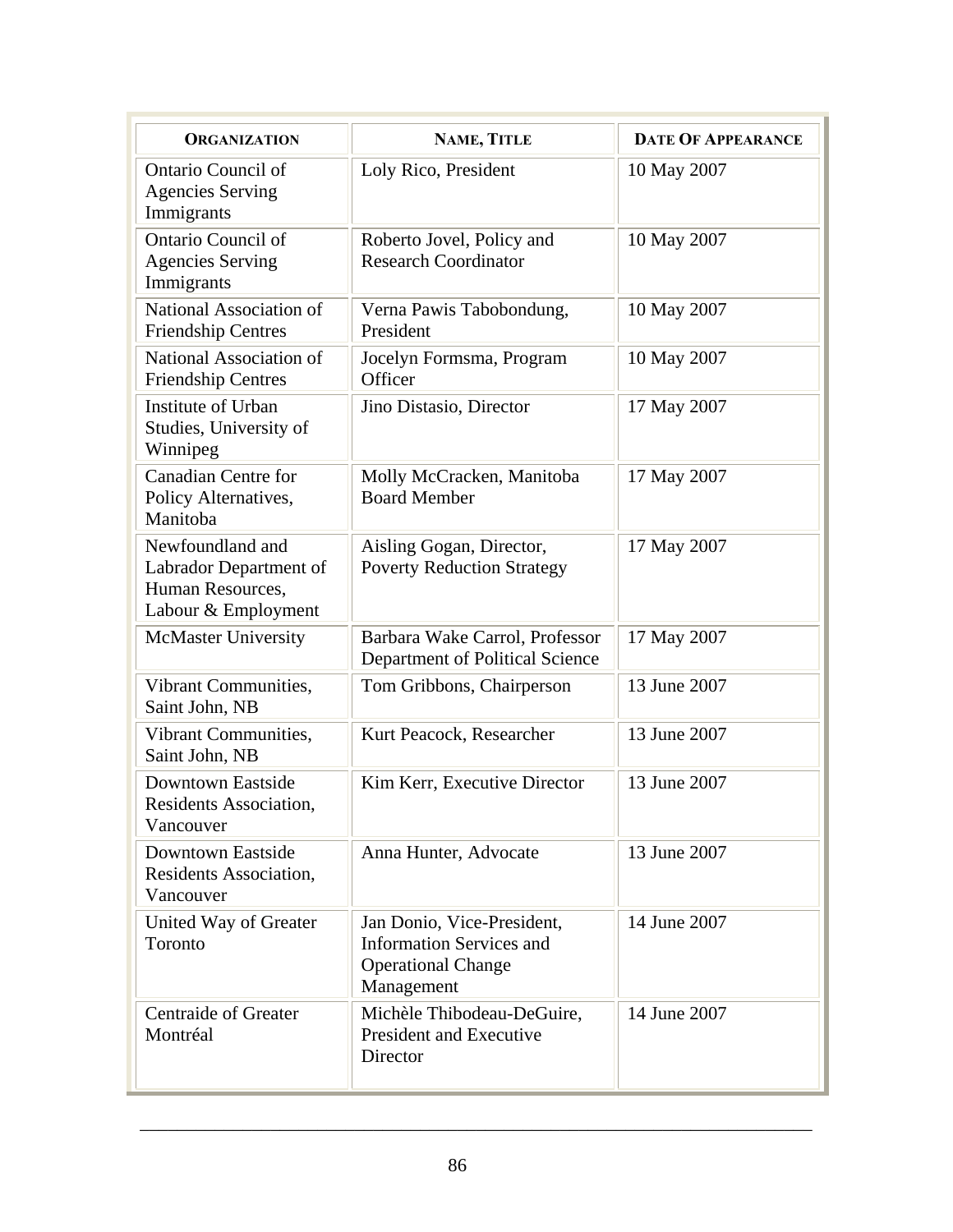| <b>ORGANIZATION</b>                                    | NAME, TITLE                                                             | <b>DATE OF APPEARANCE</b> |
|--------------------------------------------------------|-------------------------------------------------------------------------|---------------------------|
| Canadian Co-operative<br>Association                   | John Anderson,<br>Director, Government Affairs,<br><b>Public Policy</b> | 21 November 2007          |
| Canadian Housing and<br><b>Renewal Association</b>     | Sharon Chisholm,<br><b>Executive Director</b>                           | 21 November 2007          |
| Co-operative Housing<br><b>Federation of Canada</b>    | Nicholas Gazzard, Executive<br>Director                                 | 21 November 2007          |
| <b>Toronto Community</b><br><b>Housing Corporation</b> | Derek Ballantyne,<br><b>Chief Executive Officer</b>                     | 21 November 2007          |
| National Aboriginal<br>Housing Association             | David Seymour, President                                                | 29 November 2007          |
| Inuit Non-Profit Housing,<br>Ottawa                    | Lynda Brown, President                                                  | 29 November 2007          |
| Kinew Housing Inc.,<br>Winnipeg                        | Lawrence Poirier, Manager                                               | 29 November 2007          |
| Nanegkam Housing<br>Corporation,<br>Charlottetown      | Patrick Augustine, Native<br><b>Council of Prince Edward</b><br>Island  | 29 November 2007          |
| Phoenix Youth Programs,<br>Halifax                     | Tim Crooks, Executive Director                                          | 6 December 2007           |
| <b>Canadian Population</b><br><b>Health Initiative</b> | Dr. Elizabeth Votta, Program<br>Lead, Reports and Analysis              | 6 December 2007           |
| Saul Sair Health Centre,<br>Winnipeg                   | <b>Rebekah Peters</b>                                                   | 6 December 2007           |
| As an individual                                       | Deborah Kraus, Housing Policy<br>and Research Consultant                | 6 December 2007           |
| St. Christopher House,<br>Toronto                      | John Stapleton, Fellow                                                  | 13 December 2007          |
| <b>Simon Fraser University</b>                         | John Richards, Professor, Public<br><b>Policy Program</b>               | 13 December 2007          |
| Canadian Teachers'<br>Federation                       | Emily Noble, President                                                  | 7 February 2008           |
| <b>Canadian Nurses</b><br>Association                  | Nicki Sims-Jones, Policy<br>Consultant                                  | 7 February 2008           |
| First Call BC Child and<br>Youth Advocacy<br>Coalition | Michael Goldberg, Chair                                                 | 7 February 2008           |
| <b>Montreal Diet</b><br>Dispensary                     | Marie-Paule Duquette,<br><b>Executive Director</b>                      | 7 February 2008           |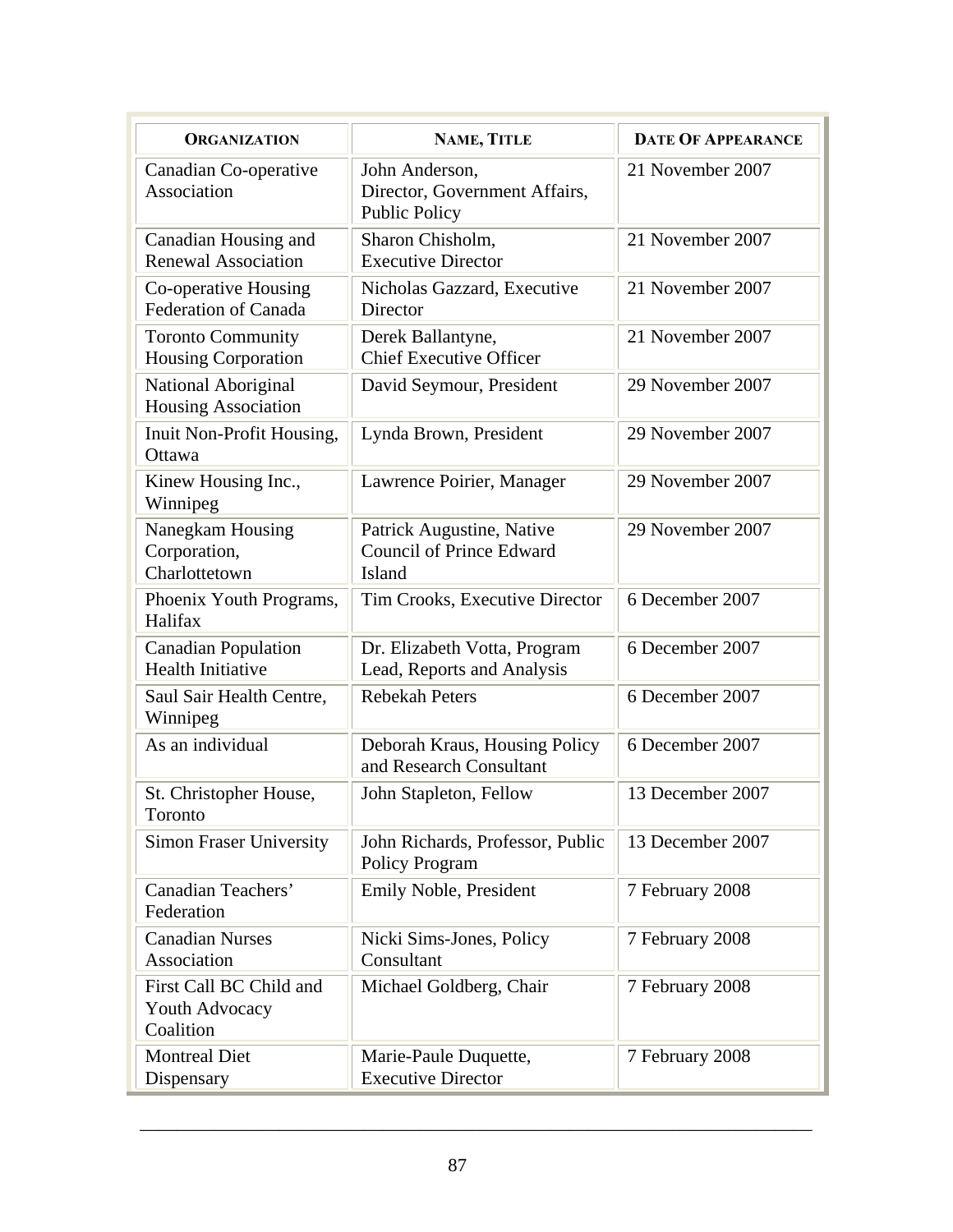| <b>ORGANIZATION</b>                                                                             | NAME, TITLE                                                       | <b>DATE OF APPEARANCE</b> |
|-------------------------------------------------------------------------------------------------|-------------------------------------------------------------------|---------------------------|
| Caledon Institute of<br><b>Social Policy</b>                                                    | Ken Battle, President                                             | 28 February 2008          |
| McMaster University,<br><b>School of Nursing</b>                                                | Gina Browne, Professor                                            | 28 February 2008          |
| United Way of Greater<br>Toronto                                                                | Francis Lankin, CEO                                               | 28 February 2008          |
| As an individual                                                                                | Armine Yalnizyan                                                  | 28 February 2008          |
| <b>Federation of Canadian</b><br>Municipalities, Big Cities<br>Mayors' Caucus                   | Mayor Anne Marie DeCicco-<br>Best, London, Ontario                | 6 March 2008              |
| <b>Steetohome Vancouver</b>                                                                     | Don Fairbairn, Consultant                                         | 6 March 2008              |
| <b>Affordable Housing</b><br>Office, City of Toronto                                            | Sean Gadon, Director                                              | 6 March 2008              |
| Ontario Metropolis<br>Centre                                                                    | Sarah H. Wayland, Research<br>Associate                           | 13 March 2008             |
| University of British<br>Columbia                                                               | David Ley, Department of<br>Geography                             | 13 March 2008             |
| <b>Metro Toronto Chinese</b><br>& Southeast Asian Legal<br>Clinic                               | Avvy Go, Clinic Director                                          | 13 March 2008             |
| Table de concertation des<br>organismes au service<br>des personnes réfugiées<br>et immigrantes | Jean Claude Icart,<br>Representative                              | 13 March 2008             |
| University of<br>Saskatchewan                                                                   | Evelyn Peters, Professor                                          | 3 April 2008              |
| National Association of<br><b>Friendship Centres</b>                                            | Kama Steliga, Executive<br>Director, Lilooet Friendship<br>Centre | 3 April 2008              |
| National Association of<br><b>Friendship Centres</b>                                            | Calvin Hanselmann, Director of<br>Research                        | 3 April 2008              |
| <b>Council of Canadians</b><br>with Disabilities                                                | Marie White, National<br>Chairperson                              | 17 April 2008             |
| Caledon Institute of<br><b>Social Policy</b>                                                    | Michael Mendelson, Senior<br>Scholar                              | 17 April 2008             |
| University of Victoria                                                                          | Michael Prince, Professor of<br>Social Policy                     | 17 April 2008             |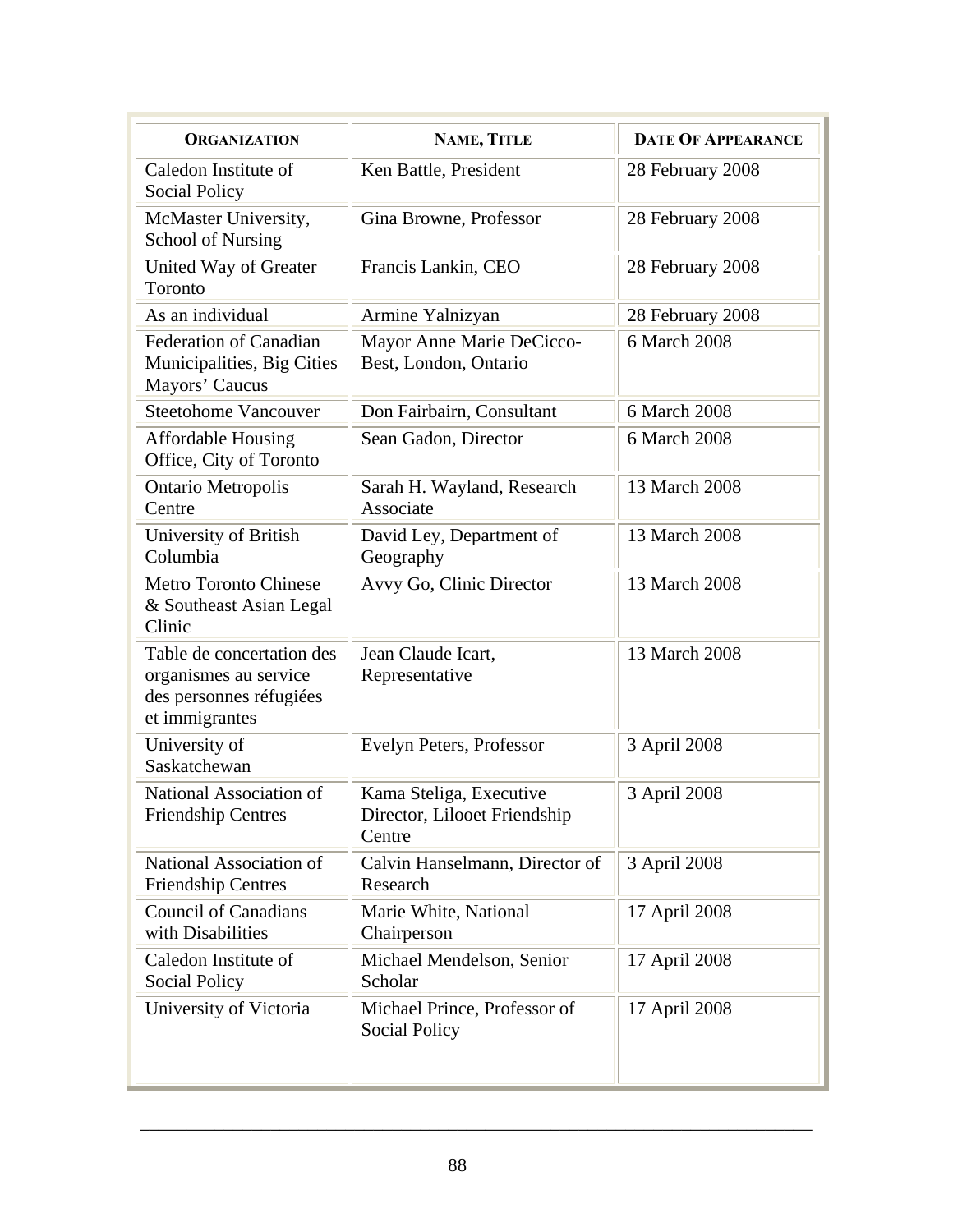| <b>ORGANIZATION</b>                                                    | NAME, TITLE                                                         | <b>DATE OF APPEARANCE</b> |  |
|------------------------------------------------------------------------|---------------------------------------------------------------------|---------------------------|--|
| Confédération des<br>organismes de personnes<br>handicapées du Québec  | Walter Zélaya, Representative                                       | 17 April 2008             |  |
| <b>Winnipeg Harvest</b>                                                | David Northcott, Executive<br>Director                              | 1 May 2008                |  |
| <b>Community Foundations</b><br>of Canada                              | Monica Patten, President and<br><b>Chief Executive Officer</b>      | 1 May 2008                |  |
| Carrefour de pastoral en<br>monde ouvrier                              | Jonathan Lacasse, Coordinator                                       | 1 May 2008                |  |
| Queen's University                                                     | Rachel Laforest, Assistant<br>Professor                             | 1 May 2008                |  |
| <b>United Nations Human</b><br>Rights Council (via<br>videoconference) | Miloon Kothari, Former Special<br>Rapporteur on Adequate<br>Housing | 8 May 2008                |  |
| <b>Social Rights Advocacy</b><br>Centre                                | <b>Bruce Porter, Director</b>                                       | 8 May 2008                |  |
| National Anti-Poverty<br>Organization                                  | Michael Creek, Director                                             | 8 May 2008                |  |
| <b>Income Security</b><br><b>Advocacy Centre</b>                       | Mary Marrone, Director of<br>Advocacy and Legal Services            | 8 May 2008                |  |
| Tamarack                                                               | Paul Born, President                                                | 15 May 2008               |  |
| Caledon Institute of<br><b>Social Policy</b>                           | Sherri Torjman, Vice-President                                      | 15 May 2008               |  |
| <b>Canadian Policy</b><br><b>Research Networks</b>                     | Judith Maxwell, Past President<br>and Senior Fellow                 | 15 May 2008               |  |
| University of Ottawa                                                   | David Gray, Associate<br>Professor                                  | 29 May 2008               |  |
| McGill University                                                      | Axel Van Den Berg, Professor,<br>Department of Sociology            | 29 May 2008               |  |
| <b>Social Research</b><br>Development<br>Corporation                   | Carole Vincent, Principal<br><b>Research Associate</b>              | 29 May 2008               |  |
| <b>Informetrica Limited</b>                                            | Richard Shillington, Senior<br>Associate                            | 29 May 2008               |  |
| Fédération des femmes<br>du Québec                                     | Nancy Burrows, Coordinator                                          | 4 June 2008               |  |
| <b>Carleton University</b>                                             | Fran Klodawsky, Professor                                           | 4 June 2008               |  |
| University of British<br>Columbia                                      | Claire Young, Senior Associate<br>Dean                              | 4 June 2008               |  |